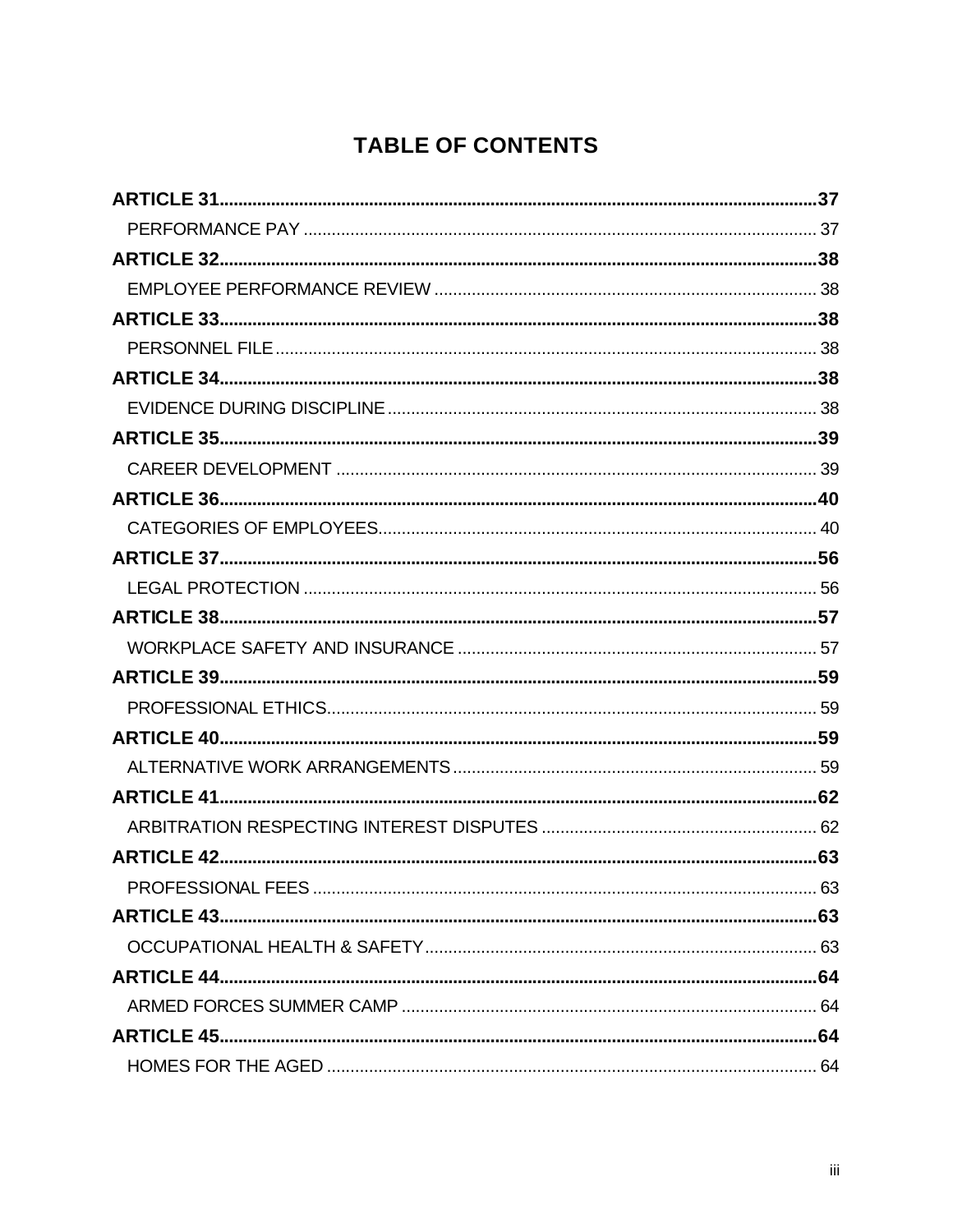| RE: ALTERNATE HOURS OF WORK OR COMPRESSED WORK WEEK ARRANGEMENTS 87 |  |
|---------------------------------------------------------------------|--|
|                                                                     |  |
|                                                                     |  |
|                                                                     |  |
|                                                                     |  |
|                                                                     |  |
|                                                                     |  |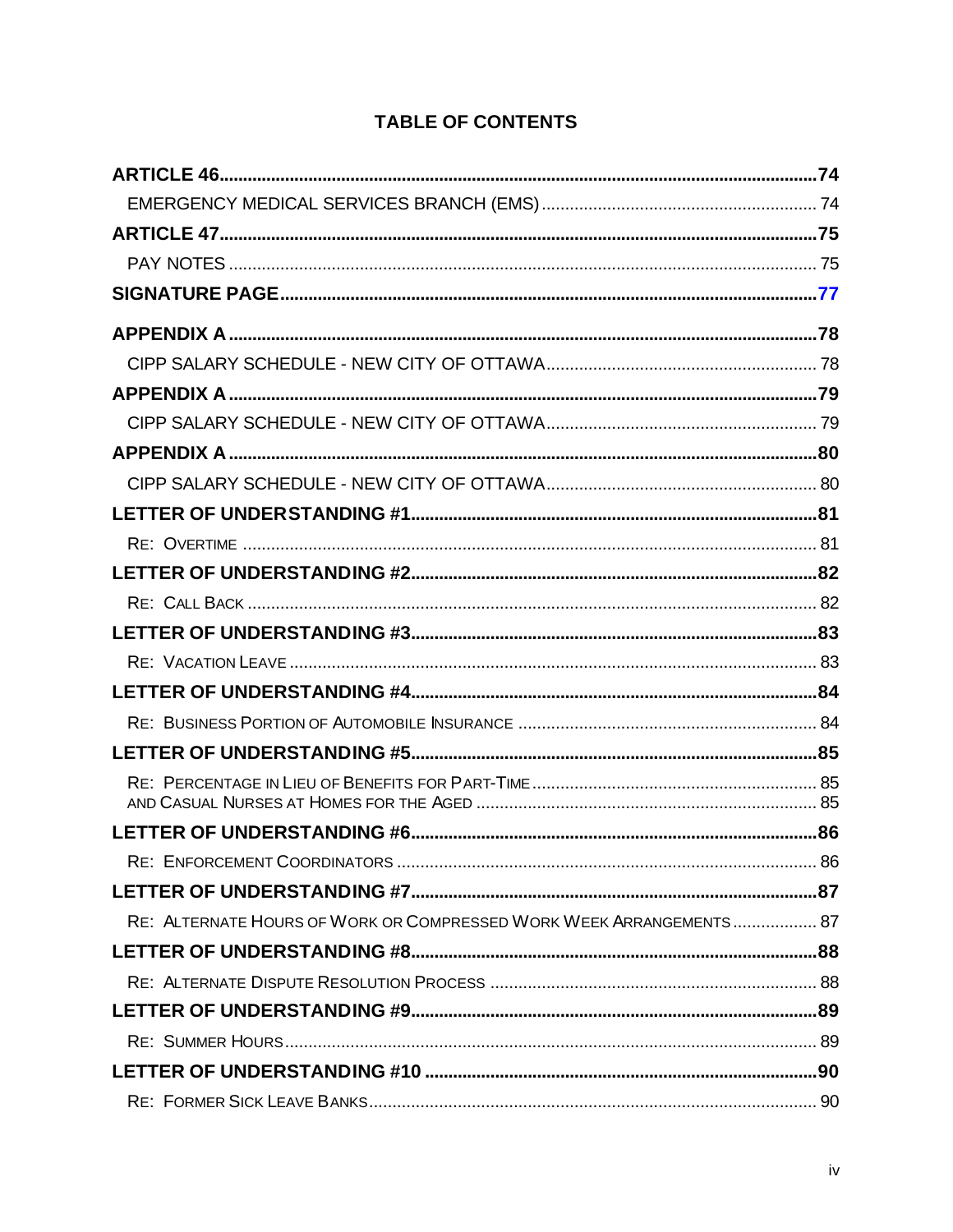## **PREAMBLE**

The purpose of this agreement is to recognize the community of interest between the Employer and the Institute in promoting the utmost co-operation between the Employer and its employees, consistent with the rights of both parties and in the interest of providing an efficient and economic service to the taxpayers of the municipality.

The parties to this collective agreement recognize and accept the provisions of this agreement as binding upon themselves and their representatives and upon employees covered by this agreement, and agree that they and their representatives will observe the provisions of this agreement.

This collective agreement expires on December 31, 2003. Unless otherwise specified in the collective agreement, all provisions become effective on December 18, 2002.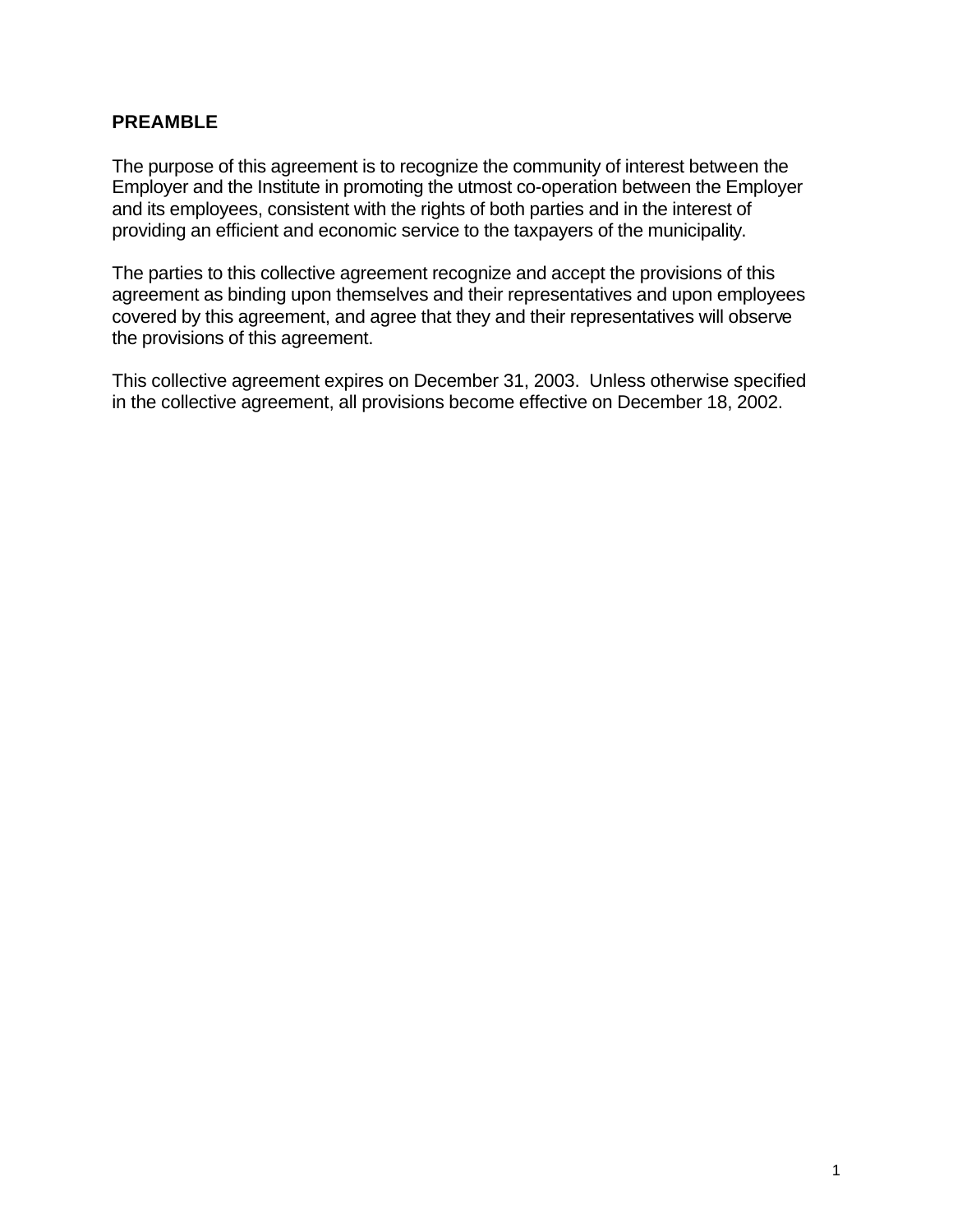## **SCOPE AND RECOGNITION**

1.01 The Employer recognizes the Institute as the exclusive bargaining agent for all those employees of the Employer employed in professional positions or in positions having a "professional capacity", save and except those persons exempted because they perform work in a management capacity or exercise confidential responsibilities relating to labour relations issues, all students employed during the school vacation period (April 1<sup>st</sup> to September  $7<sup>th</sup>$ ), all persons employed in the Offices of the Mayor, Councillors and City Manager, all persons employed in Human Resources, all Budget Analysts and Budget Officers involved in budget analysis related to labour relations issues and members of all other bargaining units at the City of Ottawa.

The parties agree that they will be bound by the scope provisions and related explanations as set out in the Ontario Labour Relations Board decision dated January 11, 2001 (decision # 2353-00 PS).

## ARTICLE 2

## **REPORTS AND RECOMMENDATION**

2.01 The Employer agrees that the reports or recommendations to Council dealing with matters covered by this agreement or concerning the Institute or its members will be communicated to the Institute, where possible, in time for the Institute to express its opinion to the Employer or make submissions before the matter is dealt with by any Committee or Council, unless such reports or recommendations are deemed to be of a confidential nature relating to labour relations matters.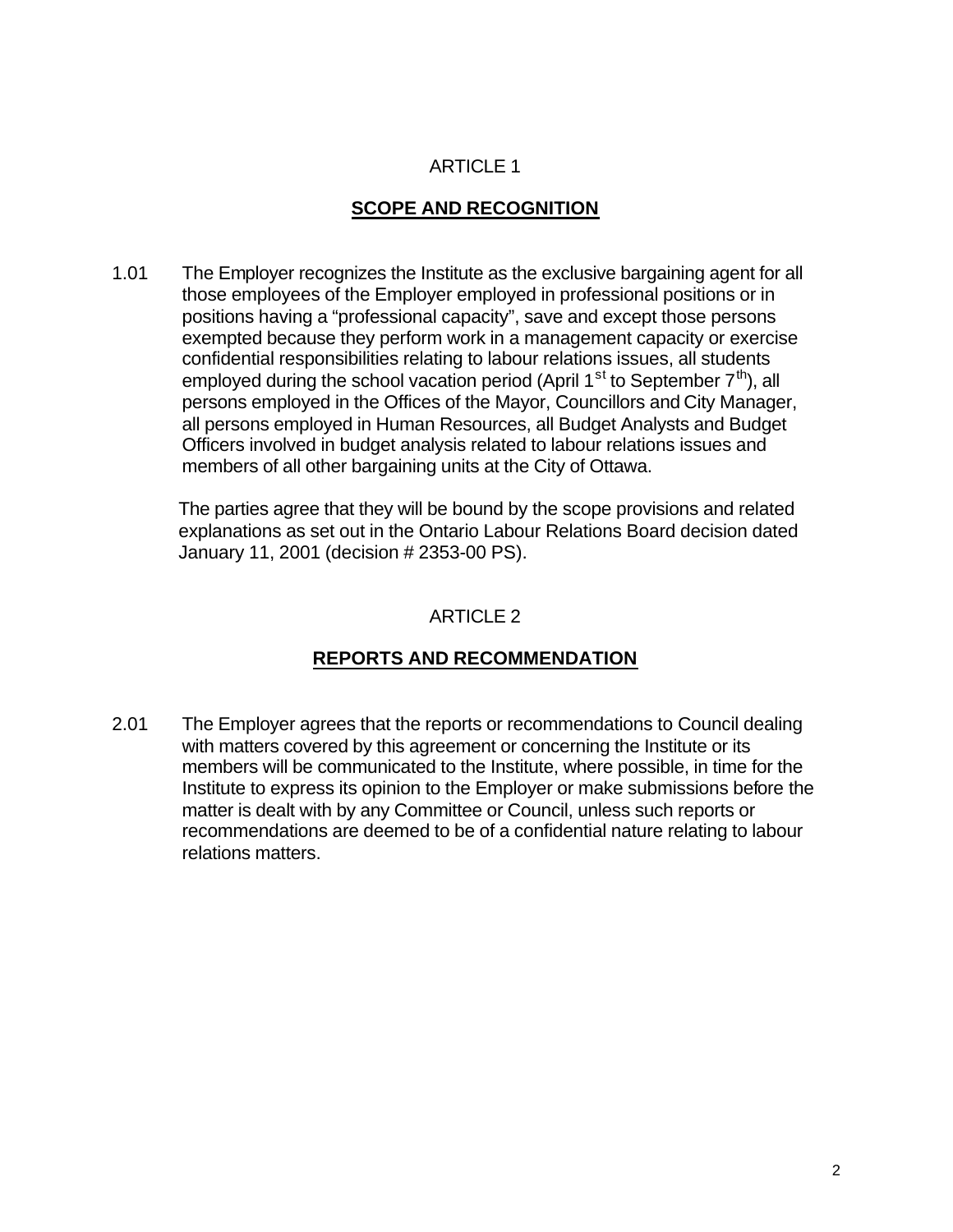#### **MANAGEMENT RIGHTS**

- 3.01 The parties recognize that it is the responsibility and the right of the Employer to:
	- (a) administer the affairs of the Employer efficiently and effectively and in the interests of the general public;
	- (b) maintain order, discipline and efficiency;
	- (c) classify positions;
	- (d) hire, transfer and promote employees subject to the provisions of the collective agreement;
	- (e) demote, suspend, discharge or otherwise discipline employees for cause, subject to the right of the employee concerned to file a grievance under the procedure outlined in Article 19;
	- (f) manage the affairs of the Employer so as to assure the most efficient and economic provisions of service to the taxpayers and citizens of the City of Ottawa.

In exercising its management rights, the Employer will not act in a manner that is arbitrary, discriminatory or in bad faith.

## ARTICLE 4

## **CONSULTATION BEFORE CHANGE**

4.01 Employees within the bargaining unit currently enjoying rights, benefits, privileges or general conditions of employment not covered by this collective agreement or that were discussed at the bargaining table will have until December 31, 2003 or one (1) year from the date on which the collective agreement is posted on the internal City of Ottawa website, whichever date is the latest, to bring such rights, benefits privileges or general conditions to the attention of Management. Once these have been brought to Management's attention, they shall continue to be in force and shall not be altered or revoked by the Employer without meaningful consultation with the Institute.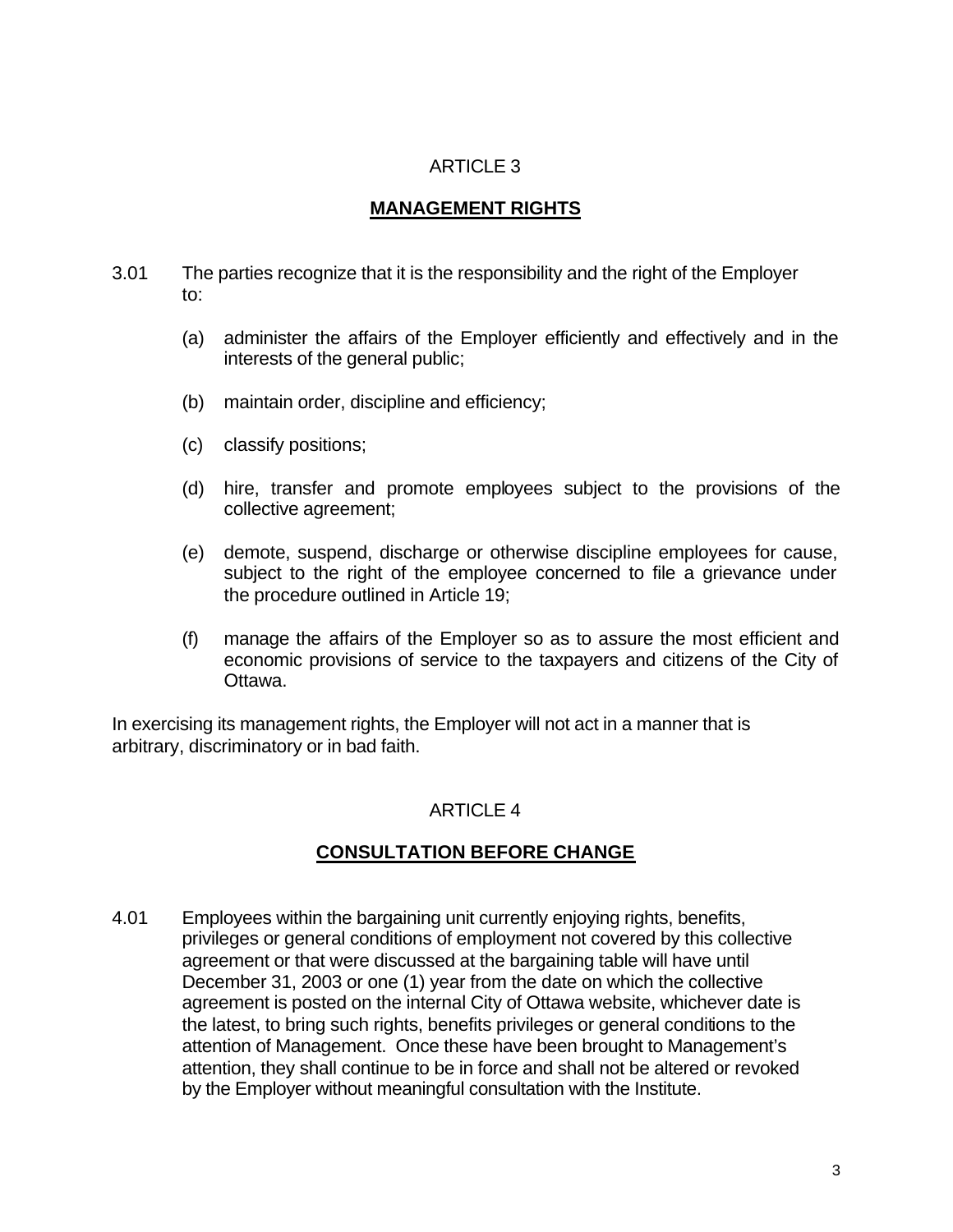#### **NO DISCRIMINATION**

5.01 The parties agree that every employee has a right to freedom from harassment in the workplace and to equal treatment with respect to employment and membership in the Institute without discrimination because of race, ancestry, place of origin, colour, ethnic origin, citizenship, creed, sex, sexual orientation, age, record of offences, marital status, same-sex partnership status, family status, handicap, and political or religious affiliation. The above-noted grounds shall be as they are defined in the Ontario *Human Rights Code*, R.S.O. 1990, as amended, if they are so included.

## ARTICLE 6

## **HOURS OF WORK**

#### 6.01 Normal Work Week

The work week shall be Monday to Friday, with Saturdays and Sundays as days of rest, except with respect to nurses in the Homes for the Aged, and employees in Emergency Medical Services Branch which are 24 hour operations.

#### 6.02 Normal Hours Per Week

The hours of work shall be thirty-five (35) hours per week or as modified below.

#### 6.03 Normal Daily Schedule

The normal daily working hours shall be seven (7) hours per day and shall take place between the hours of 7:00 a.m. and 8:00 p.m. or as modified below.

The parameters for the scheduling of normal hours of work as set out above may be extended through to 10:00 pm with the agreement of the employee and the Employer.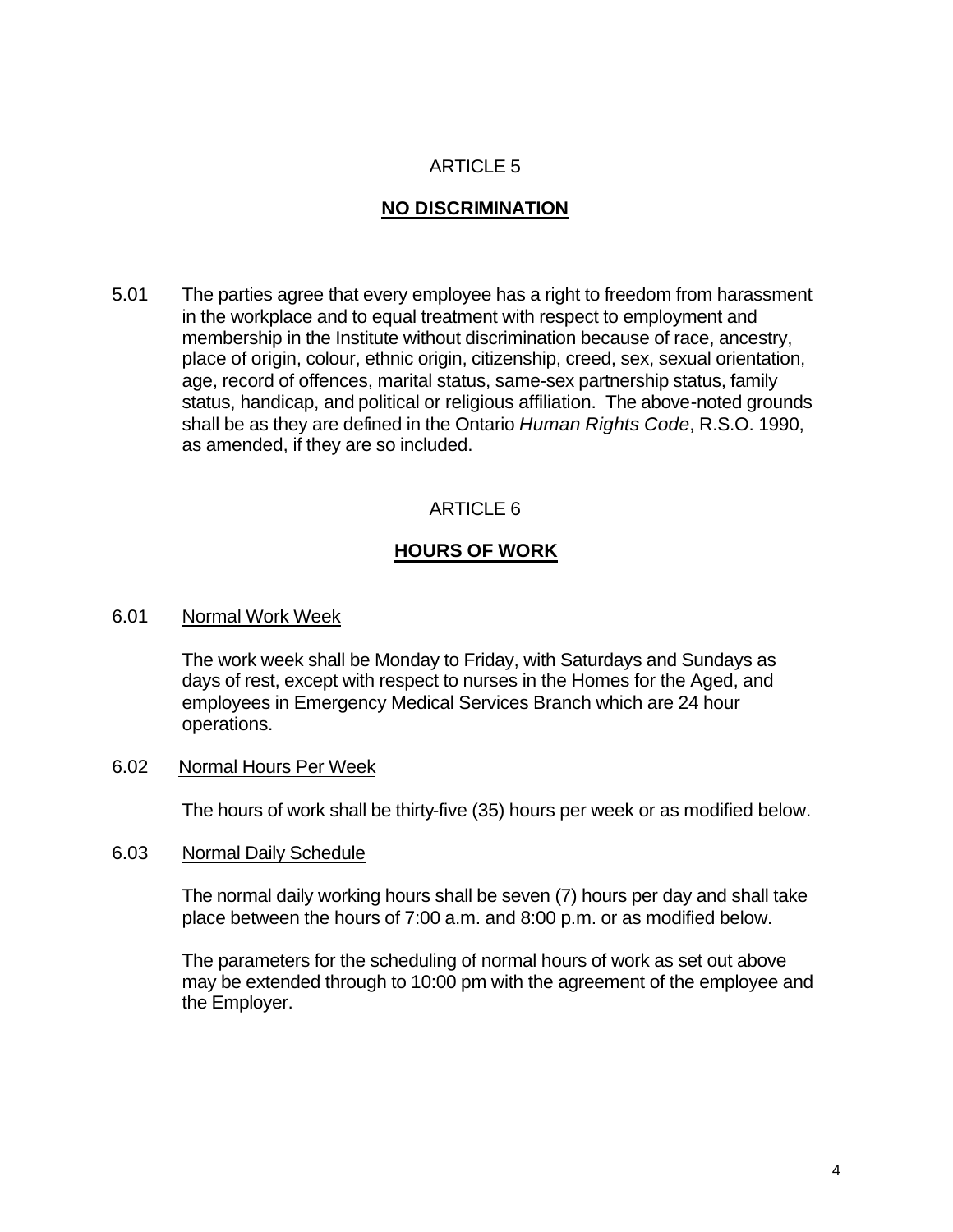#### 6.04 Shift Work or Irregular Hours

#### Employees in Emergency Medical Services Branch

Notwithstanding the normal scheduling practices set out above, the parties acknowledge that employees in the Emergency Medical Services Branch are subject to a different scheduling practice due to the service requirements and may be scheduled:

- (a) to work 40 hours or 42 hours per week averaged over a two (2) week period, as determined by the Employer. The standard shift length shall be between eight (8) and twelve (12) hours duration; and
- (b) to receive two (2) consecutive days of rest per week.

The Institute will be informed of employees hours of work (i.e. who works 40 hours per week and who works 42 hours per week) within 3 months of ratification of the collective agreement and of any changes thereafter.

## ARTICLE 7

## **OVERTIME AND PREMIUMS**

#### 7.01 Definition

Overtime means work authorized by the direct manager or designate which is performed by an employee in excess of the normal hours of work. Computation of overtime shall be based upon authorized time worked as set out in Section 7.02.

#### 7.02 Basis of Computation

An employee who works overtime shall be credited with one (1) hour of compensatory leave or pay for each hour of such overtime to the closest half  $(½$  hour, provided a minimum of one  $(1)$  such hour has been worked. An employee authorized to work in excess of thirty-nine (39) hours per week shall be credited with one and one-half (1 ½) hours of compensatory leave or pay for each hour of overtime to the closest half  $(\frac{1}{k})$  hour with the exception noted below.

See Letter of Understanding Number #1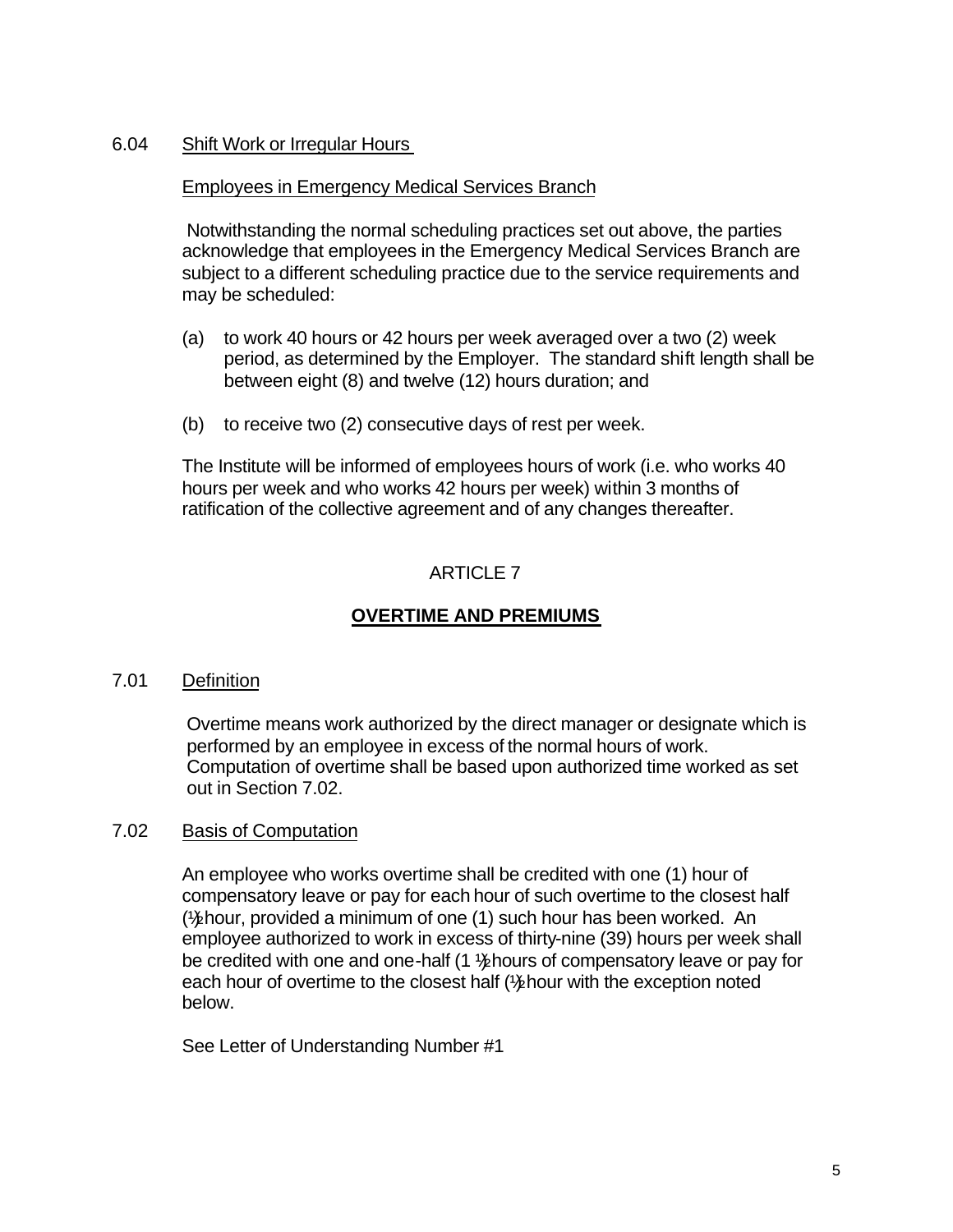#### Employees in Emergency Medical Services Branch

Employees in the Emergency Medical Services Branch authorized to work in excess of forty-two (42) hours averaged over a two (2) week period shall be credited with one and one half (1½) hours of compensatory leave or pay for each hour of overtime to the closest half (1/2) hour.

#### 7.03 On Call

On call pay shall be defined as pay received by an employee as a result of the employee being placed on a stand-by basis, by the manager or designate, outside the employee's normal working hours.

Any employee placed on call shall be paid:

- i) at any time from Monday through Friday, one (1) hour pay at straight time for each eight (8) hours on call, or
- ii) during a weekend, three and one-half hours pay at straight time for each twelve (12) hours on call, or
- iii) the compensation received in accordance with Section 7.04 (Call Back Outside Schedule), whichever is greater.

#### 7.04 Call Back Outside Schedule

- (a) Where an employee is called back to work by the Employer at any time outside the employee's normal working hours, the employee shall earn compensatory leave credits or compensation at the rate of one and one-half  $(1 \frac{1}{2})$  hours for each hour of overtime worked, or a minimum of three (3) hours pay at straight time, whichever is greater.
- (b) Where an employee receives phone calls at home from the Employer, the employee shall earn compensatory leave credits or compensation at the rate of one and one-half (1 ½) hours for each hour of overtime worked, or a minimum of one hour of pay at straight time.

Call back hours worked do not count towards the accumulation of hours for the purposes of Sections 7.01 and 7.02.

See Letter of Understanding number #2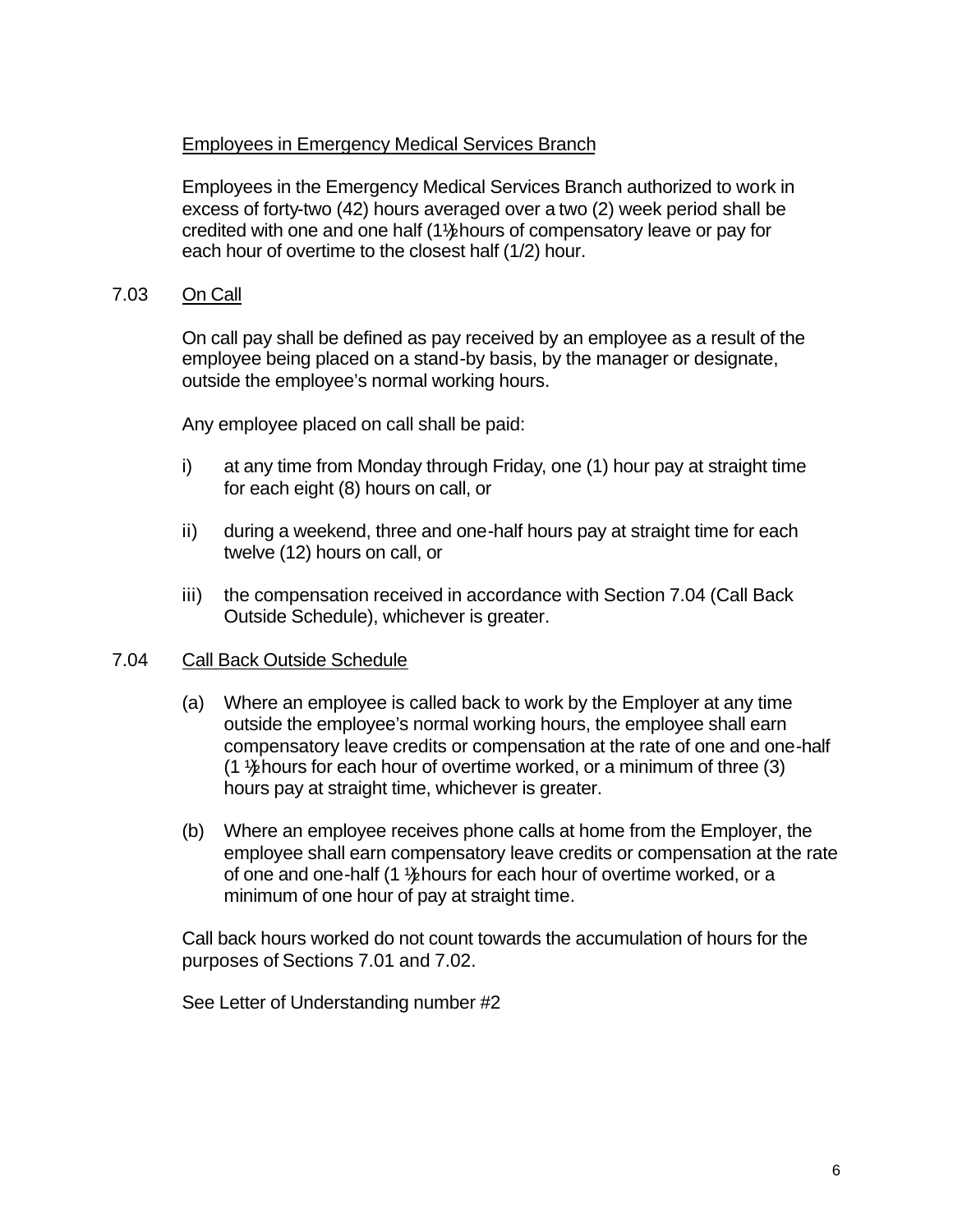#### 7.05 Election of Leave or Cash

The employee must make an election on each occasion when applying for overtime credit between compensation in cash or leave.

Overtime to be compensated for by cash shall be recorded by the employee's immediate manager for each two (2) week pay period. When the employee elects compensation in the form of cash, the employee shall be paid following the pay period in which it was earned.

The accumulated compensatory leave credits shall not exceed seventy (70) hours at any time. Any credits over the 70 hour maximum leave balance will be paid out in cash. Only when an employee has reduced the leave bank to less than 70 hours will the employee be allowed to earn additional leave credits up to the 70 hour maximum**.**

#### 7.06 Year End Election

An employee who has accumulated compensatory leave credits during the course of the year must make an election before the end of the last pay period in December for the disposition of those accumulated credits, utilizing one of the following options:

- i) compensation in the form of cash
- ii) leave
- iii) carryover of credits

When an employee fails to exercise one of the options, the compensatory leave credits shall automatically be paid for in the form of cash**.**

#### 7.07 Scheduling of Compensatory Leave

Consistent with the requirements of the Employer and subject to adequate advance notice by the employee, the Employer shall grant compensatory leave at times which are mutually acceptable to the employee and to the Employer. Special consideration will be given by the Employer to employees who wish to take compensatory leave at times which are contiguous to periods of annual leave.

Such requests shall not be unreasonably denied.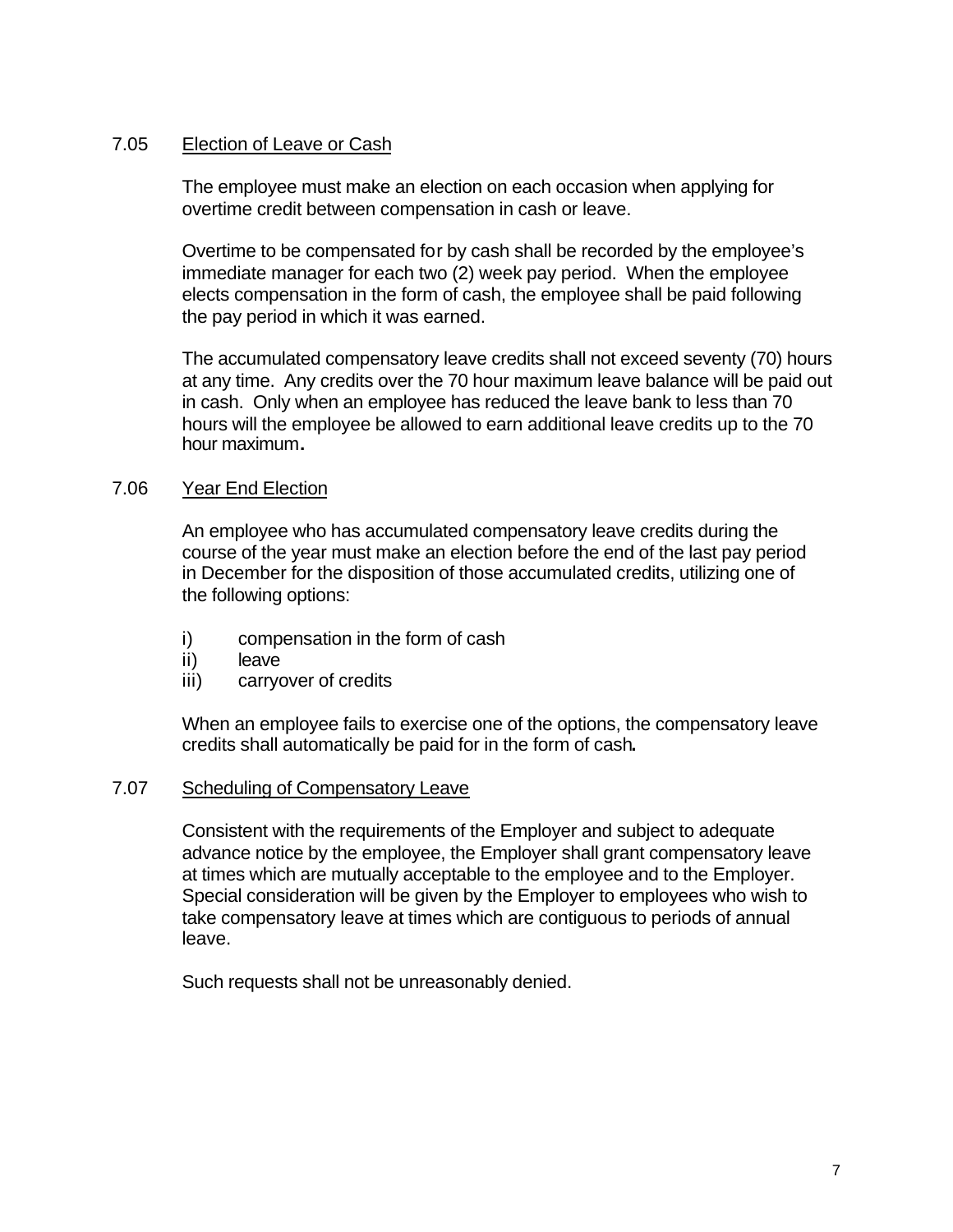## **ANNUAL LEAVE**

- 8.01 Annual leave shall be earned and granted to employees as follows, with the noted exception as outlined in Letter of Understanding number #3.
	- (a) three (3) weeks per year, which is earned at the rate of one and onequarter (1 ¼) working days for each calendar month in which the employee has received at least fifteen (15) days' pay, if the employee has completed less than seven (7) years of continuous employment;
	- (b) four (4) weeks per year, which is earned at the rate of one and two-thirds (1 2/3) working days for each calendar month in which the employee has received at least fifteen (15) days' pay, if the employee has completed seven (7) but less than seventeen (17) years of continuous employment;
	- (c) five (5) weeks per year, which is earned at the rate of two and one-twelfth (2 1/12) working days for each calendar month in which the employee has received at least fifteen (15) days' pay, if the employee has completed seventeen (17) years but less than twenty-five (25) years of continuous employment;
	- (d) Six (6) weeks per year, which is earned at the rate of two and one-half (2 ½) working days for each calendar month in which the employee has received at least fifteen (15) days' pay, if the employee has completed twenty-five (25) years or more of continuous employment.

#### 8.02 An employee may be granted:

- (a) annual leave up to the amount of earned credits during the first six (6) calendar months of employment; and
- (b) annual leave in excess of the earned credits to the extent of credits that he/she would accumulate to the end of that year, after the first six (6) calendar months of employment.

#### 8.03 Advance Leave may be Granted

After the first year of continuous service, an employee may be granted annual leave in excess of earned credits to the extent of credits that would accumulate to the end of that year, subject to 8.06 below.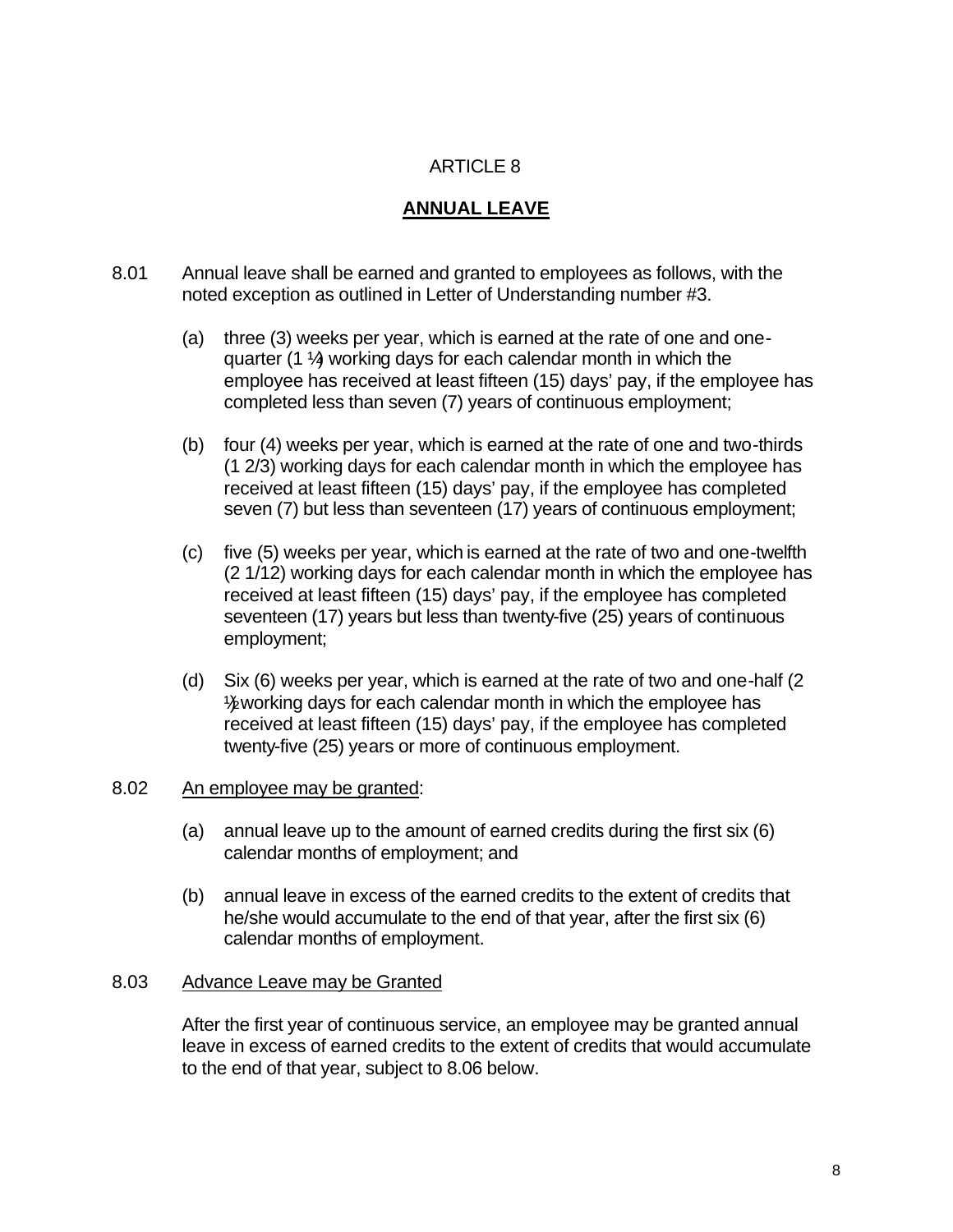#### 8.04 Use of Annual Leave

Subject to the operational requirements, the Employer agrees to permit employees to take all of the annual leave earned by them in the year in which it is earned. Where, however, in any year the Employer has been unable to grant all of the annual leave earned by the employee in that year, the unused portion of annual leave shall be carried over into the following year.

#### 8.05 Maximum Carry-Over

Employees are not permitted to carry over more annual leave into the following year than the number of days of leave earned by them in that year unless they receive prior authorization from their immediate manager.

#### 8.06 Return of Overpayment

If an employee has taken more annual leave than the employee has earned, when the services of the employee are terminated for any reason, the salary overpayment resulting from the use of the unearned annual leave may be deducted from the employee's outstanding earnings and the parties agree that the authorization for such a deduction shall be deemed to have been provided to the Employer by the employee, pursuant to the Employment Standards Act.

#### 8.07 Payment Upon Termination

When the employment of an employee is terminated for any reason and the employee has earned but has not used annual leave, the employee or the estate of the deceased employee shall be paid all such unused vacation credits at the current rate of the employee immediately prior to the termination of employment.

#### 8.08 Deferred Annual Leave for Retirement Purposes

An employee who has completed twenty (20) or more years of continuous service and who is age fifty-five (55) or more, shall be entitled to defer annual leave for retirement purposes subject to the following stipulations:

- (a) such deferment of annual leave is to a maximum of one (1) week per year, and; to a maximum total of ten (10) such weeks of deferred annual leave for retirement purposes;
- (b) such deferred annual leave is to be used immediately prior to normal retirement only and is to be used as pre-retirement leave;
- (c) the request to defer annual leave must be made known to the Human Resources Department, in writing, prior to December 31 of the year in which such week of deferred annual leave is earned;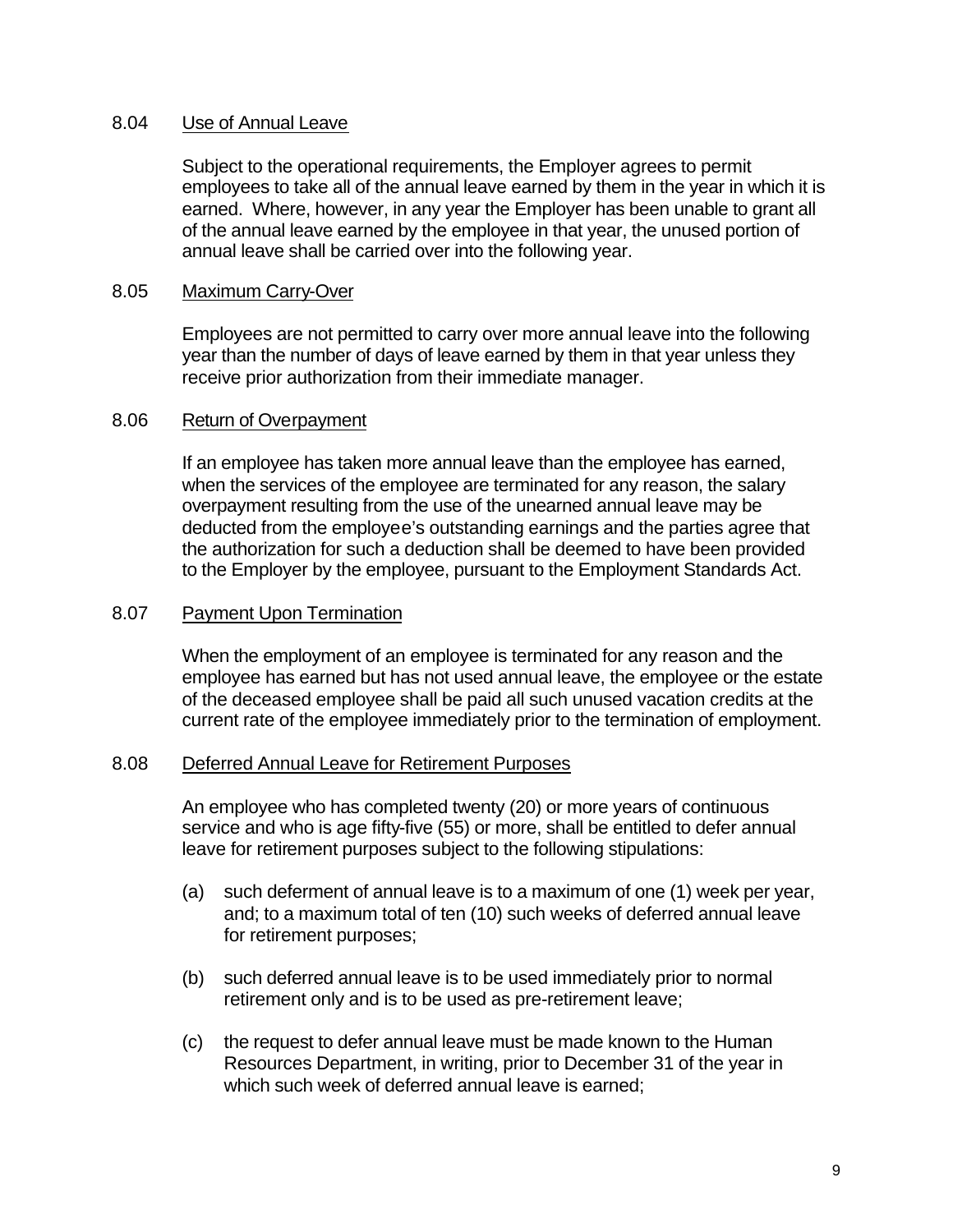- (d) an employee who terminates employment prior to normal retirement (or who dies) shall be paid for such deferred annual leave at termination;
- (e) where former sick leave bank, vacation carryover, vacation earned in year of retirement, and overtime credits entitlements are due and owing to a retiring employee under this agreement, such entitlements shall be in addition to deferred annual leave under this article;
- (f) an employee who has deferred annual leave credits shall not be entitled to any other leaves of absence during such deferred annual leave. At the commencement of deferred annual leave, the employee's position shall be declared vacant.

## **INCOME PROTECTION PLAN**

See Letter of Understanding Number #10

#### 9.01 Eligibility for Income Protection Plan (IPP) Benefits

All permanent full-time employees who have completed one (1) month of continuous service and who are unable to perform their duties due to a nonoccupational illness or injury are eligible for IPP benefits as set out below:

| <b>Length of Continuous Service</b> | <b>Full Salary</b><br>(Weeks) | 66 2/3 % Salary<br>(Weeks) |
|-------------------------------------|-------------------------------|----------------------------|
| 1 month but less than 6 months      |                               |                            |
| 6 months but less than 1 year       |                               | 16                         |
| 1 year but less than 2 years        |                               | 15                         |
| 2 years but less than 3 years       | 3                             | 14                         |
| 3 years but less than 4 years       |                               | 13                         |
| 4 years but less than 5 years       | 5                             | 12                         |
| 5 years but less than 6 years       |                               | 10                         |
| 6 years but less than 7 years       |                               | 8                          |
| 7 years but less than 8 years       |                               | 6                          |
| 8 years but less than 9 years       | 13                            | 4                          |
| 9 years but less than 10 years      | 15                            | 2                          |
| 10 years or over                    |                               |                            |
|                                     |                               |                            |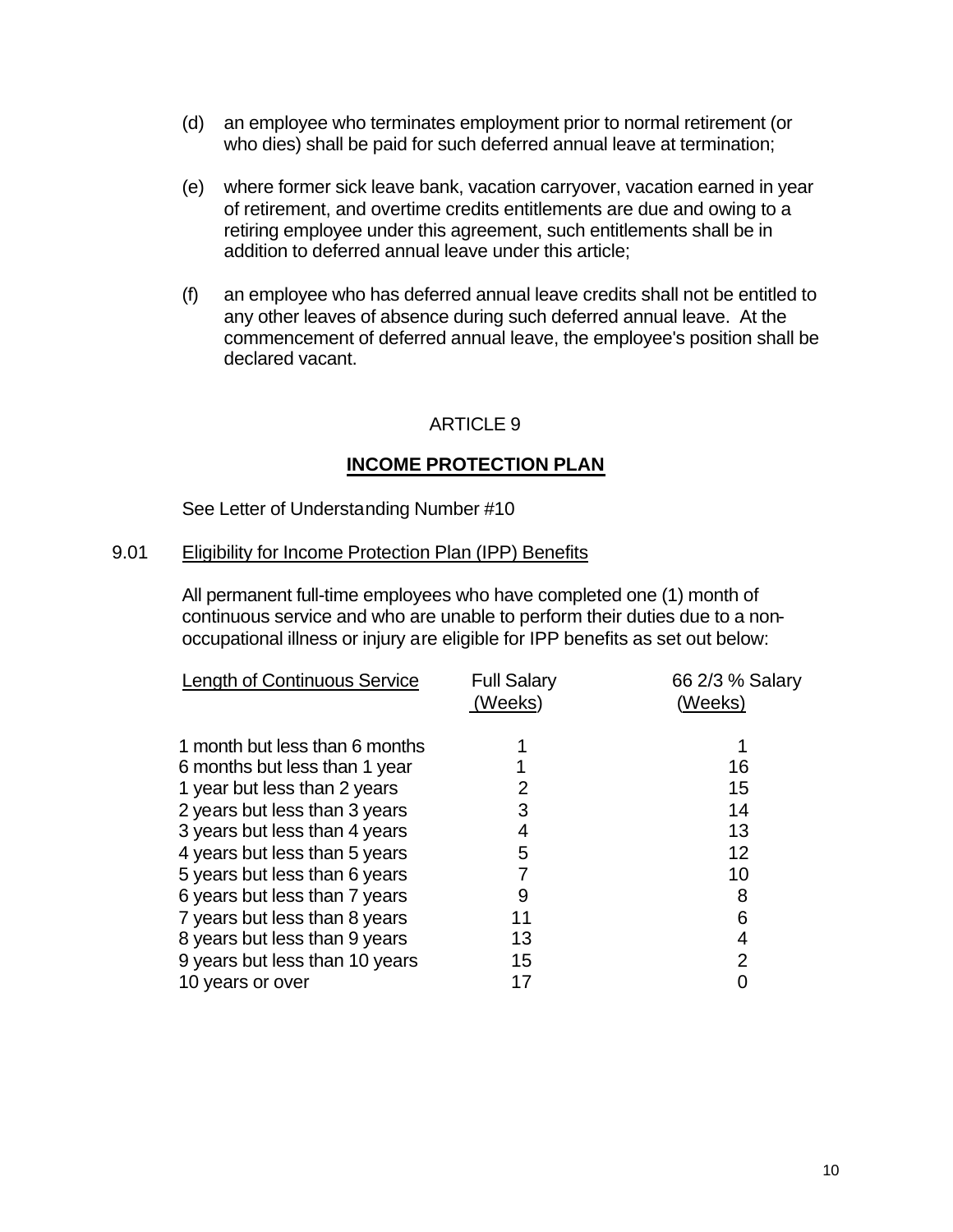#### 9.02 Calculation of IPP Benefits

For Income Protection purposes an employee's earnings shall be defined as the basic earnings immediately prior to the commencement of the disability, or until the expiry of a temporary assignment. The employee shall not lose any salary increment or negotiated settlement increase that would have been paid had the employee not been receiving Income Protection benefits.

#### 9.03 Application for IPP Benefits

Employees making application for IPP benefits shall complete a leave application form and submit it to their immediate supervisor. Such application shall be submitted upon the employee's return to work, or earlier, if requested by their immediate supervisor*.*

#### 9.04 Medical Certification

- (a) Each employee who is in receipt of IPP benefits for a period in excess of four (4) consecutive working days or in excess of ten (10) cumulative working days in any calendar year shall file with the application a satisfactory medical certificate from a qualified medical practitioner. For long-term illnesses, the employee may be required to provide a medical certificate every twenty (20) days thereafter unless the Employer is satisfied with the most recent certificate.
- (b) The certificate supplied by the employees shall specify the anticipated length of their absence due to illness and shall include, where possible, information on the nature and scope of restrictions which may prohibit the employees from being able to perform the duties of their positions.
- (c) The medical certificate will be treated as a confidential document and may be submitted by the employee directly to the Human Resources Department. It will be retained in the employee's confidential personnel file.
- (d) The Employer may refer the employee, the statement signed by the employee and/or the certificate signed by the medical practitioner to the Employer's Medical Officer for investigation and report.

#### 9.05 Reporting of Absences

Employees who are absent from work due to illness or injury must notify their immediate supervisor of their absence no later than the employee's normal starting time.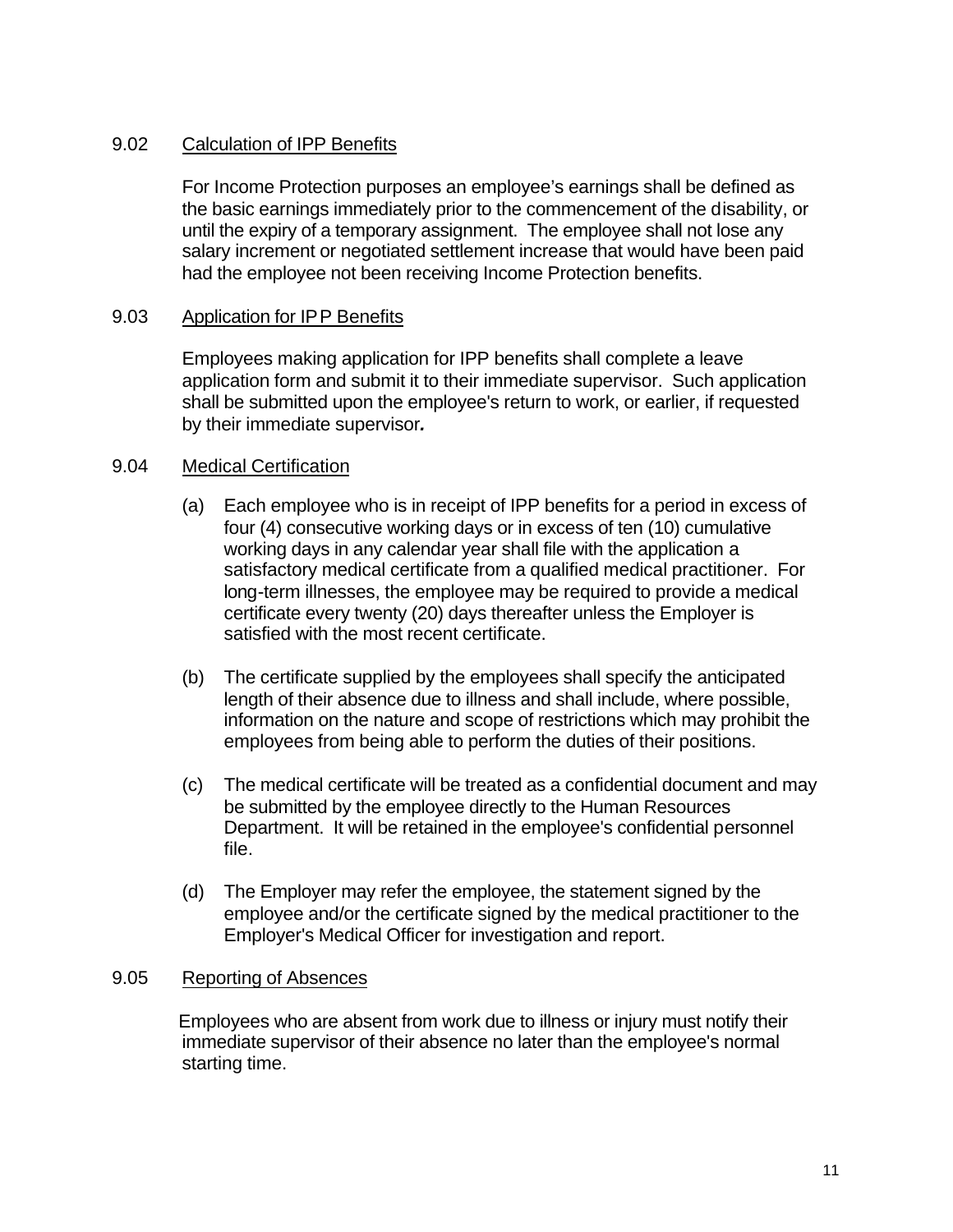#### 9.06 Reinstatement of Entitlement

The entitlement of an employee to seventeen (17) weeks of full salary days and sixty-six and two thirds percent (66 2/3 %) salary days of I.P.P. payment will be reinstated, in the following circumstances:

#### (a) Unrelated Claim

In the case of an employee who has a second (or more) claim which is not related to a prior claim during which the employee used part or all of the 17 weeks of entitlement, the maximum applicable entitlement shall be reinstated provided such employee has returned to active employment and completed at least one (1) full shift of that employee's regular duty.

#### (b) Related Claim

In the case of an employee who has a second (or more) claim which is related to a previous claim during which the employee used part or all of the seventeen (17) weeks of entitlement, the maximum applicable entitlement shall be reinstated provided thirty (30) days have elapsed from the return to work of the employee and the commencement of the related claim.

#### 9.07 Conditions Relating to Income Protection Benefits

- (a) Should an employee's employment terminate before completion of six (6) months of service, the Employer shall recover any money paid to the employee at one hundred percent (100%) IPP benefits. The City shall be deemed to be authorized pursuant to the Employment Standards Act, to make deductions from the employee's pay cheque in order to recover overpayments made to the employee.
- (b) Eligibility for one hundred percent (100%) IPP benefits shall be reinstated as of the first pay period of each calendar year. In the event that an employee is in receipt of IPP benefits at years' end, that employee becomes eligible for IPP benefits payable at 100% as set out in Section 9.01. However, in no case is an employee eligible for more than eightyfive (85) days of IPP benefits for any one continuous period of absence.
- (c) Occurrence of Statutory or Declared Holidays during an employee's absence on IPP shall not reduce an employee's number of days of IPP benefit eligibility
- (d) It is understood that the applicable number of weeks of one hundred (100%) salary protection shall only be available once in any calendar year.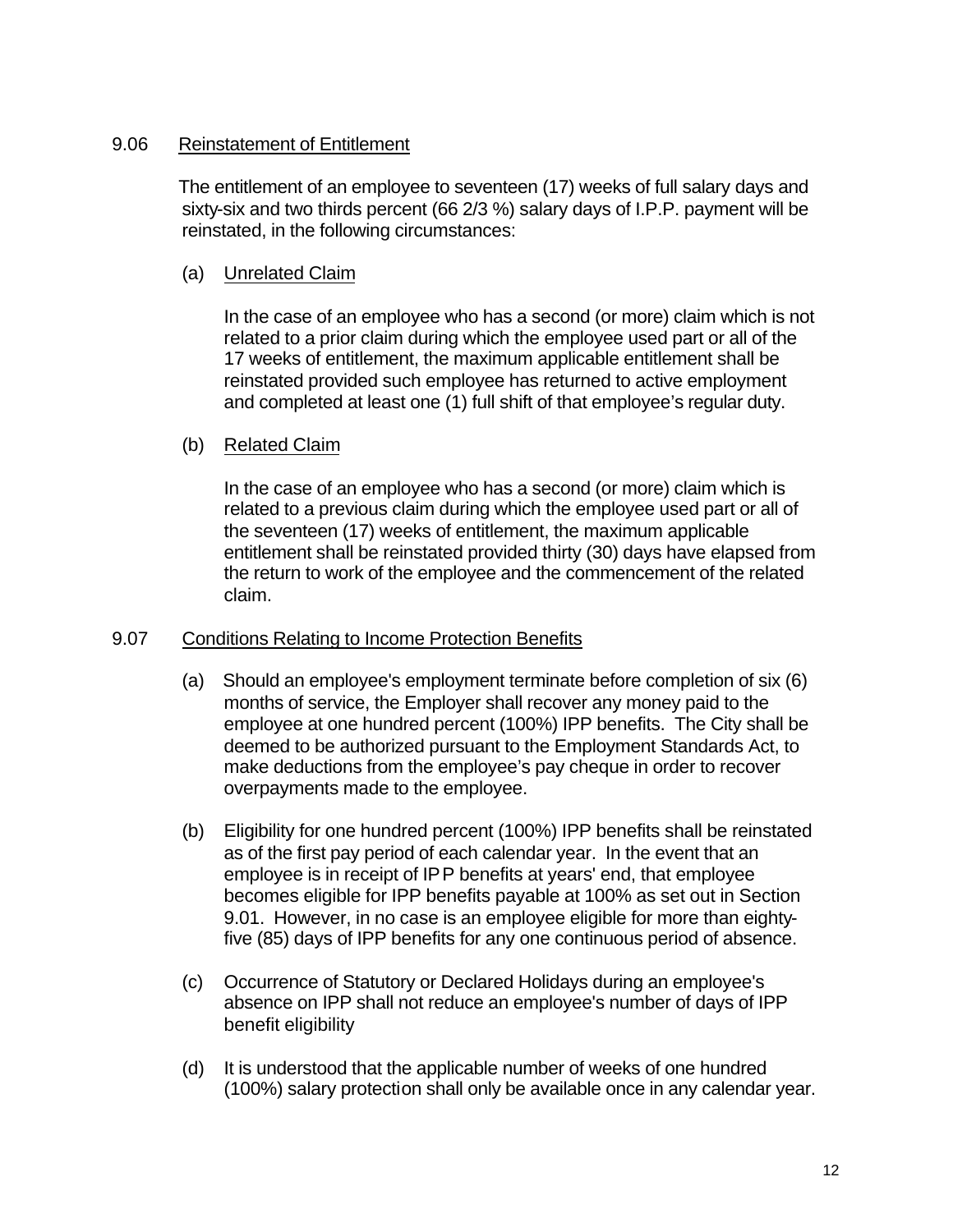9.08 The Employer may require an employee to provide a medical certificate from a qualified medical practitioner stating he/she is fit to return to work before permitting the employee to return to active duty.

## ARTICLE 10

## **BEREAVEMENT LEAVE**

#### 10.01 Definition of Immediate Family

- (a) "Immediate Family" is defined as the employee's father, mother, brother, sister, spouse, child, father-in-law, mother-in-law, grandchild, grandparent and legal guardian until the employee's age of majority.
- (b) "Spouse" shall mean the legally married spouse of the employee or a person of either sex who has been co-habitating with the employee in a common-law relationship for more than one (1) year and who is publicly represented as the employee's spouse.
- (c) "Child" shall mean the issue of the employee and/or his or her spouse (as defined above) or one formally adopted by the employee or spouse, or a legal ward, or the child of the spouse who has been living with the employee for one (1) or more years.

#### 10.02 Bereavement – Immediate Family

When a member of an employee's immediate family dies, the employee shall be entitled to bereavement leave with pay for a period of up to four (4) consecutive working days, one (1) of which must be the day of the funeral. Employees may request such leave days not to be consecutive and such request shall not be unreasonably denied by the Employer. If the employee is on annual leave at the time of the death, the employee will not be deducted vacation credits for the period of bereavement leave.

#### 10.03 Bereavement – Other Family Members

An employee is entitled to bereavement leave, with pay, of up to a maximum of three (3) consecutive working days, one (1) of which must be the day of the funeral, in the event of the death of the employee's son-in-law, daughter-in-law, brother-in-law, and sister-in-law. Employees may request such leave days not to be consecutive and such request shall not be unreasonably denied by the Employer. If an employee is on annual leave at the time of the death, the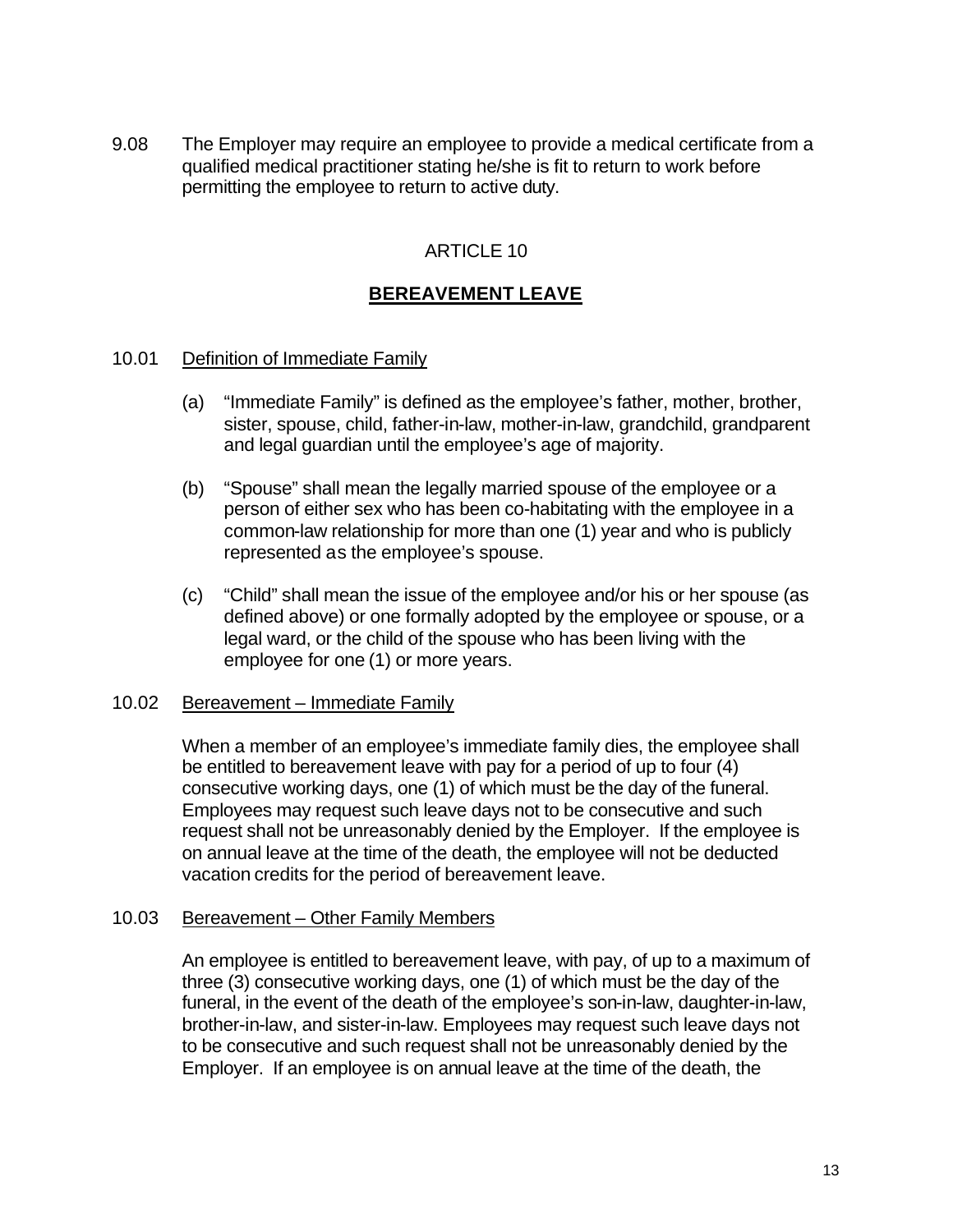employee will not be deducted vacation credits for the period of bereavement leave.

#### 10.04 Request for Special Extension

In special cases where an extension of leave under this article may be required, application shall be made to the General Manager Human Resources or designate. Consideration would include additional leave for travel time to difficult to reach destinations.

## ARTICLE 11

## **LEAVE OF ABSENCE WITHOUT PAY**

#### 11.01 Request for Personal Leave

Employees who desire leave of absence without pay shall make application to their Director or designate. The granting of such leave shall be at the discretion of the Employer.

#### 11.02 Effect of Personal Leave on Entitlements

When an employee is on authorized leave of absence without pay in excess of twenty (20) consecutive working days, such employee's continuous service date, increment date, I.P.P. entitlement, annual leave accrual and all benefits enjoyed by the employee immediately prior to the commencement of such leave of absence without pay shall be suspended.

When the employee returns to full time employment with pay, the employee's continuous service date, increment date, I.P.P entitlement, annual leave entitlement and all benefits, shall be adjusted according to the length of the leave of absence, and resume.

#### 11.03 Maintaining Certain Insurance Benefits

Arrangements may be made between the employee and the Human Resources Department for continuation of certain insured benefits, if permissible under the benefit plan design, while on a leave of absence without pay. If the employee elects continuation of certain benefits, the employee would assume the full premium cost of the insured benefits.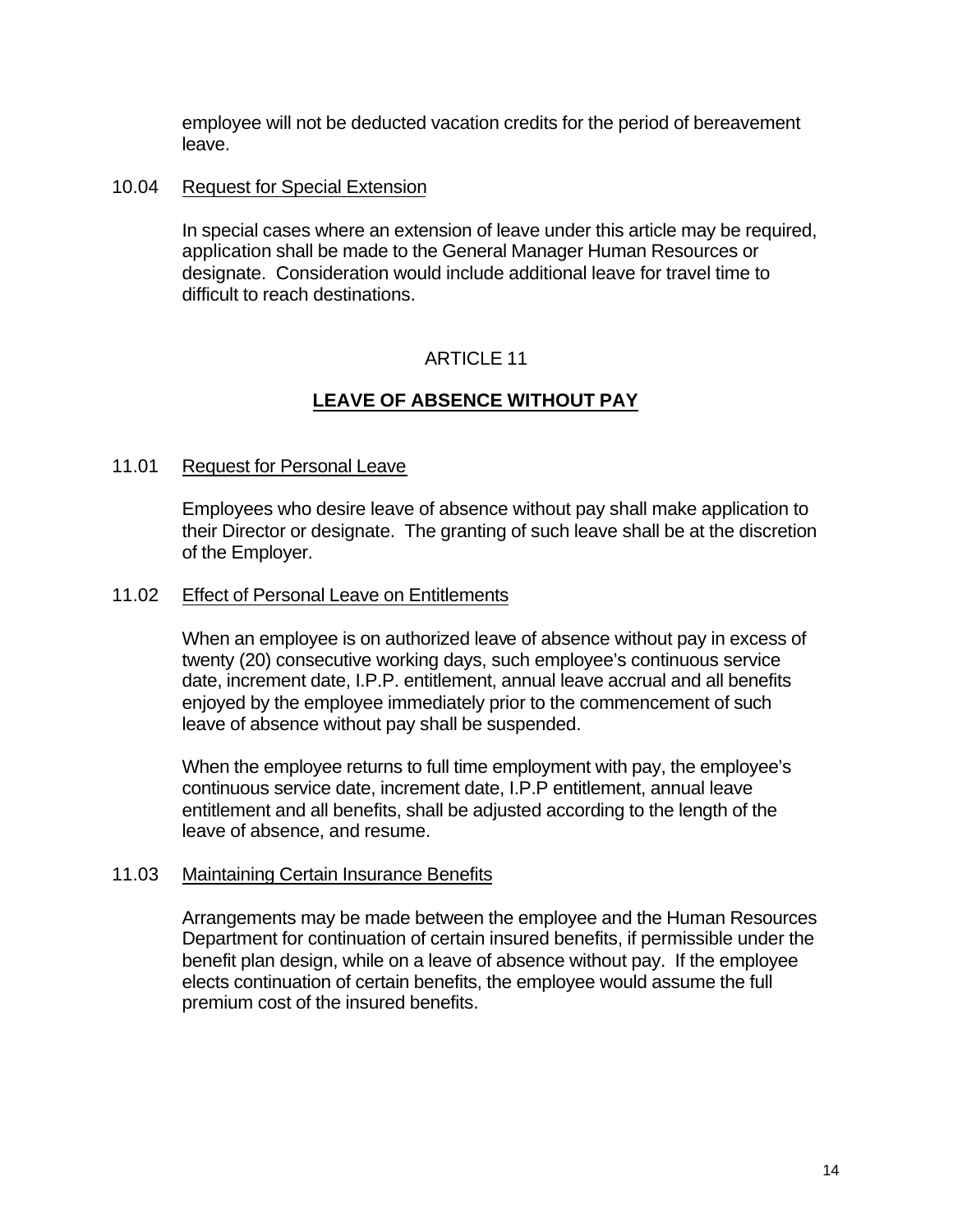## **MATERNITY AND PARENTAL LEAVE**

#### **Maternity Leave**

12.01 Employees who are pregnant and who have been employed with the City for at least thirteen (13) continuous weeks prior to the expected date of birth are entitled to take a leave of absence without pay.

Maternity leave will be granted in accordance with the Pregnancy Leave provisions of the *Employment Standards Act,* except where amended by this provision.

- 12.02 (a) The employee shall give written notification to the City at least one (1) month in advance of the date of commencement of such leave and the expected date of return. At such time she shall also provide the City with a certificate of a legally qualified medical practitioner stating the expected birth date of the child.
	- (b) An employee wishing to alter the commencement date of the maternity leave, must confirm such request, in writing, at least four (4) weeks prior to the earlier start date, or if a later commencement date is required at least four (4) weeks prior to the original planned leave date.
- 12.03 An employee who is on Maternity leave, who has completed six (6) months' continuous service on the date in which the leave began and who has applied for and is in receipt of Employment Insurance Benefits, pursuant to the *Employment Insurance Act,* shall be paid a supplemental employment benefit for a maximum period of fifteen (15) weeks. The "top-up" benefit will be the difference between ninety-three (93) percent of the employee's normal weekly salary and the sum of the Employment Insurance Benefits and all other earnings. Such payment shall commence following completion of the two (2) week Employment Insurance waiting period and receipt by the City of the employee's Employment Insurance cheque stub as proof that she is in receipt of Employment Insurance pregnancy benefits.

An employee's normal weekly salary shall be determined by multiplying her regular hourly rate on her last day worked prior to the commencement of the leave times her normal weekly hours. The normal weekly hours for a part-time employee shall be calculated by using the same time period used for calculation of the Employment Insurance Benefits.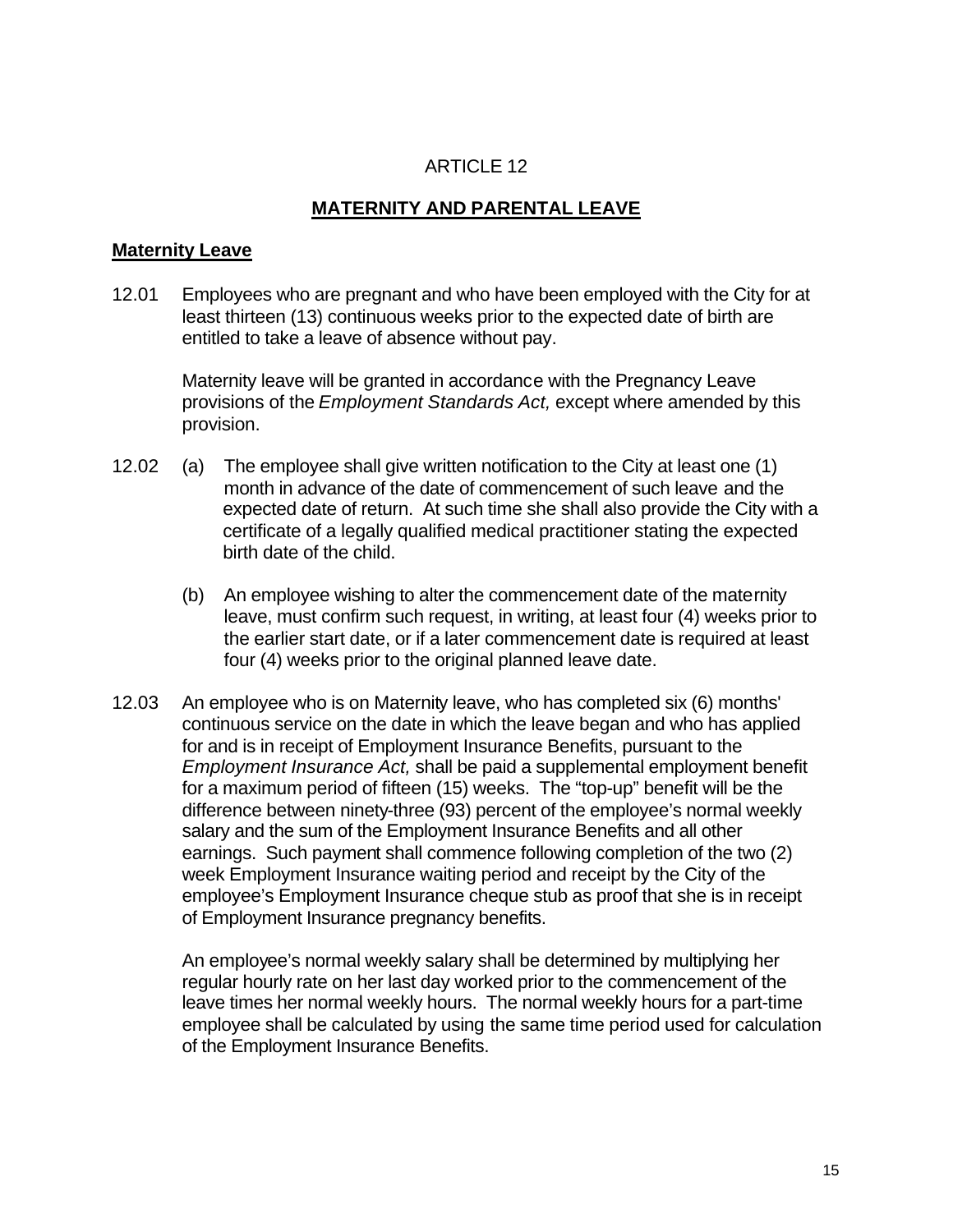#### **Parental Leave**

12.04 Employees who have been employed with the City for at least thirteen (13) continuous weeks and who are the parent of a child following the birth of the child, the adoption of the child or the coming of the child into the employee's custody, care and control for the first time, are entitled to take a leave of absence without pay.

> Parental leave will be granted in accordance with the provisions of the *Employment Standards Act,* except where amended by this provision.

- 12.05 (a) The employee shall give written notification to the City at least one (1) month in advance of the date of commencement of such leave and the expected date of return.
	- (b) If the child comes into the employee's custody, care and control for the first time earlier than expected, the parental leave will commence on the day he/she ceases work. The employee shall then provide written notice to the City within two weeks after commencing such leave.
	- (c) An employee wishing to alter the commencement date of the leave, must confirm such request, in writing, at least four (4) weeks prior to the earlier start date, or if a later commencement date is required at least four (4) weeks prior to the original planned leave date.
- 12.06 An employee who is on parental leave, who has completed six (6) months' continuous service on the date in which the leave began and who has applied for and is in receipt of Employment Insurance Benefits, pursuant to the *Employment Insurance Act,* shall be paid a supplemental employment benefit for a maximum period of ten (10) weeks. The "top-up" benefit will be the difference between ninety-three (93) percent of the employee's normal weekly salary and the sum of the Employment Insurance Benefits and all other earnings. Such payment shall commence following completion of the two (2) week Employment Insurance waiting period and receipt by the City of the employee's Employment Insurance cheque stub as proof that he/she is receipt of Employment Insurance parental benefits.

An employee's normal weekly salary shall be determined by multiplying her/his regular hourly rate on her/his last day worked prior to the commencement of the leave times her/his normal weekly hours. The normal weekly hours for a parttime employee shall be calculated by using the same time period used for calculation of the Employment Insurance Benefits.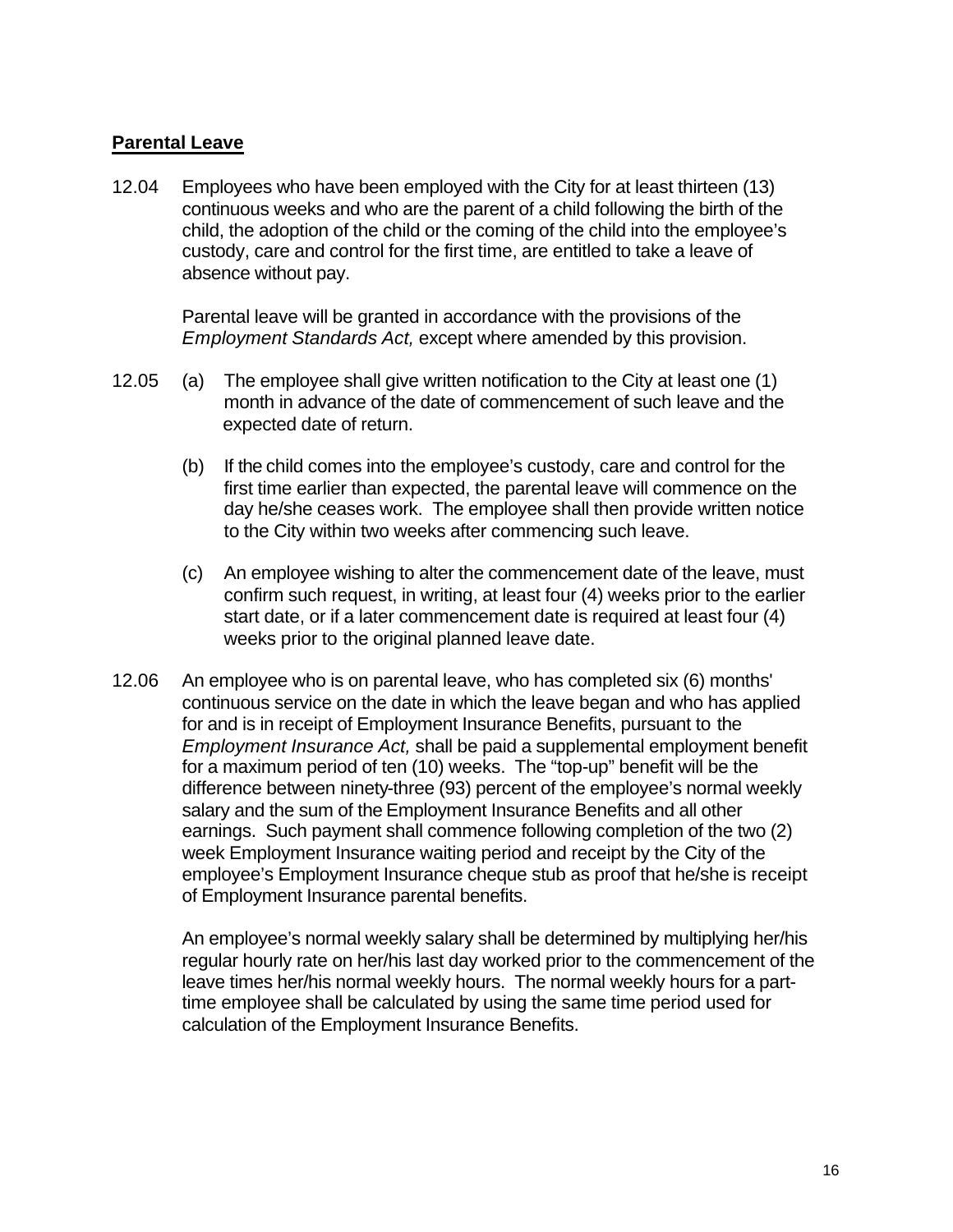#### 12.07 Benefits Entitlements During Maternity/Parental Leave

Employees who are eligible for maternity and/or parental leave as defined above, shall:

- (a) continue to accumulate service for the duration of the leave;
- (b) retain their enrollment in the following Benefit Plans provided the employees make necessary arrangements to pay their share of the premium costs, where applicable:
	- i. Extended Health Care
	- ii. Dental Insurance
	- iii. Semi-Private Hospital Coverage
	- iv. Group Life Insurance
	- v. Accidental Death and Dismemberment Insurance

## ARTICLE 13

## **RETIREMENT**

#### 13.01 Effective Date of Normal Retirement

The effective date of normal retirement of an employee is the date that the Employee attains normal retirement age, as set out in Section 13.02.

13.02 Normal Retirement Age

Normal retirement age for all employees shall be the first day of the month following the month the employee reaches age sixty-five (65).

#### 13.03 Disability or Early Retirement

The terms of disability or earlier than normal retirement shall be as set out in the applicable pension plan to which an employee contributed.

#### 13.04 Pension Plan

All present employees enrolled in the Ontario Municipal Employees Retirement System (OMERS) shall maintain their enrolment in the plan subject to its terms and conditions. Newly hired employees, as a condition of employment, shall enroll in OMERS when eligible in accordance with its terms and conditions.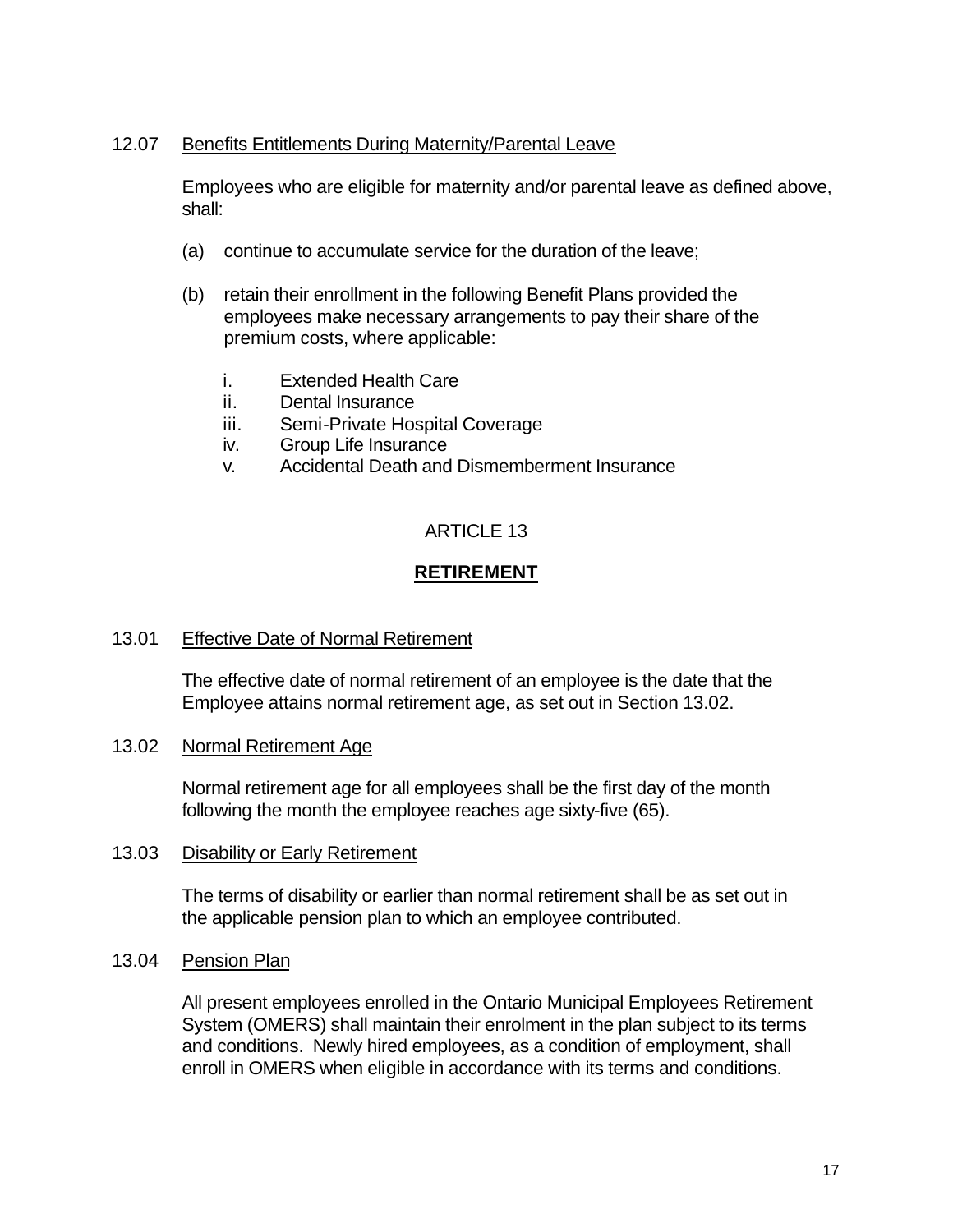## **SPECIAL LEAVE**

- 14.01 Special leave is a provision which is designed to enable an employee to be absent from employment with full pay for the following reasons:
	- (a) medical, dental, legal and optical appointments for an employee's immediate family;
	- (b) the unexpected or sudden illness of the employee's spouse, child or parent which prevents the employee from reporting for duty;
	- (c) emergency situations which prevent the employee from reporting for duty;
	- (d) the birth or adoption of a child.
- 14.02 The employee's immediate manager may approve requests for special leave for reasons not specified in 14.01 above.
- 14.03Where practicable, employees must notify their immediate manager at least fortyeight (48) hours in advance of the date and required time off. In the event of an emergency situation, advance notice shall be waived.
- 14.04 Special leave is limited to a maximum of thirty (30) hours per annum, noncumulative, and may be taken in one (1) hour periods.
- 14.05Employees who have taken special leave may be required to produce satisfactory evidence.

## ARTICLE 15

## **SABBATICAL LEAVE**

Sabbatical leave is an employee funded leave of absence in accordance with the following:

15.01 Qualification

Subject to 15.02 below, an employee shall be eligible for consideration of a self-funded sabbatical leave after six (6) years of continuous employment with the City.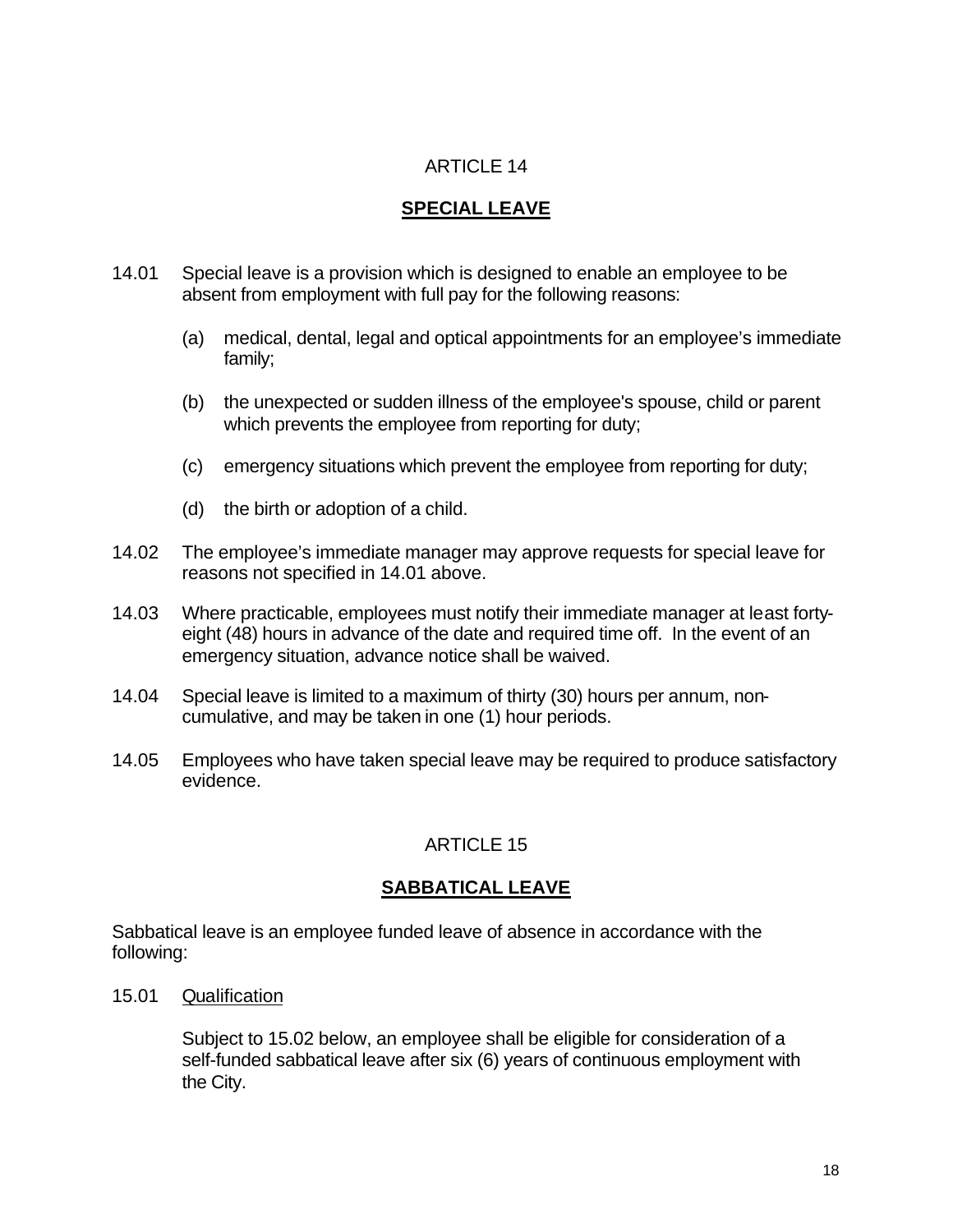#### 15.02 Method of Application

- (a) An employee with a minimum of three (3) consecutive years of service may make written application to his/her Director to request that he/she be paid at a rate of seventy-five percent (75%) of his/her salary in order to provide for sabbatical leave. This application shall include the approximate date of sabbatical leave, the duration of leave and the purpose for which the sabbatical leave is intended. Sabbatical leave will be granted solely at the discretion of the employee's General Manager upon recommendation of the Director and approved applications shall be forwarded to the Director, Human Resources Services or designate for review to ensure compliance with the terms of this agreement. The employee shall be given an indication within two (2) months from the date of application of whether or not such application has been approved.
- (b) An employee in the sabbatical leave plan shall confirm the period of leave no later than six (6) months prior to the commencement of the leave. In the event there is any change from the original submission, the employee shall specify any changes to the original request. Such leave shall be taken at a mutually agreeable time.

#### 15.03 Earning Entitlement and Employment Conditions

- (a) Once the application has been approved in accordance with 15.02 (a), the employee shall be able to defer twenty–five percent (25%) of his/her salary for the purpose of funding a sabbatical leave. Any self-funded leave of absence will be in accordance with the deferred tax legislation and rulings by Canada Customs & Revenue Agency.
- (b) During the salary deferral period, the following exceptions to the collective agreement would apply:

For purposes of I.P.P., annual leave, special leave, bereavement leave and other paid leaves, salary shall be at seventy-five percent (75%) of normal salary with twenty-five percent (25%) deferred.

Workers' Safety Insurance Board

Benefits shall be paid in accordance with the *Workplace Safety & Insurance Board Act* and based on 100% of regular salary. There shall be no salary deferral while in receipt of this benefit.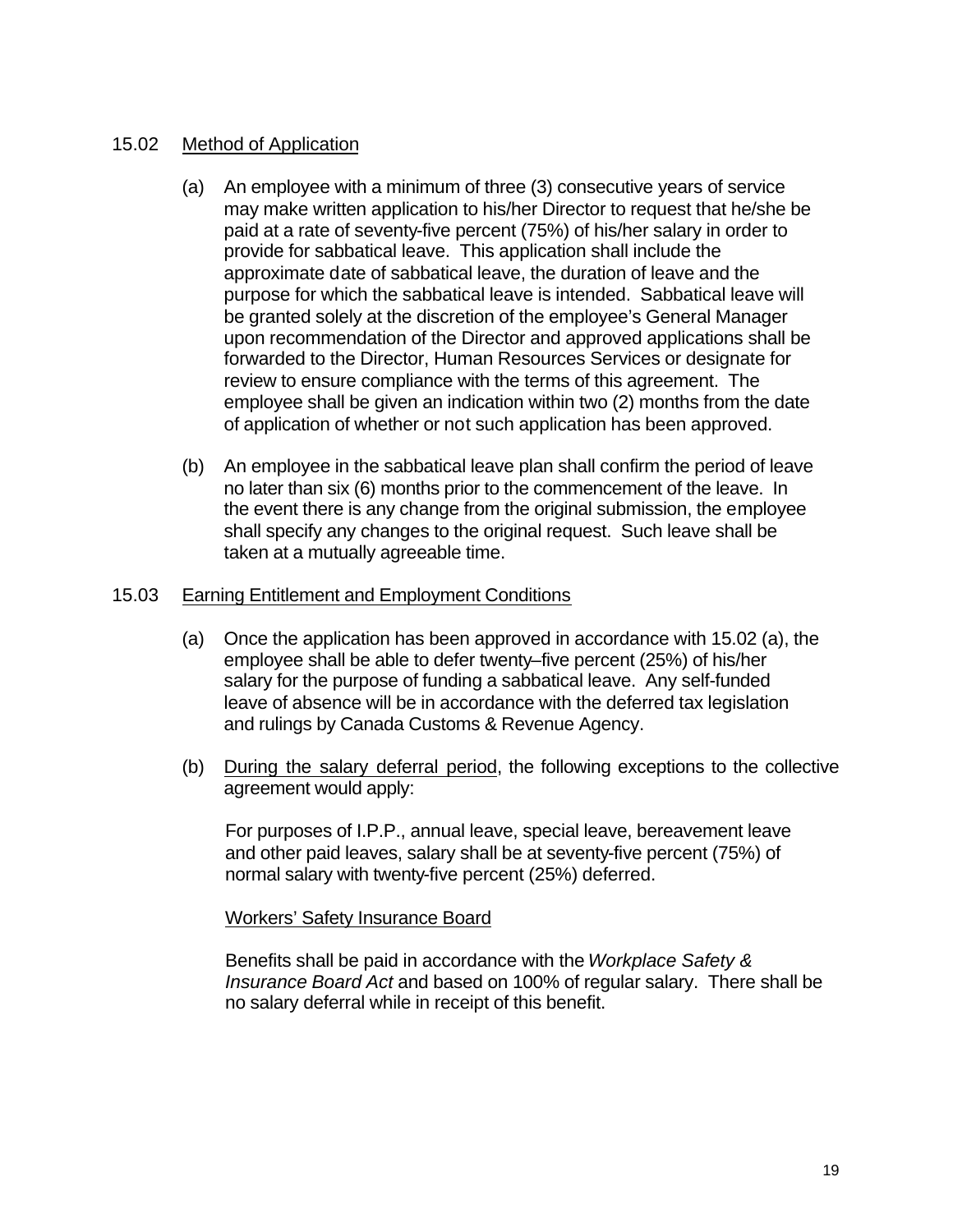#### Pension

Contributions to pension shall be based on seventy-five percent (75%) of salary and contributions shall also be made for the period of sabbatical leave.

#### L.T.D.I.

Benefits under this plan shall be based on one hundred percent (100%) of regular salary. There shall be no salary deferral while in receipt of this benefit.

#### Life Insurance

Remains at 2.5 times regular salary.

#### 15.04 Utilization of Sabbatical Entitlement

- (a) Any single sabbatical leave shall normally be for a period of twelve (12) months but may also be for other periods as agreed between the parties and in accordance with the applicable legislation and rulings by Canada Customs & Revenue Agency.
- (b) The salary while on sabbatical leave shall be based on the total amount of salary deferred by the employee and paid to the employee in bi-weekly installments over the period of the sabbatical leave.
- (c) During the sabbatical leave the following conditions shall apply:
	- continuous service shall be frozen for the period of leave;
	- the employee returning from sabbatical shall return to his/her regular duties, unless the position has been discontinued;
	- continuation of the Health benefit plan at the employee's expense;
	- continuation in dental plan at the employee's expense;
	- continuation of life insurance with the employee paying one hundred percent (100%) of the premium cost;

All other benefits/entitlements under the collective agreement, including WSIB, shall be suspended until completion of the sabbatical leave.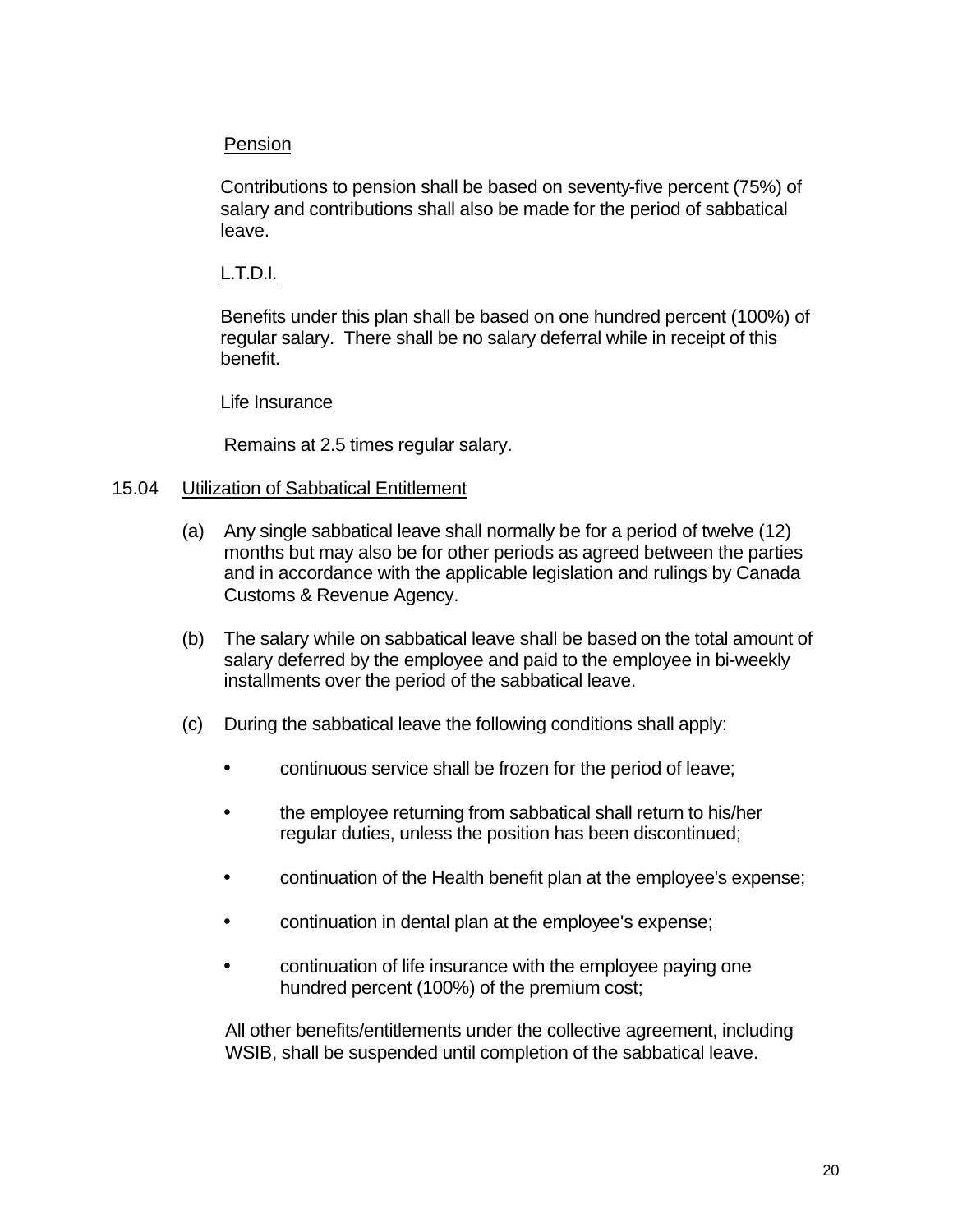- (d) An employee is required to return to employment with the Corporation for a minimum period equal to the length of sabbatical leave.
- (e) Any two (2) sabbatical leave periods must be separated by minimum of seven (7) years of service. However, in special circumstances, this period may be shortened.

#### 15.05 Payout of Unused Deferred Income

- (a) On death, termination or retirement, any unused deferred salary shall be paid in lump sum to the employee or to the estate of the employee in the case of death.
- (b) If for any reason it is necessary to defer the actual year of the leave, the deferral shall not cause the year of leave to commence more than six (6) years from the beginning of the salary deferral. If after six (6) years from the initial salary deferral the leave has not been utilized, the amount of deferral shall be paid to the employee in a lump sum.
- 15.06 This article is subject to modification at any time by mutual agreement or to bring it in line with any legislation/rulings by the Canada Customs & Revenue Agency following negotiations between the parties.

#### ARTICLE 16

## **STATUTORY AND DECLARED HOLIDAYS**

- 16.01 The following days shall be statutory or declared holidays with pay for all employees:
	- New Year's Day Good Friday Easter Monday Victoria Day Canada Day Civic Holiday Labour day Thanksgiving Day Remembrance Day Christmas Day Boxing Day

And, in addition, any day proclaimed as a holiday by the Federal or Ontario Government or by the Mayor of the City of Ottawa shall be a recognized holiday.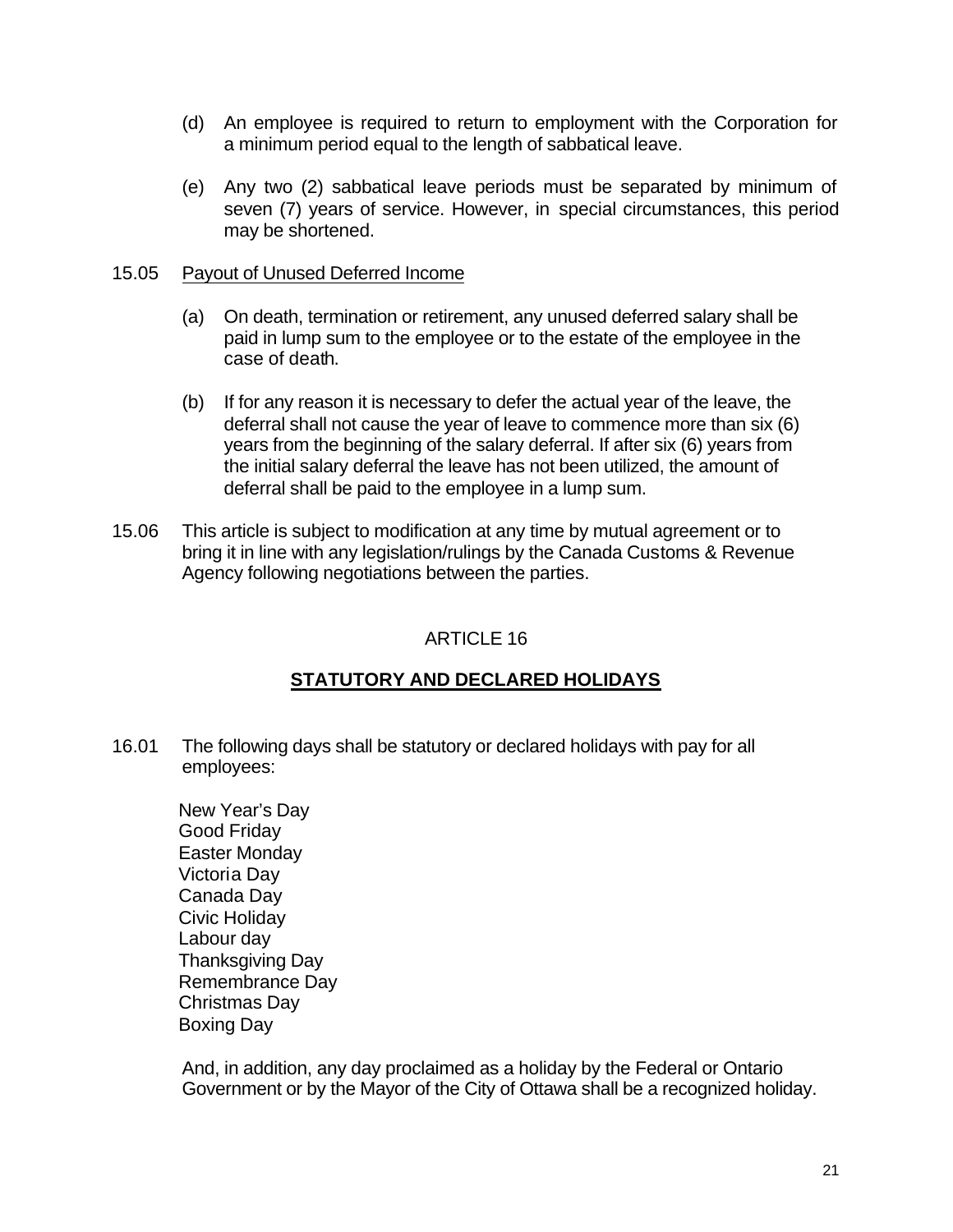#### 16.02 Statutory Holiday Qualifiers

In order to qualify for pay for a holiday as set out in Section 16.01 above, the employee shall complete his/her full scheduled shift on each of the working days immediately preceding and following the holiday unless excused by the Employer. In addition, if the employee is required to work by the Employer on the designated holiday the employee must work the designated holiday, unless excused by the Employer.

#### 16.03 Holiday Pay Calculation

Holiday pay will be computed on the basis of the employees regular straight time hourly rate, excluding overtime, times the number of hours for a standard day, to a maximum of 8 hours duration.

#### 16.04 Holiday Falling on Day Off

A day designated as a recognized holiday, as set out in Section 16.01, which coincides with an employee's day of rest, shall be celebrated on the first scheduled working day following the employee's day or days of rest.

#### 16.05 Authorized Work on a Holiday

An employee required to work on any of the holidays, as set out in Section 16.01 shall be paid at the rate of time and one-half  $(1 \frac{1}{2})$  the employees regular straight time hourly rate of pay for all hours worked on such holiday in addition to the pay for the holiday subject to Section 16.03 above.

#### ARTICLE 17

## **JURY AND WITNESS DUTY**

- 17.01 Leave of absence with pay shall be granted to every employee, other than an employee on leave of absence without pay, who is required to:
	- (i) Serve on a jury; or
	- (ii) Attend as a witness by subpoena or summons or by providing proof satisfactory to the Employer of being required to attend as a witness in any proceeding, held in or under the authority of any court in Canada, or before any legislative committee authorized to compel the attendance of witnesses before it or any person or body of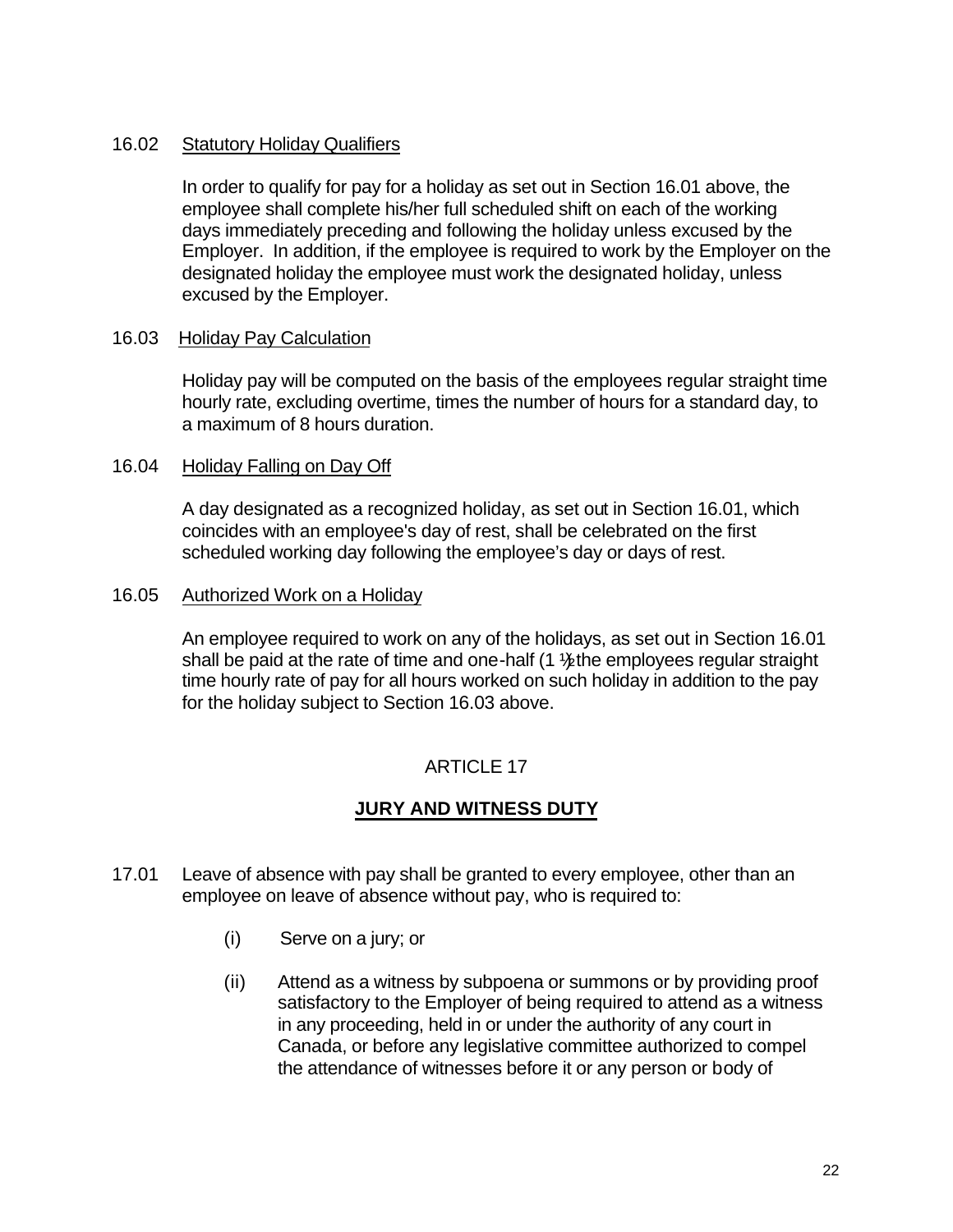persons authorized by law to compel the attendance of witness before it.

17.02 An employee who is on annual leave and who is required to serve on a jury or is called to give evidence under the provisions outlined in Article 16.01 above shall have their leave credits restored for the periods of time required to serve on the jury or to give evidence.

## ARTICLE 18

## **TIME OFF FOR VOTING**

- 18.01 Employees who are qualified electors in federal, provincial or municipal elections shall, for the purpose of casting their vote on an election day, be excused from their regular duties for a period sufficient to allow them three (3) consecutive hours in which to vote.
- 18.02 The above shall not apply if the employee works on any shift that provides an equal number of hours to vote as set out above, on the employee's own time.

## ARTICLE 19

## **GRIEVANCE PROCEDURE**

#### 19.01 Definition of a Grievance

For the purposes of this agreement, a grievance is a written complaint respecting the meaning and/or application of the provisions of this agreement and all matters pertaining thereto. A grievance may concern a difference arising between one or more employees and the Employer or the Institute and the Employer, and will not be filed until the complaint stage has been complied with in accordance with Section 19.02.

#### 19.02 Complaints

The parties to this agreement share a desire to resolve complaints as quickly as possible. An employee shall discuss his/her complaint with his/her supervisor within five (5) days of the occurrence giving rise to the complaint so as to afford the supervisor an opportunity to resolve the complaint. The employee may be accompanied by a representative of the Institute when the complaint is being discussed with the supervisor. The supervisor shall advise the employee of his/her decision within ten (10) days after the meeting.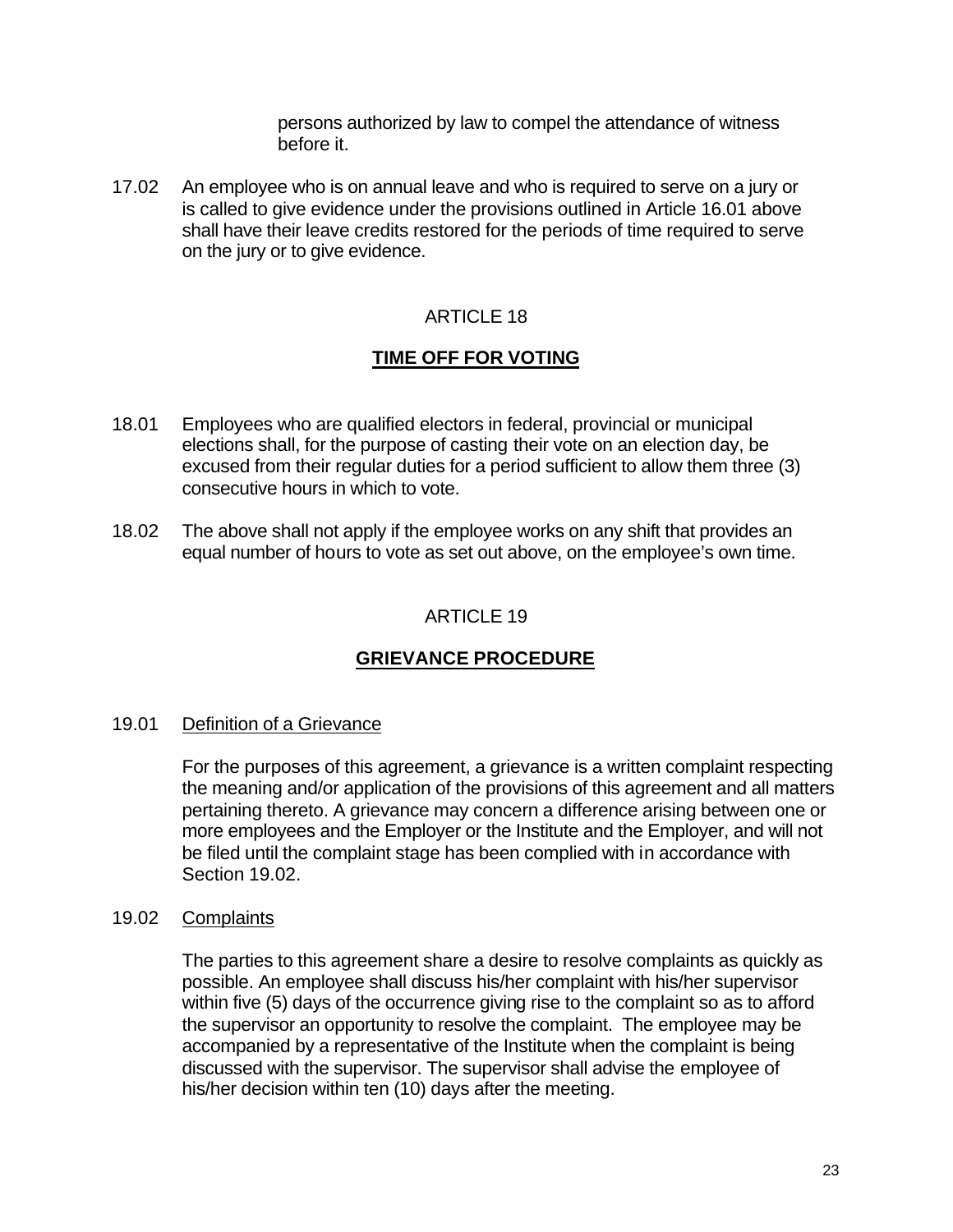19.03 When an employee has received a decision from his/her supervisor that has not resolved the complaint to his/her satisfaction, and the Institute wishes to pursue the matter, the Institute shall file a grievance with the Director of Labour Relations on behalf of the employee within ten (10) days of receipt of the supervisor's decision.

#### 19.04 Step One of The Grievance Procedure

Where the Institute has filed a grievance on behalf of an employee, the employee's Director or designate shall meet with the grievor and an Institute Representative within fifteen (15**)** days from the day upon which the Grievance was received, and shall deliver a decision, in writing, to the Institute within five (5) days after the meeting.

- 19.05 If the Director or designate:
	- (i) fails to meet the grievor and the Institute representative; or
	- (ii) fails to render his/her decision to the grievor and the Institute representative within the time prescribed in Section 19.04 or,
	- (iii) if the decision is not acceptable to the grievor and the Institute representative;

and the Institute wishes to pursue the matter, the Institute shall forward a copy of the grievance to the Director, Labour Relations within twenty-five (25) days from the day on which the grievance was presented to the Director or designate.

#### 19.06 Step Two of The Grievance Procedure

The Employee's General Manager or designate shall, within fifteen (15) days of the date the grievance was received, meet with the grievor and the Institute representative, and shall, within five (5) days of the meeting, notify the Institute in writing of his/her decision with regard to the grievance**.**

19.07 In the event the decision of the General Manager or designate is not acceptable to the Institute, and the Institute wishes to pursue the matter**,** the Institute shall notify the Director of Labour Relations, in writing, of its desire to submit the grievance to arbitration for final disposition in accordance with Article 20. The grievance must be submitted within ten (10) days of the Institute's receipt of the General Manager's decision.

#### 19.08 Employer Grievance

In the event that the General Manager, Human Resources Department or designate is unable to resolve a matter referred by the Employer to the Institute, the General Manager, Human Resources Department or designate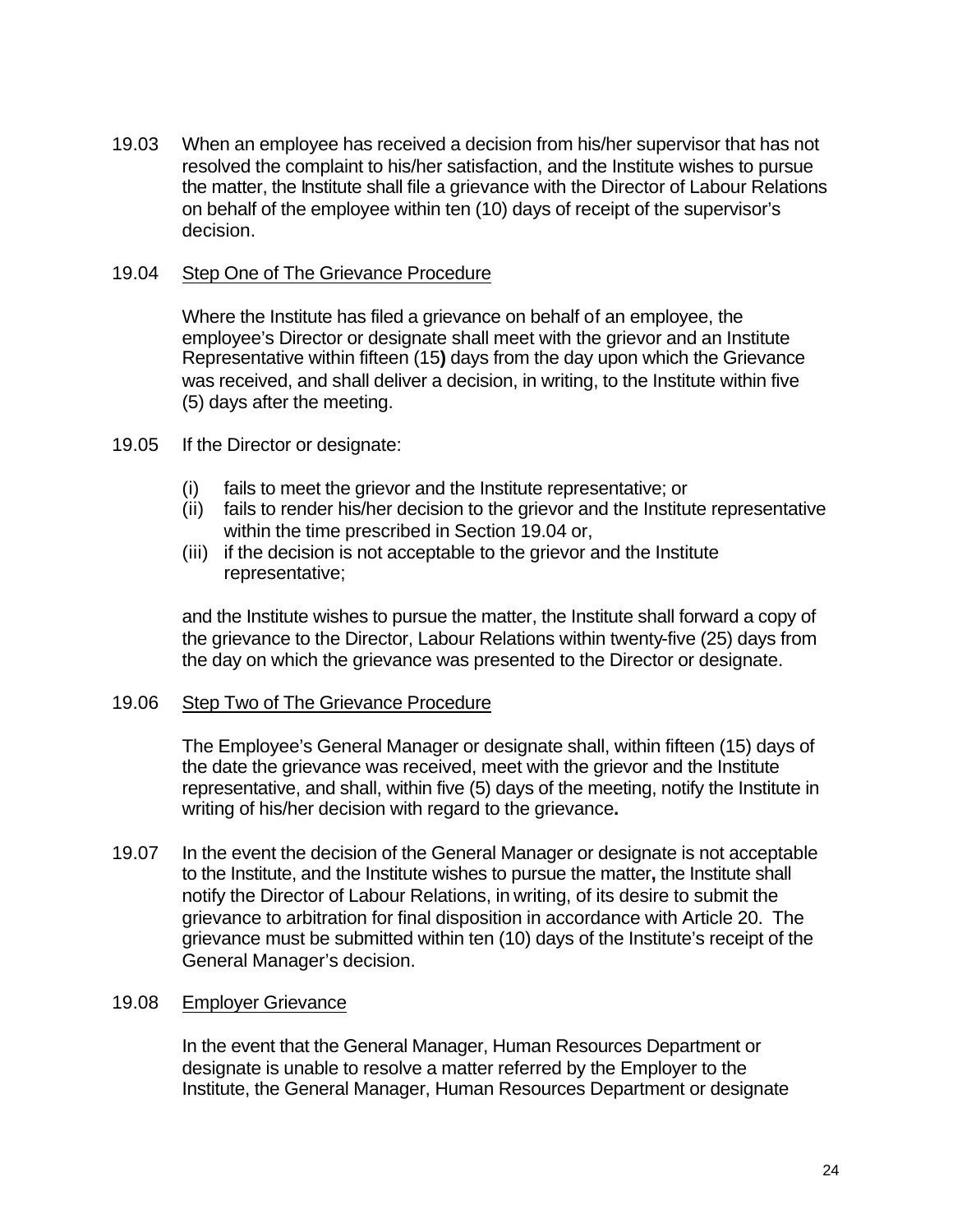shall notify the Institute within ten (10) days of the receipt by the General Manager, Human Resources Department or designate of the Institute's decision that the Employer desires to submit the grievance to arbitration for final disposition, in accordance with Article 20.

#### 19.09 Discharge Grievance

Where a grievance relates to the discharge of an employee, the grievance procedure shall begin at step 2, as set out in section 19.06.The grievance must be submitted to the Director of Labour Relations**,** within fifteen (15) days of the date that the employee was advised in writing of his/her employment termination.

No dispute as to the termination or rejection of a probationary employee shall be considered under the grievance procedure and shall not be arbitrable under the terms of this agreement.

#### 19.10 Policy Grievance

Where a policy grievance is initiated by the Institute, the procedure shall begin at step 2, as set out in Section 19.06, with the grievance being submitted to the Director of Labour Relations. Where a policy grievance is initiated by the Employer, the procedure shall proceed in accordance with Section 19.08.

#### 19.11 Group Grievance

In the event that more than one employee is directly affected by a specific meaning and/or application of the provisions of this agreement and wishes to file a grievance, the Institute shall present a group grievance, naming all grievors, to the Director of Labour Relations and shall proceed in accordance with step one, as set out in 19.04. A maximum of two grievors of the group shall be entitled to be present at meetings in each of steps 1 and 2 unless otherwise mutually agreed.

#### 19.12 Time Limits

The time limits expressed in this article are working days and may be extended by mutual agreement between the Institute and the Director of Labour Relations or designate.

19.13 If meetings pursuant to this Article take place during the grievor's regular working hours, the grievor may attend with no loss of pay.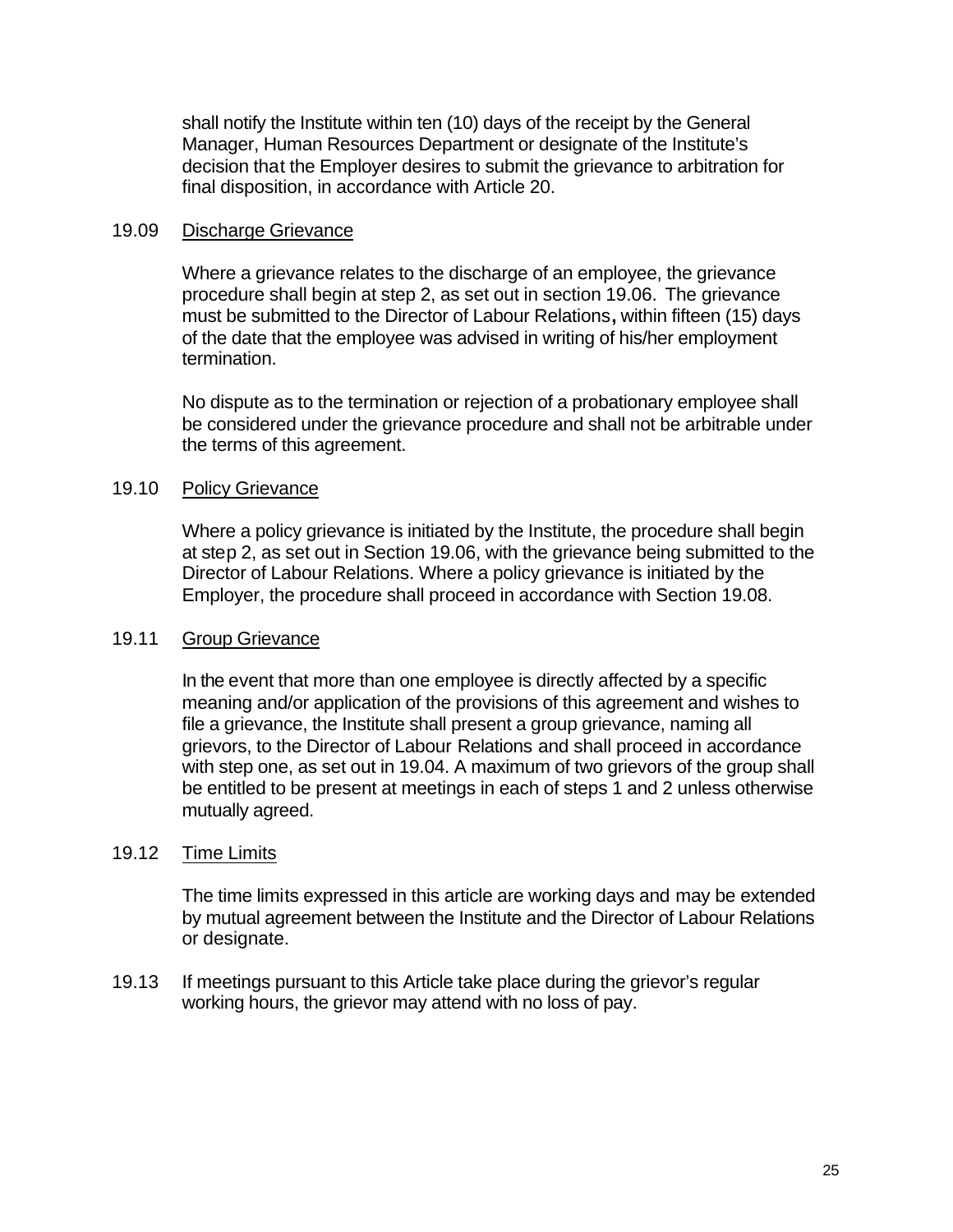## **ARBITRATION PROCEDURE – RIGHTS DISPUTE**

#### 20.01 Arbitration Procedure

Any dispute or grievance concerning the interpretation or alleged violation of this Agreement including any question as to whether a matter is arbitrable which having passed through the grievance procedure outlined in the above article still remains unresolved, may be submitted to arbitration. Either party to the agreement desirous of exercising this provision shall give notice of intention to the other party and at the same time appoint its member to the Board of Arbitration. The other party shall, within a period of seven (7) working days, appoint its members to the Board of Arbitration. The two members thus appointed shall confer jointly in an endeavour to select a third member who shall be the Chair of the Board.

If within ten (10) working days the two (2) members have not reached agreement, the matter shall be referred to the Minister of Labour of the Province of Ontario who shall appoint a Chair. The decision of the Board of Arbitration shall be final and binding on both parties to the agreement as well as upon the employee or employees involved in the dispute. The Board of Arbitration shall not have any power to alter or change any provision in this agreement or to substitute any new provision for an existing provision nor to render any decision inconsistent with the terms and content of this agreement.

- 20.02 Each party shall bear the expenses of its own nominee and shall bear equally the expense of the Chair and all other expenses of the arbitration.
- 20.03 List of Arbitrators

The Institute and the Director of Labour Relations shall, by mutual agreement, establish a list of "agreed to" arbitrators, who may be used as determined by the parties as single arbitrators or as members of Arbitration Boards as described in 20.01.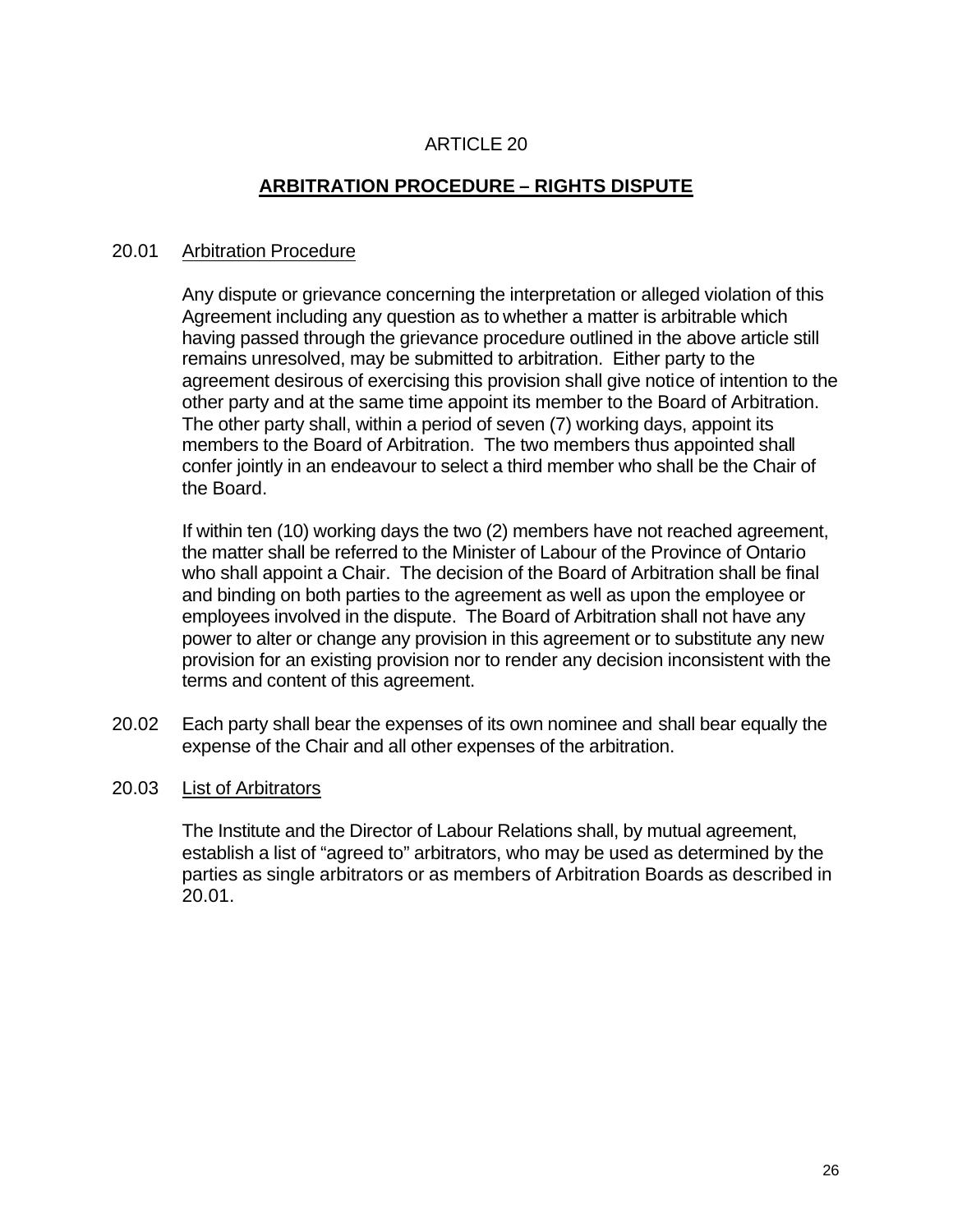## **INSURANCE PLANS**

#### 21.01 Benefits

It is understood that the Employer's obligation under this article is restricted to the payment of its portion of the premiums necessary to enroll employees in the benefit plans described in this article.

#### 21.02 Eligibility

Upon completion of six (6) months of continuous employment, all employees shall be entitled to benefits provided for in this article. Coverage for an employee is subject to eligibility requirements as described by the Insurer under the specific plans.

#### 21.03 Restrictions and Limitations

The amount of eligibility for benefits referred to herein are subject to the terms and conditions of the contract of the Insurer providing such benefits. Any dispute as to entitlement to benefits provided under the contract is between the employee and the Insurer.

Certain limitations and exclusions for coverage may apply. Insurable benefits payable under OHIP or other medicare plan equivalent to OHIP from another province or territory shall not be payable under the Health Plan.

#### 21.04 Health Plan

The Employer agrees during the duration of this contract to pay one hundred percent (100%) of the cost of the monthly premium of the Health Plan for employees covered thereby.

#### 21.05 Dental Plan

The Employer agrees during the duration of this contract to pay seventy-five percent (75%) of the cost of the monthly premium of the Dental Plan for employees covered thereby. The balance of the premium shall be paid by the employee.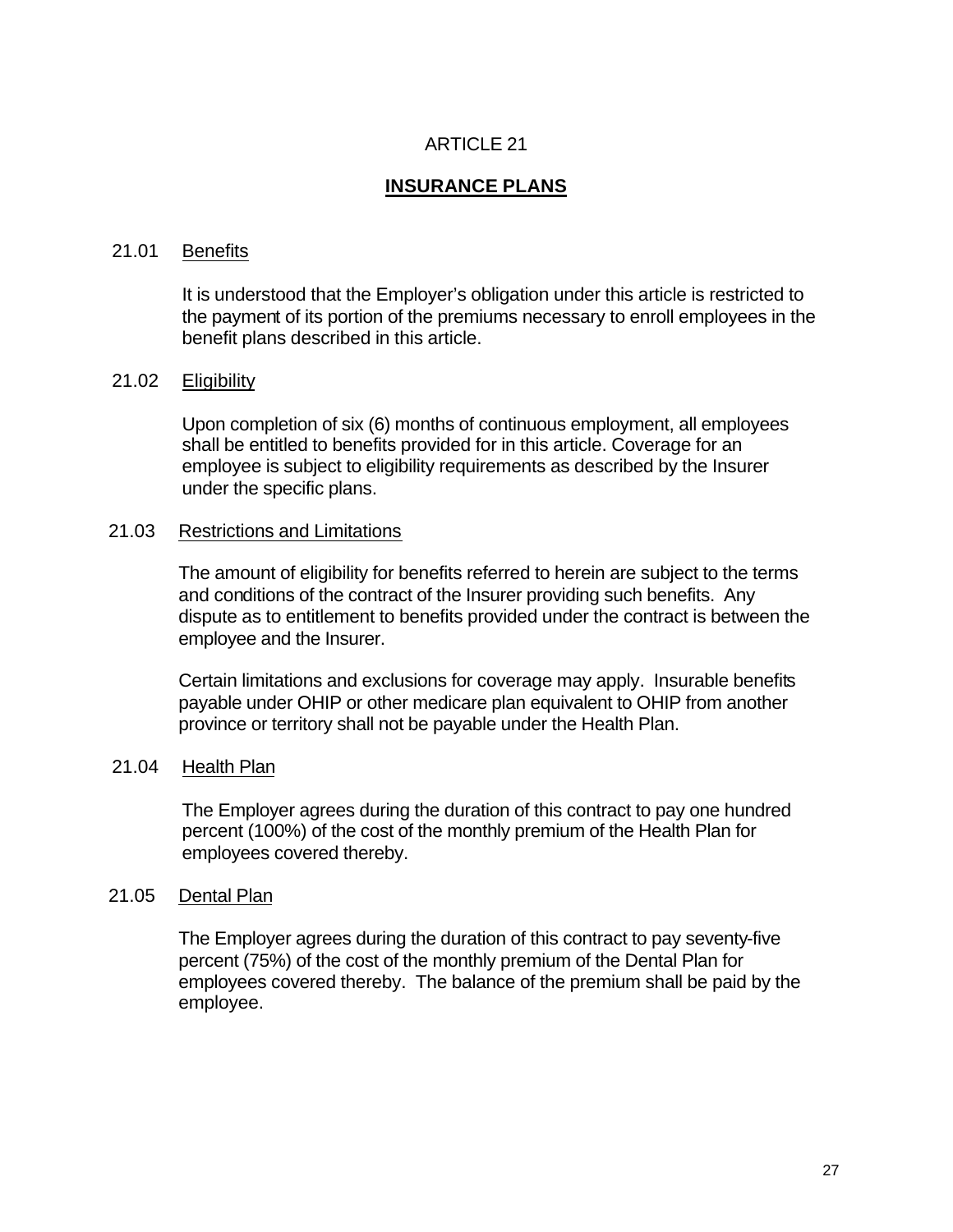#### 21.06 Basic Life Insurance

The Employer agrees during the duration of this contract to pay seventy-five percent (75 %) of the cost of the monthly premium of the Basic Life Insurance for employees to provide for insurance of two and one-half  $(2 \frac{1}{2})$  times an employee's basic annual salary.

#### 21.07 Long Term Disability

The Employer agrees during the duration of this contract to pay one hundred percent (100%) of the costs of the monthly premium of the Long Term Disability (LTD) Plan for employees covered thereby.

An employee absent from work on LTD shall not earn/accumulate annual leave credits while on such leave.

#### 21.08 Premiums

The Employer shall deduct from the employee's pay the employee's share of the cost of the premiums.

## ARTICLE 22

## **INSTITUTE FEES**

#### 22.01 Monthly Dues and Membership

The Employer shall deduct an amount equal to the monthly regular membership dues from all present members of the Institute and from all future employees in the bargaining unit represented by the Institute.

#### 22.02 Remitting Dues and List

The amounts deducted in accordance with Section 22.01 shall be remitted to the Institute by cheque in the month following the month in which the deductions were made, and shall be accompanied by particulars for all employees (including employee status, work location and service date) and the specific deductions made on their behalf.

22.03 The Institute agrees to indemnify and save the City harmless against any claim or liability arising out of the application of this article.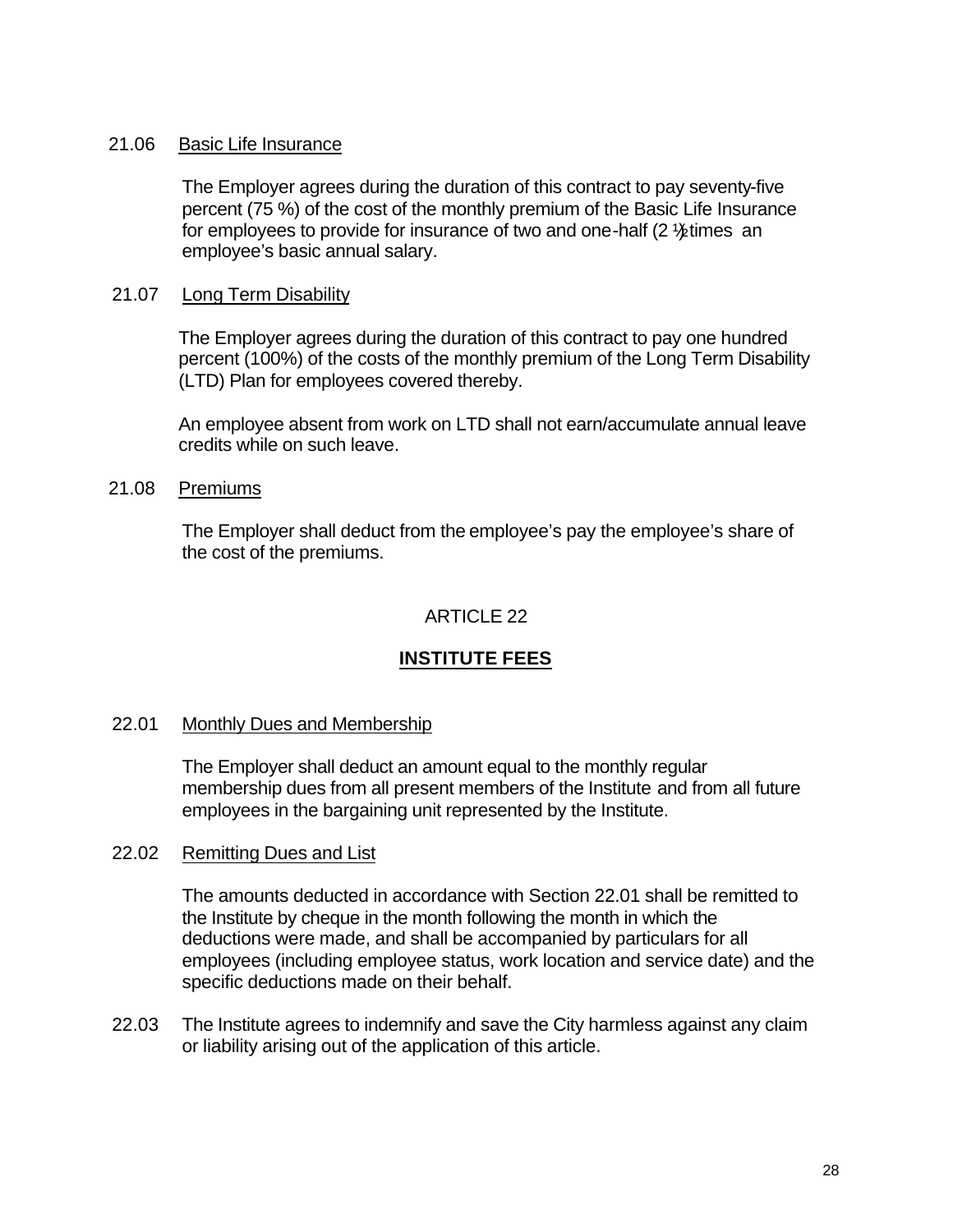## **ORGANIZATION CHANGE**

#### 23.01 Procedure Upon Redundancy

- (a) (i) When the Employer is proposing the introduction or implementation of technological or organizational change which may result in employees being declared surplus, the Employer agrees to notify the Institute when its intentions are known and to update the information provided as new developments arise and modifications are made. Where possible such notice shall be at least six (6) months in advance.
	- (ii) Notwithstanding the provisions of Article 25 Posting of Vacancies, where a permanently established position has been declared redundant, the Employer shall endeavour to place the surplus employee in a vacant position at an equivalent or lower classification for which the employee is suited by education, training and work experience subject to the employee meeting the job qualifications, and having the ability to do the work. The Employer may also consider the employee for a position at a higher classification level.

"Declared surplus or redundant" shall be interpreted as the deletion of the position in question from the establishment of the Employer.

- (iii) When identifying the surplus employee(s) arising out of a redundancy within a generic job classification, the Employer shall make every reasonable effort to identify the most junior employee within that generic job classification as surplus unless the Employer deems it necessary to keep a junior employee in order to ensure the service delivery. Should the Employer be required to transfer staff in order to be able to achieve this circumstance, the Institute agrees they will not seek to claim a right of challenge to such changes through the grievance procedure.
- (b) (i) Where an employee is are appointed to a position in accordance with 23.01 (a), and the maximum salary of that new position is less than the employee was receiving in the position which had been declared surplus or redundant, the employee shall maintain his/her existing rate of pay until such time as the rate of pay for the new position becomes equal to, or higher than, the employee's existing rate of pay. As increases in pay are negotiated, the employee shall be entitled to receive one-half of the negotiated increases until the employee's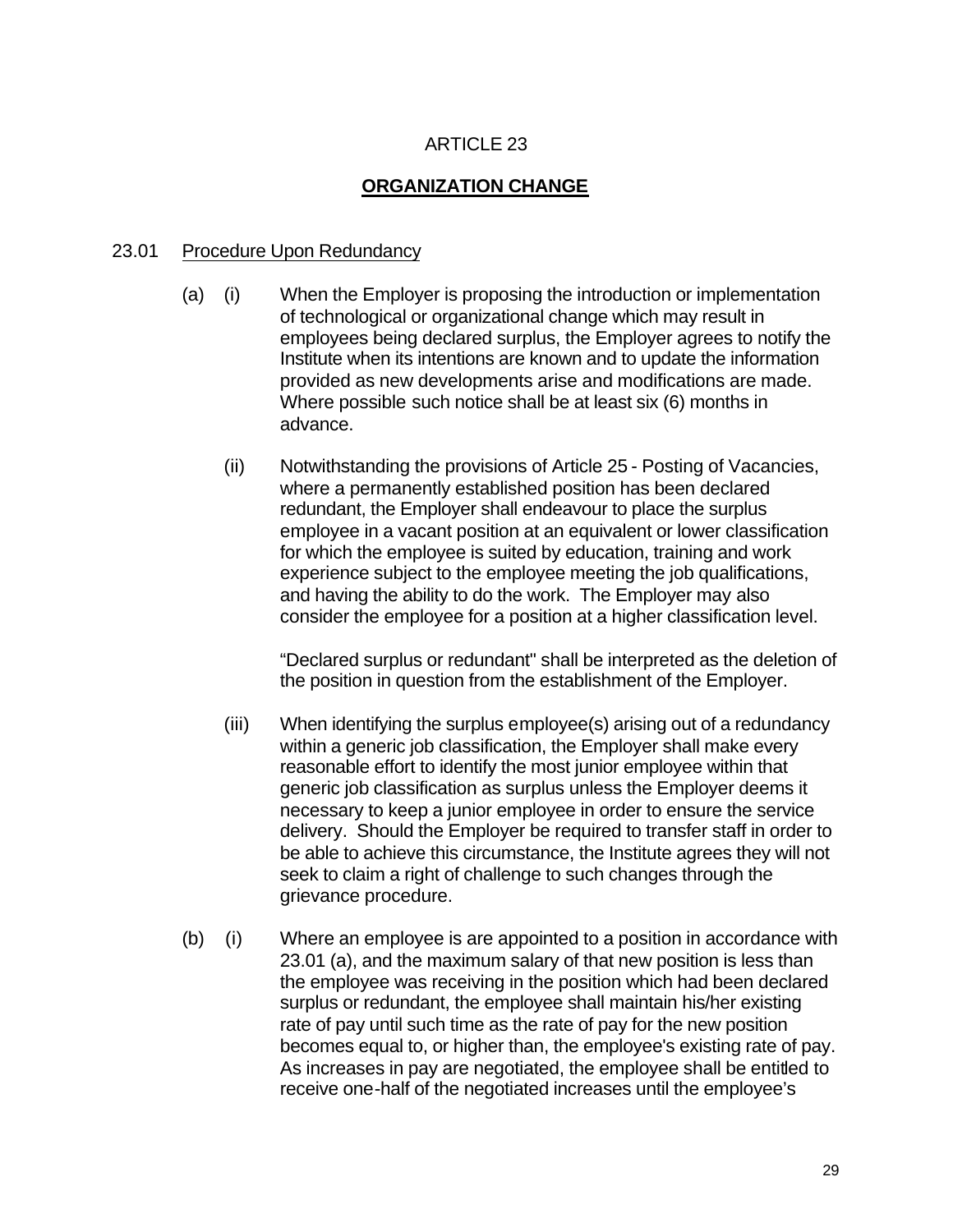higher rate of pay falls within the pay band of the position in which he/she was placed.

- (ii) Where employees are appointed to positions in accordance with (b)(i) above, the employees shall continue to be considered for placements into higher classifications than that into which they have been placed, until such time as they can be placed into a position at the same classification level held prior to the placement in the lower classification by the Employer.
- (c) Where two or more employees are equal candidates for placement into a position pursuant to subsection (a) above, length of service may be considered by the Employer.
- (d) In the event the affected employee is not appointed to a position as outlined in Subsection 23.01(a), the employee shall be entitled for a period of six (6) months from the date of actual termination to be considered as an internal candidate to any vacant position for which the employee is suited by education, training and work experience. In the event an employee elects for the payment (outlined in Section 23.02) immediately upon termination such employee will not be considered an internal candidate for the six (6) month period. It is recognized that in extenuating circumstances the Employer may, with the concurrence of the Institute, make alternate arrangements with the employee.

#### 23.02 Terminal Allowance/Severance Pay

Failing the availability of a position considered suitable for the employee in question by both the Employer and the employee, the employee shall be entitled to the following after the six (6) month period or upon earlier termination if the employee so elects. It is agreed that the separation allowance outlined in this collective agreement incorporates severance pay but not notice as provided under the *Employment Standards Act*.

#### (a) One (1) Year to Three (3) Years

If the employee has more than one (1) year but less than three (3) years of continuous service with the Employer, a lump sum payment equal to two (2) months pay at the rate of pay the employee was earning at the time the position became redundant or surplus.

#### (b) Three (3) Years to Five (5) Years

If the employee has three (3) years but less than five (5) years of continuous service with the Employer, a lump sum payment equal to four (4) months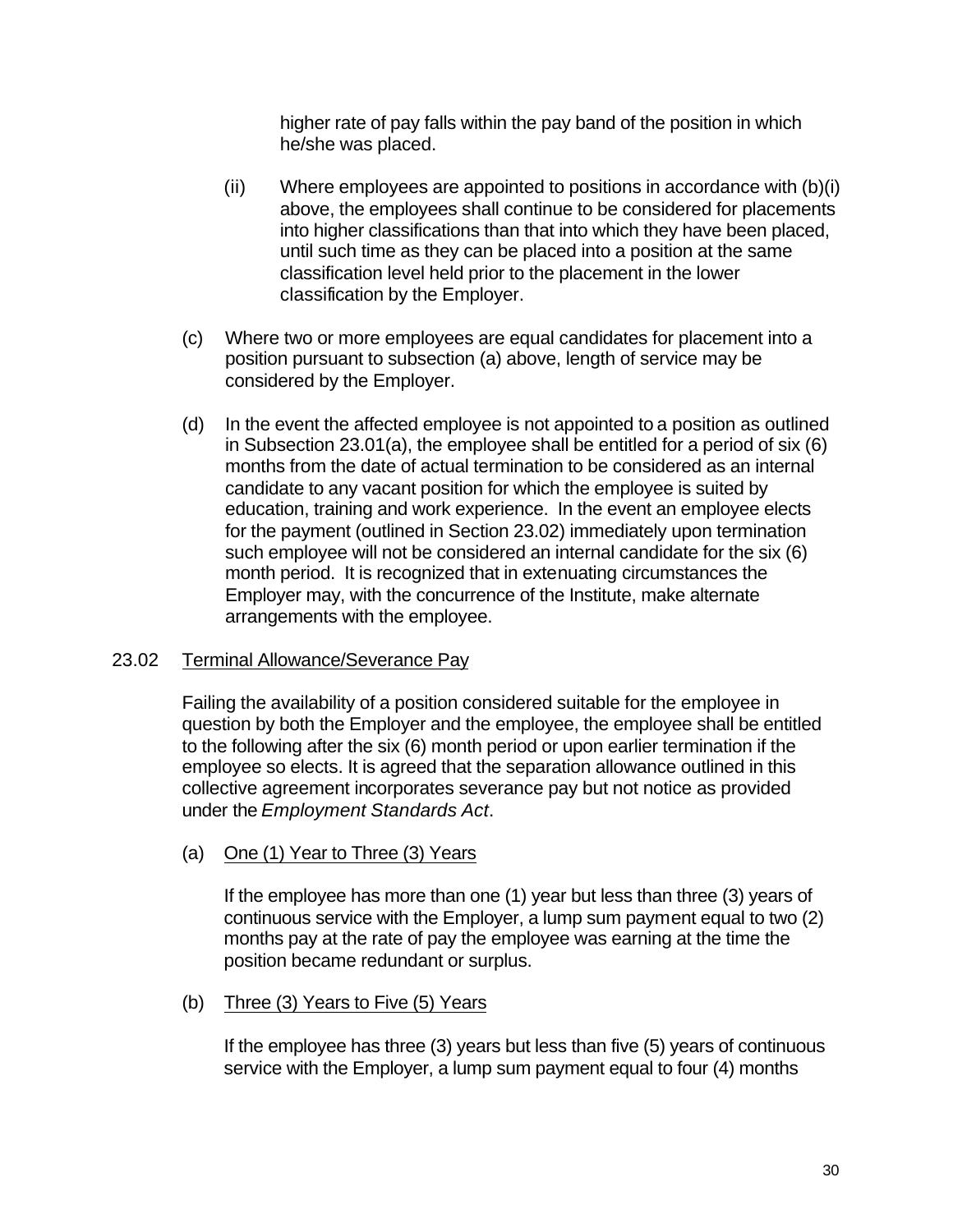pay at the rate of pay the employee was earning at the time the position became redundant or surplus.

#### (c) Five (5) to Ten (10) Years

If the employee has five (5) years but less than ten (10) years of continuous service with the Employer, the employee shall be entitled to a lump sum payment equal to six (6) months pay at the rate of pay the employee was earning at the time the position became redundant or surplus.

#### (d) Ten (10) Years to Thirteen (13) Years

If the employee has ten (10) years but less than thirteen (13) years of continuous service with the Employer, the employee shall be entitled to a lump sum payment equal to eight (8) months pay at the rate of pay the employee was earning at the time the position became redundant or surplus.

#### (e) Thirteen (13) Years to Sixteen (16) Years

If the employee has thirteen (13) years but less than sixteen (16) years of continuous service with the Employer, the employee shall be entitled to a lump sum payment equal to ten (10) months pay at the rate of pay the employee was earning at the time the position became redundant or surplus.

#### (f) Sixteen (16) Years to Twenty (20) Years

If the employee has sixteen (16) years but less than twenty (20) years of continuous service with the Employer, the employee shall be entitled to a lump sum payment equal to twelve (12) months pay at the rate of pay the employee was earning at the time the position became redundant or surplus.

#### (g) Twenty (20) Years to Twenty-Five (25) Years

If the employee has twenty (20) years but less than twenty-five (25) years of continuous service with the Employer, the employee shall be entitled to a lump sum payment equal to fifteen (15) months pay at the rate of pay the employee was earning at the time the position became redundant or surplus.

#### (h) Twenty-Five (25) or More Years

If the employee has twenty-five (25) or more years of continuous service with the Employer, the employee shall be entitled to a lump sum payment equal to eighteen (18) months pay at the rate of pay the employee was earning at the time the position became redundant or surplus.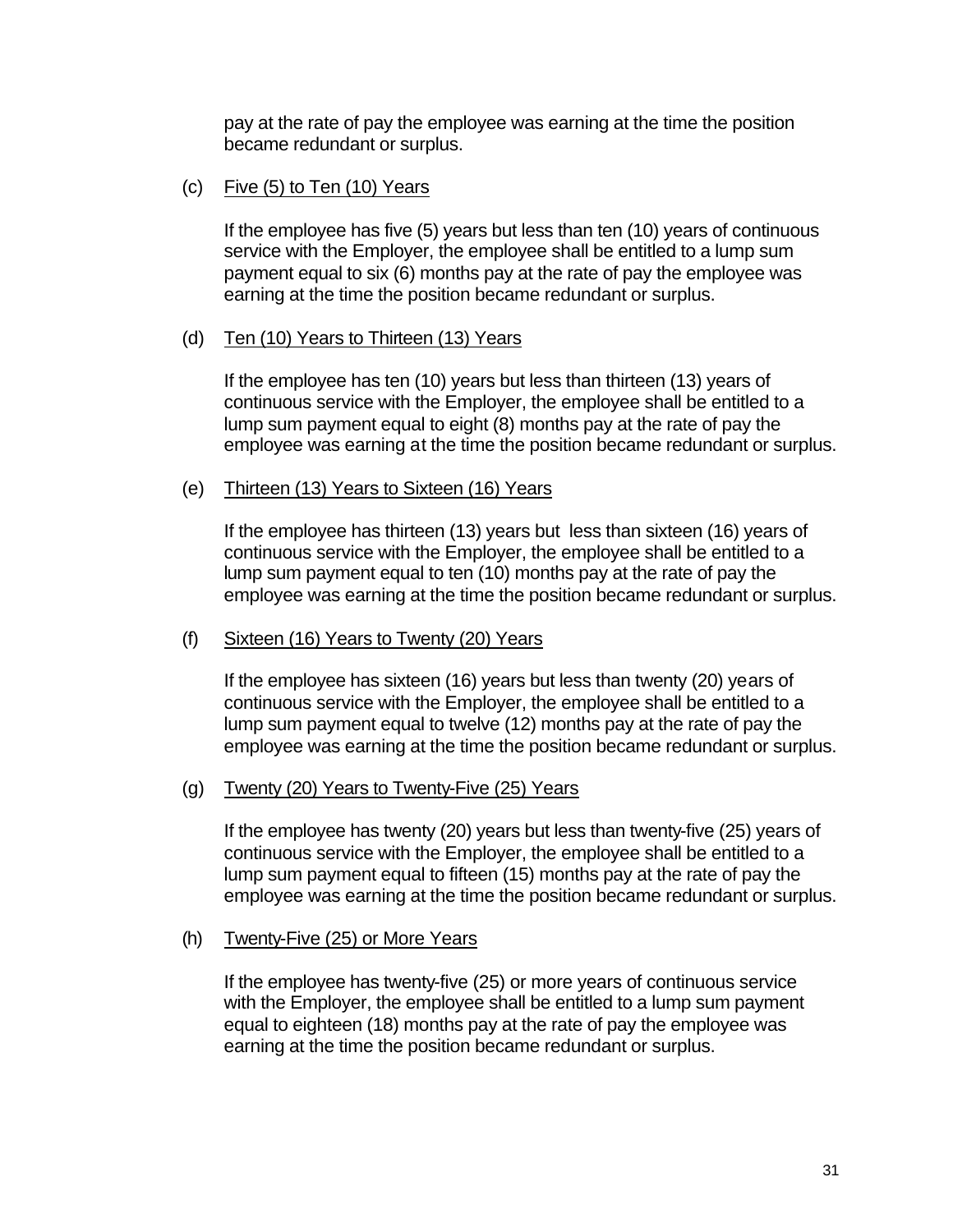# **PROBATION**

24.01 For the purposes of this article, no employee shall be deemed to have ceased to be continually employed by reason only of being absent from work on statutory holidays, on parts of regular working days, or on any leave duly authorized under the provisions of this agreement or because of any layoff lasting not more than 90 calendar days, or because of absence due to an industrial accident under the terms of the Worker's Safety Insurance Act of Ontario and consistent with the terms of this agreement.

#### 24.02 Probationary Period

- (a) New full time employees shall be on a probationary period normally not exceeding six (6) consecutive months worked.
- (b) A temporary full time employee entering a full-time permanent position will not be required to serve a probationary period provided the employee fulfills all of the following:
	- $(i)$  the full-time temporary employee has completed at least six  $(6)$ consecutive months worked in a specific full-time temporary position;
	- (ii) the full-time temporary position is identical to the full-time permanent position the employee is entering;
	- (iii) the employee held the identical full-time temporary position for at least six (6) consecutive working months immediately prior to entering the full-time permanent position.

"Identical" as used in this article refers to identical current position description.

#### 24.03 Extension of Probationary Period

The Employer may, with written approval of the Institute, extend the probationary period as specified above for up to an additional three (3) consecutive months worked for full time employees.

#### 24.04 Grievability or Arbitrability During Probation

No dispute as to the termination or rejection of a probationary employee shall be considered under the grievance or arbitration procedure as outlined in this agreement.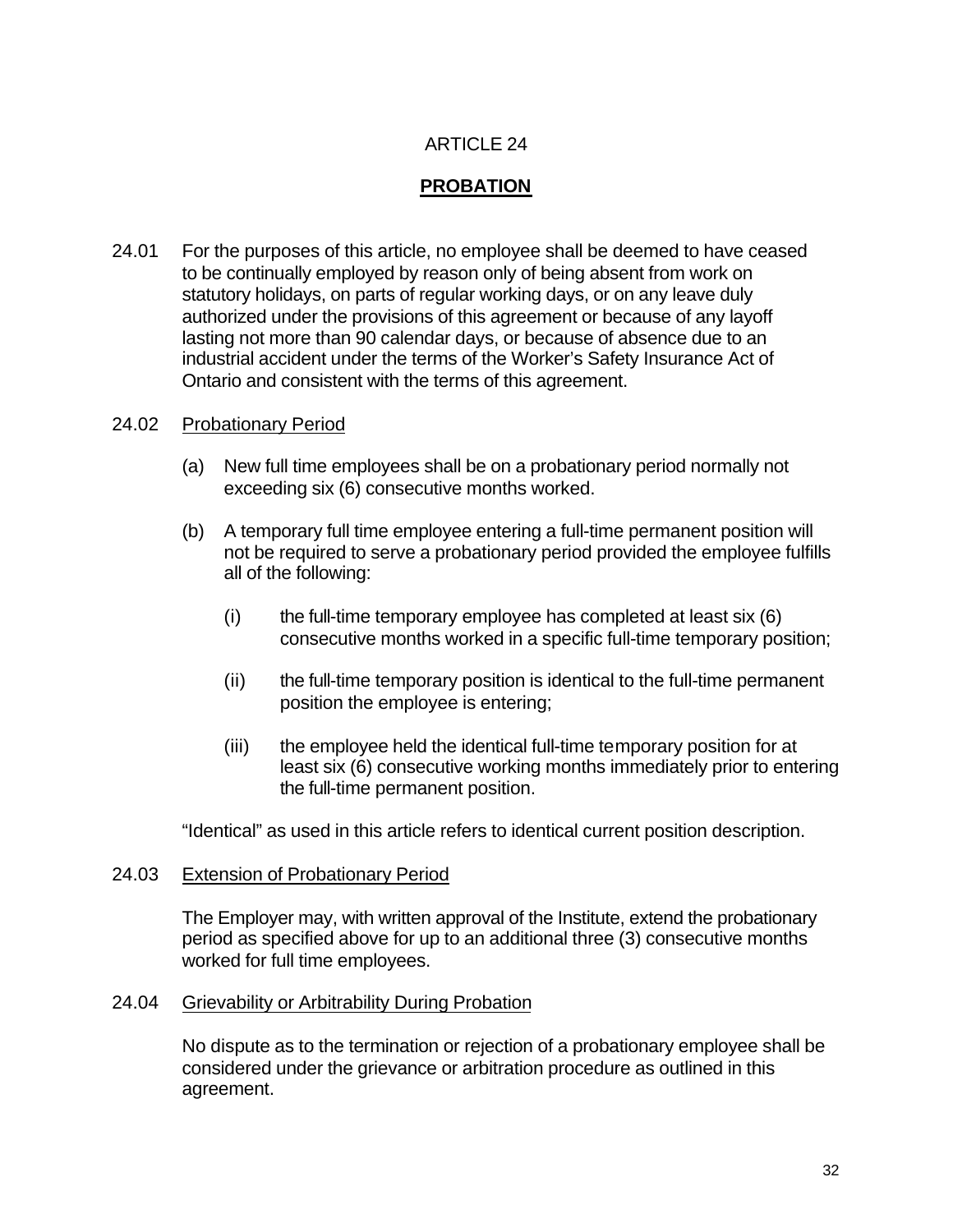# **VACANCIES**

- 25.01 The Employer agrees to post notices of all bargaining unit vacancies for a minimum of two (2) weeks prior to making an appointment of such position in order that interested employees may apply. The Employer shall post such notices on its notice boards and its Intranet site.
- 25.02 (a) The Employer shall first conduct an internal competition and attempt to fill vacancies from within the bargaining unit. If after completing an internal competition, no candidate has been selected, the Employer may then advertise externally.
	- (b) It is recognized that there may be exceptional circumstances where the Employer may wish to advertise a vacancy externally prior to the completion of the internal competition. In such circumstances, after notifying the Institute, the Employer may post externally in advance of the completion of the internal competition but the Employer must first complete the internal competition before reviewing the external candidates.
	- (c) Where an employee has not been selected after having been interviewed, such employee may request a meeting with the manager to discuss his/her competition results. The employee's request for such meeting shall not be unreasonably denied. The employee may invite a representative of the Institute to accompany him/her.
- 25.03 Temporary vacancies of more than nine (9) months arising from leave of absence situations, or, in the case of a temporary vacancy of more than twelve (12) months arising from a parental leave situation shall be posted in accordance with Section 25.01 above.

# ARTICLE 26

# **PERSONNEL ADVISORY COMMITTEE**

26.01 There shall be a Personnel Advisory Committee comprised of representatives of the City, one of whom shall be the Director of Labour Relations or designate, and the Institute, one of whom shall be the CIPP Executive Director or designate. The Committee shall meet on an ad-hoc basis, but no less than twice a year, to discuss matters of mutual concern and interest.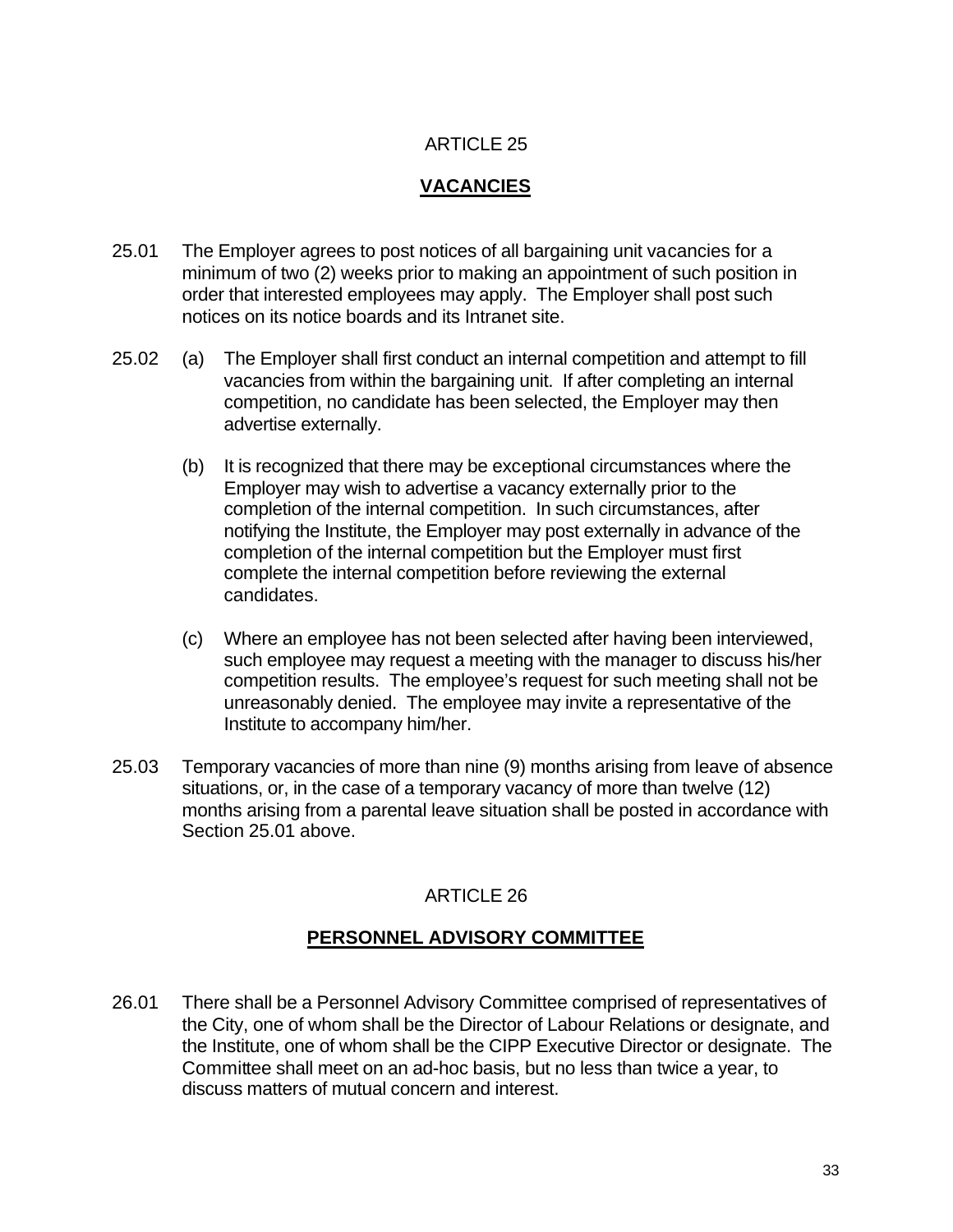A request for a meeting shall be made in writing prior to the date proposed and accompanied by an agenda of matters proposed to be discussed which shall not include matters that are properly the subject of grievance or negotiations for the amendment or renewal of this agreement.

26.02 A joint committee comprised of Institute and Employer representatives shall meet annually, or at the request of either party, at each of the Homes for the Aged. The purpose of the committee is to promote meaningful communication of information and ideas.

### ARTICLE 27

# **VEHICLE EXPENSES**

- 27.01 When employees are required by the Employer to drive personally owned or leased vehicle in the usual course of their employment, the Employer shall reimburse the employee for all kilometers driven on the Employers' business at the rate of 42.7 cents/km. However, the minimum payment for such employees will be \$60.00 per month.
- 27.02 Where employees are required by the Employer to travel outside the boundaries of the City of Ottawa and are required to use their own vehicle, the Employer shall reimburse the employees for all kilometers driven on the Employer's business at the rate of 40.4 cents/km. The Employer retains the discretion to determine if an employee's vehicle should be used.
- 27.03 The portion of an employee's vehicle insurance premium arising from the use of a vehicle in the usual course of their employment on the Employer's business shall be paid by the Employer, to a maximum of \$150.00 per year per employee, upon production of a receipt from the insurance carrier. The Employer reserves the right to seek clarification on claims that appear excessive.

See Letter of Understanding number #4

- 27.04 Employees who are not required to drive a personally owned or leased vehicle in the usual course of their employment, but who may be authorized occasionally to use their own vehicle, shall be reimbursed at the rate specified in Section 27.01 above but with no monthly minimum payment.
- 27.05 Parking expenses incurred in the course of work-related vehicle usage shall be fully reimbursed.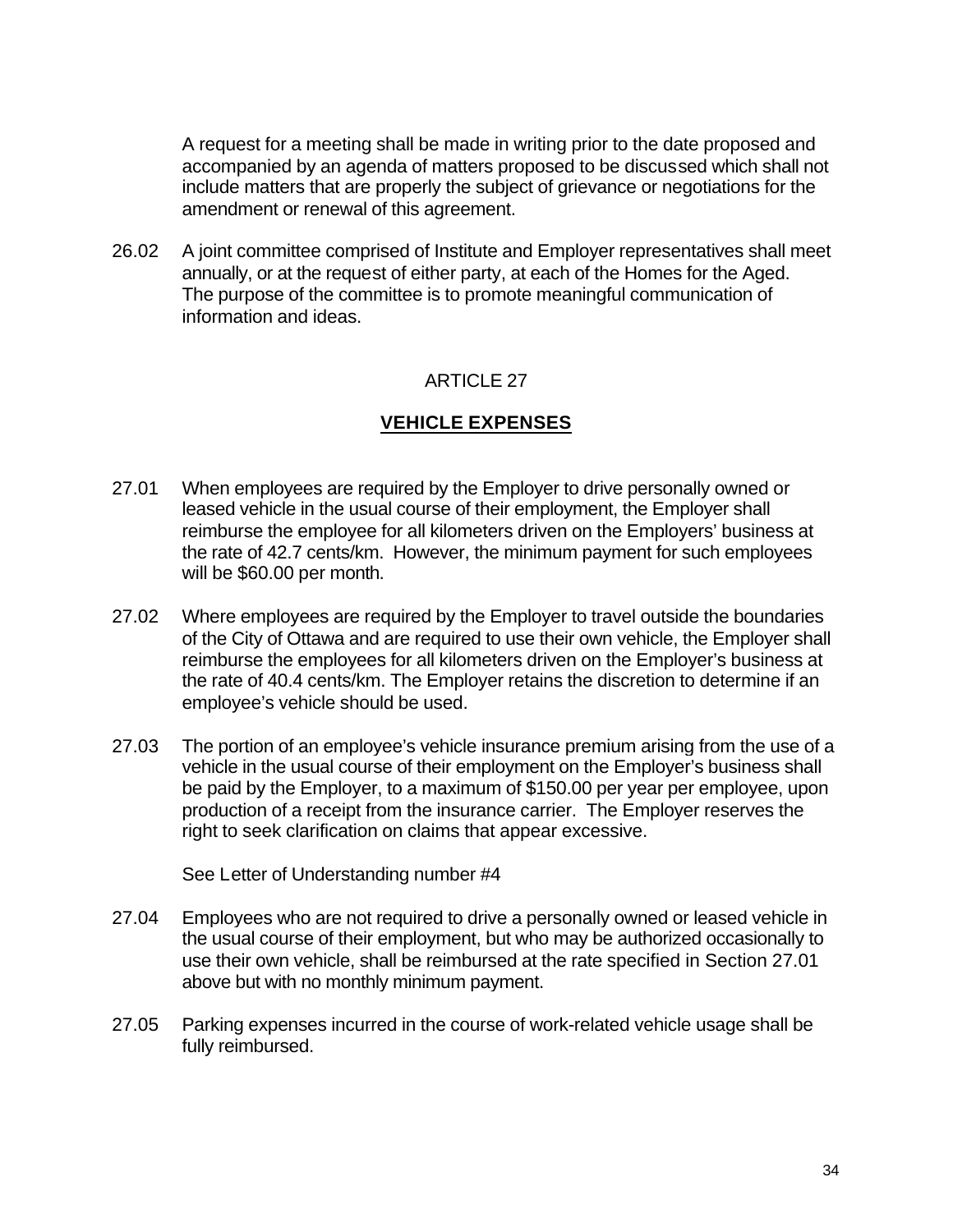## **SALARY ADMINISTRATION**

- 28.01 All employees shall be paid in accordance with the salary schedules attached and forming part of the collective agreement.
- 28.02 Employees shall be paid bi-weekly for work performed at a salary rate within the scale for classifications to which she/he has been appointed by the Employer.
- 28.03 When an employee is promoted to a permanent or acting position or reclassified upward to a position with a higher salary range, the employee shall be paid:
	- (a) the first year rate in the salary range to which the employee has been appointed, or
	- (b) a base rate within the salary range to which the employee has been appointed which will provide a salary rate at least 4% higher than the salary rate which the employee would have received within the next 52 week period had an appointment not taken place, whichever is greater.
	- (c) The effective date of the promotion or reclassification will become the date for establishing future salary increments.
- 28.04 Except as provided in Section 28.06 below, an employee holding an appointment at one of the classification levels specified in one of the salary schedules of this agreement and performing the duties of this position satisfactorily shall be granted a salary increment upon the completion of each anniversary date until reaching the maximum rate in the scale of rates for the classification level to which the employee is appointed.
- 28.05 Salary increments, authorized by the Employer, shall become effective on the employee's anniversary date, except where the increment date has been adjusted in accordance with this agreement.
- 28.06 The Employer may deny a salary increment to an employee if it is satisfied that the employee is not performing the duties of the position assigned satisfactorily. Where the Employer intends to deny a salary increment from an employee it shall, at least two (2) weeks but not more than six (6) weeks before the due date for the salary increment to the employee, give the employee the reason for the denial in writing.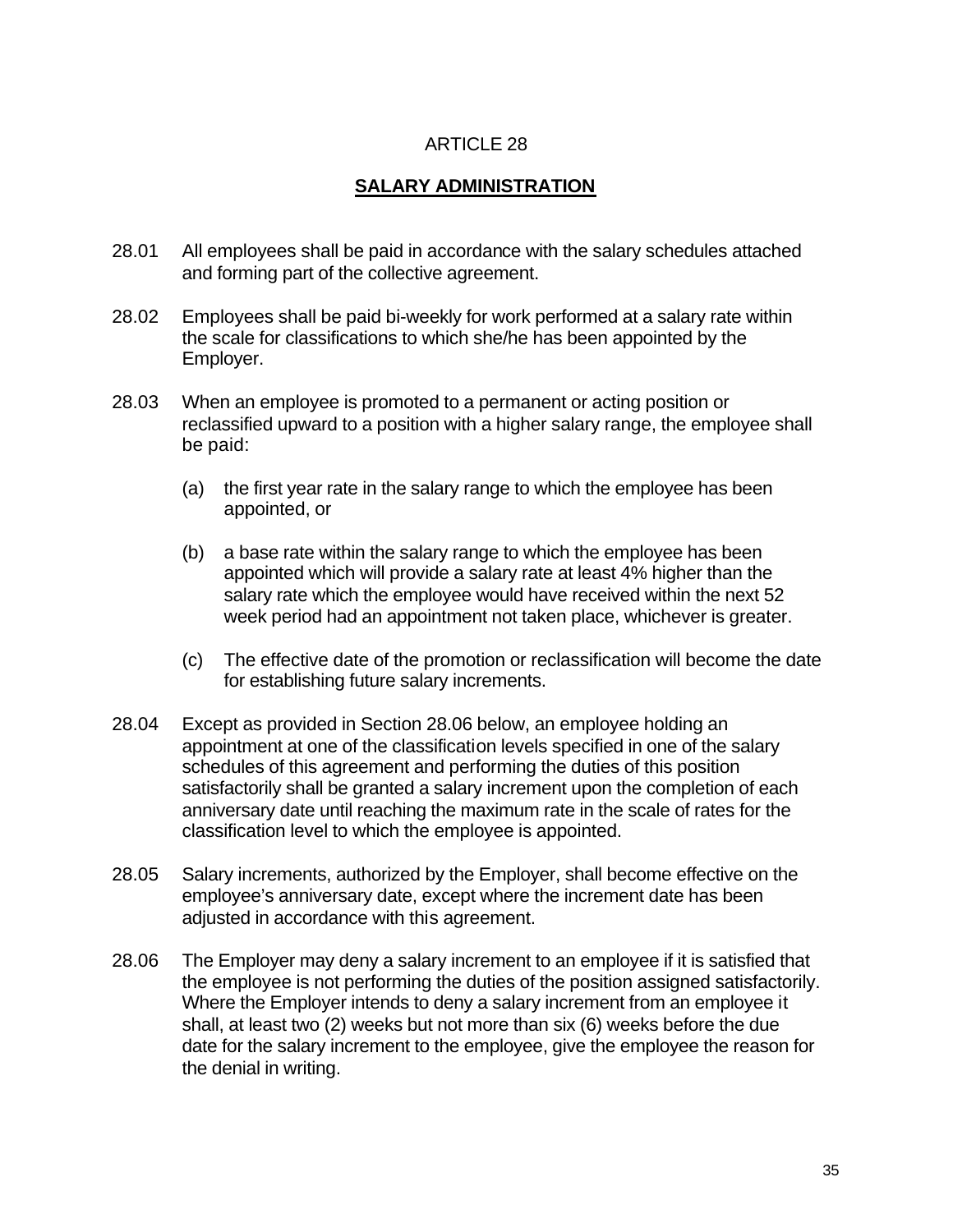- 28.07 If, during the term of this agreement, the Employer establishes and implements a new classification standard, the Employer, following consultation with the Institute, will apply rates to the classification level of the standard.
- 28.08 When an employee dies, the Employer shall pay to the estate of the deceased employee the amount of salary, which would have been received, but for the death for the period from the date of death to the end of the pay period in which the death occurred.

# **LEAVE OF ABSENCE FOR INSTITUTE BUSINESS**

#### 29.01 Maximum Leave

The Employer shall grant leave of absence without pay to members of the Board of Directors of the Institute for the purposes of Institute business on the following basis:

- (a) a single absence must not exceed seven (7) days;
- (b) there must not be more than four (4) members absent at one time; and
- (c) the total of such absences granted to any individual member of the Board of Directors shall net exceed thirty (30) working days in any calendar year.

The Employer shall also grant leave of absence with pay to a maximum of four (4) employees elected or appointed by the membership to represent the Institute in direct negotiations with the Employer for the renewal of the collective agreement and one (1) employee to attend at Arbitration.

### ARTICLE 30

# **PROTECTIVE FOOTWEAR**

30.01 Employees required by the Employer to wear Green Patch protective footwear shall receive an annual allowance towards the purchase of such footwear. Employees entitled to receive a footwear allowance shall receive an annual allowance in the amount of \$100.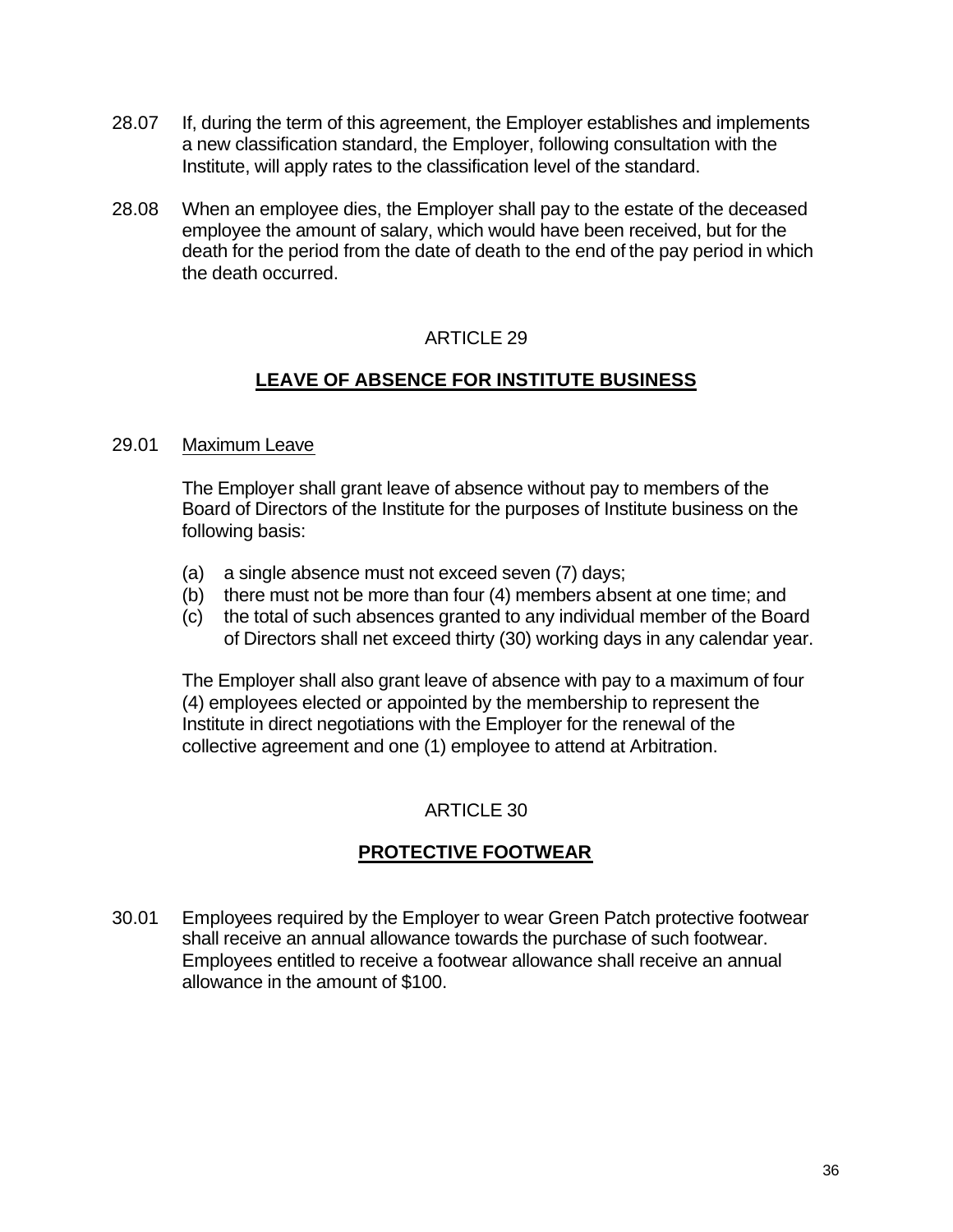30.02 It is recognized that there are circumstances (e.g., work related accidents, nature of work) where consideration should be given for additional replacement other than mentioned above. Such requests must be made in writing to the Employer.

#### 30.03 To be eligible

Employees must be on the active payroll of the Employer, have completed the probationary period and been at work for at least six (6) continuous months in the twelve (12) months prior to the issuance.

### ARTICLE 31

### **PERFORMANCE PAY**

- 31.01 (a) Employees who, on December 31st of each year, have been at the maximum of their range of rates for at least one full year (12 months), shall be eligible for a performance bonus where in the opinion of the Employer, the employee's performance so warrants. This bonus shall not be less than 3% but not greater than 8% of the eligible employee's annual rate of pay and it shall be paid in a lump sum. Employees paid above maximum are also eligible for the performance bonuses.
	- (b) Employees who are not at the maximum rate of their classification may be eligible for early incremental movement where in the opinion of the Employer, the employee's performance so warrants.
- 31.02 A performance bonus does not form part of an employee's base rate but is reearnable in each year. Performance bonuses are also non-pensionable earnings. Accelerated increment adjustments based on performance as identified in subsection 31.01(b), however, will affect employee base rates.
- 31.03 The Employer shall allocate an amount equivalent to one (1%) percent of the payroll of those employees in the bargaining unit who are at the maximum rate of pay as of each December 31st for the purpose of paying performance bonuses under this clause. The funds allocated annually for performance bonuses will be paid out through the payment of bonuses for that year.
- 31.04 This article becomes effective January  $1<sup>st</sup>$  2002. The first performance bonuses shall be paid in March of 2003 in respect of employee performance during the period of January  $1<sup>st</sup>$  2002 to December  $31<sup>st</sup>$  2002.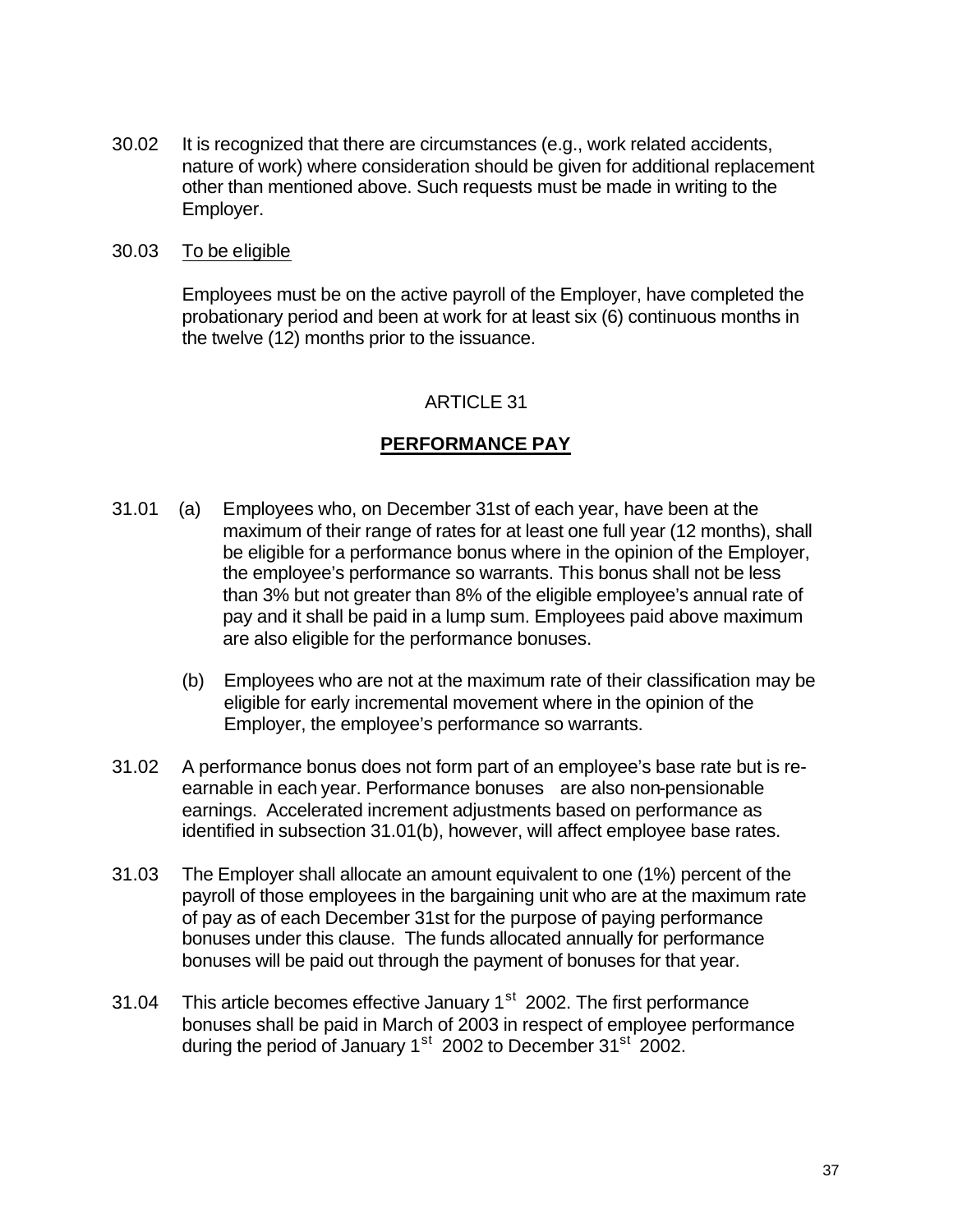# **EMPLOYEE PERFORMANCE REVIEW**

The parties agree that it is in the best interest of both the Employer and the Employee to conduct regular employee performance reviews.

# ARTICLE 33

# **PERSONNEL FILE**

#### 33.01 Access to Personnel File

Employees shall have the right upon providing three (3) working days written notification to their Human Resources Service Bureau Manager to review their personnel file, in the presence of their Human Resources Service Bureau Manager or designate, and may respond in writing to any document contained therein. Such response shall become part of their personnel file.

### ARTICLE 34

# **EVIDENCE DURING DISCIPLINE**

### 34.01 Clearing of Record

Notices of disciplinary action which may have been placed in the personnel file of an employee shall be removed after not more than twenty-four (24) months of worked employment have elapsed since the disciplinary action has been taken, provided that no further disciplinary action has been recorded.

The Employer shall not introduce as evidence in an arbitration hearing relating to disciplinary action any document from the file of an employee, the existence of which the employee was not aware of at the time of the filing or within a reasonable period thereafter.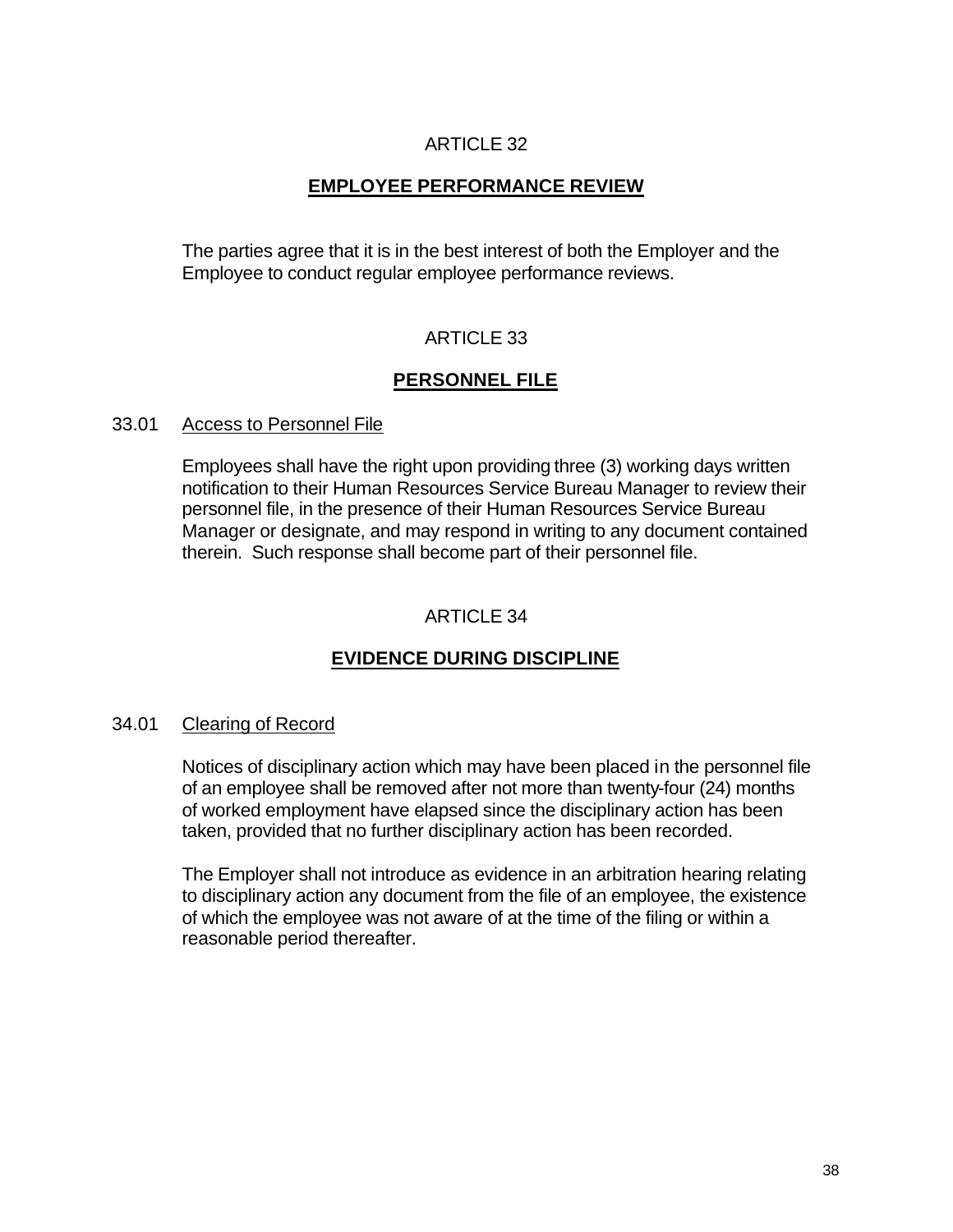# **CAREER DEVELOPMENT**

#### 35.01 Education Leave

Every employee is eligible to apply for education Leave. Such leave may be granted to the employee with or without pay in accordance with the policies of the Employer at the time the leave is granted.

#### 35.02 Attendance at Conference and Conventions

In order that each employee shall have the opportunity for an exchange of knowledge and experience with professional colleagues, each employee shall have the right to apply to attend any conference or convention related to the employee's field of employment. The Employer may approve of the employee's attendance at such conferences and conventions subject to operational constraints as determined by the Employer.

#### 35.03 (a) Professional Development

The Parties to this agreement share a desire to improve professional standards by giving employees the opportunity;

- i) to participate in seminars, workshops, short courses or similar programmes to keep up to date with knowledge and skills in their respective fields, or
- ii) to conduct research or to perform work related to their normal research programs in institutions or locations other than those of the Employer.
- (b) An employee may apply at any time for professional development and the Employer may select an employee at any time for such professional development.
- (c) When an employee is selected by the Employer for professional development, the Employer will consult with the employee before determining the location and duration of the programme of work or studies to be undertaken.
- (d) Employees selected for career development will continue to receive their normal compensation including any salary increment and economic increase for which they may become eligible.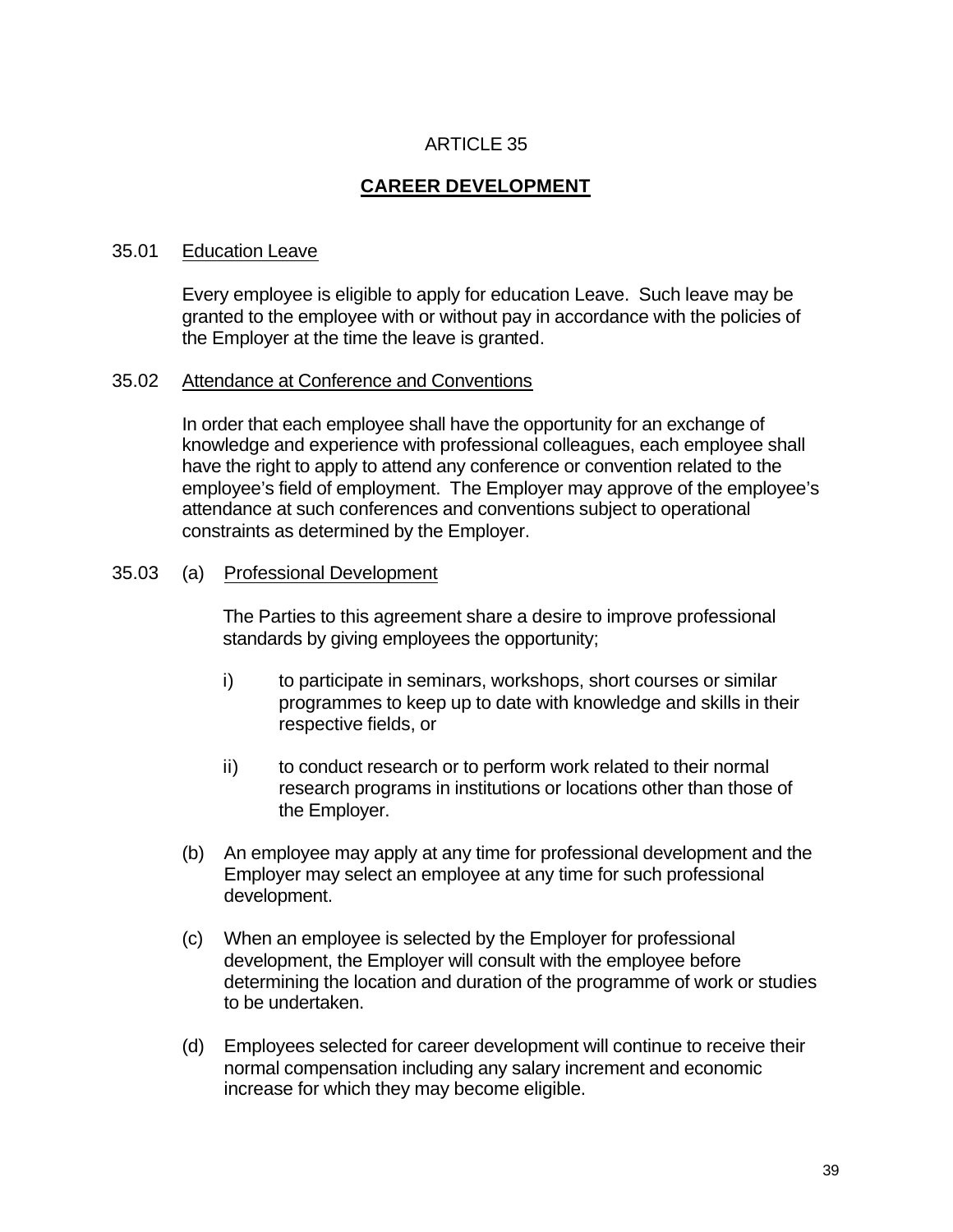- (e) An employee on professional development may be reimbursed for reasonable travel expenses and such other additional expenses as the Employer deems appropriate.
- (f) Tuition fees associated with work related courses, which have been authorized in advance by the Employer, may be eligible for full or partial reimbursement upon successful completion.

#### 35.04 Examination Leave

Leave of absence with pay to write examinations may be granted by the Employer to an employee who is not on educational leave. Such Leave will be granted only where, in the opinion of the Employer, the course of study is directly related to the employee's duties or will improve the employee's qualifications.

### ARTICLE 36

# **CATEGORIES OF EMPLOYEES**

36.01 (a) Permanent Full-time Employees

Defined as regularly scheduled to work over twenty-four (24) hours per week for a continuous period.

- i) All provisions of the agreement apply provided such employees meet the conditions prerequisite to obtaining a benefit or provision.
- (b) Permanent Part-Time Employees
	- i) Defined as regularly scheduled to work twenty-four (24) hours per week or less for a continuous period.
	- ii) The following provisions shall apply to employees hired on a permanent part-time basis: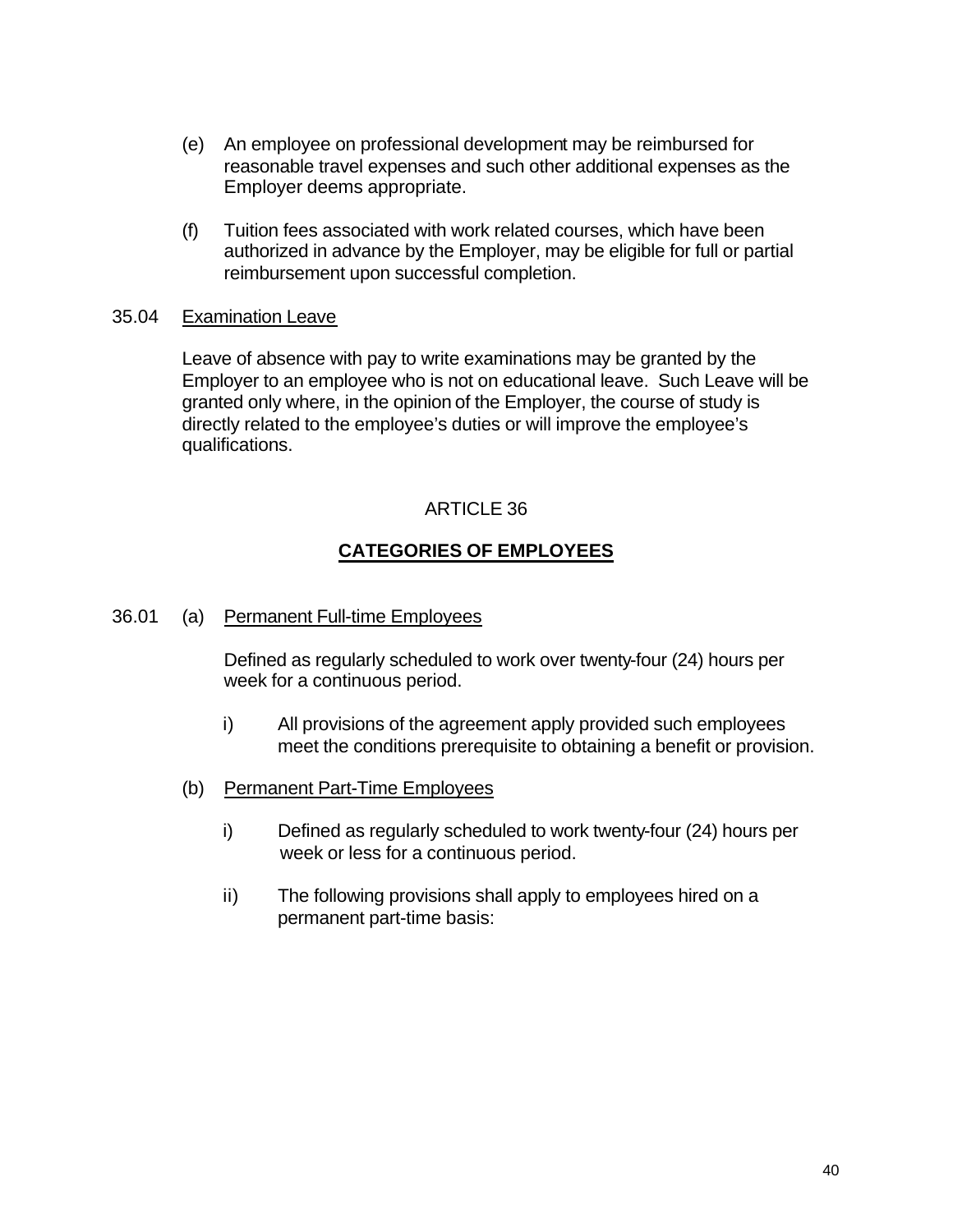### Preamble

- Article 1 Scope and Recognition
- Article 2 Reports and Recommendations
- Article 3 Management Rights
- Article 5 No Discrimination
- Article 7 Overtime and Premiums

All provisions of Article 7 apply except for Section 7.04 which is modified to read as follows:

#### Call Back

When an employee has completed her/his regular shift and is called back after her/his regular scheduled shift, she/he shall be compensated at time and one-half with a minimum guarantee of three (3) hours at straight time pay.

Article 8 Annual Leave

Part-time employees shall receive compensation in lieu of the Annual Leave provisions contained in Article 8 and such compensation shall be equal to 2% for every week of annual leave entitlement of a full-time employee (1700 worked hours equates to one year of service).

Article 10 Bereavement Leave

#### (a) Immediate Family

Upon the death of a member of the immediate family, of an employee, as defined in Section 10.01 (a), such employee shall be entitled to bereavement leave for the five (5) consecutive calendar days which next follow the date of death. The employee shall be paid at regular rate for such working days that were scheduled for the employee during these five (5) calendar days.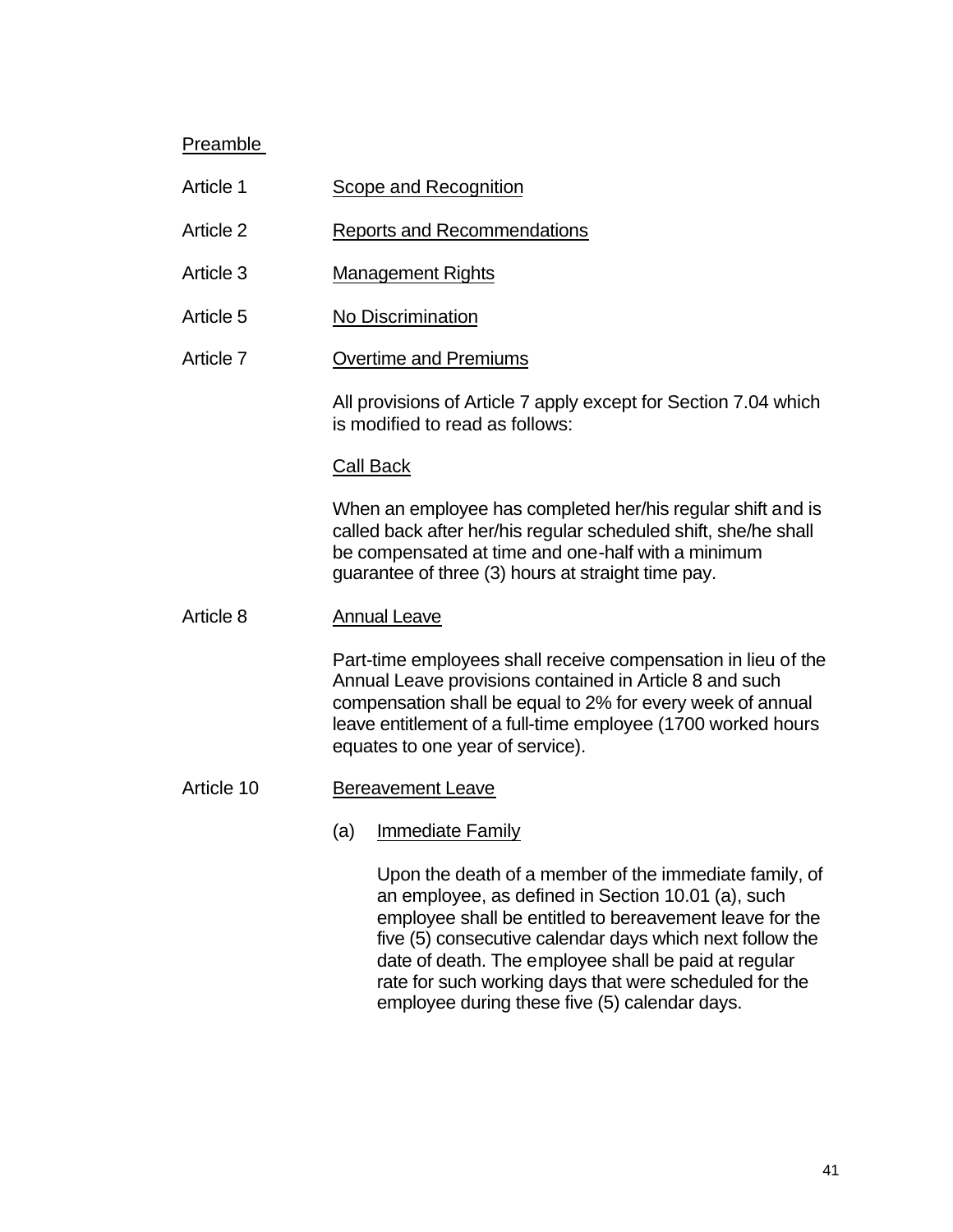(b) Other Family Members

Upon the death of other family members, of an employee, as defined in Section 10.03, such employee shall be entitled to bereavement leave for the three (3) consecutive calendar days which next follow the date of death, and the employee shall be paid at regular rate for such working days that were scheduled for the employee during these three (3) calendar days.

- Article 12 Maternity and Parental Leave
- Article 13 Retirement
- Article 14 Special Leave

As per the provisions of Article 14 but limited to 15 hours annually.

### Article 16 Statutory and Declared Holidays

- (a) Employees shall be paid 4.4% of their regular earnings every two weeks in lieu of statutory holiday pay entitlements as set out in Article 16 of the collective agreement.
- (b) An employee authorized to work on any of the holidays, as set out in Section 16.01 shall be paid at the rate of one and one-half  $(1 \frac{1}{2})$  the employee's regular straight time hourly rate of pay for all hours worked on such holiday in addition to the compensation provided in a) above.
- Article 18 Time off for Voting
- Article 19 Grievance Procedure
- Article 20 Arbitration Procedure Rights Dispute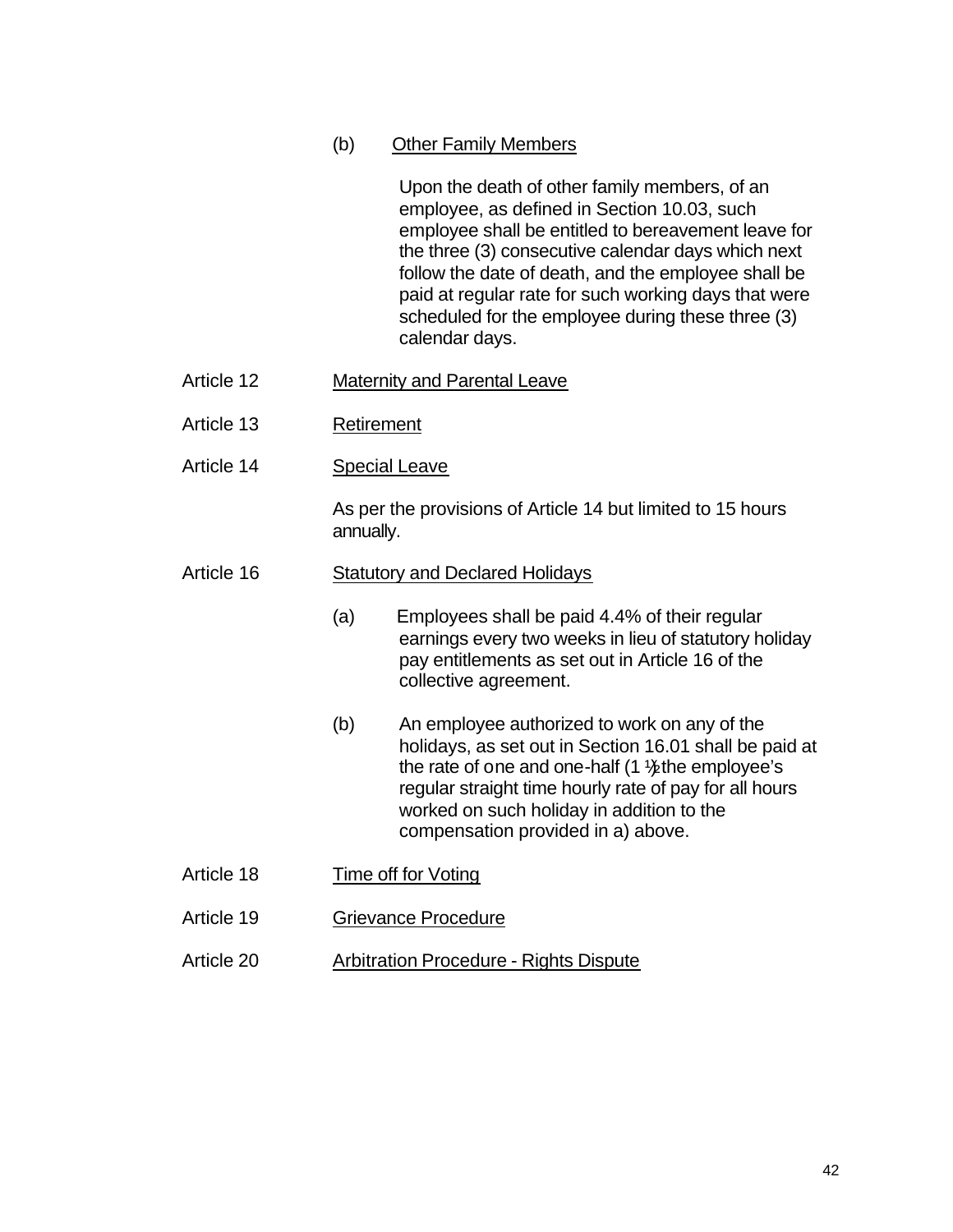#### Article 21 Insurance Plans

- (a) Employees regularly scheduled to work less than fourteen (14) hours per week shall have, after a six (6) calendar month waiting period from date of hire, 8% added to their regular pay in lieu of Extended Health, Semi-Private, Dental, Group Life, I.P.P., L.T.D.I., and O.M.E.R.S. Part time employees who enroll in O.M.E.R.S, subject to meeting the eligibility requirements of O.M.E.R.S, shall have their percentage in lieu of benefits reduced by two and three quarters  $(2 \times p)$  percent.
- (b) Employees regularly scheduled to work fourteen (14) hours per week up to and including twenty-four (24) hours per week, after a six (6) calendar month waiting period from date of hire, shall either:
	- i) receive 8% in lieu of benefits or,
	- ii) opt for enrollment in the benefit plan (extended health, semi private, dental, group life and accidental death and dismemberment) with the Employer paying on their behalf 50% of what it contributes for a full-time employee in the same plans. Employees opting for such enrolment will receive two and three quarters  $(2 \frac{3}{4})$  percent of their regular pay in lieu of entitlement to I.P.P., L.T.D.I. and O.M.E.R.S.

Where the employee selects to enroll in O.M.E.R.S., he/she will not receive the two and three quarters (2 ¾ ) percent of his/her regular pay in lieu of entitlement to I.P.P., L.T.D.I. and O.M.E.R.S.

O.M.E.R.S. enrolment is subject to meeting the enrolment criteria.

Once having opted for the choice, the employee must stay with such choice, except in extenuating circumstances as determined by the Employer.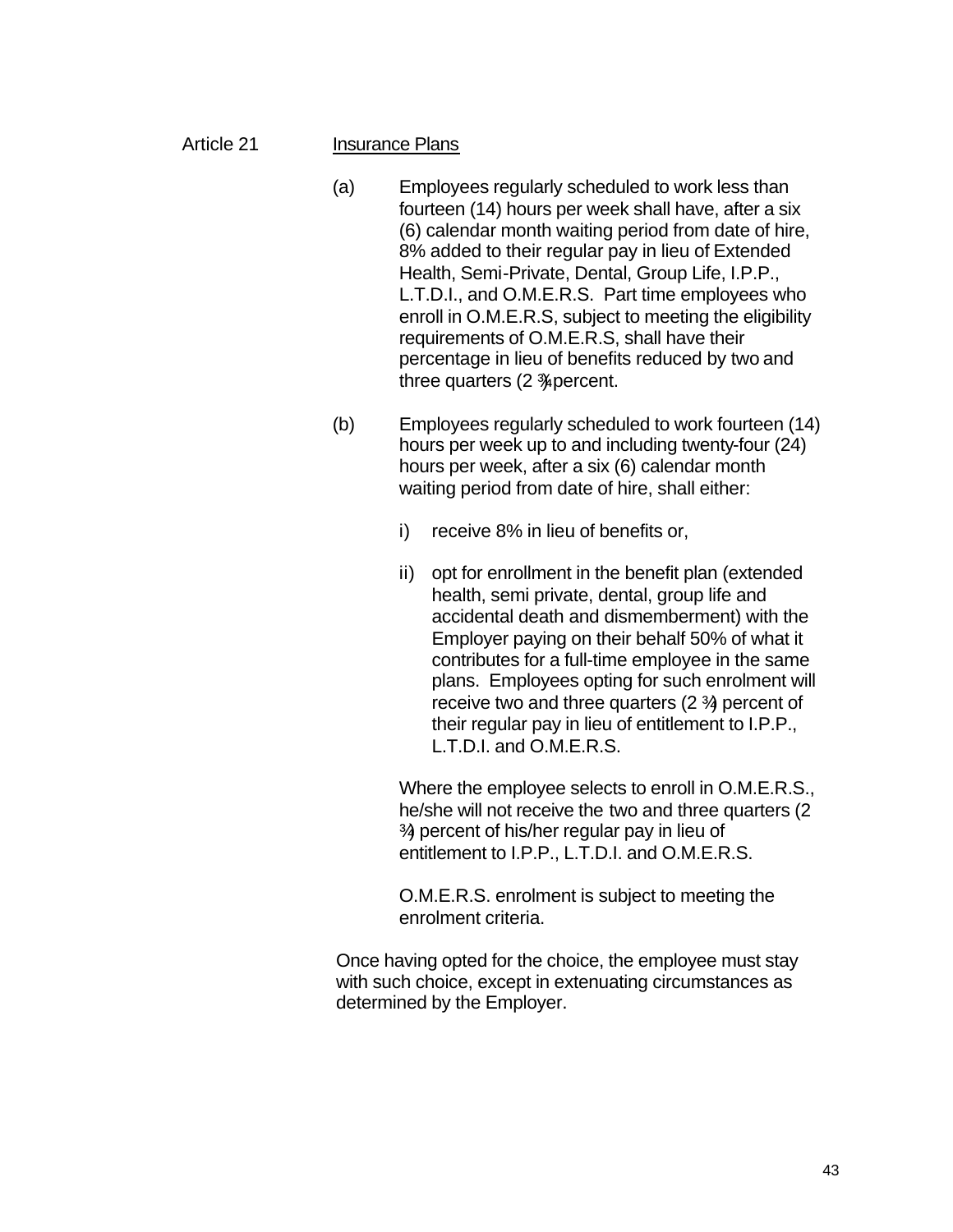| Article 22 | <b>Institute Fees</b>                                                                                                                                                                                                                                                                                                                                                                                                                                               |  |  |
|------------|---------------------------------------------------------------------------------------------------------------------------------------------------------------------------------------------------------------------------------------------------------------------------------------------------------------------------------------------------------------------------------------------------------------------------------------------------------------------|--|--|
|            | Institute fees to be deducted shall be determined by the<br>Institute.                                                                                                                                                                                                                                                                                                                                                                                              |  |  |
| Article 23 | <b>Organizational Change</b>                                                                                                                                                                                                                                                                                                                                                                                                                                        |  |  |
|            | All provisions of Article 23 will apply, with the following<br>addition:                                                                                                                                                                                                                                                                                                                                                                                            |  |  |
|            | A month's pay shall be determined by taking the average<br>hours worked per month in the six (6) months immediately<br>preceding the employee's last day of work.                                                                                                                                                                                                                                                                                                   |  |  |
| Article 24 | Probationary                                                                                                                                                                                                                                                                                                                                                                                                                                                        |  |  |
|            | All new part-time employees shall serve a probationary<br>period not exceeding seven hundred and fifty (750) regular<br>hours of work or one year from date of hire.                                                                                                                                                                                                                                                                                                |  |  |
|            | <b>Extension of Probationary Period</b>                                                                                                                                                                                                                                                                                                                                                                                                                             |  |  |
|            | The Employer may, with written approval of the Institute,<br>extend the probationary period as specified above for up to<br>an additional three hundred and seventy five (375) regular<br>hours of work or a maximum of six (6) months.                                                                                                                                                                                                                             |  |  |
| Article 25 | Vacancies                                                                                                                                                                                                                                                                                                                                                                                                                                                           |  |  |
| Article 26 | <b>Personnel Advisory Committee</b>                                                                                                                                                                                                                                                                                                                                                                                                                                 |  |  |
| Article 27 | Vehicle Expenses                                                                                                                                                                                                                                                                                                                                                                                                                                                    |  |  |
|            | The monthly minimum payment will be applicable on a pro-<br>rata basis.                                                                                                                                                                                                                                                                                                                                                                                             |  |  |
| Article 28 | <b>Salary Administration</b>                                                                                                                                                                                                                                                                                                                                                                                                                                        |  |  |
|            | (a)<br>Part-time employees shall be paid for hours worked<br>at an hourly rate of pay in the range of rate for their<br>classification. Except as provided in the following<br>two paragraphs of this article, part-time employees at<br>one of the classification levels specified in one of the<br>salary schedules of this agreement performing the<br>duties of this position satisfactorily for a period of<br>1,700 compensated hours shall be granted salary |  |  |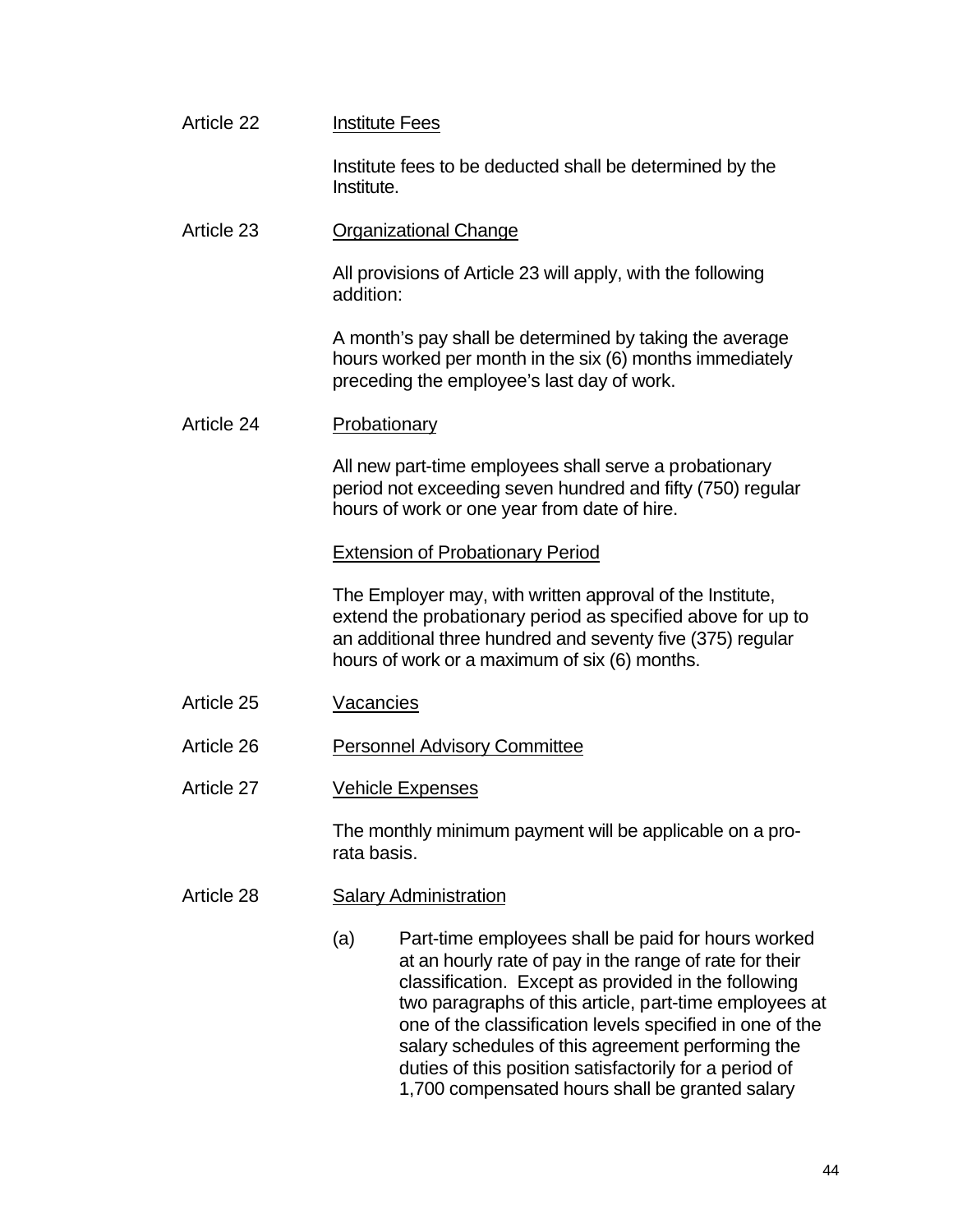increments on completion of the aforementioned 1,700 compensated hours until reaching the maximum rate in the scale of rates for the classification level to which the employee is appointed. The calculation for determining the total number of hours worked per year shall be an employee's annual compensated hours plus vacation pay divided by his/her hourly rate.

(b) The Employer may deny a salary increment to a parttime employee if it is satisfied that the part-time employee is not performing satisfactorily the duties of the position assigned. Where the Employer intends to deny a salary increment from a part-time employee it shall, at least two (2) weeks but no more than six (6) weeks before the due date for the salary increment to the part-time employee, give the employee the reason for the denial in writing.

> Where the Employer has denied a salary increment it may grant the salary increment on any pay period prior to the part-time employee's next anniversary date and the part-time employee's salary increment date shall be retained.

- (c) Part-time employees, when required by the Employer to attend meetings or other functions, shall be paid their regular salary for all time spent at such functions.
- (d) Prenatal teachers will be paid for four (4) hours per class.
- Article 29 Leave of Absence for Institute Business
- Article 31 Performance Pay
- Article 32 Employee Performance Review
- Article 35.03(a) Career Development
- Article 37 Legal Protection
- Article 39 Professional Ethics
- Article 41 Arbitration Respecting Interest Dispute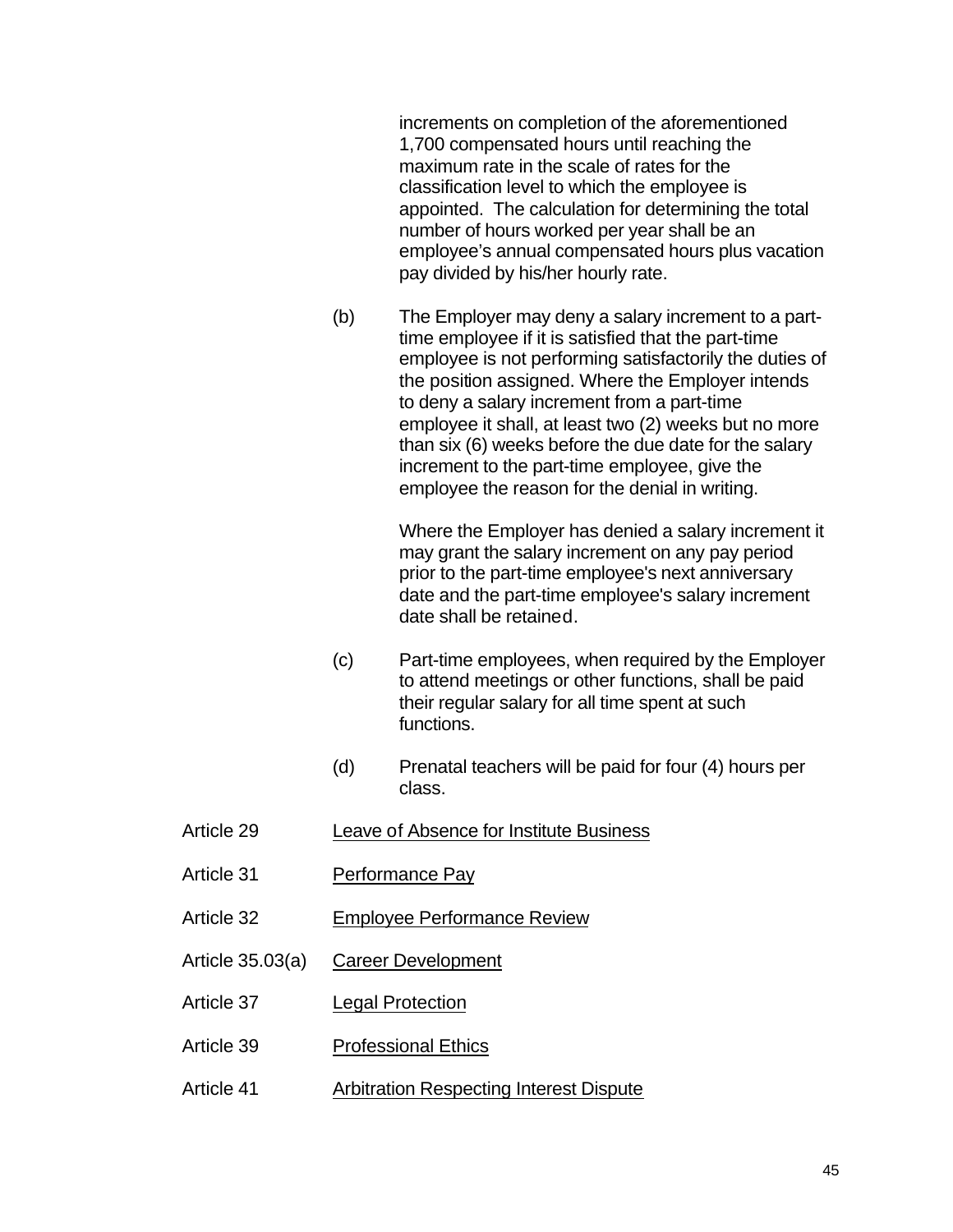# Article 42 Professional Fees

Part-time permanent employees who as a condition of their employment are required to hold membership in a professional association and are required to maintain a current license or membership to legally carry out their duties to continue practicing in that profession shall be reimbursed as follows:

- (a) Employees regularly scheduled to work less than fourteen (14) hours per week shall be reimbursed twenty-five (25) percent of the cost of such annual fees required to maintain membership in the professional association;
- (b) Employees regularly scheduled to work more than fourteen (14) up to and including 24 hours per week shall be reimbursed fifty (50) percent of the cost of such annual fees required to maintain membership in the professional association.

### Article 43 Occupational Health & Safety

### Appendix B Salaries

Letters of Understanding:

- (a) Dues List
- (b) Alternate Dispute Resolution Process

### 36.02 Temporary Employment

Temporary employees are full or part-time employees hired for a temporary period to cover leave of absence situations under the agreement or for limited duration situations.

It is recognized that the Employer, on occasion, has staffing requirements that are full-time but for a definite duration. When such is the case, the Employer may hire individuals provided that their term of employment does not exceed twelve (12) months. Where the Employer's need for the individuals is further assessed and may exceed the twelve (12) months period, discussions between the Institute and the Employer shall take place.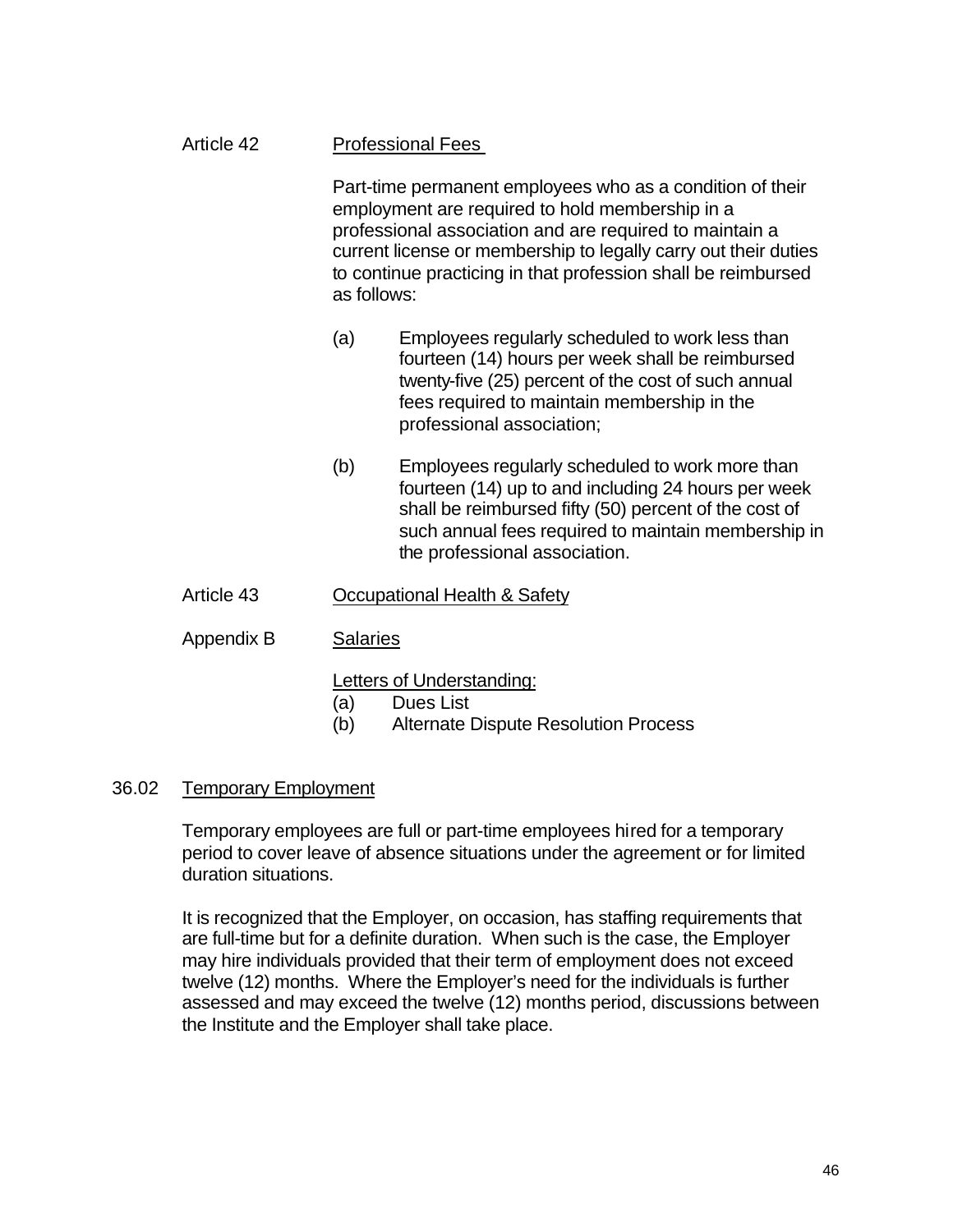(a) Temporary Staff Employed on a Full Time Basis for a Period in Excess of Two (2) Years

Temporary staff employed on a full time basis in excess of two (2) years will be subject to all provisions of the collective agreement except Article 23 and will be enrolled in O.M.E.R.S, subject to the eligibility requirements of O.M.E.R.S.

(b) Temporary Staff Employed on a Full-Time Basis for less than two (2) years

The following provisions shall apply to employees hired on a full-time temporary basis:

### Preamble

| Article 1  | Scope and Recognition                  |                                                                                                                                                                                                                                                |  |  |
|------------|----------------------------------------|------------------------------------------------------------------------------------------------------------------------------------------------------------------------------------------------------------------------------------------------|--|--|
| Article 2  | <b>Reports and Recommendations</b>     |                                                                                                                                                                                                                                                |  |  |
| Article 3  | <b>Management Rights</b>               |                                                                                                                                                                                                                                                |  |  |
| Article 5  | No Discrimination                      |                                                                                                                                                                                                                                                |  |  |
| Article 6  | Hours of Work                          |                                                                                                                                                                                                                                                |  |  |
| Article 7  | <b>Overtime and Premiums</b>           |                                                                                                                                                                                                                                                |  |  |
| Article 8  | <b>Annual Leave</b>                    |                                                                                                                                                                                                                                                |  |  |
|            |                                        | Full time temporary employees shall receive compensation in<br>lieu of the Annual Leave provisions contained in Article 8 and<br>such compensation shall be equal to 2% for every week of<br>annual leave entitlement of a full-time employee. |  |  |
| Article 10 | <b>Bereavement Leave</b>               |                                                                                                                                                                                                                                                |  |  |
| Article 14 | <b>Special Leave</b>                   |                                                                                                                                                                                                                                                |  |  |
| Article 16 | <b>Statutory and Declared Holidays</b> |                                                                                                                                                                                                                                                |  |  |
|            | (a)                                    | Employees shall be paid 4.4% of their regular<br>earnings every two weeks in lieu of statutory holiday<br>pay entitlements as set out in Article 16 of the<br>collective agreement.                                                            |  |  |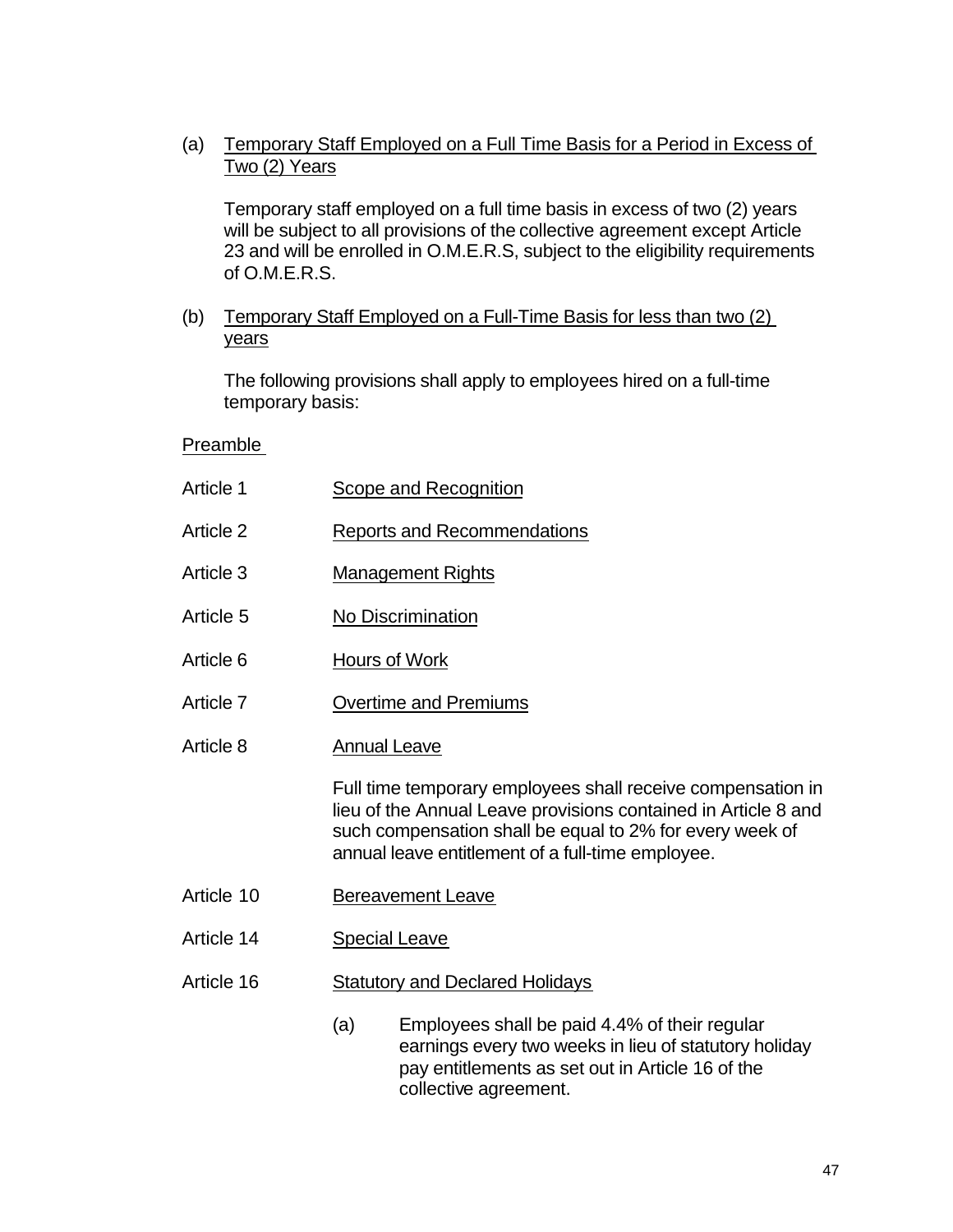- (b) An employee authorized to work on any of the holidays, as set out in Section 16.01 shall be paid at the rate of one and one-half  $(1 \frac{1}{2})$  the employee's regular straight time hourly rate of pay for all hours worked on such holiday in addition to the compensation provided in (a) above.
- Article 18 Time off for Voting
- Article 19 Grievance Procedure
- Article 20 Arbitration Procedure Rights Dispute
- Article 21 **Insurance Plans**

Employees will, after a six (6) calendar month waiting period from date of hire, have 8% added to their regular pay in lieu of Extended Health, Semi-Private, Dental, Group Life, Accidental Death and Dismemberment, I.P.P., L.T.D.I., and O.M.E.R.S.

Article 22 Institute Fees

Institute fees to be deducted shall be determined by the Institute.

- Article 25 Vacancies
- Article 26 Personnel Advisory Committee
- Article 27 Vehicle Expenses
- Article 28 Salary Administration
- Article 29 Leave of Absence for Institute Business
- Article 32 Employee Performance Review
- Article 35.03(a) Career Development
- Article 37 Legal Protection
- Article 39 Professional Ethics
- Article 41 Arbitration Respecting Interest Disputes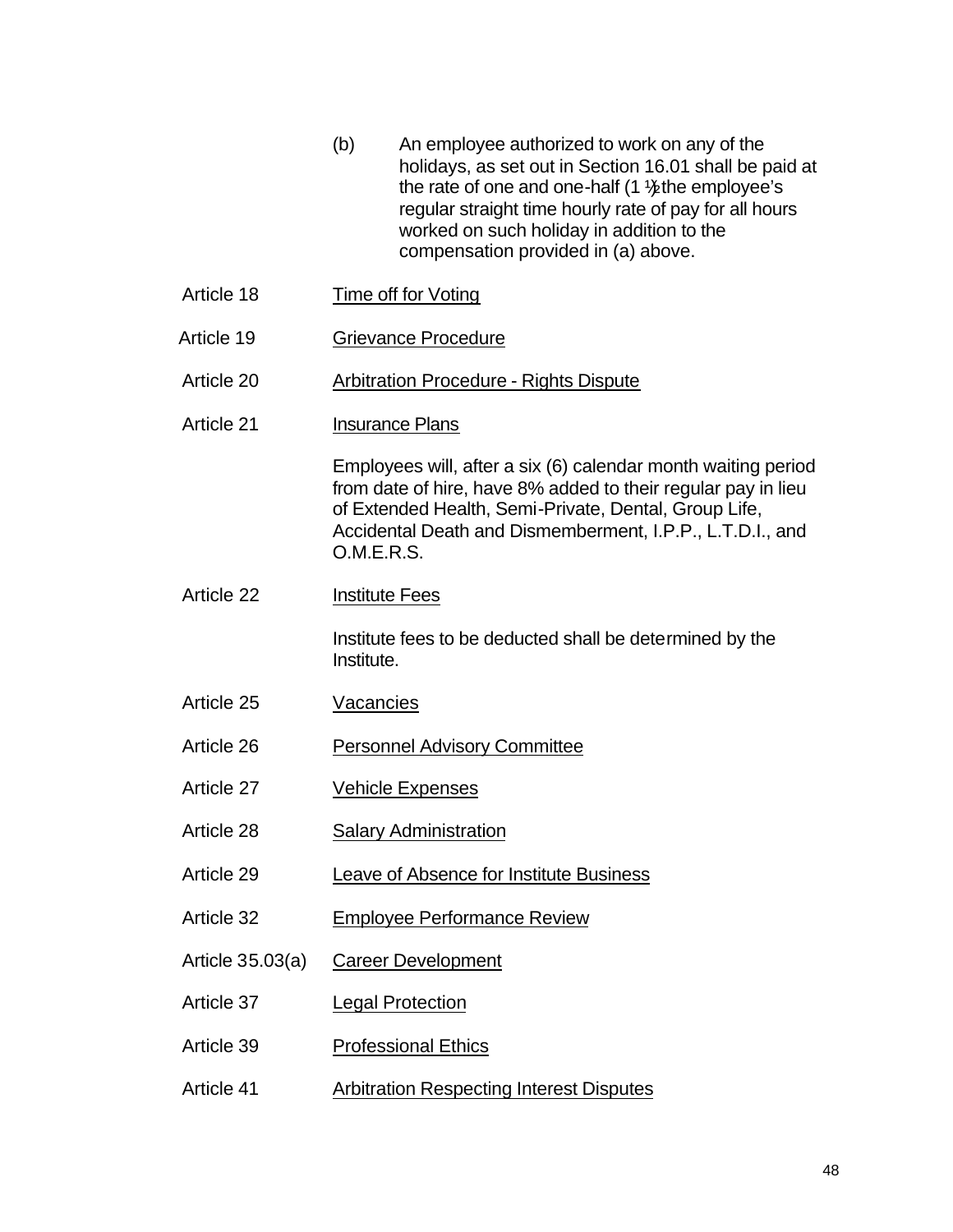- Article 42 Professional Fees
- Article 43 Occupational Health & Safety
- Appendix B Salaries

Letters of Understanding:

- (a) Dues List
- (b) Alternate Dispute Resolution Process
- (c) Temporary Employees Hired on a Part-Time Basis

The following provisions shall apply to employees hired on a temporary part- time basis:

Preamble

| Article 1 | Scope and Recognition                                                                              |
|-----------|----------------------------------------------------------------------------------------------------|
| Article 2 | Reports and Recommendations                                                                        |
| Article 3 | <b>Management Rights</b>                                                                           |
| Article 5 | No Discrimination                                                                                  |
| Article 7 | <b>Overtime and Premiums</b>                                                                       |
|           | All provisions of Article 7 apply except for Section 7.04 which<br>is modified to read as follows: |

#### Call Back

When an employee has completed her/his regular shift and is called back after her/his regular scheduled shift, she/he shall be compensated at time and one-half with a minimum guarantee of three (3) hours at straight time pay.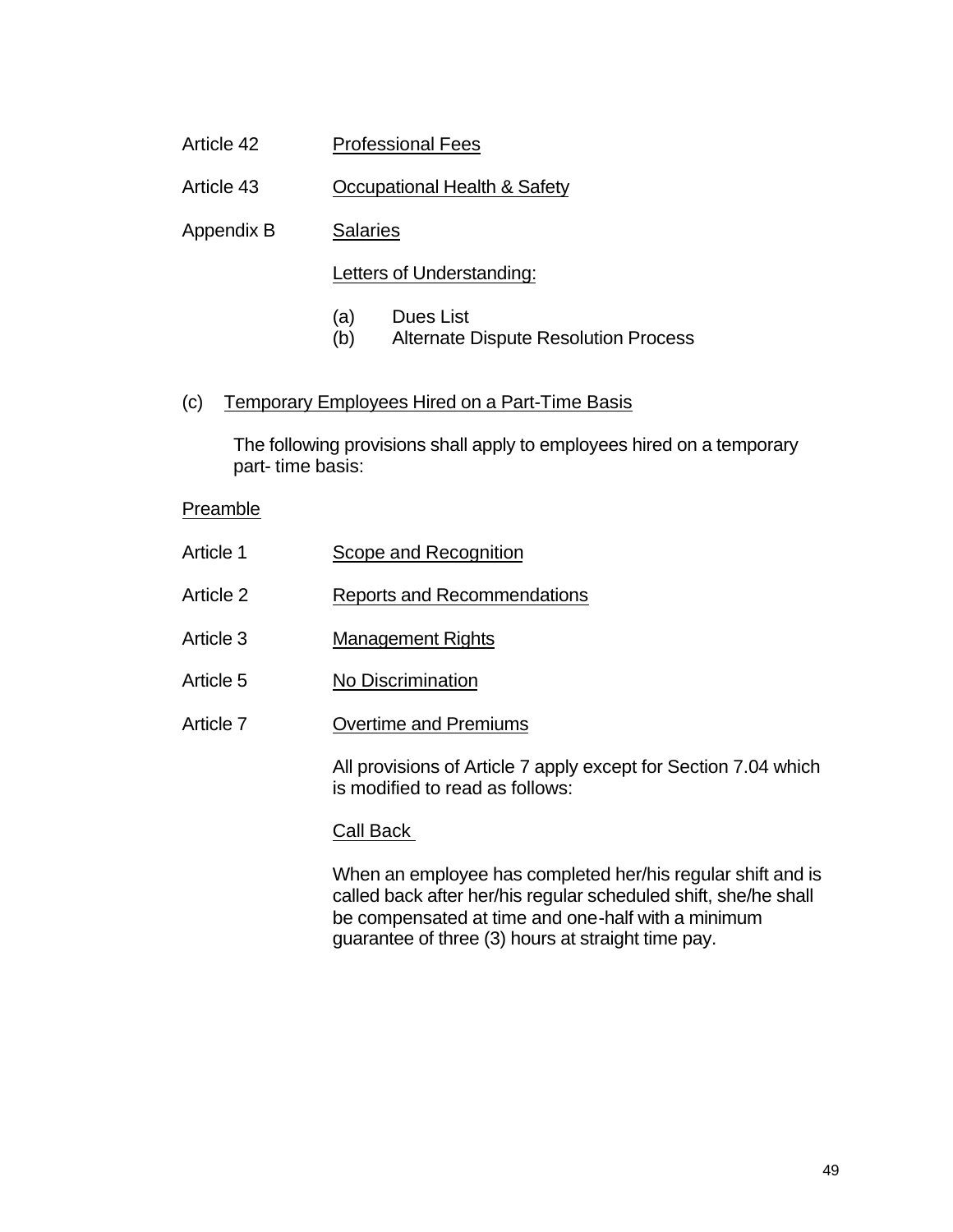| Article 8  | <b>Annual Leave</b><br>Part-time employees shall receive compensation in lieu of the<br>Annual Leave provisions contained in Article 8 and such<br>compensation shall be equal to 2% for every week of annual<br>leave entitlement of a full-time employee (1700 worked hours<br>equates to one year of service). |                                                                                                                                                                                                                                                                                                                                                                                                          |  |
|------------|-------------------------------------------------------------------------------------------------------------------------------------------------------------------------------------------------------------------------------------------------------------------------------------------------------------------|----------------------------------------------------------------------------------------------------------------------------------------------------------------------------------------------------------------------------------------------------------------------------------------------------------------------------------------------------------------------------------------------------------|--|
|            |                                                                                                                                                                                                                                                                                                                   |                                                                                                                                                                                                                                                                                                                                                                                                          |  |
| Article 10 | <b>Bereavement Leave</b>                                                                                                                                                                                                                                                                                          |                                                                                                                                                                                                                                                                                                                                                                                                          |  |
|            | (a)                                                                                                                                                                                                                                                                                                               | Immediate Family                                                                                                                                                                                                                                                                                                                                                                                         |  |
|            |                                                                                                                                                                                                                                                                                                                   | Upon the death of a member of the immediate family<br>of an employee, as defined in Section 10.01 (a), such<br>employee shall be entitled to bereavement leave for<br>the five (5) consecutive calendar days which next<br>follow the date of death. The employee shall be paid<br>at regular rate for such working days that were<br>scheduled for the employee during these five (5)<br>calendar days. |  |
|            | (b)                                                                                                                                                                                                                                                                                                               | <b>Other Family Members</b>                                                                                                                                                                                                                                                                                                                                                                              |  |
|            |                                                                                                                                                                                                                                                                                                                   | Upon the death of other family members, of an<br>employee, as defined in Section 10.03, such<br>employee shall be entitled to bereavement leave for<br>the three (3) consecutive calendar days which next<br>follow the date of death, and the employee shall be<br>paid at regular rate for such working days that were<br>scheduled for the employee during these three (3)<br>calendar days.          |  |
| Article 14 | <b>Special Leave</b>                                                                                                                                                                                                                                                                                              |                                                                                                                                                                                                                                                                                                                                                                                                          |  |
|            | As per the provisions of Article 14 but limited to 15 hours<br>annually.                                                                                                                                                                                                                                          |                                                                                                                                                                                                                                                                                                                                                                                                          |  |
| Article 16 | <b>Statutory and Declared Holidays</b>                                                                                                                                                                                                                                                                            |                                                                                                                                                                                                                                                                                                                                                                                                          |  |
|            | (a)                                                                                                                                                                                                                                                                                                               | Employees shall be paid 4.4% of their regular<br>earnings every two weeks in lieu of statutory holiday<br>pay entitlements as set out in Article 16 of the                                                                                                                                                                                                                                               |  |

collective agreement.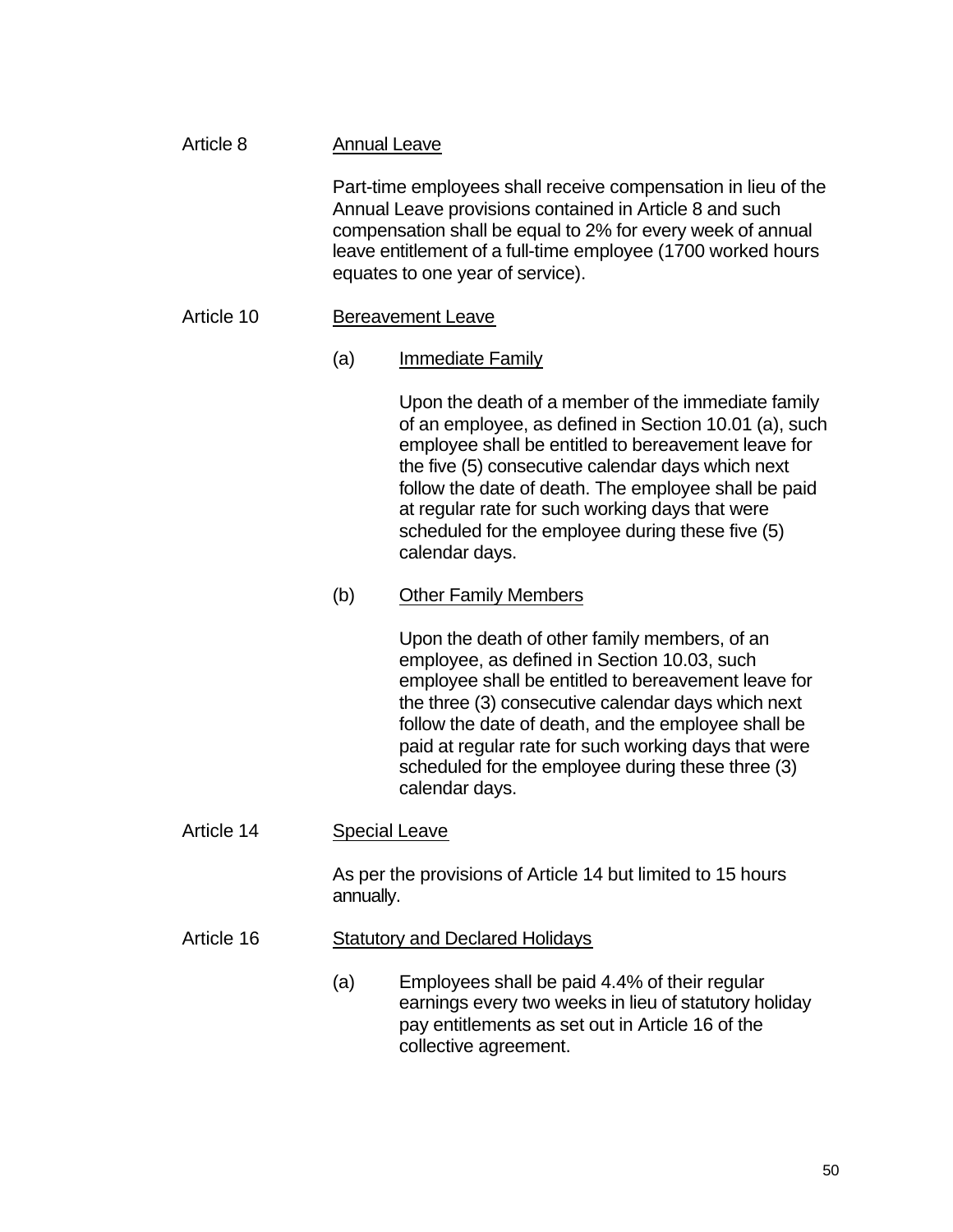- (b) An employee authorized to work on any of the Holidays, as set out in Section 16.01 shall be paid at the rate of one and one-half  $(1\frac{1}{2})$  the employee's regular straight time hourly rate of pay for all hours worked on such holiday in addition to the compensation provided in a) above.
- Article 18 Time Off for Voting
- Article 19 Grievance Procedure
- Article 20 Arbitration Procedure Rights Dispute
- Article 21 **Insurance Plans**

Employees will, after a six (6) calendar month waiting period from date of hire, have 8% added to their regular pay in lieu of Extended Health, Semi-Private, Dental, Group Life, Accidental Death and Dismemberment, I.P.P., L.T.D.I., and O.M.E.R.S

Article 22 Institute Fees

Institute fees to be deducted shall be determined by the Institute.

- Article 25 Vacancies
- Article 27 Vehicle Expenses

The monthly minimum payment will be applicable on a prorata basis.

### Article 28 Salary Administration

(a) Temporary part-time employees shall be paid for hours worked at an hourly rate of pay in the range of rate for their classification. Except as provided in the following two paragraphs of this article, part-time employees at one of the classification levels specified in one of the salary schedules of this agreement performing the duties of this position satisfactorily for a period of 1,700 compensated hours shall be granted salary increments on completion of the aforementioned 1,700 compensated hours until reaching the maximum rate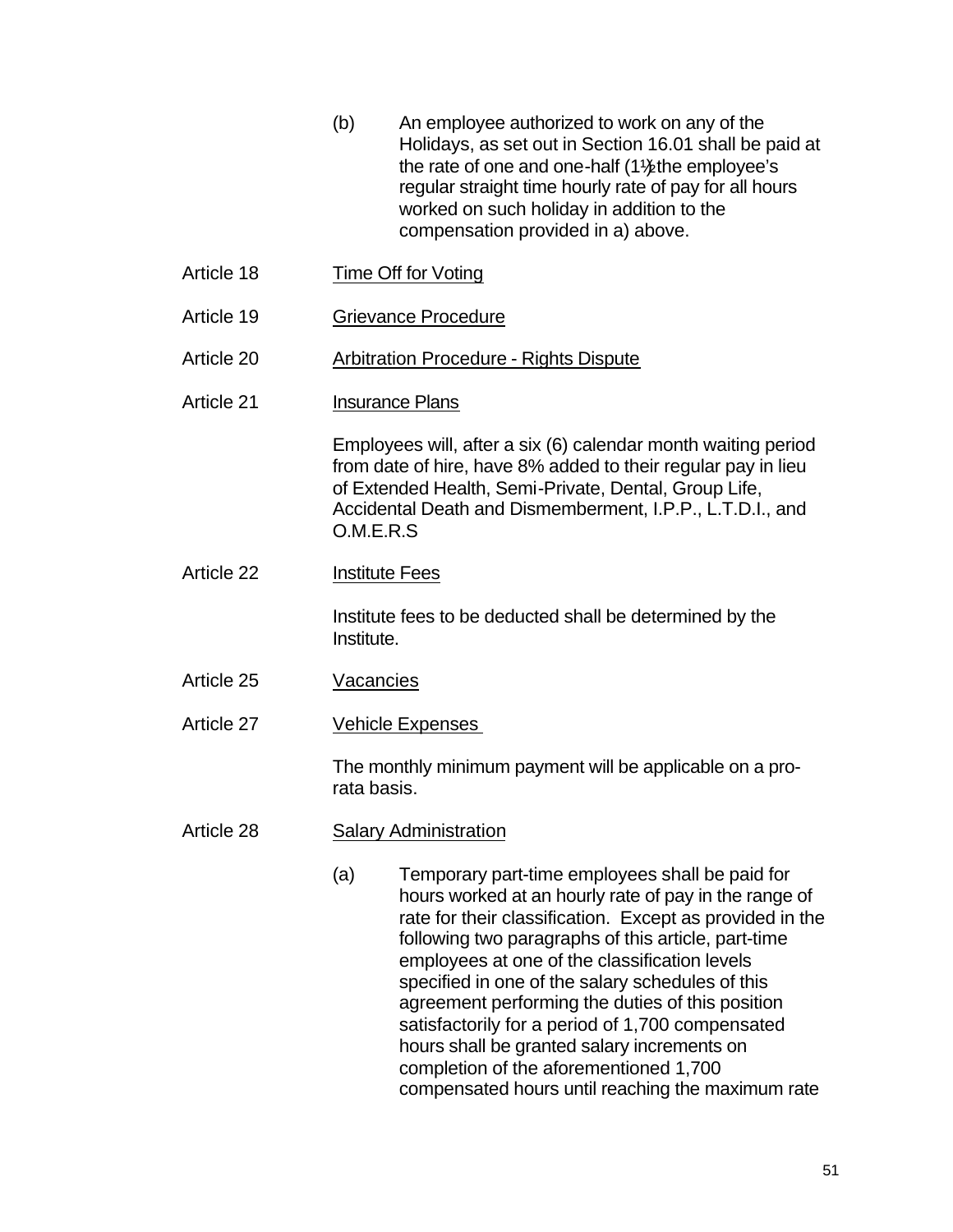in the scale of rates for the classification level to which the employee is appointed. The calculation for determining the total number of hours worked per year shall be an employee's annual compensated hours plus vacation pay divided by his/her hourly rate.

(b) The Employer may deny a salary increment to a parttime employee if it is satisfied that the part-time employee is not performing satisfactorily the duties of the position assigned. Where the Employer intends to deny a salary increment from a part-time employee it shall, at least two (2) weeks but no more than six (6) weeks before the due date for the salary increment to the part-time employee, give the employee the reason for the denial in writing.

> Where the Employer has denied a salary increment it may grant the salary increment on any pay period prior to the part-time employee's next anniversary date and the part-time employee's salary increment date shall be retained.

- (c) Part-time employees, when required by the Employer to attend meetings or other functions, shall be paid their regular salary for all time spent at such functions.
- (d) Prenatal teachers will be paid for four (4) hours per class.
- Article 32 Employee Performance Review
- Article 37 Legal Protection
- Article 39 Professional Ethics
- Article 41 Arbitration Respecting Interest Disputes
- Article 43 Occupational Health & Safety
- Appendix B Salaries

#### Letters of Understanding:

- a) Dues List
- b) Alternate Dispute Resolution Process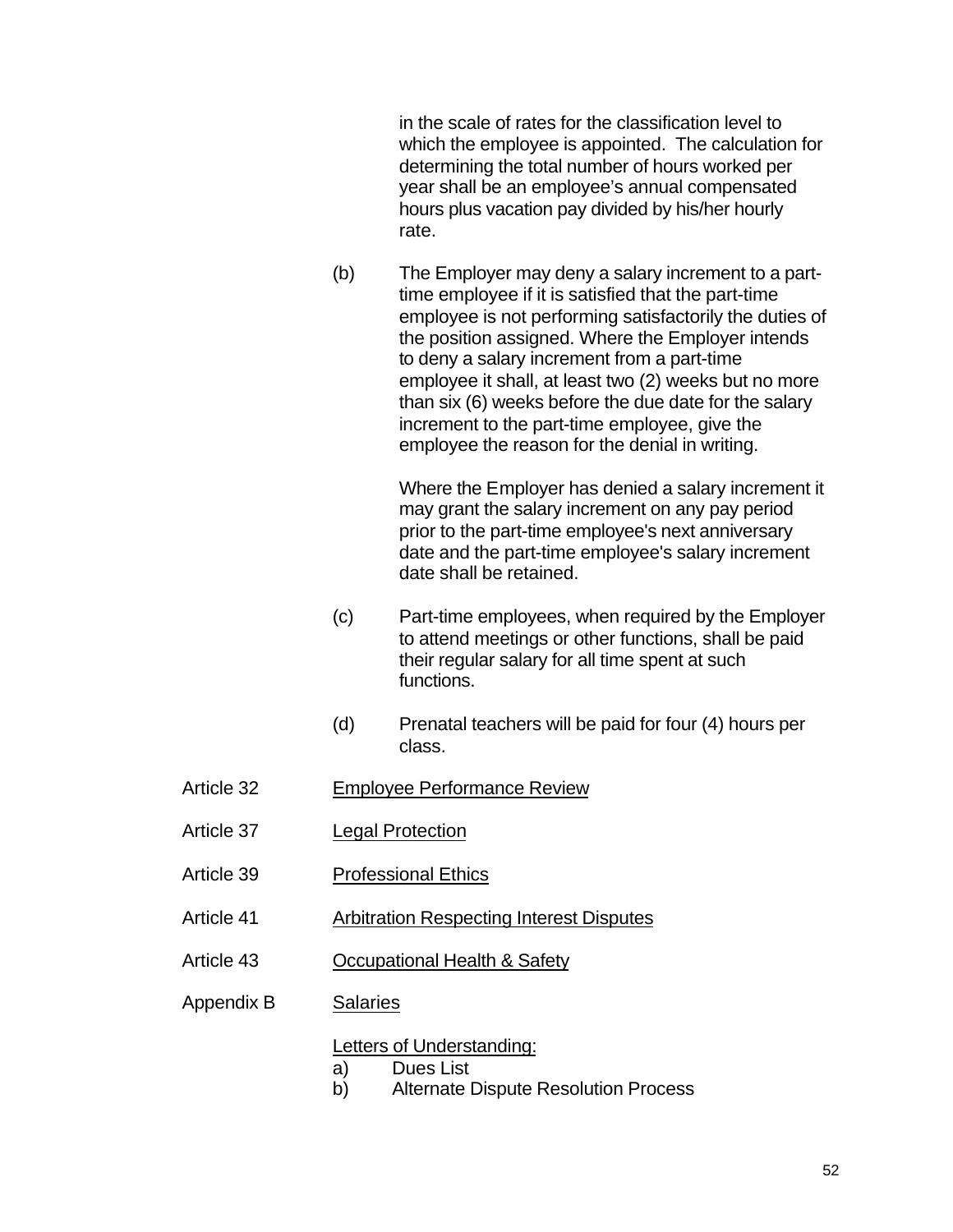### 36.03 Employees Hired on a Casual Basis

Casual employees are employees who do not regularly work a predetermined schedule but are used on a relief or replacement basis or to cover unforeseen circumstances and usually on short-notice basis.

The following provisions shall apply to employees hired on a casual basis:

# Preamble Article 1 Scope and Recognition Article 2 Reports and Recommendations Article 3 Management Rights Article 5 No Discrimination Article 8 Annual Leave Casual employees shall receive compensation in lieu of the Annual Leave provisions contained in Article 8 and such compensation shall be equal to 2% for every week of annual leave entitlement of a full-time employee (1700 worked hours equates to one year of service). Article 10 Bereavement Leave (a) Immediate Family Upon the death of a member of the immediate family, of an employee, such employee as defined in Section 10.01 (a) shall be entitled to bereavement leave for the five (5) consecutive calendar days which next follow the date of death. The employee shall be paid at regular rate for such working days that were scheduled for the employee during these five (5) calendar days. (b) Other Family Members Upon the death of other family members, of an employee, as defined in Section 10.03, such employee shall be entitled to bereavement leave for

the three (3) consecutive calendar days which next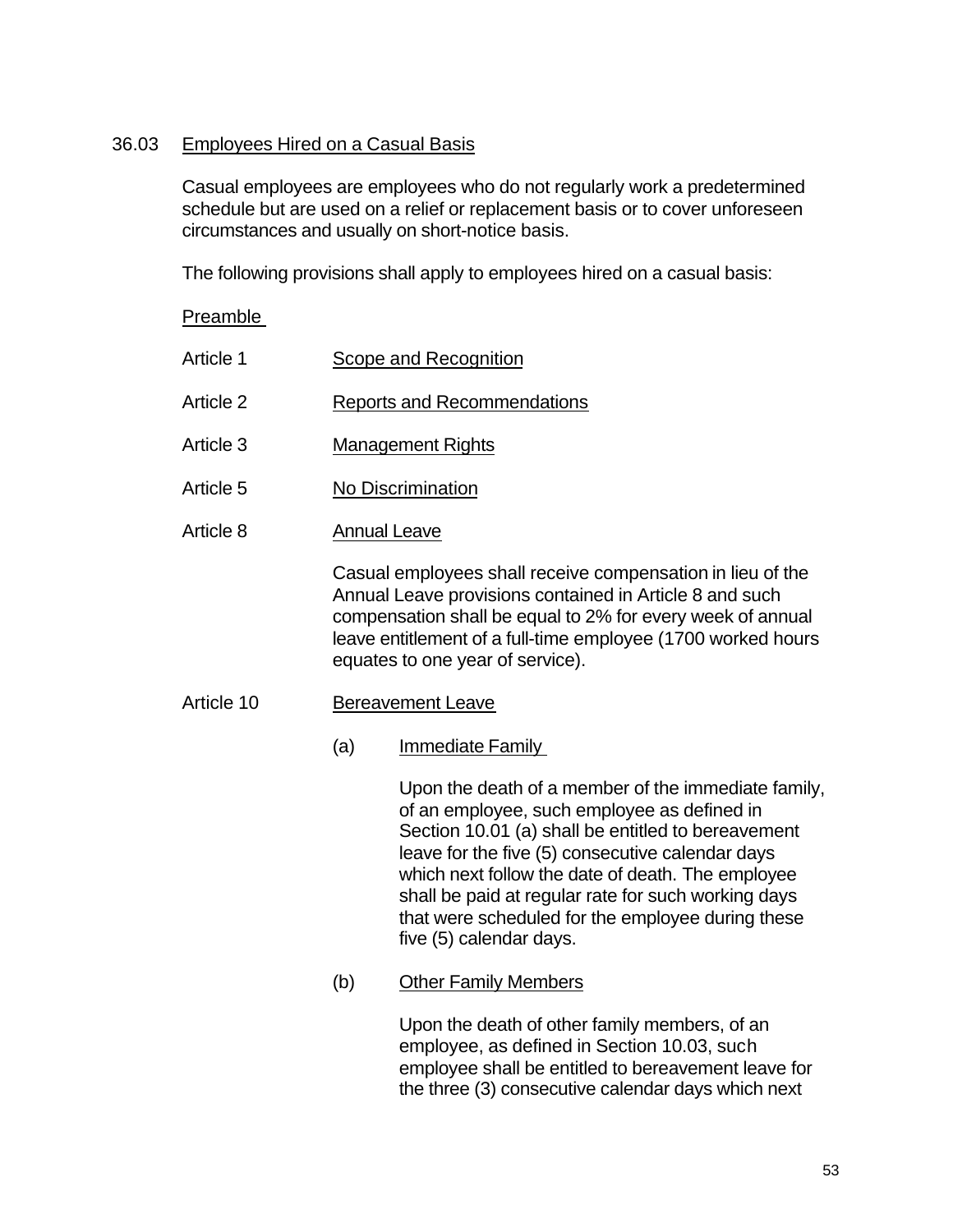follow the date of death, and the employee shall be paid at regular rate for such working days that were scheduled for the employee during these three (3) calendar days.

- Article 18 Time Off for Voting
- Article 19 Grievance Procedure
- Article 20 Arbitration Procedure Rights Dispute
- Article 21 **Insurance Plans**

Upon completion of the six (6) calendar month waiting period from date of hire, such employee shall have 8% added to their regular pay in lieu of Extended Health, Semi-Private, Dental, Group Life, Accidental Death and Dismemberment, I.P.P., L.T.D.I., and O.M.E.R.S. Casual employees who enroll in O.M.E.R.S, subject to meeting the eligibility criteria of O.M E.R.S, shall have their percentage in lieu of benefits reduced by two and three quarters  $(2 \frac{3}{4})$  percent.

Article 22 Institute Fees

Institute fees to be deducted shall be determined by the Institute.

#### Article 27 Vehicle Expenses

- (a) When an employee is required by the Employer to drive a personally owned or leased vehicle in the usual course of his/her employment, the Employer shall reimburse the employee for all kilometers driven on the Employer's business at the rate of 42.7 cents/km.
- (b) When an employee is required by the Employer to travel outside the boundaries of the City of Ottawa and is required to use his/her own vehicle, the Employer shall reimburse the employee for all kilometers driven on the Employer's business at the rate of 40.4 cents/km.
- (c) Parking expenses incurred in the course of workrelated vehicle usage shall be fully reimbursed.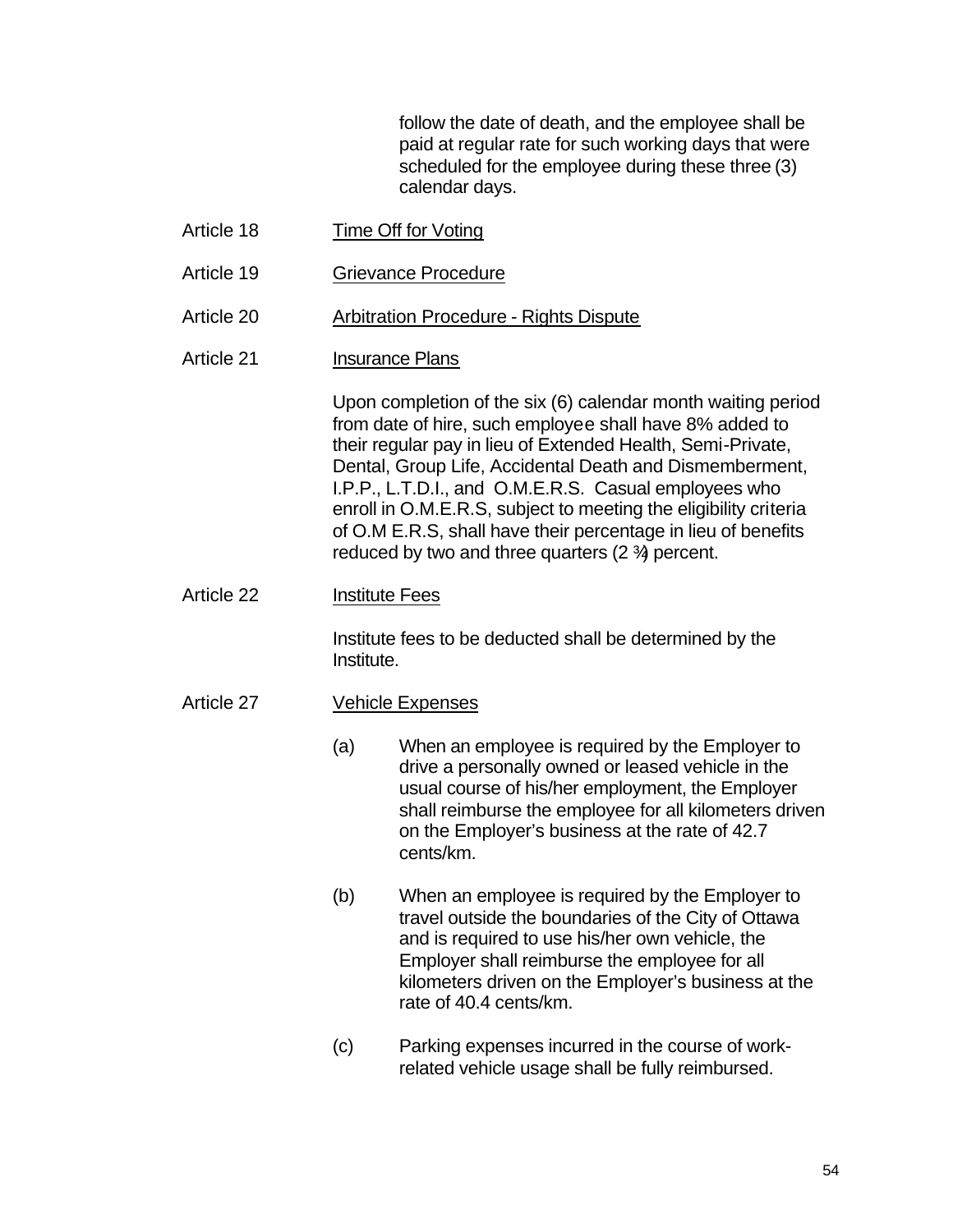### Article 28 Salary Administration

- (a) Casual employees shall be paid for hours worked at an hourly rate of pay in the range of rate for their classification. Except as provided in the following two paragraphs of this article, casual employees at one of the classification levels specified in one of the salary schedules of this agreement performing the duties of this position satisfactorily for a period of 1,700 compensated hours shall be granted salary increments on completion of the aforementioned 1,700 compensated hours until reaching the maximum rate in the scale of rates for the classification level to which the employee is appointed. The calculation for determining the total number of hours worked per year shall be an employee's annual compensated hours plus vacation pay divided by his/her hourly rate.
- (b) The Employer may deny a salary increment to a casual employee if it is satisfied that the casual employee is not performing satisfactorily the duties of the position assigned. Where the Employer intends to deny a salary increment from a casual employee it shall, at least two (2) weeks but no more than six (6) weeks before the due date for the salary increment to the casual employee, give the employee the reason for the denial in writing.

Where the Employer has denied a salary increment it may grant the salary increment on any pay period prior to the casual employee's next anniversary date and the casual employee's salary increment date shall be retained.

- (c) Casual employees, when required by the Employer to attend meetings or other functions, shall be paid their regular salary for all time spent at such functions.
- Article 32 Employee Performance Review
- Article 37 Legal Protection
- Article 39 Professional Ethics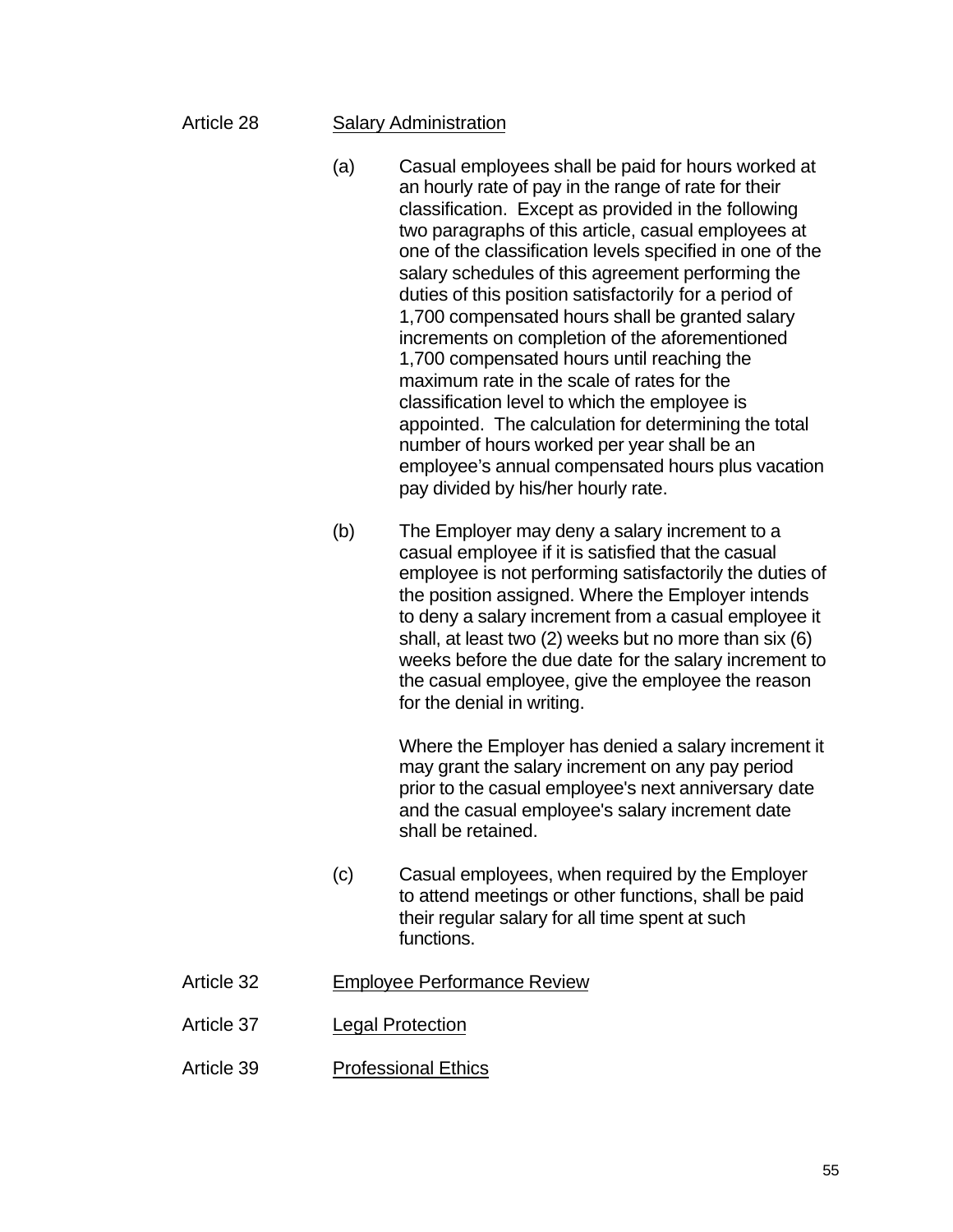- Article 41 Arbitration Respecting Interest Disputes
- Article 43 Occupational Health & Safety
- Appendix B Salaries
	- Letters of Understanding:
	- a) Dues List
	- b) Alternate Dispute Resolution Process

Except where otherwise specified, the above language incorporates all provisions of Article 36 – Categories of Employees.

# ARTICLE 37

# **LEGAL PROTECTION**

- 37.01 The Employer shall provide legal protection and indemnity for members of the Institute as follows:
	- (a) The Employer shall provide to all Institute Members a corporatesponsored indemnity and defense for civil damages and awards of costs in any situation for events rising out of the scope of the Institute Member's authority or within the course of the institute Member's employment.
	- (b) Where an Institute Member faces criminal or quasi-criminal liability for events arising out of the proper exercise of the Institute member's duties or within the scope of the Institute Member's employment, legal protection and indemnity, including indemnity for criminal fines, will be provided in the event a charge is laid or an investigation is commenced or anticipated.
	- (c) Where a civil claim is brought against both the Employer and an individual Institute Member, the Employer will arrange for one Solicitor to represent all defendants unless a conflict of interest is apparent to the City Solicitor in which case, separate legal representation will be provided at the Employer's expense.
	- (d) The provision of the legal indemnity and defense as provided in (a), (b) and (c) above is conditional upon the Institute Member doing no act which might prejudice the proper defense of a claim against the Employer by the Employer.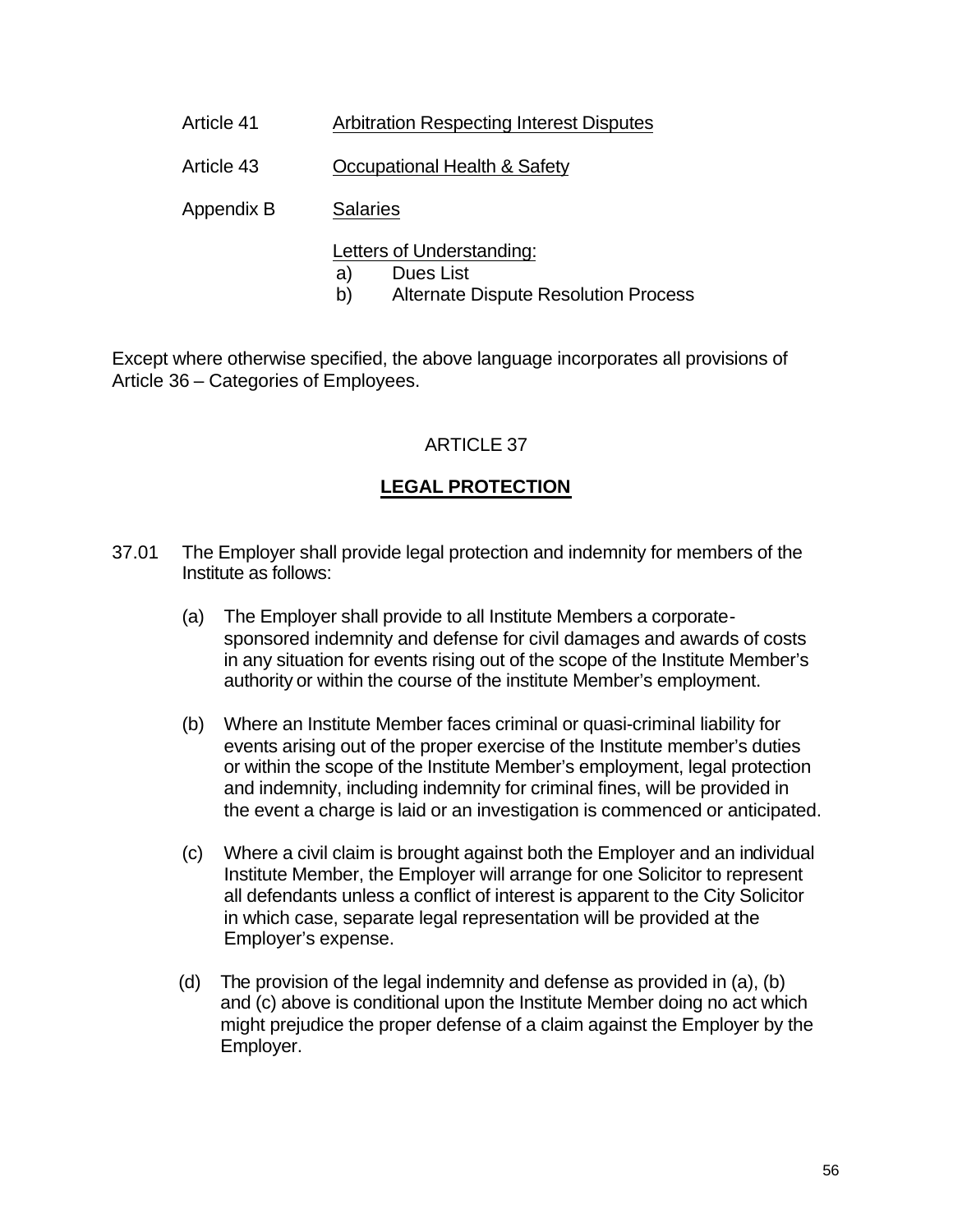# **WORKPLACE SAFETY AND INSURANCE**

#### 38.01 Medical Care and Treatment

Employees who are absent from duty as a result of personal illness or injury arising from employment within the meaning of the *Workplace Safety and Insurance Act* (WSIA) shall be provided with medical care and treatment as provided in the Act.

#### 38.02 Medical Certificate Requirement

Employees who are absent from duty as a result of a work related accident may be required to produce any medical certificate necessary within the first ten (10) working days of absence. It may be necessary to renew such certificates every twenty (20) working days thereafter unless the Employer is satisfied with the initial certificate indicating the total period of absence and probable date of return to work.

#### 38.03 Entitlement

Employees who suffer a personal illness or injury arising out of and in the course of employment within the meaning of the *Workplace Safety and Insurance Act* shall be entitled to the following:

(a) Salary

Payment of salary or earnings by the Employer to the maximum allowable under the *Workplace Safety and Insurance Act* from the date of disability. The Employer shall also pay to employees, where applicable, the difference between the maximum allowable under the Act and the actual amount equal to seventy-five percent (75%) of the employees' salary as set out in the Salary Schedules. It is recognized that this top-up is a taxable benefit and that this top-up only applies in respect to the actual duration of the approved claim to a maximum of one year. During the applicable payment period, this top-up will be discontinued if the *Workplace Safety and Insurance Board* (WSIB) reduces or terminates benefits or initiates a supplementary benefit or other payments. The combined effect of the employee's entitlement under the WSIA and the top-up payment shall not exceed the employee's pre-injury net pay after tax and legislated deductions. At the end of one year, should the employee remain on WSIB benefits, the employee will be transferred to direct payment by the WSIB. The WSIB will make payments according to the WSIA and all direct payments by the Employer will cease. Where a claim has been disallowed or discontinued by the WSIB all payments made by the Employer will be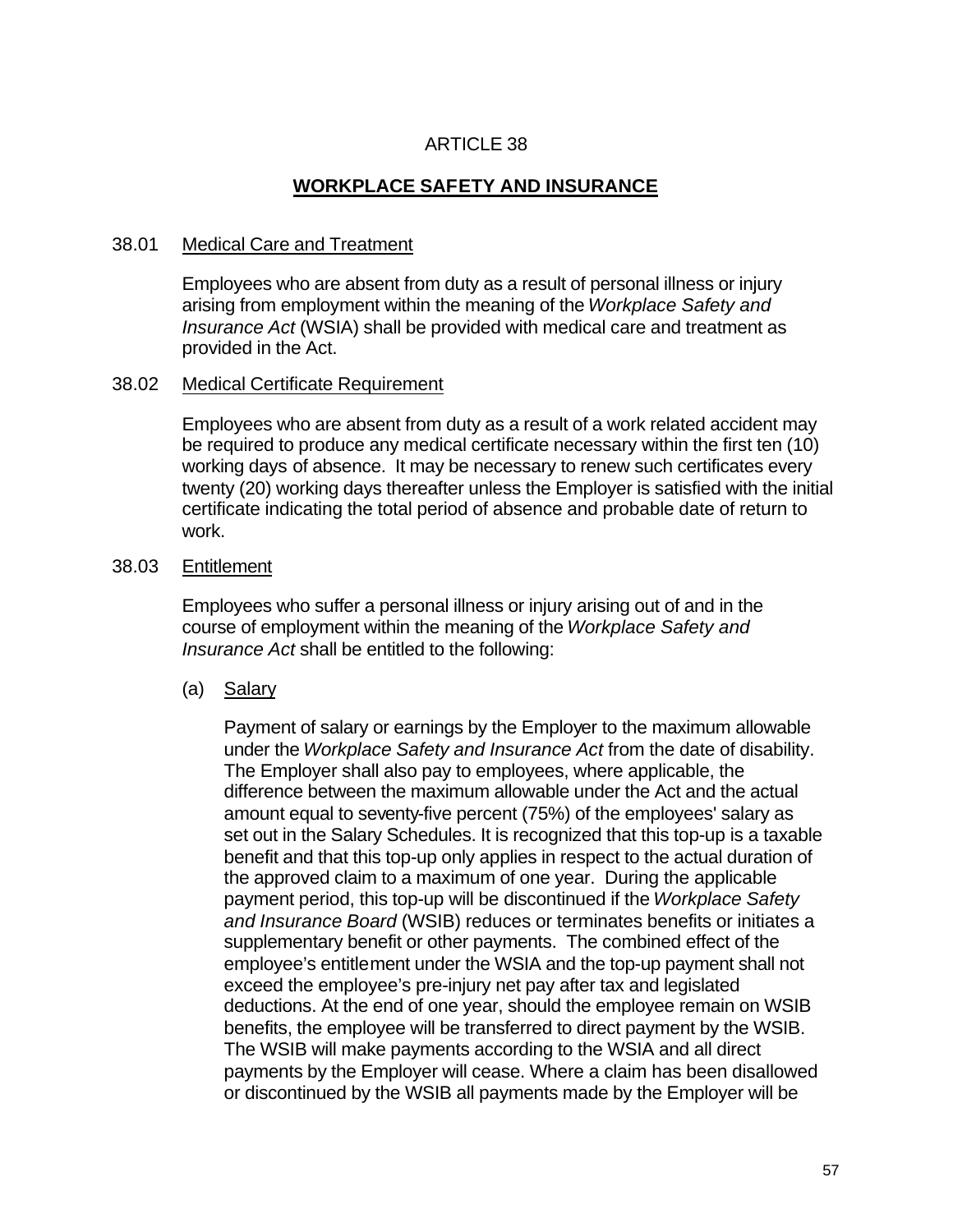recovered from the employee's Income Protection Plan or from the employee if the employee's application for Income Protection Plan benefits is disallowed. The City shall be deemed to be authorized pursuant to the *Employment Standards Act*, to make deductions from the employee's pay cheque in order to recover overpayments made to the employees.

### (b) Benefits

In any month in which employees are on Workplace Safety and Insurance Benefits for ten (10) or more working days, the Employer shall pay on behalf of the employee, for one year, the full payment of premiums for the following plans in which such employees are enrolled:

- i) pension
- ii) health plans as specified in the collective agreement
- iii) basic group life insurance
- iv) long term disability

After one (1) year, the employee will pay premium costs for the above mentioned plans on the same cost-sharing basis as active employees.

#### (c) Annual Leave

An employee absent from work on Workplace Safety and Insurance benefits shall only continue to earn/accumulate annual leave credits for the first three (3) months of such absence.

#### 38.04 Return from Workplace Safety and Insurance Benefits to Full Duties

An employee who returns to full and regular duties shall be returned to a position equal to that held prior to the compensable injury, and the entitlement specified in Section 38.03 shall cease.

#### 38.05 Employer shall Attempt to Place Workers

In the event that an employee is able to return to light or modified duties as determined by the Workplace Safety and Insurance Board of Ontario, the Employer shall attempt to provide such work as the employee was doing at the salary he or she was receiving prior to the accident. In the event that the Employer cannot place the employee at his or her former work, the employee shall receive the salary of the job performed.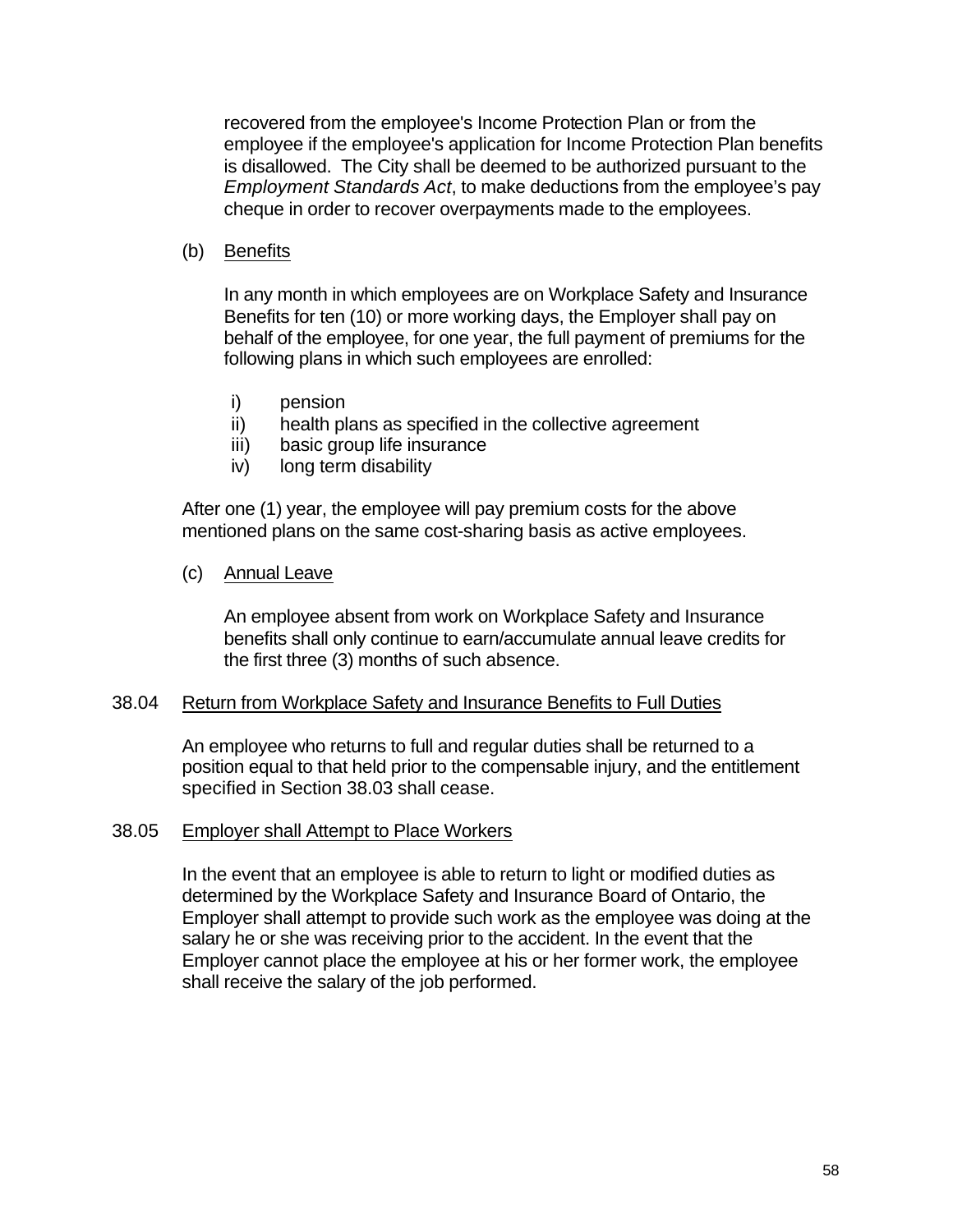### 38.06 Employee Right to Award for Injury

An employee is entitled to any lump sum or permanent award of the Workplace Safety and Insurance Board for a past injury, and such award shall not reduce the salary paid to the employee for the work performed.

### 38.07 Benefits Payable Upon Termination

All benefits due to an employee shall be paid prior to termination.

#### 38.08 If Workplace Safety and Insurance Becomes Taxable

In the event the Workplace Safety and Insurance Benefits should become taxed as normal income, the Employer and the Institute agree that employees receiving Workplace Safety and Insurance Benefits shall not receive less than normal salary or wages. The details of such rearrangement shall be negotiated between the Institute and the Employer at the time of such change in the legislation.

38.09 Employer payments under Section 38.03 (a) made prior to a decision by the WSIB will not exceed the Income Protection Plan entitlements for the employee.

### ARTICLE 39

# **PROFESSIONAL ETHICS**

39.01 The parties recognize that members of certain professional groups are subject to a professional code of ethics and it is understood that these employees will perform the duties of their positions in a manner consistent with such professional ethics.

### ARTICLE 40

# **ALTERNATIVE WORK ARRANGEMENTS**

40.01 Employees shall have the opportunity to consider alternative work arrangements such as reduced work arrangement and job sharing in accordance with the terms set out below and the parties agree to consult as required regarding the application and implementation of these alternative options as part of their joint commitment to promote these beneficial workplace alternatives.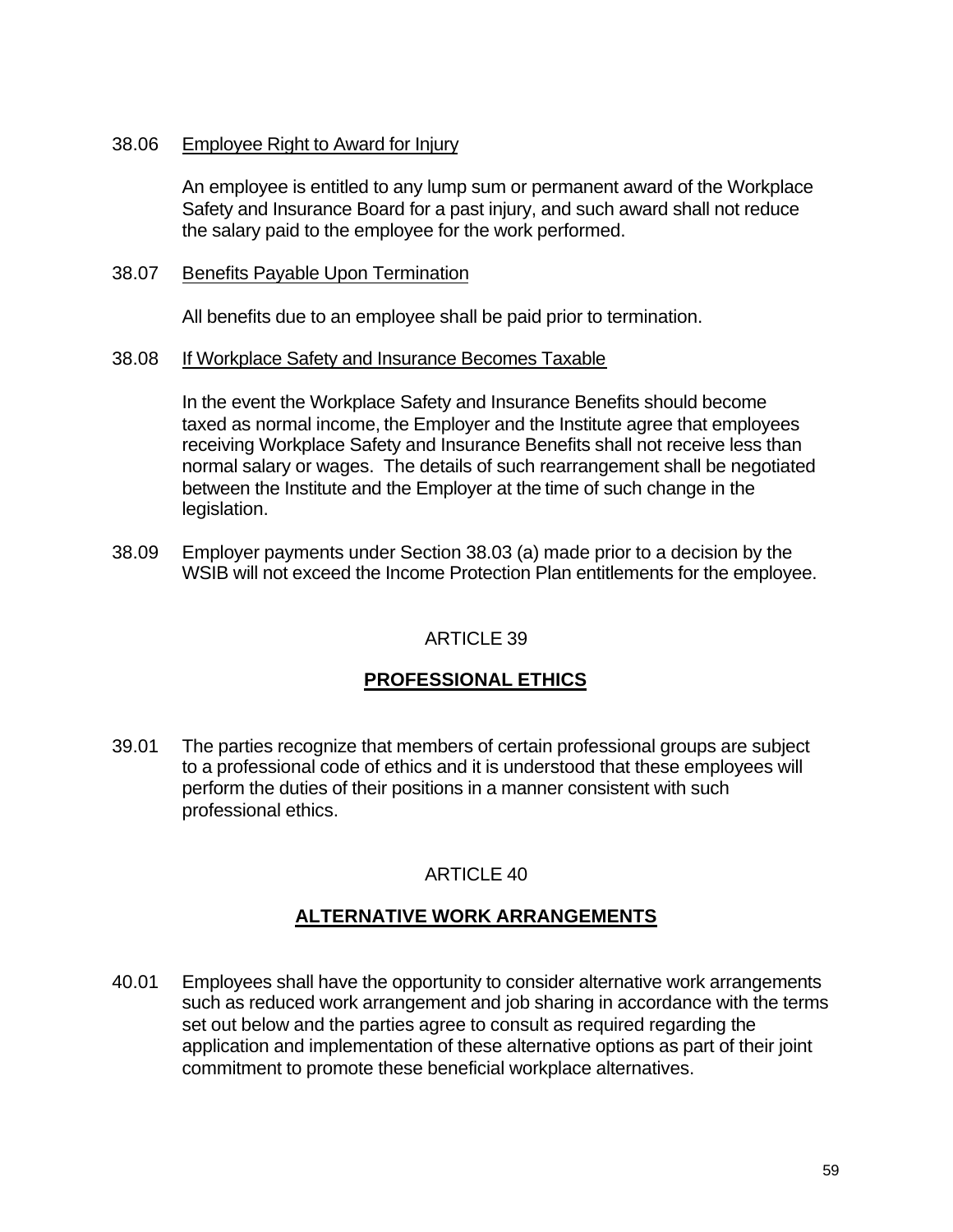The approval, denial or termination of an alternate work arrangement by the Employer shall not be a grievable matter and thereby is not subject to Articles 19 & 20 of the collective agreement.

### 40.02 Reduced Work Arrangements

- (a) Subject to operational requirements, the Employer will consider employee proposals for reduced work arrangements whereby employees can work 80% of the weekly hours of work of a comparable full time position.
- (b) All reduced work arrangements shall be subject to approval of the Employer and the Institute and must be confirmed in writing to the employee requesting such an arrangement prior to the commencement of such reduced work.
- (c) All reduced work arrangements shall be renewable annually but the parties make no commitment that the arrangement will be renewed.
- (d) The terms and conditions of the collective agreement applicable to full time employees shall apply except as hereafter modified:
	- i) Leaves all leave entitlements, except bereavement, shall be prorated to reflect the employee's weekly hours of work under the reduced arrangement in relation to the normal full time hours of work. Bereavement leave is not pro-rated and employees remain entitled to the number of days as described in Article 10 based on their reduced daily entitlement;
	- ii) OMERS The Employer and the employee contributions are reduced to reflect the modified earnings of the employee. All other pension contributions are in accordance with the OMERS rules;
	- iii) Insured Benefits The Employer shall continue to share the cost of benefit programs as described in Article 21. All insured benefits shall remain unchanged except for Long Term Disability which will be reduced to reflect the employee's reduced earnings;
	- iv) Service service for the purposes of increments shall continue to accrue without modification during the arrangement

### 40.03 Job Share

(a) Subject to operational requirements, the Employer is prepared to consider employee proposals for job share arrangements whereby two employees can be permitted to share the work of one permanent full time position.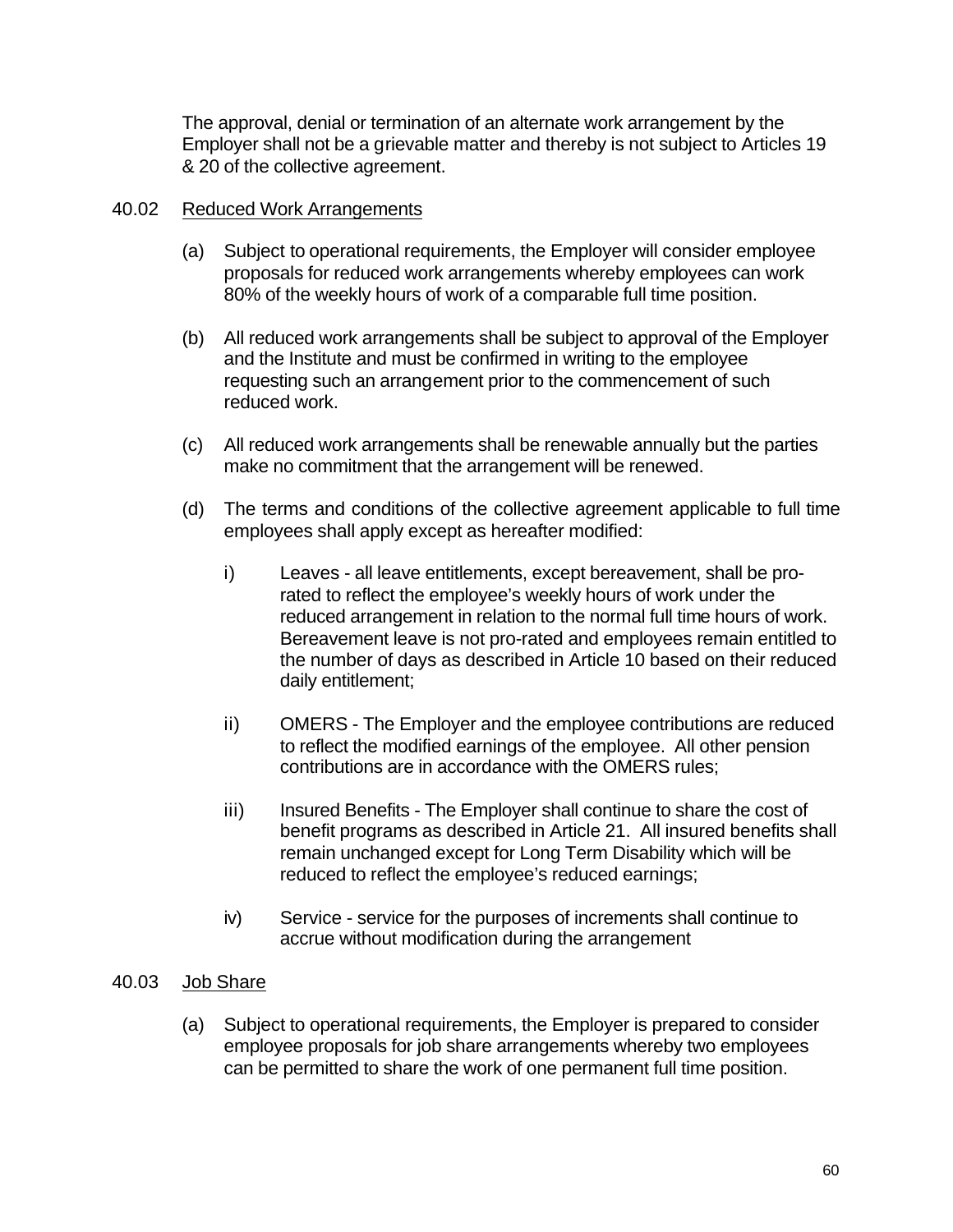- (b) All job share arrangements shall be subject to approval of the Employer and the Institute and must be confirmed in writing prior to the commencement of such a shared arrangement.
- (c) All job share arrangements are renewable annually but the parties make no commitment that the job share arrangements will be renewed.
- (d) Employees wishing to share the work of another employee must have the ability to perform the duties of the job they are proposing to share.
- (e) The position of the job sharing partner left vacant shall be filled in accordance with the terms of the collective agreement recognizing the job share employee's right to return to that position at the expiration or termination of the job share arrangement.
- (f) All other employees temporarily transferred, promoted, acting or hired as a result of the job share arrangement shall return to their former positions or status upon the expiration or termination of the job share.
- (g) Where a party to a job share arrangement wishes to terminate the arrangement prior to the expiration date, the employee shall provide his or her job share partner, the Employer and the Institute with as much notice as possible (in advance) but not less than thirty (30) days notice. The Employer may terminate any job share during the term on the basis of operation/service concerns with thirty (30) days notice to the employees affected and the Institute.
- (h) Employee will accumulate service for purposes of increments in accordance with the part time provisions.
- (i) If the job sharing arrangement is satisfactory to both parties and has continued for two (2) years, the Employer may consult with the Institute for the purpose of implementing such arrangement on a permanent basis.

Upon determination that the job sharing arrangement shall be a permanent arrangement, the temporary position created as a result of the original trial job share shall be advertised and filled in accordance with the provisions of the collective agreement.

(j) The job shares will be considered as regular part time employees and all entitlements shall be in accordance with the part time provisions of the collective agreement – subsection 36.01 (b)(ii).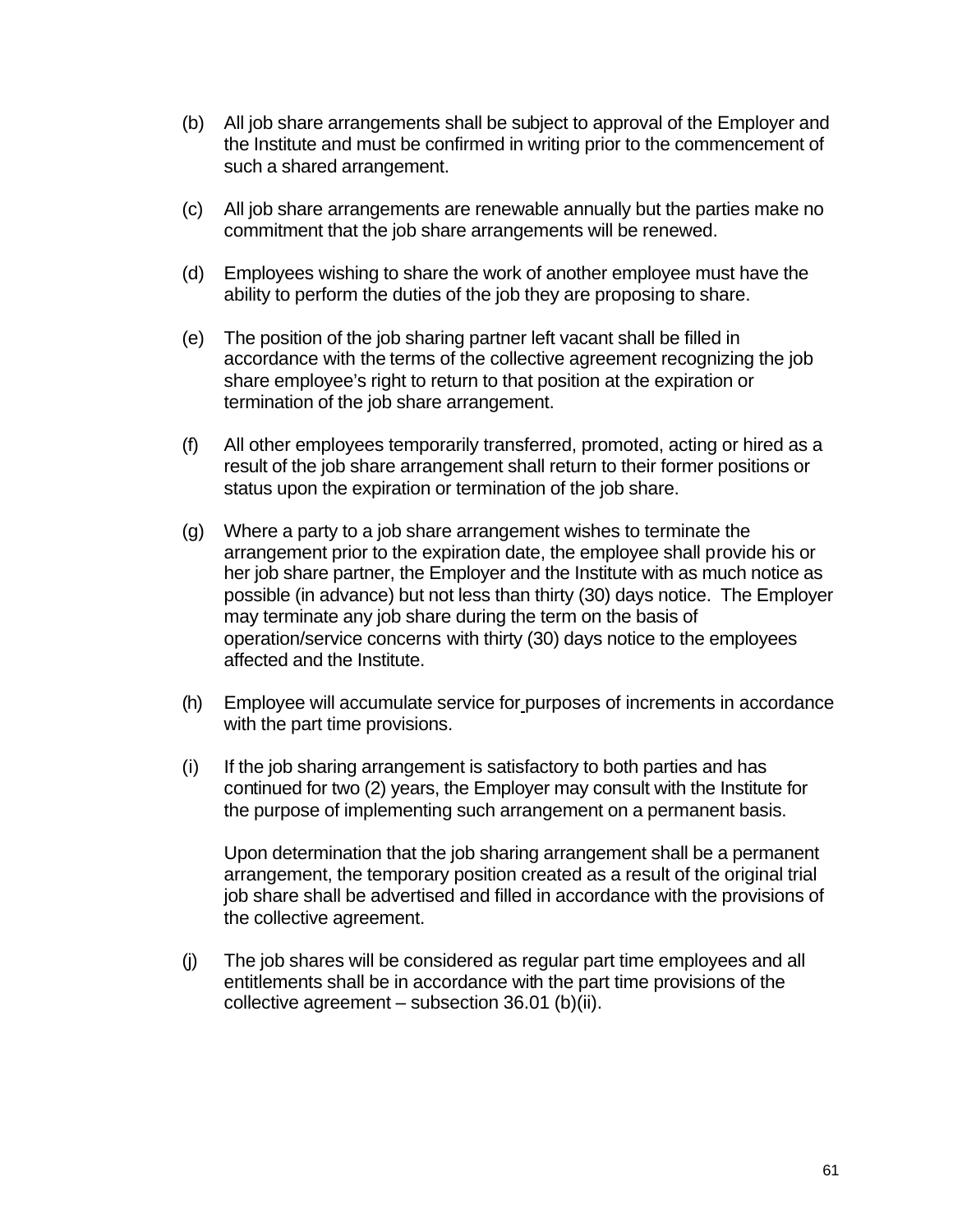# **ARBITRATION RESPECTING INTEREST DISPUTES**

### 41.01 Serving Notice to Arbitrate

If, following notification of the desire to seek amendments of a new agreement, the parties have failed to reach a satisfactory agreement, either party may demand that matters still in disagreement be submitted to arbitration and shall give notice in writing to the other party detailing the points still at issue.

#### 41.02 Make-up of Board

The Board of Arbitration shall consist of three members, one member representing the interest of the Employer, one member representing the interests of the Institute and a third member who shall be the Chair.

#### 41.03 Selection of Board

The party demanding that the matters still in disagreement be submitted to arbitration shall provide the other party with the name of its appointee to the Board of Arbitration in the notice given in accordance with Section 41.01. The recipient of the notice shall, within ten (10) days, inform the other party of the name of its appointee to the Board of Arbitration. The two appointees so selected shall, within ten (10) days of the appointment of the second of them, appoint a third person who shall be the Chair.

#### 41.04 Ministerial Appointment of Chair

If the recipient of the notice fails to appoint a member, or if the two appointees fail to agree upon a Chair within the time limits prescribed in Section 41.03, either of the members may, on not less than two (2) days notice in writing to the other member, apply to the Minister of Labour of Ontario to make the appointment.

### 41.05 Final and Binding Decision

The decision of the Board of Arbitration shall be final and binding upon the parties. The Board's jurisdiction shall be limited to consideration of those matters identified by the parties in the bargaining process and which are identified as still in disagreement at completion of conciliation.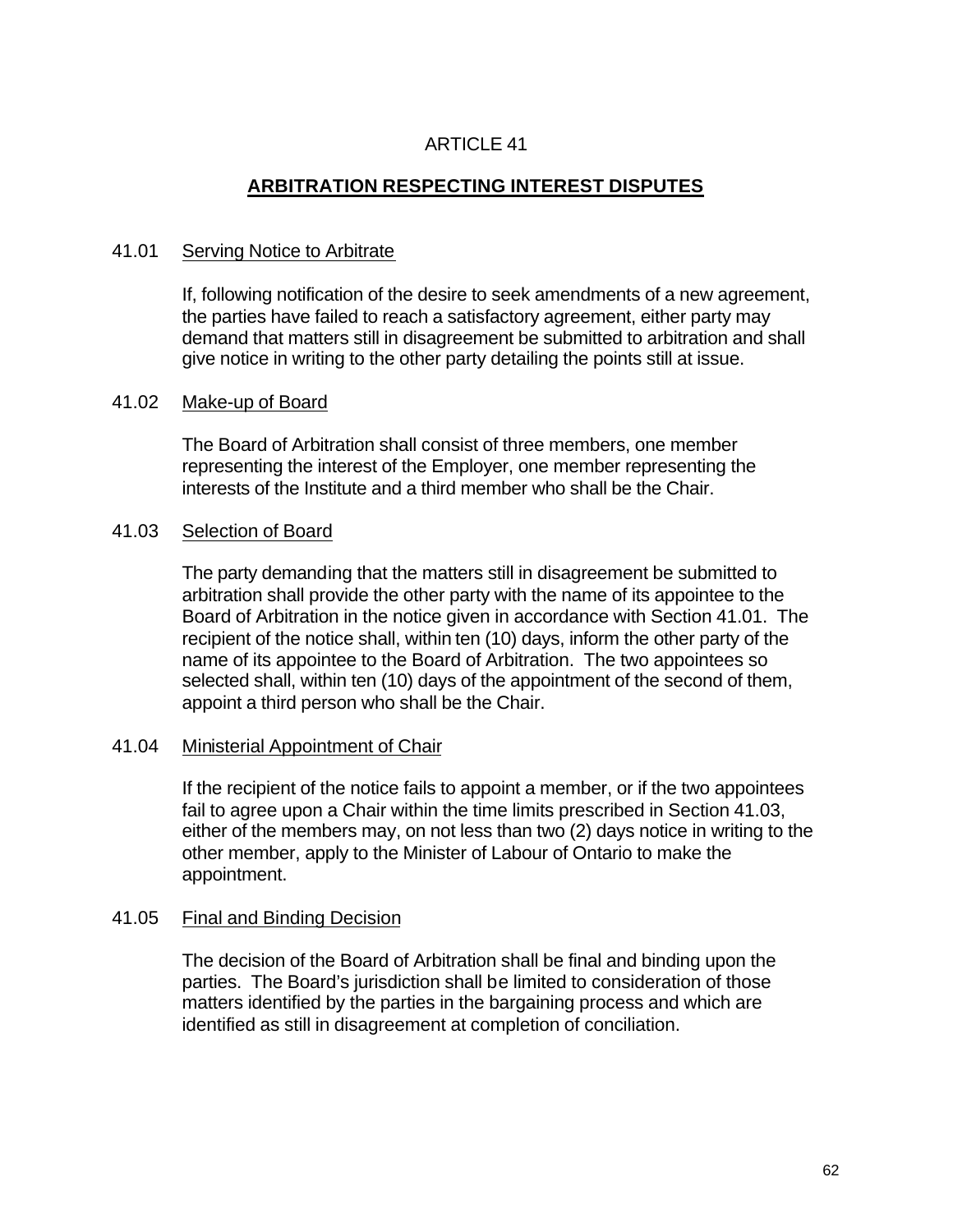### 41.06 Cost of the Board

The Employer and the Institute shall each bear the expenses of its own appointee, and shall bear equally the expense of the Chair and all other expenses of the Arbitration Board.

### ARTICLE 42

# **PROFESSIONAL FEES**

- 42.01 The cost of maintaining a professional designation in a professional association, exclusive of insurance, shall be reimbursed to members of CIPP in accordance with the following conditions:
	- (a) such membership is a condition of employment,
	- (b) members are required to maintain a current license or membership to legally carry out their duties to continue practising in that profession.

Effective next re-issue date following date of ratification of the collective agreement

# ARTICLE 43

# **OCCUPATIONAL HEALTH & SAFETY**

43.01 The parties are committed to upholding the most stringent principles with respect to Occupational Health and Safety. The Institute supports the Employer in its provision of occupational health and safety education and training to its employees, to ensure that they are aware of and engage in safe work practices to minimize the risk of occupational injury and illness. The Corporate Health and Safety Committee, which includes Institute representation, shall review the City's training and education programs on an ongoing basis to ensure that they are satisfactory.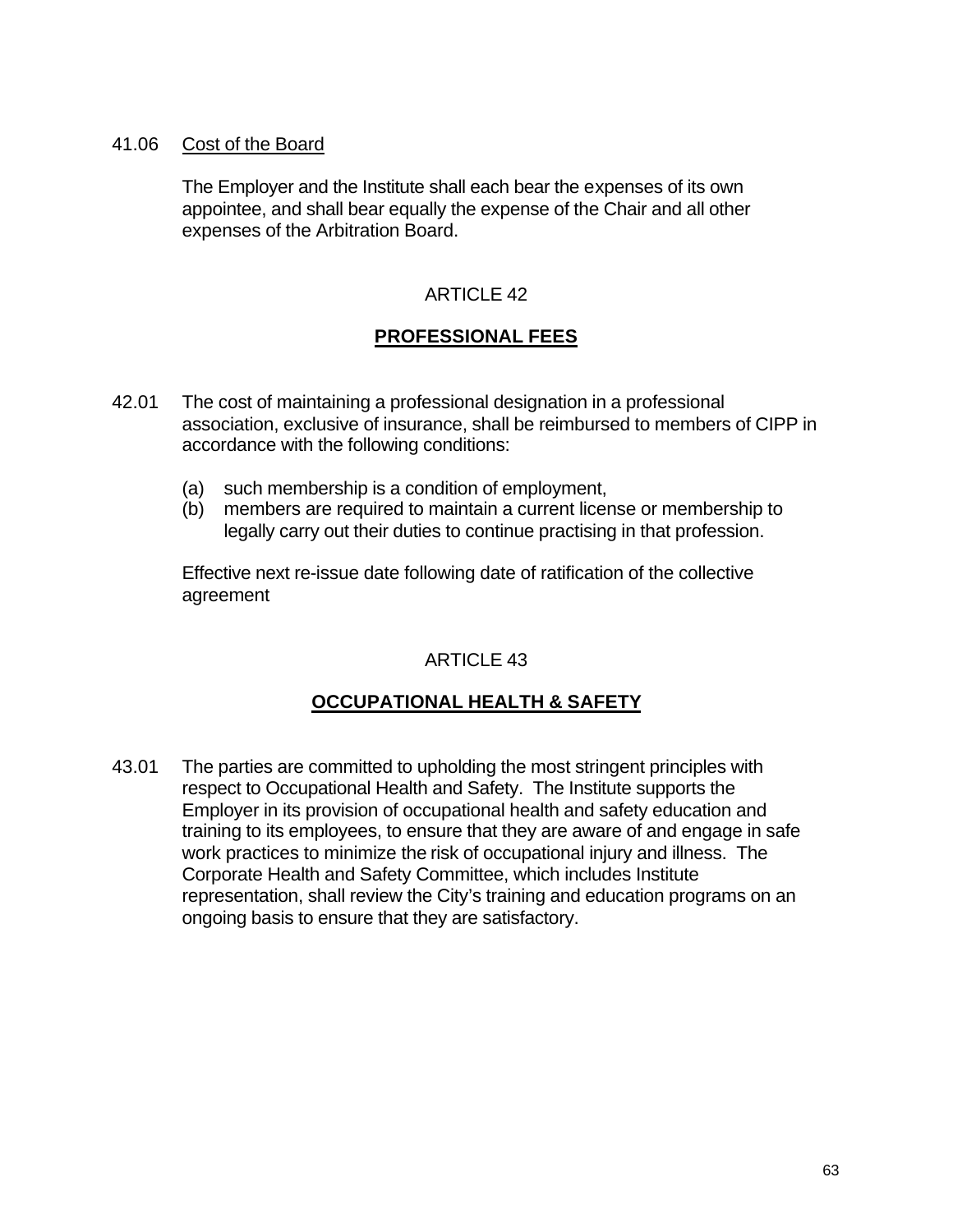# **ARMED FORCES SUMMER CAMP**

44.01 The Employer shall grant one (1) week's leave with pay to any employee who has completed one (1) year of continuous employment to enable the employee to attend a Canadian Armed Forces Reserve Summer Camp, upon production of satisfactory evidence from military authorities that the employee did attend. This provision is in addition to any annual leave as provided in Article 8 of this agreement.

Payment to the employee during this period will be the difference between rank pay received by the employee from the Military and the normal pay entitlement of the employee under this agreement.

### ARTICLE 45

# **HOMES FOR THE AGED**

45.01 Continuous Full-Time Nurses

All full-time provisions of the agreement apply with the following exceptions:

#### Article 6 – Hours of Work

(a) Standard Day

The standard day as referred to in this agreement shall consist of three (3) shifts for all nurses covered by this agreement and shall be defined as a twenty-four (24) hour period beginning at:

2300 - 0700 Night Shift 0700 - 1500 Day Shift 1500 - 2300 Evening Shift

(i) A full shift shall consist of seven and one-half hours of work exclusive of meal period. An unpaid meal period of thirty (30) minutes shall be scheduled during a nurse's shift provided such shift is in excess of five (5) hours.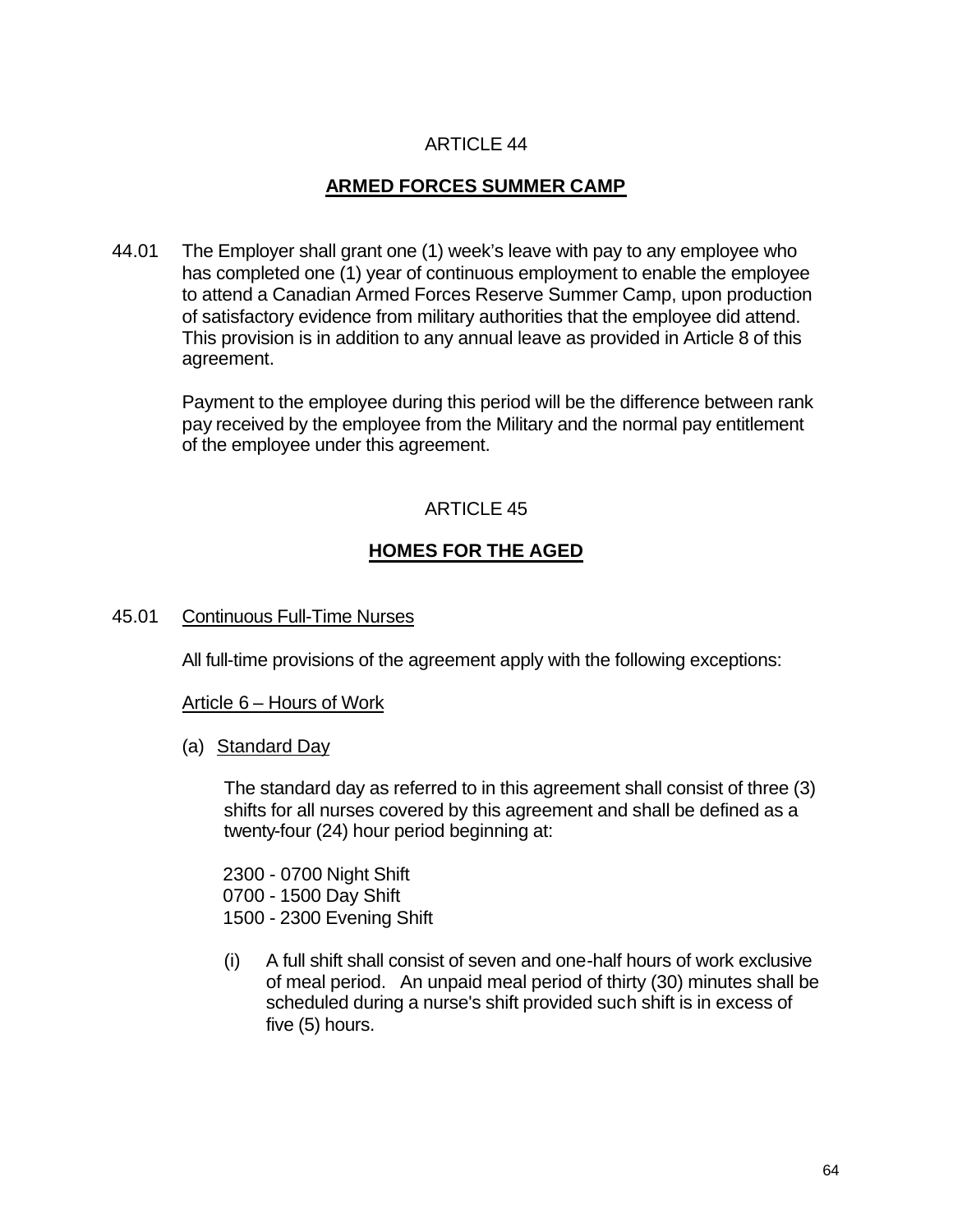- (ii) A meal period of one-half hour shall be scheduled away from the floor during a nurse's shift, whether day, evening or night. Should a nurse be recalled to duty during her/his meal period, additional time shall be provided later in the shift to compensate for the time she/he was recalled.
- (iii) During each full shift, there shall be provided two fifteen-minute rest periods.
- (b) Scheduling

Notwithstanding the normal scheduling practices set out above, the parties acknowledge that nurses in the Homes for the Aged are subject to a different scheduling practice due to the service requirements of residents and as a result may be scheduled:

- i) to work 7  $\frac{1}{2}$  hours per day and either 37  $\frac{1}{2}$  hours per week or an average of 37 \thours per week in every four (4) week period; and
- ii) to receive two (2) days of rest per week or an average of two (2) days off per week on the condition that they receive Saturday and Sunday as their days of rest twice in each four (4) week cycle.
- iii) If a nurse is required to work in excess of two (2) weekends (Saturday and Sunday) within a four (4) week cycle, he/she shall be compensated at the rate of time and one-half  $(1 \frac{1}{2})$  for each hour worked on Saturday and/or Sunday unless mutually agreed between the Employer and the employee.
- (c) Scheduling Regulations
	- i) At least twenty-four (24) hours time off shall be scheduled when a shift is changed, unless the nurse agrees to a shorter period of time. In the event the nurse is required to work within the twenty-four hour period, the nurse shall be compensated by an additional three (3) hours pay in addition to her/his regular pay.
	- ii) Before any change is made to standard day or a different shift operation is considered, there will be prior notice and discussion with the Institute.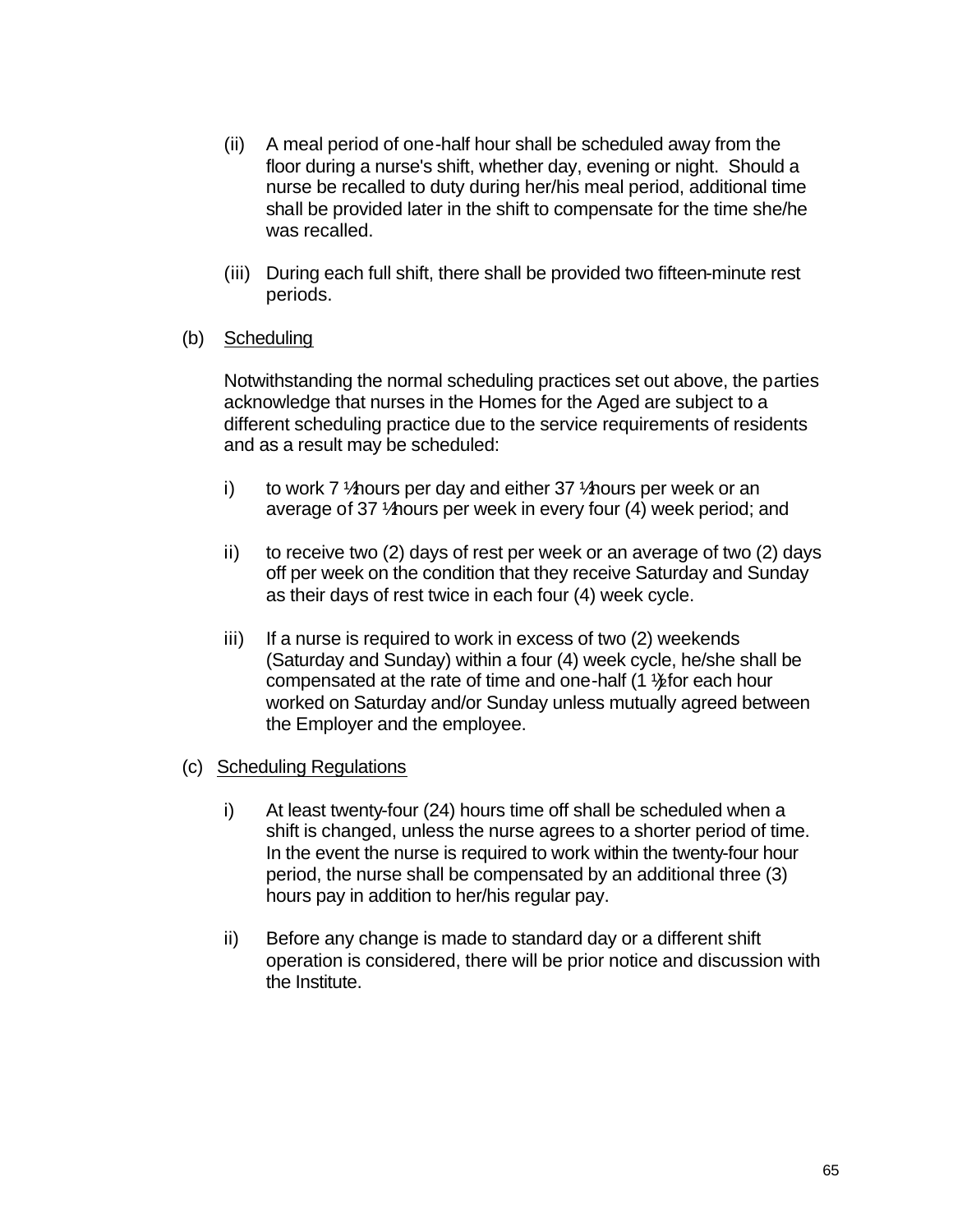iii) The scheduling regulations may be waived between December 15 and January 15 so that all nurses will receive at least four (4) consecutive days off at Christmas or New Year's. Time off at Christmas shall include December 25 and time off at New Year's shall include January 1.

Schedules for this period shall be posted at least four (4) weeks in advance. Subject to operational requirements, the Employer shall attempt to accommodate requests for additional days off during this period.

### Article 7 – Overtime and Premiums

Nurses in the Homes for the Aged may be required to work for periods up to fifteen (15) minutes immediately following their regularly scheduled shift in any day, or for periods of time which total not more than two and one-half (2 1/2) hours in addition to their regularly scheduled shifts in each two (2) week work cycle. Such time shall be compensated at regular straight time rates per hour. When a Nurse is required to work for more than fifteen (15) minutes immediately following a regularly scheduled shift or for more than seventyseven and one-half (77 1/2) hours in any two (2) week work cycle, the Nurse shall be paid compensation at the rate of time and one-half (1 1/2) for each hour worked in any two (2) week work cycle.

### Call Back

When a nurse has completed her/his regular shift and is called back after her/his regular scheduled shift, she/he shall be compensated at time and one-half with a minimum guarantee of three (3) hours at straight time pay.

#### Article 23 - Organizational Change

All the provisions of Article 23 will apply, with the following addition.

Should an employee be priority placed in a position at a HFTA other than the location and shift of the position that was declared redundant, the employee shall have priority placement rights to the first vacancy at the HFTA in the same shift and in the same category of employment (i.e. full time, part-time) in which her/his substantive position was declared redundant. This right is limited to a period of one (1) year from the date of redundancy.

### Appendix B - Salaries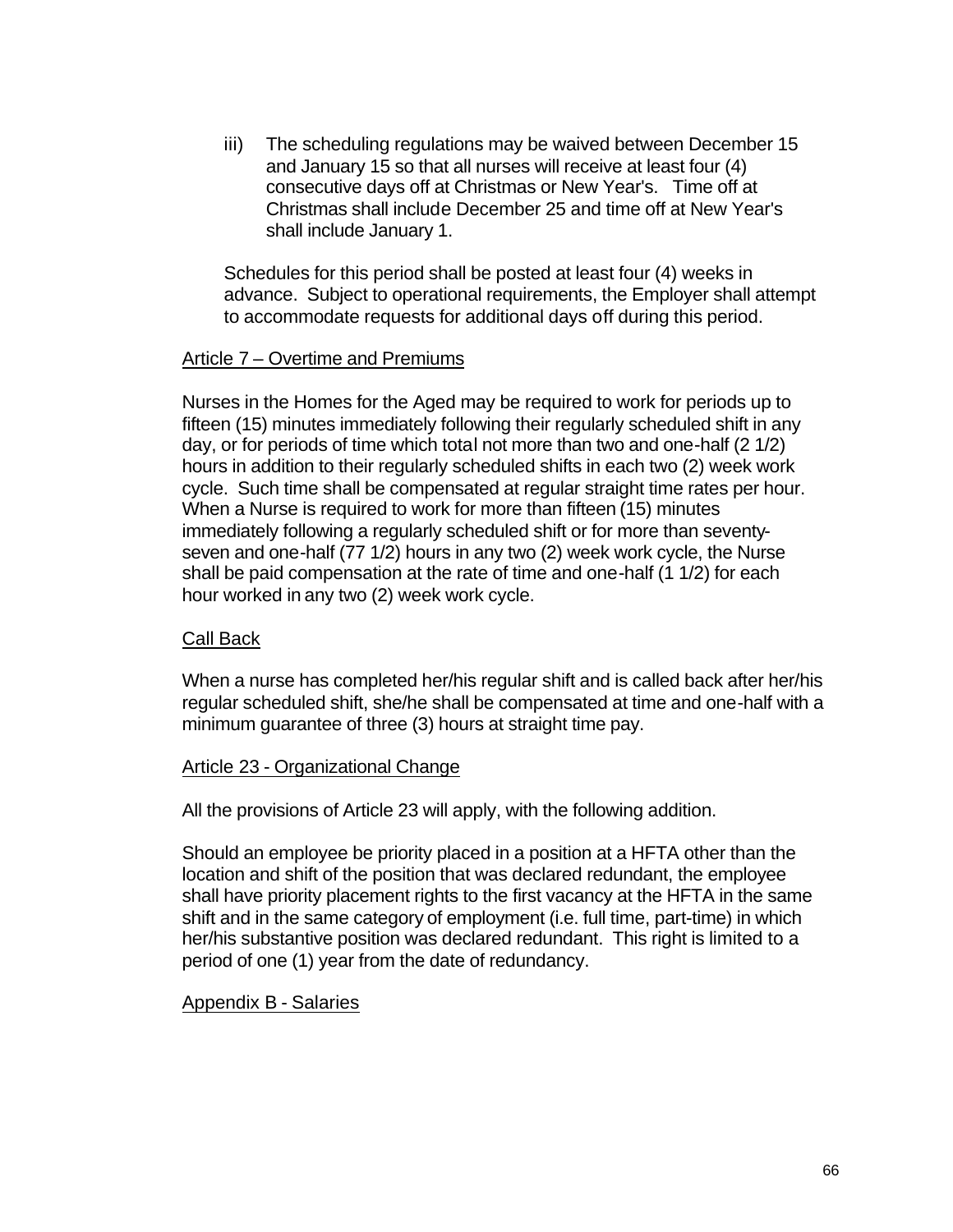### Salary Administration

### 1) Shift Differential

A nurse shall be paid a shift premium of 90 cents (\$0.90) per hour for all hours worked between 1500 hours and 0700 hours provided such nurse has been scheduled to work the evening or night shift.

#### 2) Replacement Allowance

When a registered nurse is designated to replace the evening or night supervisor or is designated as the nurse in charge of the facility, she/he shall be paid a responsibility allowance of one dollar and fifty cents (\$1.50) per hour in addition to her/his regular salary and shift differential.

#### 3) Responsibility Allowance

Where on the evening shift a registered nurse is assigned to cover more than one unit due to the absence of a regularly booked RN and the non assignment of any additional staff to the unit, she/he shall be paid a responsibility allowance in the amount of one dollar and twenty cents (\$1.20) per hour.

#### 45.02 Permanent Part-Time Nurses

Provisions of Section 36.01 (b) of the collective agreement apply to permanent part-time nurses in Homes for the Aged except as provided below:

The following provisions shall apply to employees hired on a continuous parttime basis:

- (1) Defined as regularly scheduled work of twenty-four (24) hours or less for a continuous period.
- (2) The regular part-time commitment shall include the following conditions:
	- (i) must be prepared to work at least one weekend in two;
	- (ii) must be prepared to work at least two shifts a week and must be prepared to work an additional shift if required;
	- (iii) must be prepared to work during the period over Christmas and New Year's including Christmas or New Year's Day.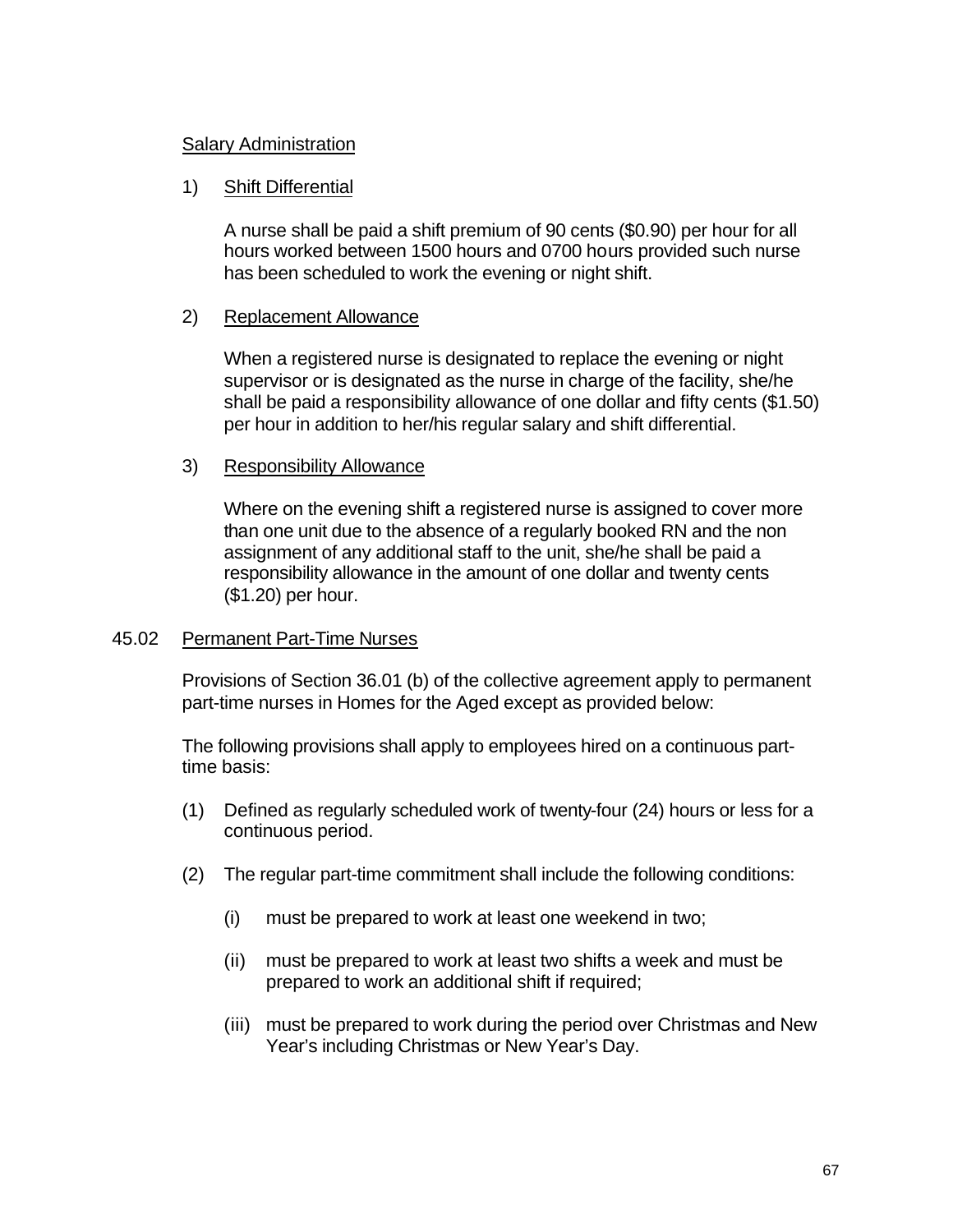#### Article 6 – Hours of Work

#### (a) Standard Day

The standard day as referred to in this agreement shall consist of three (3) shifts for all nurses covered by this agreement and shall be defined as a twenty-four (24) hour period beginning at:

2300 - 0700 Night Shift 0700 - 1500 Day Shift 1500 - 2300 Evening Shift

- (i) A full shift shall consist of seven and one-half hours of work exclusive of meal period. An unpaid meal period of thirty (30) minutes shall be scheduled during a nurse's shift provided such shift is in excess of five (5) hours.
- (ii) A meal period of one-half hour shall be scheduled away from the floor during a nurse's shift, whether day, evening or night. Should a nurse be recalled to duty during her/his meal period, additional time shall be provided later in the shift to compensate for the time she/he was recalled
- (iii) During each full shift, there shall be provided two fifteen-minute rest periods.
- (b) Scheduling Regulations

.

- (i) Regular part-time nurses will not be scheduled on successive weekends, unless the nurse has indicated a desire to work such schedule.
- (ii) Once the schedule has been established, there will be no rearrangement of said schedule except by mutual agreement or in emergency situations.
- (iii) At least twenty-four hours time off shall be scheduled when a shift is changed, unless the nurse agrees to a shorter period of time. In the event the nurse is required to work within the twenty-four (24) hour period, the nurse shall be compensated by an additional three (3) hours pay in addition to her/his regular pay.
- (iv) A nurse reporting for work on a regular shift of four (4) hours or more shall be paid her/his regular rate of pay for the period worked, with a minimum of four (4) hours pay for the shift.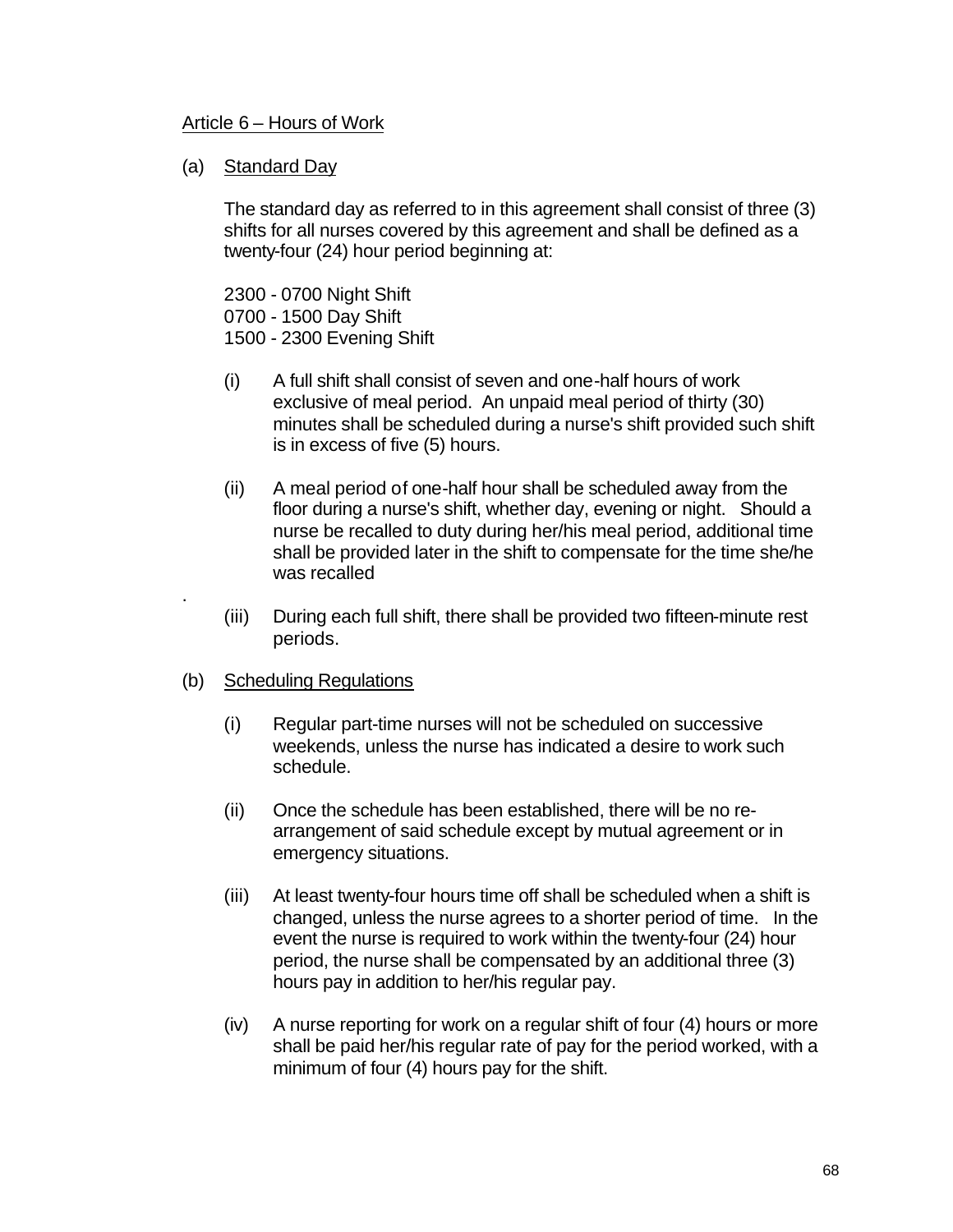- (v) Before any change is made to standard day or a different shift operation is considered, there will be prior notice and discussion with the Institute.
- (vi) The scheduling regulations may be waived between December 15 and January 15 so that all nurses will receive at least four (4) continuous days off at Christmas or New Year's. Time off at Christmas shall include December 25 and time off at New Year's shall include January 1.

Schedules for this period shall be posted at least four (4) weeks in advance. Subject to operational requirements, the Employer shall attempt to accommodate requests for additional days off during this period.

(vii) When it is known in advance that there will be extra available shifts during the next two (2) week period, such extra shifts will first be offered to permanent part-time nurses. Such additional scheduling shall not result in a change of status for the employee.

#### Article 7 – Overtime and Premiums

- (a) Nurses in the Homes for the Aged may be required to work for periods up to fifteen (15) minutes immediately following their regularly scheduled shift in any day, or for periods of time which total not more than two and onehalf (2 1/2) hours in addition to their regularly scheduled shifts in each two (2) week work cycle. Such time shall be compensated at regular straight time rates per hour. When a Nurse is required to work for more than fifteen (15) minutes immediately following a regularly scheduled shift or for more than seventy-seven and one-half (77 1/2) hours in any two (2) week work cycle, the Nurse shall be paid compensation at the rate of time and one-half (1 1/2) for each hour worked in any two (2) week work cycle.
- (b) When a shift schedule is changed without twenty-four (24) hours notice of the next scheduled reporting time, the nurse shall be paid an additional three (3) hours pay if required to work within twenty-four (24) hours of the changed schedule.
- (c) Time and one-half shall be paid for all work performed after working seven (7) consecutive calendar days without two (2) days off until such days are granted.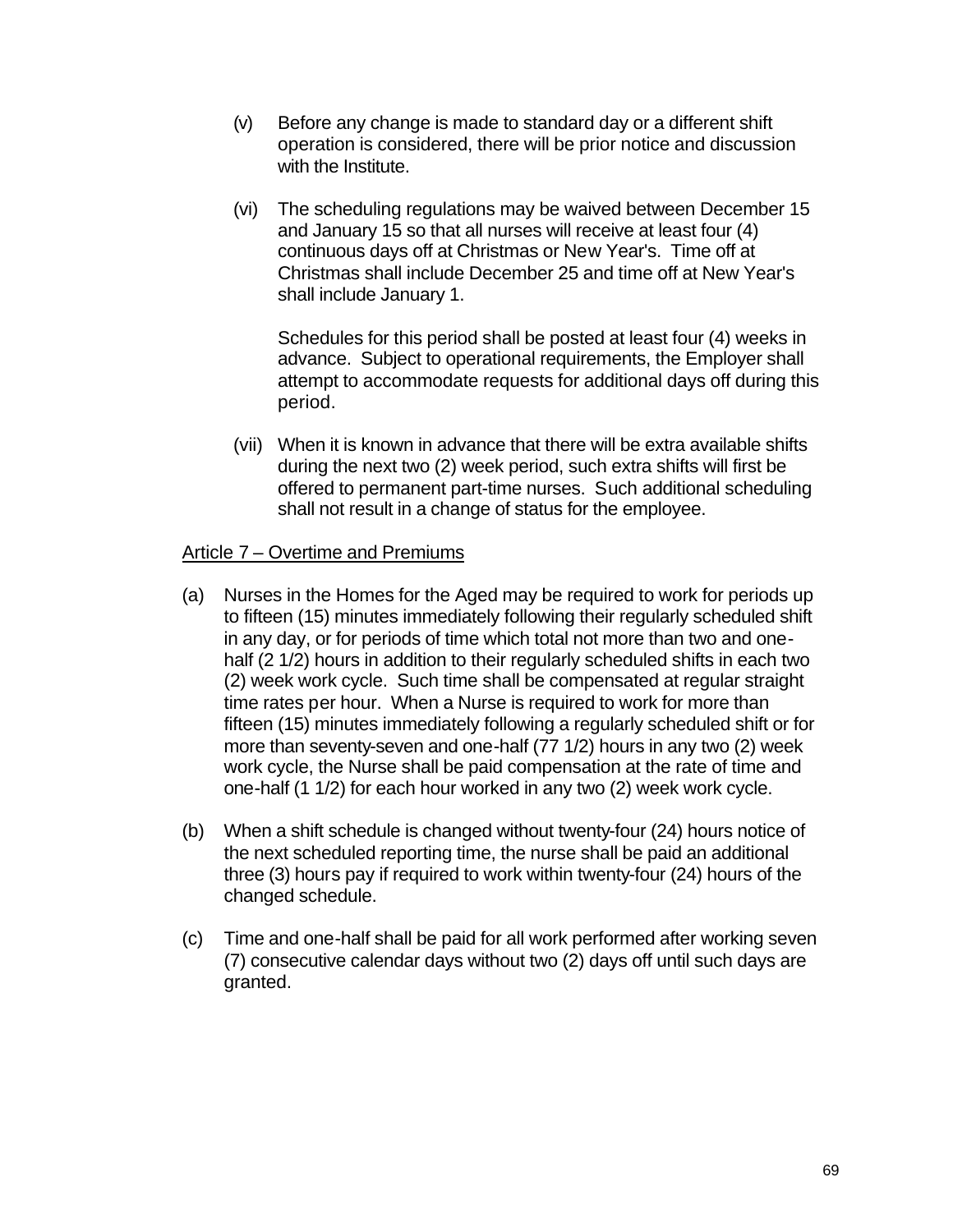#### (d) Call Back Provisions - Permanent Part-Time Nurses

When a nurse has completed her/his regular shift and is called back after her/his regular scheduled shift, she/he shall be compensated at time and one-half with a minimum guarantee of three (3) hours at straight time pay.

#### Article 8 - Annual Leave

For the purpose of vacation entitlement, length of continuous service shall mean combined service with the Employer provided there has been no break in service; 1500 worked hours shall equal one (1) year of service.

#### Article 16 - Statutory Holidays

- (a) Employees shall be paid 4.4% of their regular earnings every two weeks in lieu of statutory holiday pay entitlements as set out in Article 16.
- (b) Any employee authorized to work on the holiday shall be compensated at one and one half (1 1/2) times for each hour so worked in addition to the pay for the holiday.
- (c) A shift that begins or ends during the twenty-four (24) hour period of the above holidays where the majority of hours worked fall within the holiday shall be deemed to be work performed on the holiday for the full period of the shift.
- (d) If it is known in advance that additional part-time staffing will be needed on a statutory holiday falling on a Monday and if required and mutually agreeable, regular part-time nurses scheduled to work on the Saturday and Sunday immediately preceding the holiday shall be given preference for scheduling on the holiday Monday.

#### Article 21 – Insurance Plans

Benefit entitlement shall be as follow, with the noted exception as outlined in Letter of Understanding number 5:

a) Employees regularly scheduled to work less than fourteen (14) hours per week shall have, after a six (6) calendar month waiting period from date of hire, 8% added to their regular pay in lieu of Extended Health, Semi-Private, Dental, Group Life, Accidental Death and Dismemberment, I.P.P., L.T.D.I., and O.M.E.R.S. Part time employees who enroll in O.M.E.R.S, subject to meeting the eligibility requirements of O.M.E.R.S, shall have their percentage in lieu of benefits reduced by two and three quarters (2 ¾) percent.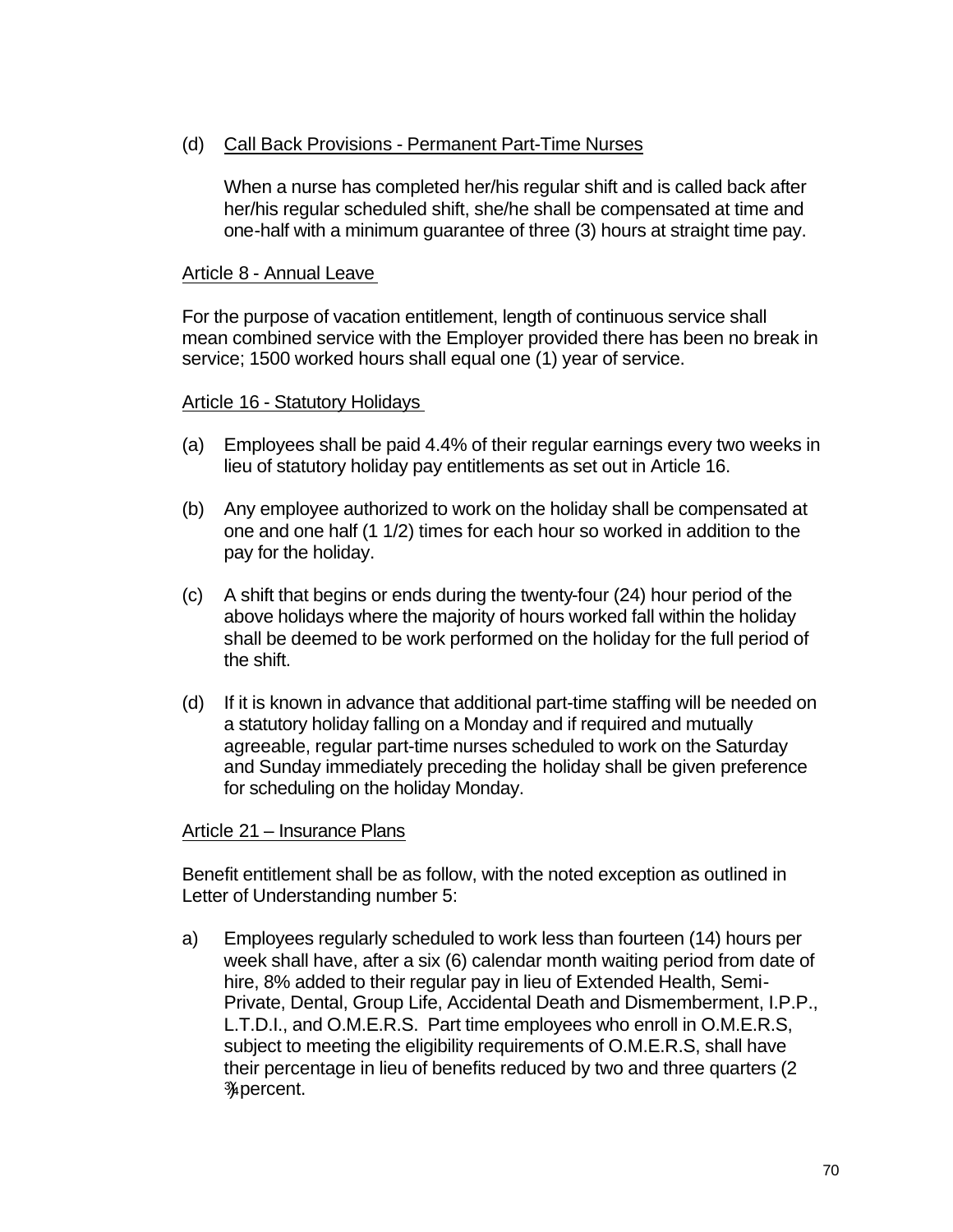- b) Employees regularly scheduled to work fourteen (14) hours per week up to and including twenty-four (24) hours per week, after a six (6) calendar month waiting period from date of hire, shall either:
	- i) receive 8% in lieu of benefits or,
	- ii) opt for enrollment in the benefit plan (extended health, semi private, dental, group life and accidental death and dismemberment) with the Employer paying on their behalf 50% of what it contributes for a full-time employee in the same plans. Employees opting for such enrolment will receive two and three quarters  $(2 \frac{3}{4})$  percent of their regular pay in lieu of entitlement to I.P.P., L.T.D.I. and O.M.E.R.S.

Where the employee selects to enroll in O.M.E.R.S., he/she will not receive the two and three quarters  $(2 \frac{3}{4})$  percent of his/her regular pay in lieu of entitlement to I.P.P., L.T.D.I. and O.M.E.R.S.

O.M.E.R.S. enrolment is subject to meeting the enrolment criteria.

Once having opted for the choice, the employee must stay with such choice, except in extenuating circumstances as determined by the Employer.

#### Article 23 –Organizational Change

All the provisions of Article 23 will apply, with the following addition.

- (a) Should an employee be priority placed in a position at a HFTA other than the location and shift of the position that was declared redundant, the employee shall have priority placement rights to the first vacancy at the HFTA in the same shift and in the same category of employment (i.e. full time, part-time) in which her/his substantive position was declared redundant. This right is limited to a period of one (1) year from the date of redundancy.
- (b) A month's pay shall be determined by taking the average hours worked per month in the six (6) months immediately preceding the employee's last day of work

#### Salary Administration

1) Shift Differential

A nurse shall be paid a shift premium of ninety cents (\$0.90) per hour for all hours worked between 1500 hours and 0700 hours provided such nurse has been scheduled to work the evening or night shift.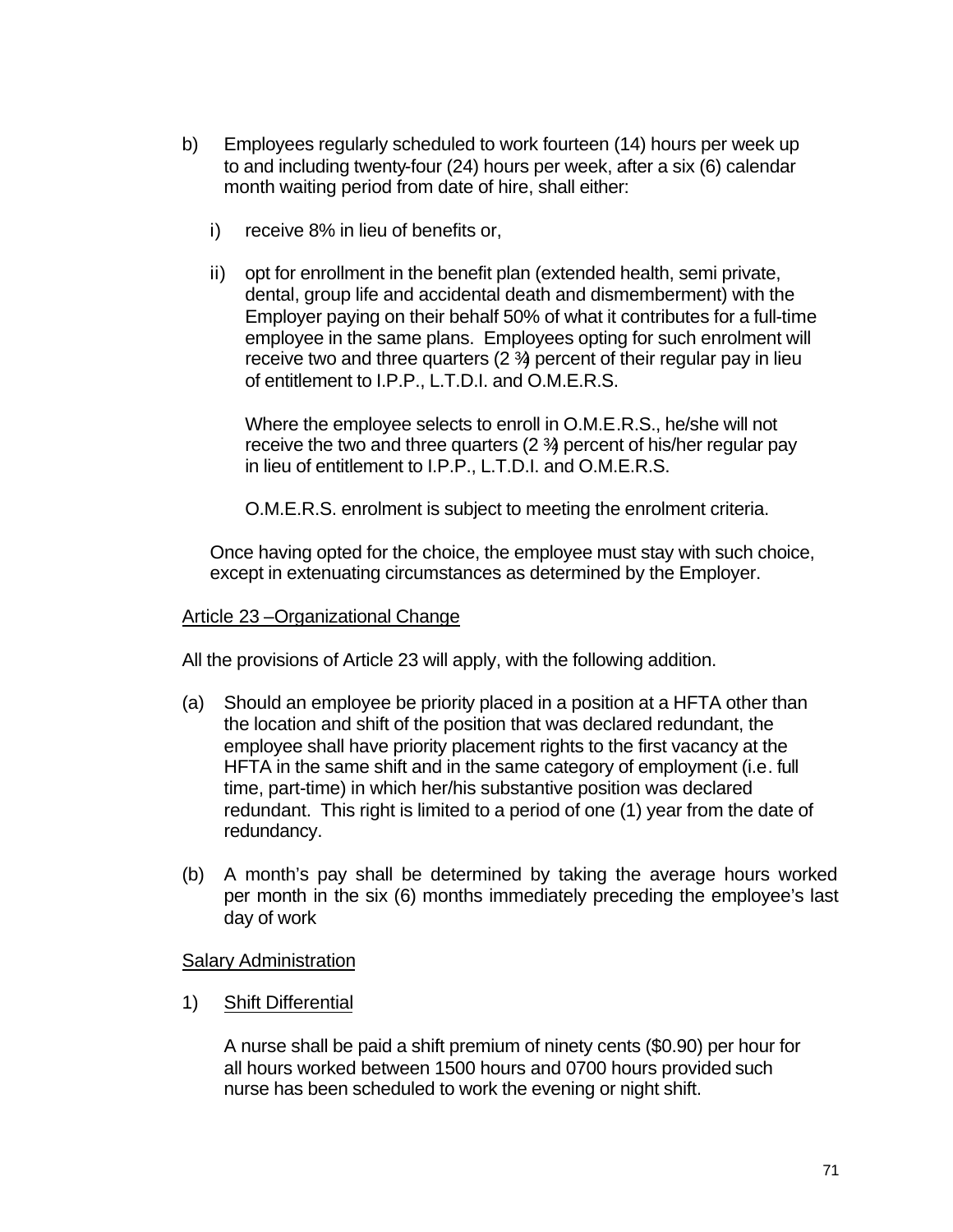#### 2) Replacement Allowance

When a registered nurse is designated to replace the evening or night supervisor or is designated as the nurse in charge of the facility, she/he shall be paid a responsibility allowance of one dollar and fifty cents (\$1.50) per hour in addition to her/his regular salary and shift differential.

#### 3) Responsibility Allowance

Where on the evening shift a registered nurse is assigned to cover more than one unit due to the absence of a regularly booked RN and the non assignment of any additional staff to the unit, he/she shall be paid a responsibility allowance in the amount of one dollar and twenty cents (\$1.20) per hour.

- 4) Part-time nurses shall progress in the salary scale on the basis of hours worked (1500 hours constitute one year).
- 5) The Employer may deny a salary increment to a part-time employee if it is satisfied that the part-time employee is not performing the duties of the position assigned satisfactorily. Where the Employer intends to deny a salary increment from a part-time employee it shall, at least two (2) weeks but no more than six (6) weeks before the due date for the salary increment to the part-time employee, give the employee the reason for the denial in writing.
- 6) Where the Employer has denied a salary increment it may grant the salary increment on any pay period prior to the part-time employee's next anniversary date and the part-time employee's salary increment date shall be retained.
- 7) Part-time employees, when required by the Employer to attend meetings or other functions, shall be paid their regular salary for all time spent at such functions.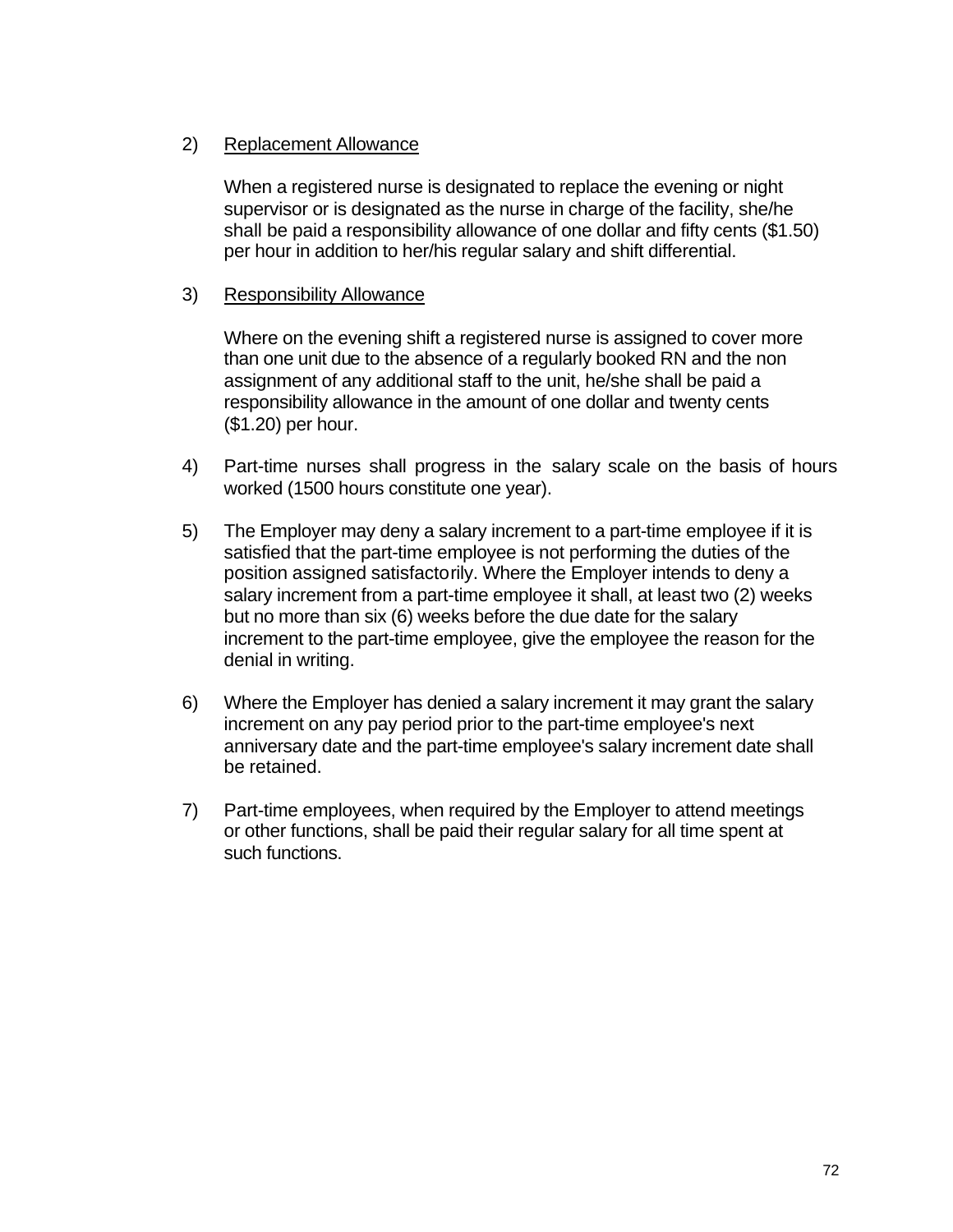#### 45.03 Casual Nurses

Provisions of Section 36.03 of the collective agreement apply to casual nurses in Homes for the Aged except as provided below*:*

A casual nurse is one who does not regularly work a predetermined schedule but is used on relief or to cover unforeseen circumstances and usually on a short-notice basis.

The casual nurse:

- i) shall declare every two weeks availability or non-availability for work on specified days of the next two week period;
- ii) is a nurse who declared her/his self available for any shift and later becomes unavailable for work shall notify the Employer twenty-four (24) hours prior to the commencement of the scheduled shift, except in extenuating circumstances;
- (iii) is expected to be available to work during the period over Christmas and New Year's including Christmas and New Year's Day;
- (iv) is expected to be available to work on weekends.

#### Article 8 - Annual Leave

For the purpose of vacation entitlement, length of continuous service shall mean combined service with the Employer provided there has been no break in service; 1500 worked hours shall equal one (1) year of service.

#### Article 10 – Bereavement Leave

Applicable only if the employee was pre-scheduled to work on the day(s) in question.

#### Article 16 – Statutory and Declared Holidays

An employee authorized to work on any of the Holidays, as set out in Section 16.01 shall be paid at the rate of one and one-half (1 $%$ the employee's regular straight time hourly rate of pay for all hours worked on such holiday in addition to the compensation provided in a) above.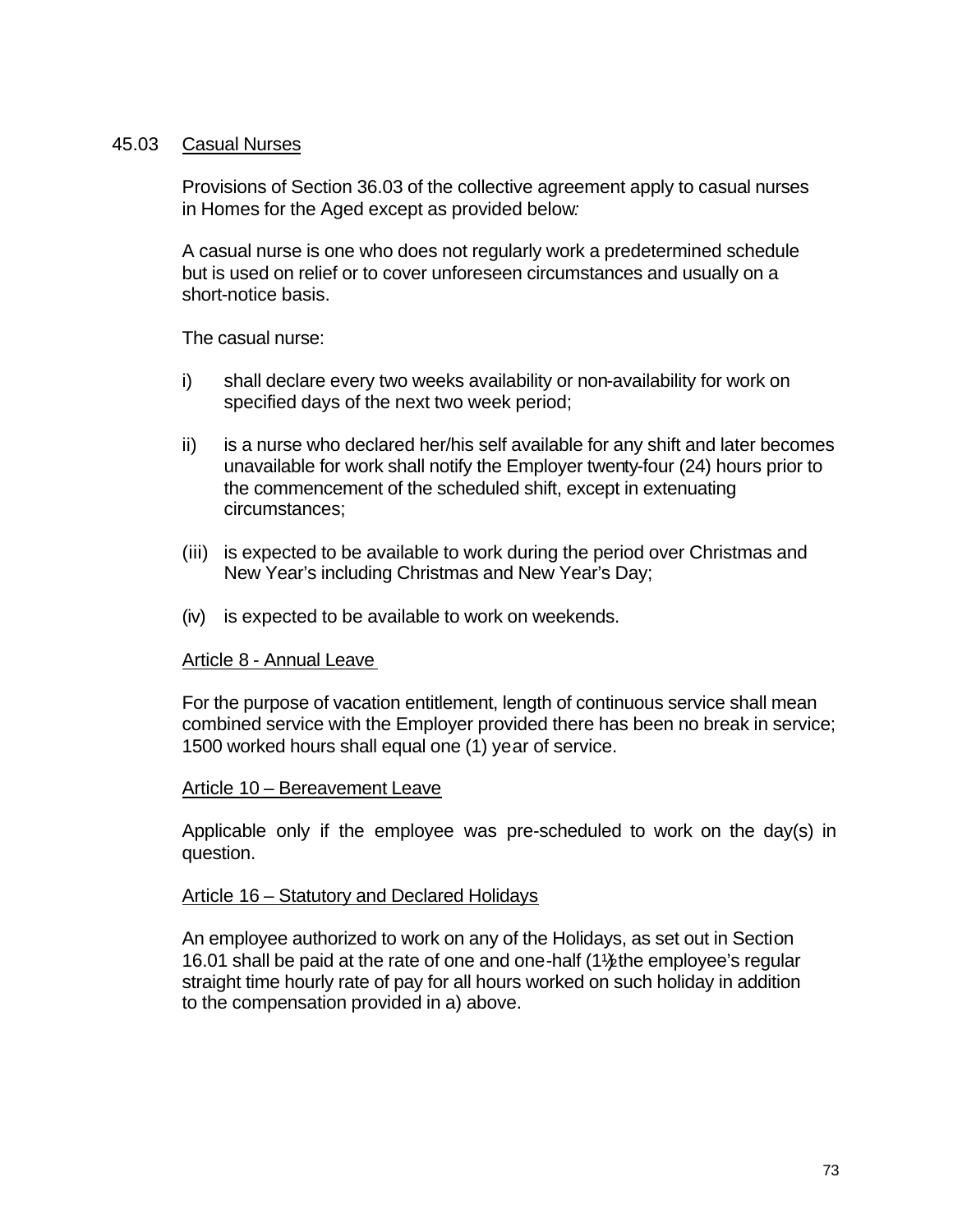#### Article 21 – Insurance Plan

Benefit entitlement shall be as follow, with the noted exception as outlined in Letter of Understanding number 5.

Upon completion of the six (6) calendar month waiting period from date of hire, such employee shall have 8% added to their regular pay in lieu of Extended Health, Semi-Private, Dental, Group Life, Accidental Death and Dismemberment, I.P.P., L.T.D.I., and O.M.E.R.S. Casual employees who enroll in O.M.E.R.S, subject to meeting the eligibility criteria of O.M E.R.S, shall have their percentage in lieu of benefits reduced by two and three quarters (2 3⁄4 percent.

#### Article 24 –Probation

A casual nurse who is successful in a competition for a permanent position will be credited with hours worked as a casual nurse for purposes of completing the probationary period provided there is no break in service with the Employer.

#### ARTICLE 46

## **EMERGENCY MEDICAL SERVICES BRANCH (EMS)**

All EMS employees falling within the scope of this agreement shall be entitled to the rights, benefits and working conditions of the collective agreement except as modified by this article.

46.01 On Call

See Article 7 of collective agreement.

46.02 Shift Premium

The shift premium for employees in EMS will mirror the entitlement for Paramedics awarded by the Interest Arbitrator for the 2001 collective agreement between the City of Ottawa and CUPE 503. The premium awarded will be applicable as of the arbitration decision date.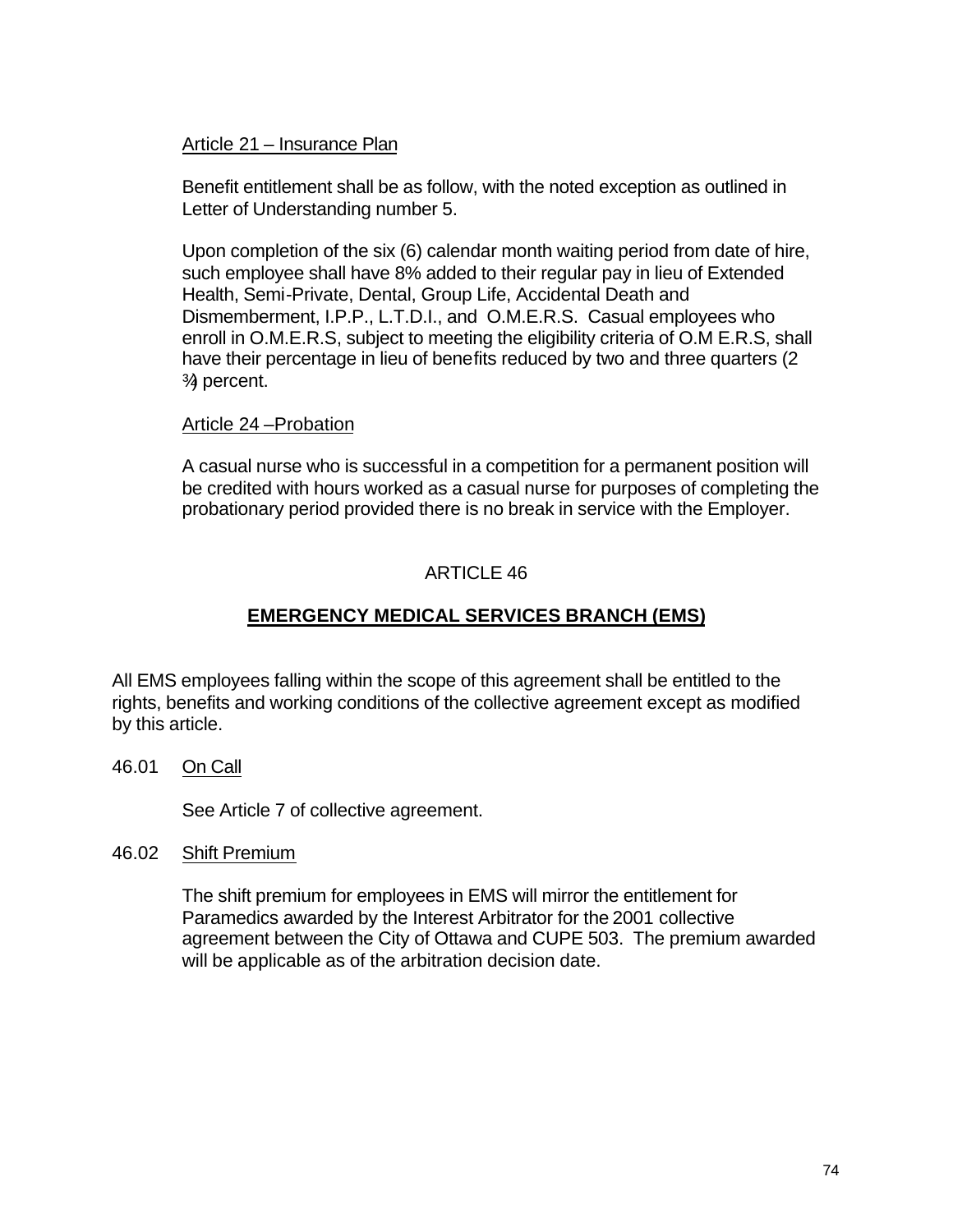#### 46.03 Dry Cleaning

The uniform cleaning allowance for employees in EMS will mirror the entitlement for Paramedics awarded by the Interest Arbitrator for the 2001 collective agreement between the City of Ottawa and CUPE 503. The uniform cleaning allowance awarded will be applicable as of the arbitration decision date

## ARTICLE 47

## **PAY NOTES**

#### 47.01 Wage Increases

- a) 2001 3.6 % lump sum increase based on the employee's 2001 T4 earnings for work performed as a member of the CIPP bargaining unit. This lump sum is to be pensionable.
- b) 2002 3.6 % lump sum increase based on the employee's 2001 T-4 earning for work performed as a member of the CIPP bargaining unit. This lump sum is to be pensionable.
- c) Effective December 31, 2002, 5% base rate adjustment on the former Regional Municipality of Ottawa Carleton salary schedule.
- d) Effective January 1, 2003, salary harmonization to the Regions Rates.
- e) Effective January 1, 2003, economic increase of 2.5%.
- f) Effective January 1, 2003, addition of step 6 to the pay range equivalent to 104% of step 5.

#### 47.02 Eligibility to Step 6 of Pay Range

Employees who have been at the maximum of the range for at least 12 months as of January 1, 2003 will be eligible to receive the new maximum of the range on their next anniversary date.

47.03 Hourly Rates

Hourly rates of pay will be rounded to the third decimal point.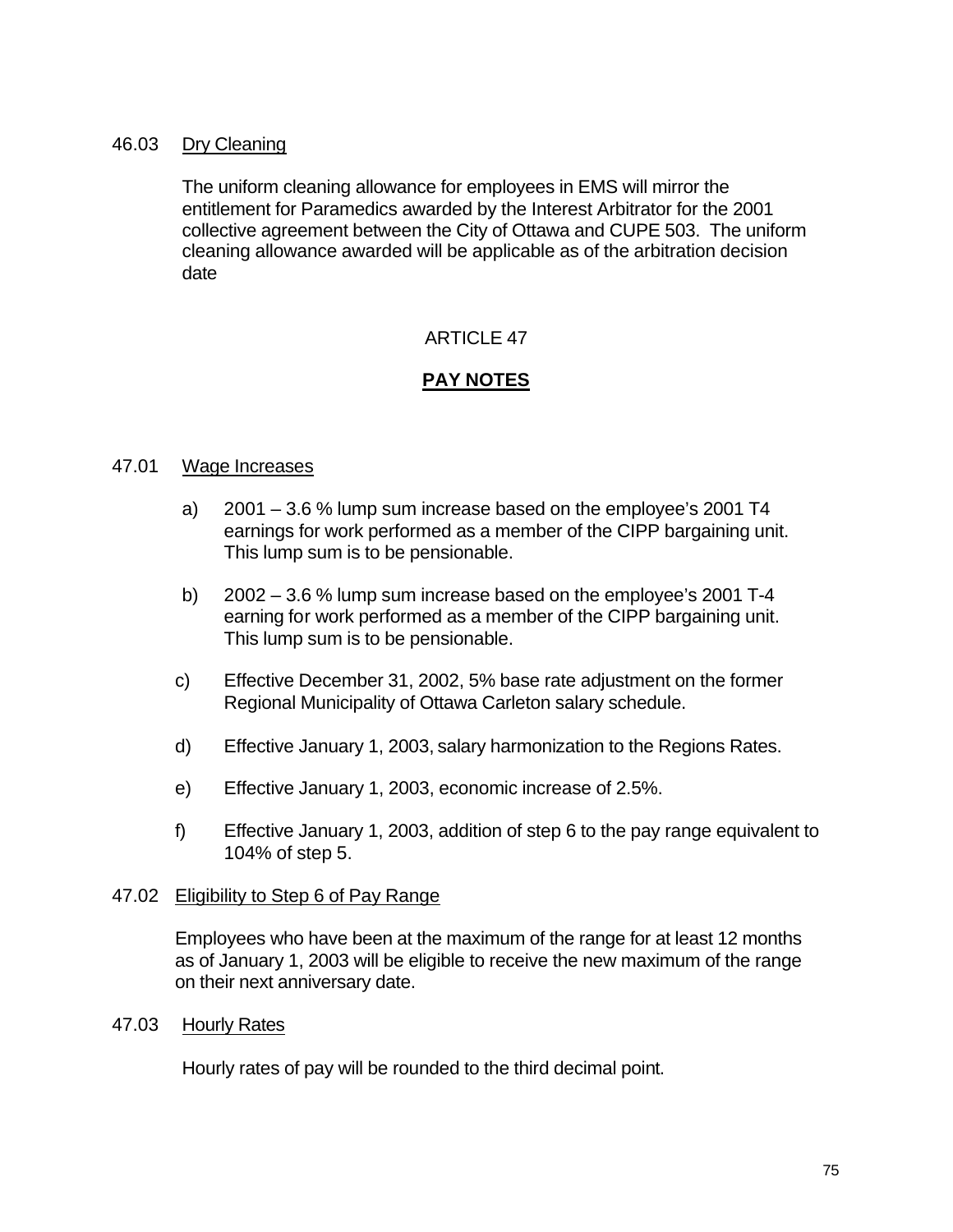#### 47.04 Harmonization

All former pay schedules shall expire on December 31, 2002. Effective December 31, 2002, the former Regional Municipality of Ottawa Carleton salary schedule will become the effective salary schedule for all employees covered by the collective agreement.

#### 47.05 Placement in Salary Range upon Harmonization

Placement in the salary range shall be at the step closest to but not less than the employee's rate of pay on harmonization day.

Where an employee's salary rate exceeds the maximum of the range for his classification level in the new rate structure, he/she shall maintain his/her existing rate of pay (i.e. be red circled) as long as the employee remains within the position held at the date of signing of the collective agreement and until such time as the rate of pay in the new salary schedule for the position he/she holds becomes equal to or higher than his/her existing rate of pay.

#### 47.06 Eligibility for Economic Increases and Harmonization

All employees in the CIPP bargaining unit who are on the active payroll as of date of ratification of the collective agreement will be eligible for the economic increases and harmonization. Employees who have left the employ of the City of Ottawa or have transferred outside the CIPP bargaining unit since January 1, 2001 will have ninety (90) days from the date of ratification to submit a claim for retroactivity.

#### 47.07 Red Circled Employees

During the life of the collective agreement (i.e. 3 years) employee's whose salary rate exceeds the maximum of the range shall receive (fifty) 50% of the January 1, 2003 economic increase. These employees shall also be entitled to receive the 2001 and 2002 lump sum amounts.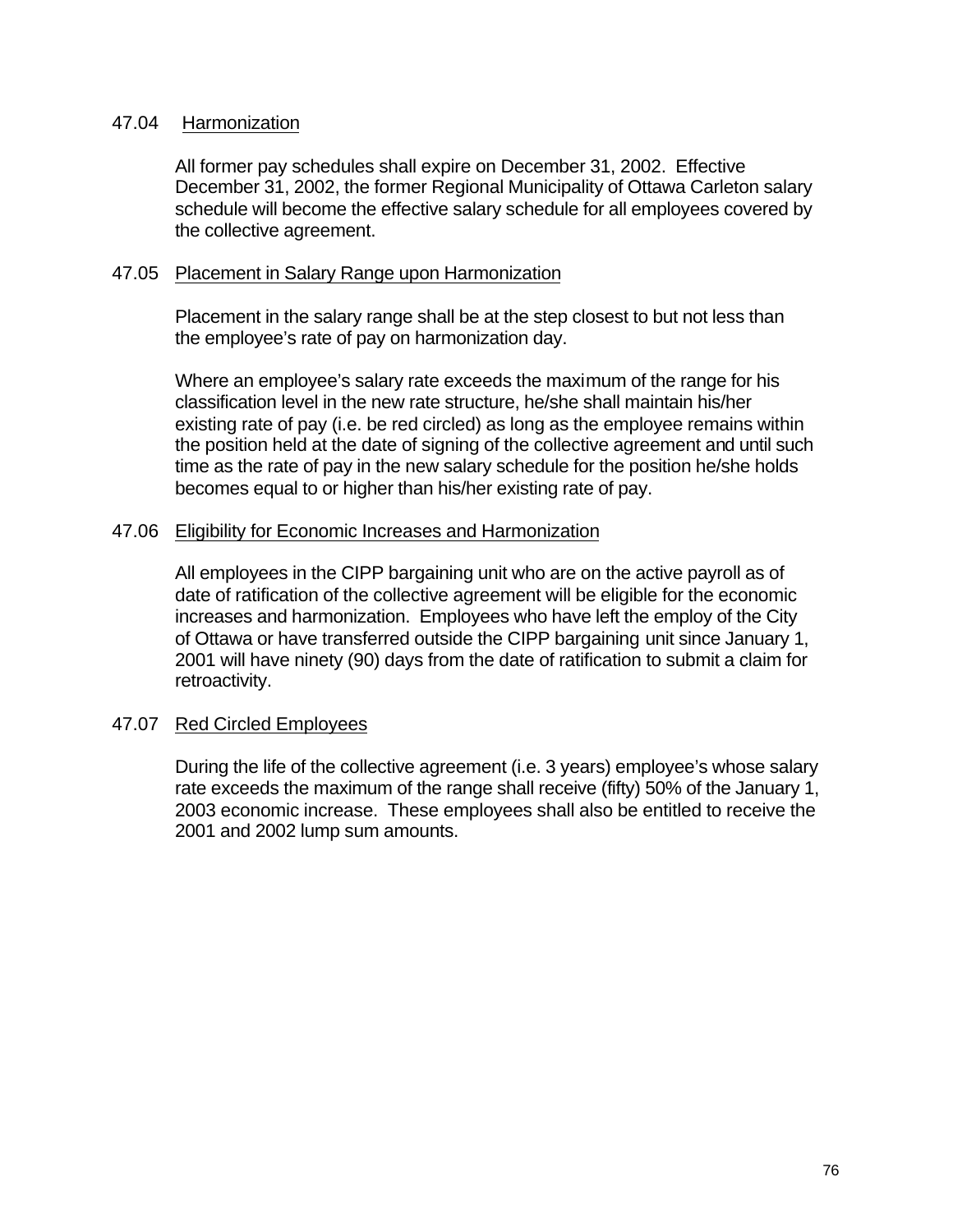Signed at Ottawa, Ontario this \_\_\_\_\_ day of \_\_\_\_\_\_\_\_\_\_ 2003

# **THE CITY OF OTTAWA**

\_\_\_\_\_\_\_\_\_\_\_\_\_\_\_\_\_\_\_\_\_\_\_\_\_\_\_\_ Mayor

\_\_\_\_\_\_\_\_\_\_\_\_\_\_\_\_\_\_\_\_\_\_\_\_\_\_\_\_ **City Clerk** 

# **THE CIVIC INSTITUTE OF PROFESSIONAL PERSONNEL**

\_\_\_\_\_\_\_\_\_\_\_\_\_\_\_\_\_\_\_\_\_\_\_\_\_\_\_\_ \_\_\_\_\_\_\_\_\_\_\_\_\_\_\_\_\_\_\_\_\_\_\_\_\_\_\_\_

\_\_\_\_\_\_\_\_\_\_\_\_\_\_\_\_\_\_\_\_\_\_\_\_\_\_\_\_ \_\_\_\_\_\_\_\_\_\_\_\_\_\_\_\_\_\_\_\_\_\_\_\_\_\_\_\_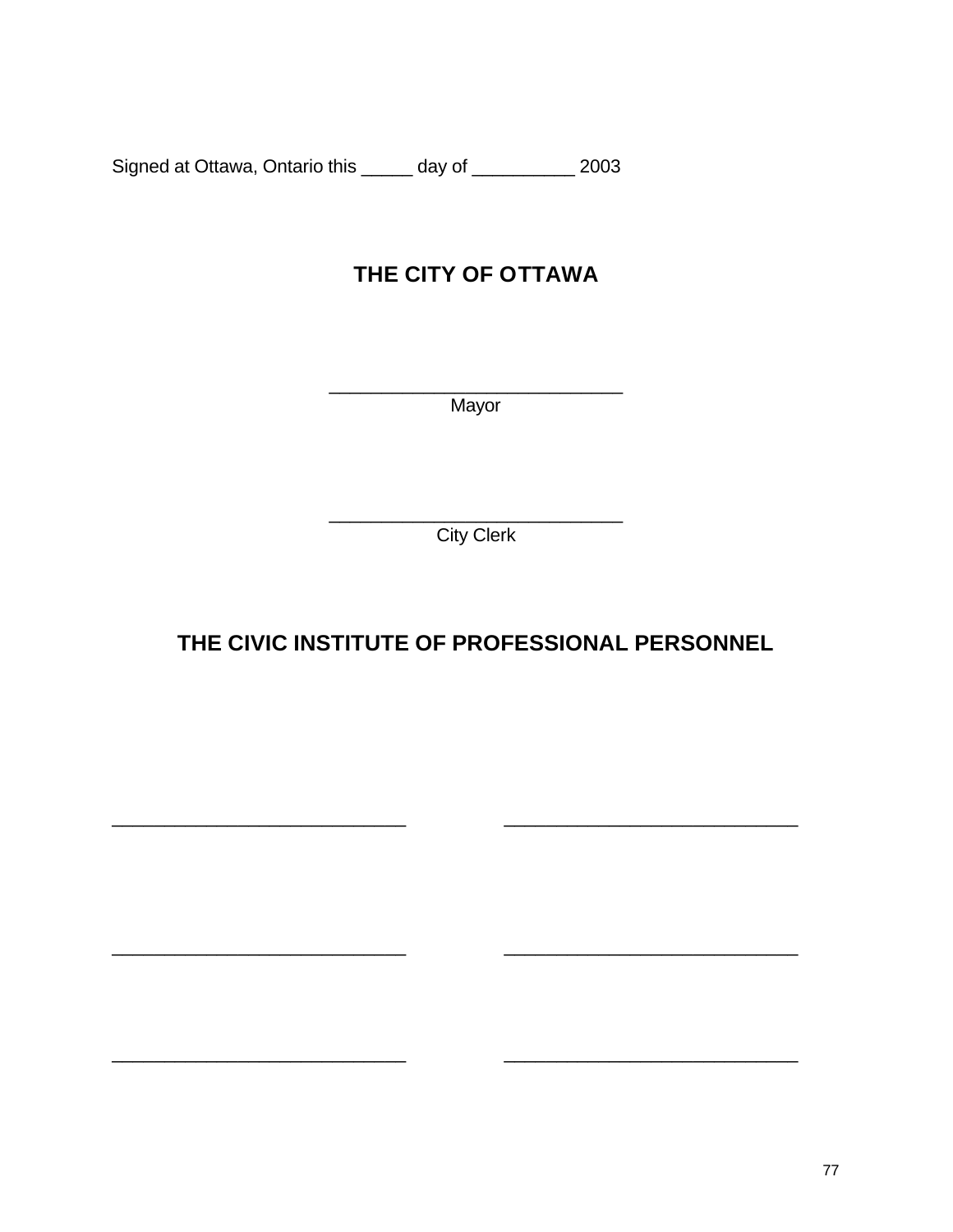## APPENDIX A

## **CIPP SALARY SCHEDULE - NEW CITY OF OTTAWA**

## **EFFECTIVE JANUARY 1, 2003**

## **(Based on 35 hours per week)**

|              |                    | 1           | $\mathbf{2}$ | 3           | 4           | 5           | 6           |
|--------------|--------------------|-------------|--------------|-------------|-------------|-------------|-------------|
|              | PAY GRADE 1        |             |              |             |             |             |             |
|              | Annual             | \$42,396.90 | \$44,087.68  | \$45,862.18 | \$47,716.76 | \$49,607.74 | \$51,591.54 |
|              | Bi-weekly          | \$1,630.65  | \$1,695.68   | \$1,763.93  | \$1,835.26  | \$1,907.99  | \$1,984.29  |
| TO:          | Hourly             | 23.295      | 24.224       | 25.199      | 26.218      | 27.257      | 28.347      |
| <b>FROM:</b> | Hourly             | 21.645      | 22.508       | 23.413      | 24.361      | 25.326      |             |
|              | <b>PAY GRADE 2</b> |             |              |             |             |             |             |
|              | Annual             | \$45,368.96 | \$47,178.04  | \$49,072.66 | \$51,054.64 | \$53,080.30 | \$55,204.24 |
|              | Bi-weekly          | \$1,744.96  | \$1,814.54   | \$1,887.41  | \$1,963.64  | \$2,041.55  | \$2,123.24  |
| TO:          | Hourly             | 24.928      | 25.922       | 26.963      | 28.052      | 29.165      | 30.332      |
| FROM:        | Hourly             | 23.162      | 24.086       | 25.052      | 26.065      | 27.099      |             |
|              | <b>PAY GRADE 3</b> |             |              |             |             |             |             |
|              | Annual             | \$48,543.04 | \$50,477.70  | \$52,508.82 | \$54,630.94 | \$56,793.10 | \$59,064.46 |
|              | Bi-weekly          | \$1,867.04  | \$1,941.45   | \$2,019.57  | \$2,101.19  | \$2,184.35  | \$2,271.71  |
| TO:          | Hourly             | 26.672      | 27.735       | 28.851      | 30.017      | 31.205      | 32.453      |
| FROM:        | Hourly             | 24.782      | 25.770       | 26.807      | 27.890      | 28.994      |             |
|              | PAY GRADE 4        |             |              |             |             |             |             |
|              | Annual             | \$51,940.98 | \$54,012.14  | \$56,181.58 | \$58,451.12 | \$60,767.98 | \$63,199.50 |
|              | Bi-weekly          | \$1,997.73  | \$2,077.39   | \$2,160.83  | \$2,248.12  | \$2,337.23  | \$2,430.75  |
| TO:          | Hourly             | 28.539      | 29.677       | 30.869      | 32.116      | 33.389      | 34.725      |
| FROM:        | Hourly             | 26.517      | 27.574       | 28.682      | 29.841      | 31.024      |             |
|              | <b>PAY GRADE 5</b> |             |              |             |             |             |             |
|              | Annual             | \$56,663.88 | \$58,927.96  | \$61,295.78 | \$63,774.62 | \$66,297.14 | \$68,948.88 |
|              | Bi-weekly          | \$2,179.38  | \$2,266.46   | \$2,357.53  | \$2,452.87  | \$2,549.89  | \$2,651.88  |
| TO:          | Hourly             | 31.134      | 32.378       | 33.679      | 35.041      | 36.427      | 37.884      |
| FROM:        | Hourly             | 28.929      | 30.084       | 31.293      | 32.558      | 33.847      |             |
|              | <b>PAY GRADE 6</b> |             |              |             |             |             |             |
|              | Annual             | \$61,825.40 | \$64,291.50  | \$66,870.44 | \$69,578.60 | \$72,334.08 | \$75,227.88 |
|              | Bi-weekly          | \$2,377.90  | \$2,472.75   | \$2,571.94  | \$2,676.10  | \$2,782.08  | \$2,893.38  |
| TO:          | Hourly             | 33.970      | 35.325       | 36.742      | 38.230      | 39.744      | 41.334      |
| <b>FROM:</b> | Hourly             | 31.563      | 32.822       | 34.139      | 35.522      | 36.929      |             |
|              | <b>PAY GRADE 7</b> |             |              |             |             |             |             |
|              | Annual             | \$69,489.42 | \$72,261.28  | \$75,166.00 | \$78,207.22 | \$81,303.04 | \$84,555.38 |
|              | Bi-weekly          | \$2,672.67  | \$2,779.28   | \$2,891.00  | \$3,007.97  | \$3,127.04  | \$3,252.13  |
| TO:          | Hourly             | 38.181      | 39.704       | 41.300      | 42.971      | 44.672      | 46.459      |
| <b>FROM:</b> | Hourly             | 35.476      | 36.891       | 38.374      | 39.927      | 41.507      |             |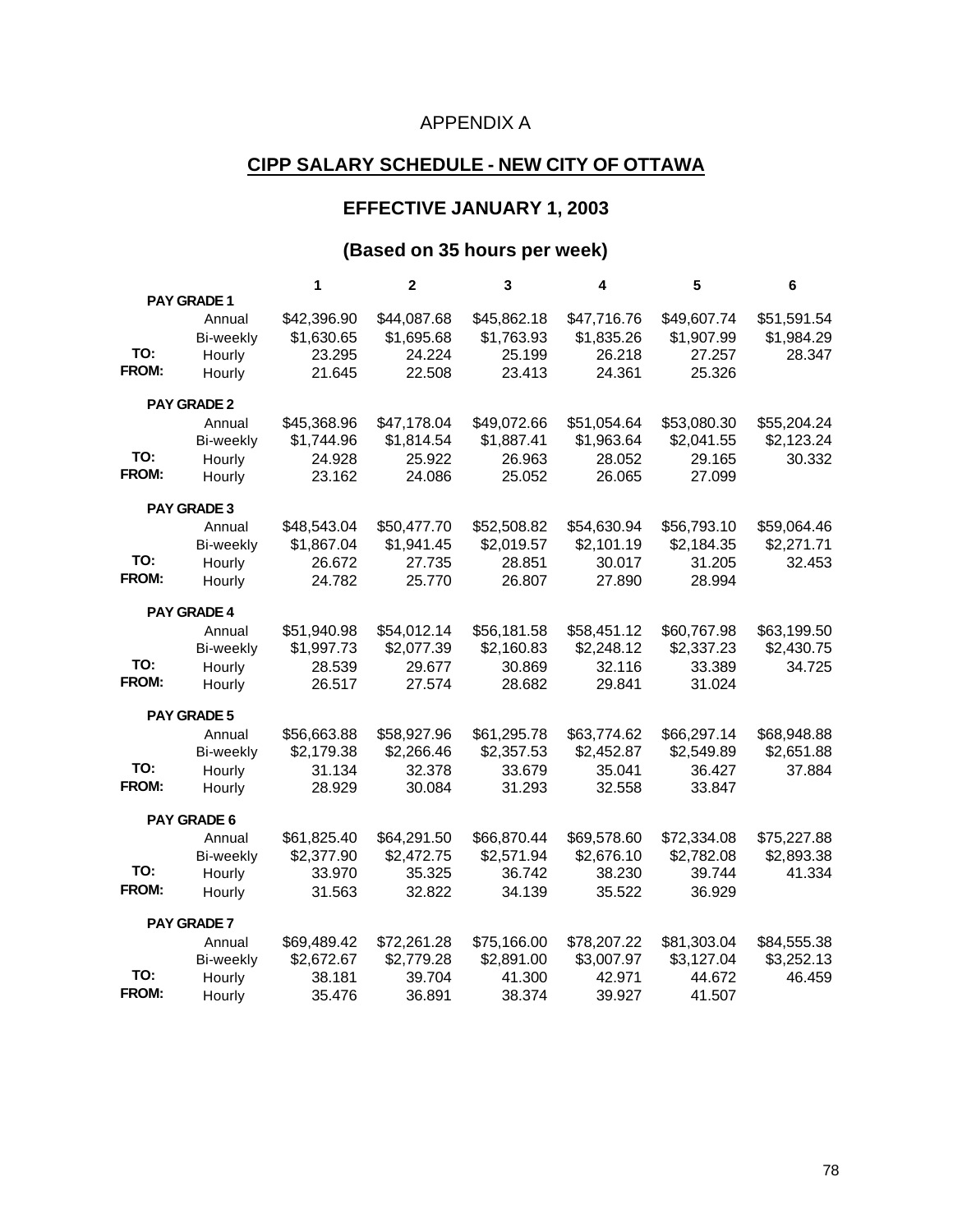## APPENDIX A

## **CIPP SALARY SCHEDULE - NEW CITY OF OTTAWA**

#### **EFFECTIVE JANUARY 1, 2003**

#### **(Based on 37.5 hours per week)**

|                    |                    |             | $\mathbf{2}$ | 3           | 4           | 5           | 6           |
|--------------------|--------------------|-------------|--------------|-------------|-------------|-------------|-------------|
|                    | <b>PAY GRADE 3</b> |             |              |             |             |             |             |
|                    | Annual             | \$52,010.40 | \$54,083.38  | \$56,259.58 | \$58,533.28 | \$60,849.88 | \$63,283.48 |
|                    | Bi-weekly          | \$2,000.40  | \$2,080.13   | \$2,163.83  | \$2,251.28  | \$2,340.38  | \$2,433.98  |
| TO:                | Hourly             | 26.672      | 27.735       | 28.851      | 30.017      | 31.205      | 32.453      |
| <b>FROM:</b>       | Hourly             | 24.782      | 25,770       | 26.807      | 27,890      | 28.994      |             |
| <b>PAY GRADE 4</b> |                    | \$55,651.18 | \$57,870.28  | \$60,194.68 | \$62,626.20 | \$65,108.68 | \$67,713.88 |
|                    | Bi-weekly          | \$2,140.43  | \$2,225.78   | \$2,315.18  | \$2,408.70  | \$2,504.18  | \$2,604.38  |
| TO:                | Hourly             | 28.539      | 29.677       | 30.869      | 32.116      | 33.389      | 34.725      |
| <b>FROM:</b>       | Hourly             | 26.517      | 27.574       | 28.682      | 29.841      | 31.024      |             |

## **(Based on 40 hours per week)**

|       |                    |             | $\mathbf{2}$ | 3           | 4           | 5           | 6           |
|-------|--------------------|-------------|--------------|-------------|-------------|-------------|-------------|
|       | <b>PAY GRADE 3</b> |             |              |             |             |             |             |
|       | Annual             | \$55,477.76 | \$57,688.80  | \$60,010.08 | \$62,435.36 | \$64,906.40 | \$67,502.24 |
|       | Bi-weekly          | \$2,133.76  | \$2,218.80   | \$2,308.08  | \$2,401.36  | \$2,496.40  | \$2,596.24  |
| TO:   | Hourly             | 26.672      | 27.735       | 28.851      | 30.017      | 31.205      | 32.453      |
| FROM: | Hourly             | 24.782      | 25.770       | 26.807      | 27.890      | 28.994      |             |
|       | <b>PAY GRADE 4</b> |             |              |             |             |             |             |
|       | Annual             | \$59,361.12 | \$61,728.16  | \$64,207.52 | \$66,801.28 | \$69,449.12 | \$72,228.00 |
|       | Bi-weekly          | \$2,283.12  | \$2,374.16   | \$2,469.52  | \$2,569.28  | \$2,671.12  | \$2,778.00  |
| TO:   | Hourly             | 28.539      | 29.677       | 30.869      | 32.116      | 33.389      | 34.725      |
| FROM: | Hourly             | 26.517      | 27.574       | 28.682      | 29.841      | 31.024      |             |
|       | <b>PAY GRADE 5</b> |             |              |             |             |             |             |
|       | Annual             | \$64,758.72 | \$67,346.24  | \$70,052.32 | \$72,885.28 | \$75,768.16 | \$78,798.72 |
|       | Bi-weekly          | \$2,490.72  | \$2,590.24   | \$2,694.32  | \$2,803.28  | \$2,914.16  | \$3,030.72  |
| TO:   | Hourly             | 31.134      | 32,378       | 33.679      | 35.041      | 36.427      | 37.884      |
| FROM: | Hourly             | 28.929      | 30.084       | 31.293      | 32.558      | 33.847      |             |
|       |                    |             |              |             |             |             |             |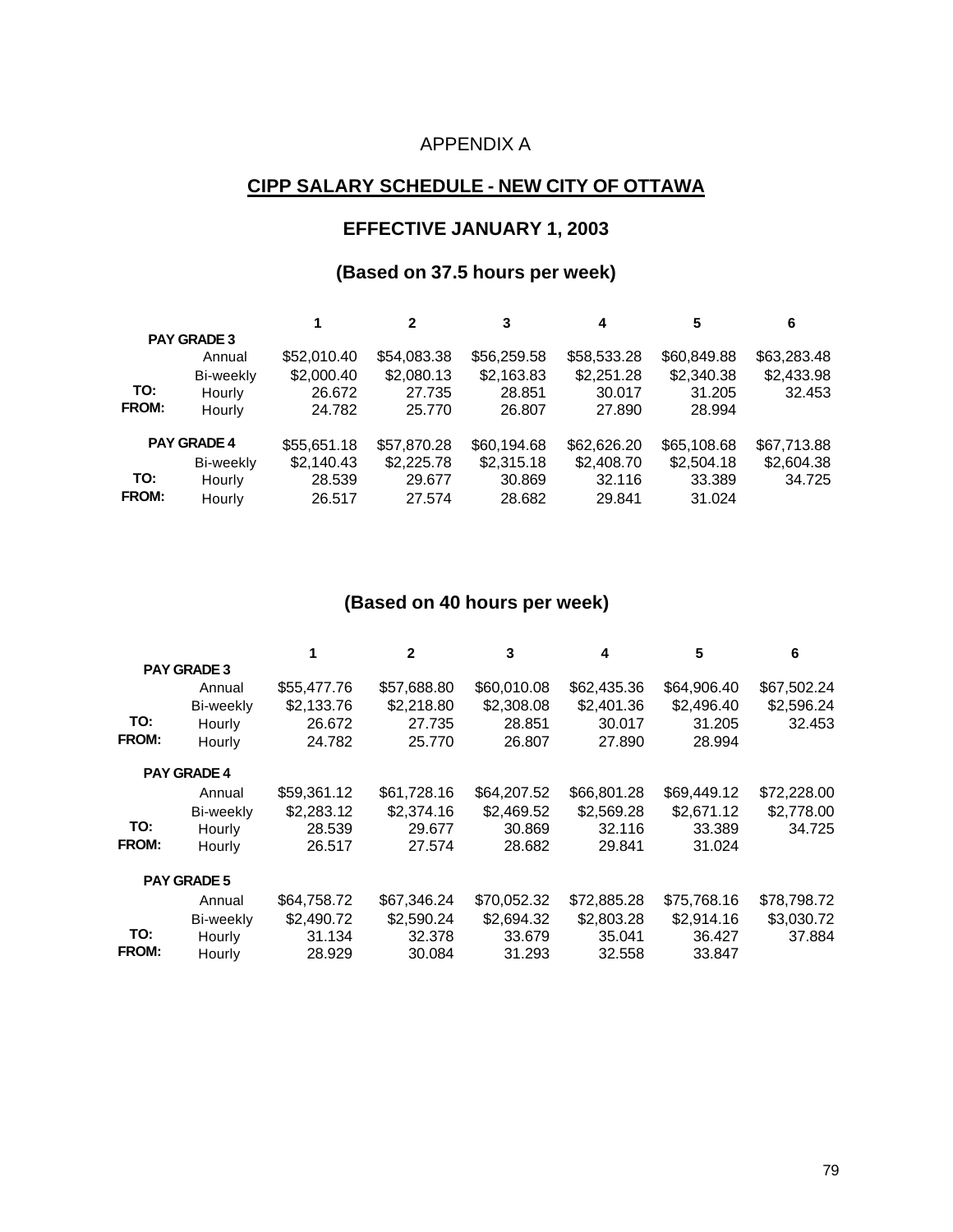## APPENDIX A

## **CIPP SALARY SCHEDULE - NEW CITY OF OTTAWA**

#### **EFFECTIVE JANUARY 1, 2003**

## **(Based on 42 hours per week)**

|              |                    |             | $\mathbf{2}$ | 3           | 4           | 5           | 6           |
|--------------|--------------------|-------------|--------------|-------------|-------------|-------------|-------------|
|              | <b>PAY GRADE 3</b> |             |              |             |             |             |             |
|              | Annual             | \$58,251.70 | \$60,573.24  | \$63,010.48 | \$65,557.18 | \$68,151.72 | \$70,877.30 |
|              | Bi-weekly          | \$2,240.45  | \$2,329.74   | \$2,423.48  | \$2,521.43  | \$2,621.22  | \$2,726.05  |
| TO:          | Hourly             | 26.672      | 27.735       | 28.851      | 30.017      | 31.205      | 32.453      |
| <b>FROM:</b> | Hourly             | 24.782      | 25,770       | 26,807      | 27,890      | 28.994      |             |
|              | <b>PAY GRADE 4</b> |             |              |             |             |             |             |
|              | Annual             | \$62,329.28 | \$64,814.62  | \$67,418.00 | \$70,141.24 | \$72,921.68 | \$75,839.40 |
|              | Bi-weekly          | \$2,397.28  | \$2,492.87   | \$2,593.00  | \$2,697.74  | \$2,804.68  | \$2,916.90  |
| TO:          | Hourly             | 28,539      | 29.677       | 30.869      | 32.116      | 33.389      | 34.725      |
| <b>FROM:</b> | Hourly             | 26.517      | 27.574       | 28.682      | 29.841      | 31.024      |             |
|              | <b>PAY GRADE 5</b> |             |              |             |             |             |             |
|              | Annual             | \$67.996.76 | \$70.713.50  | \$73,555.04 | \$76,529.44 | \$79,556.62 | \$82,738.76 |
|              | Bi-weekly          | \$2,615.26  | \$2,719.75   | \$2,829.04  | \$2,943.44  | \$3,059.87  | \$3,182.26  |
| TO:          | Hourly             | 31.134      | 32.378       | 33.679      | 35.041      | 36.427      | 37.884      |
| <b>FROM:</b> | Hourly             | 28.929      | 30.084       | 31.293      | 32.558      | 33.847      |             |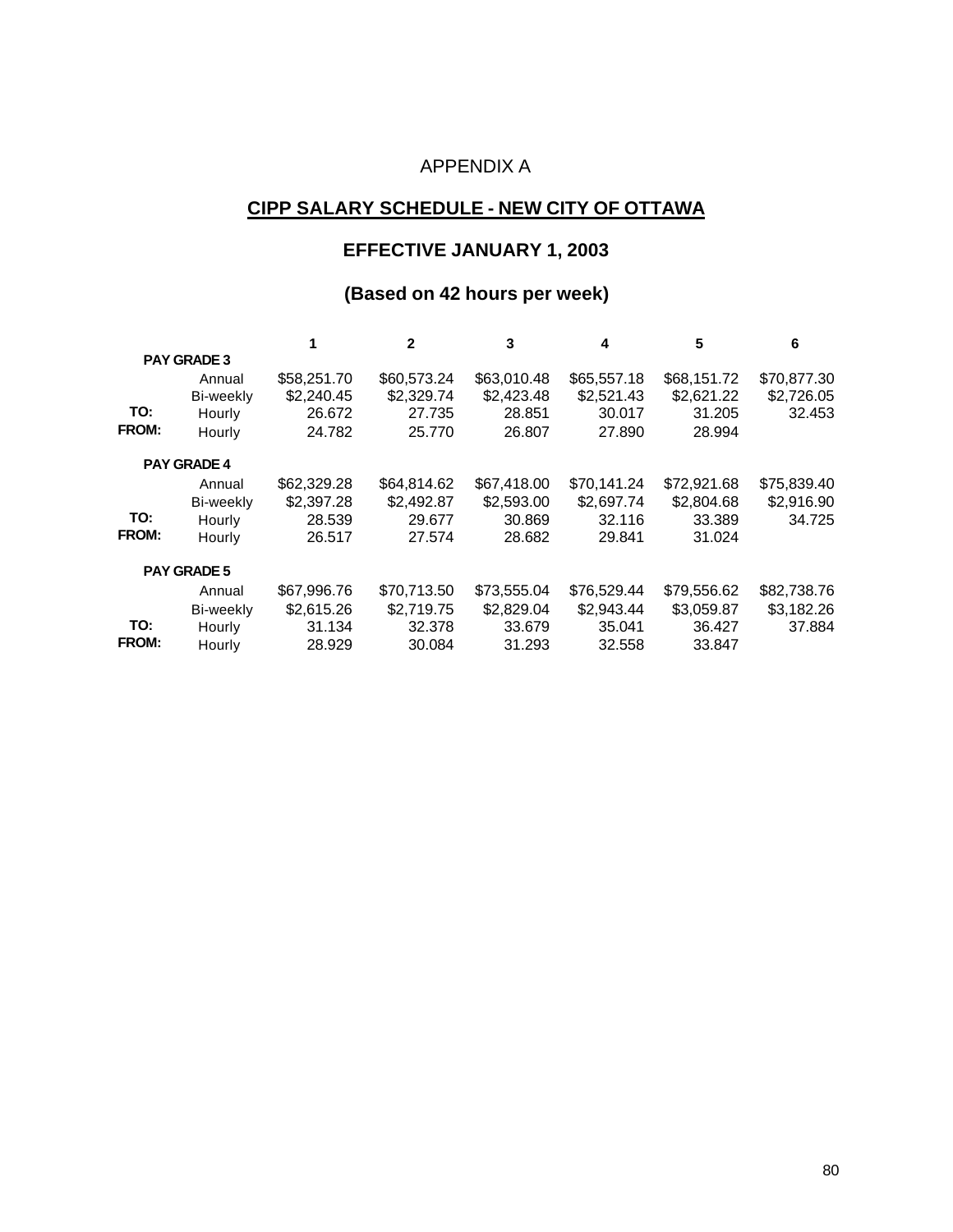#### **BETWEEN CITY OF OTTAWA**

#### **AND**

#### **CIVIC INSTITUTE OF PROFESSIONAL PERSONNEL**

#### **Re: Overtime**

The Parties agree that employees who were covered by the former RMOC Health Collective Agreement expired December 31, 2000 as of the date of ratification of this collective agreement will continue to have overtime entitlement as noted below:

An employee who works overtime shall be credited with one and a half (1**½**) hour of compensatory leave or pay for each hour worked in excess of thirty-five (35) hours per week.

Dated in Ottawa, Ontario this 14<sup>th</sup> day of November, 2002

*"original signed by Sheila Stanislawski" "original signed by Shirley Rogers"*

For the Institute For the Employer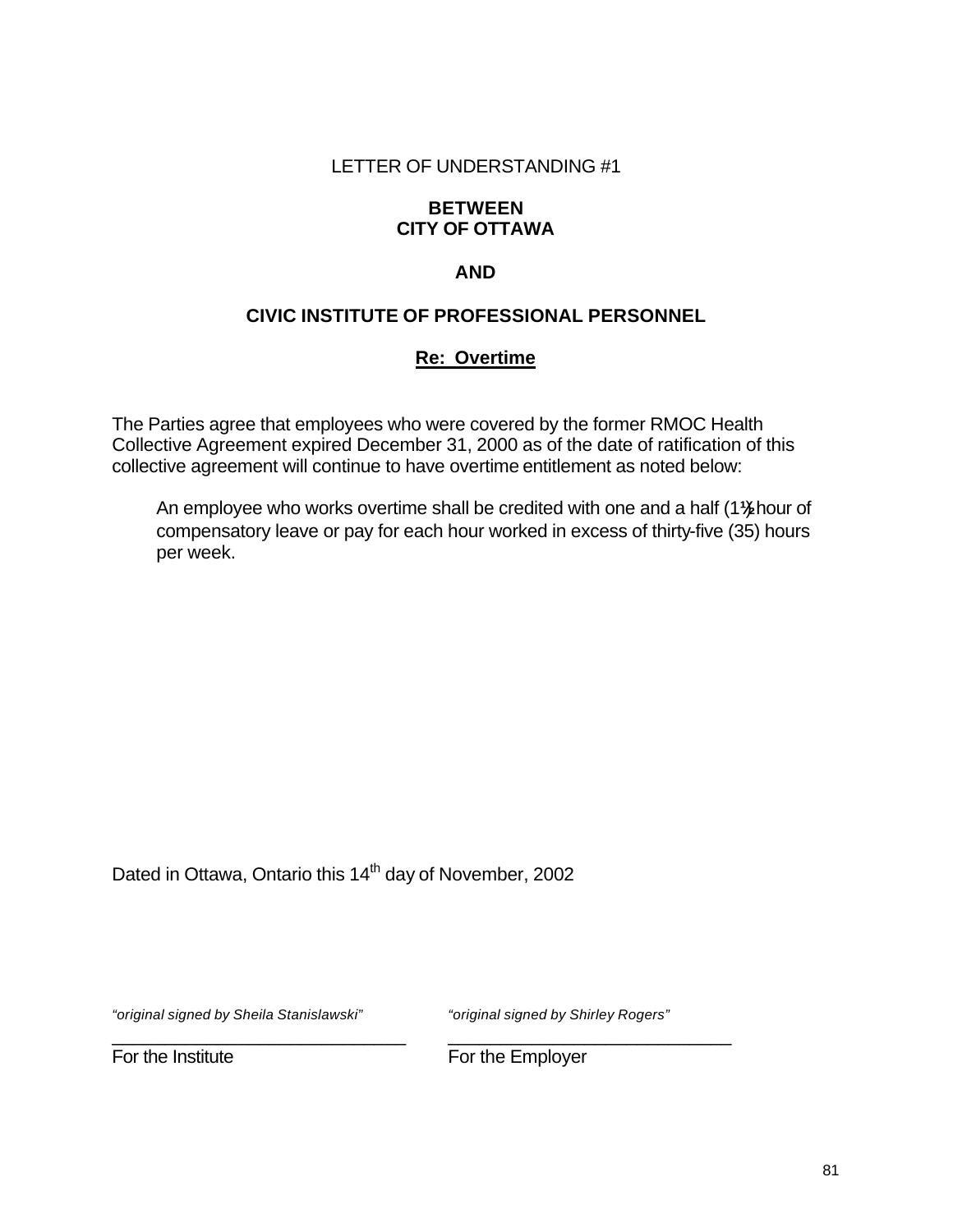#### **BETWEEN CITY OF OTTAWA**

## **AND**

#### **CIVIC INSTITUTE OF PROFESSIONAL PERSONNEL**

#### **Re: Call Back**

The Parties agree that employees who were covered by the former RMOC Health Collective Agreement expired on December 31, 2000 as of the date of ratification of this collective agreement will continue to have call back entitlement as noted below:

When an employee is called back to work by the Employer at any time outside the employee's normal working hours, the employee shall earn compensatory leave credits or compensation at the rate of one and one-half (1 ½) hours for each hour of overtime worked, or a minimum of three (3) hours, whichever is greater. When the employee has completed her/his daily schedule of work and has left the premises of the Employer, and is subsequently required to work overtime, such overtime shall be calculated portal to portal.

Dated in Ottawa, Ontario this 14<sup>th</sup> day of November, 2002

*"original signed by Sheila Stanislawski" "original signed by Shirley Rogers"*

For the Institute **For the Employer**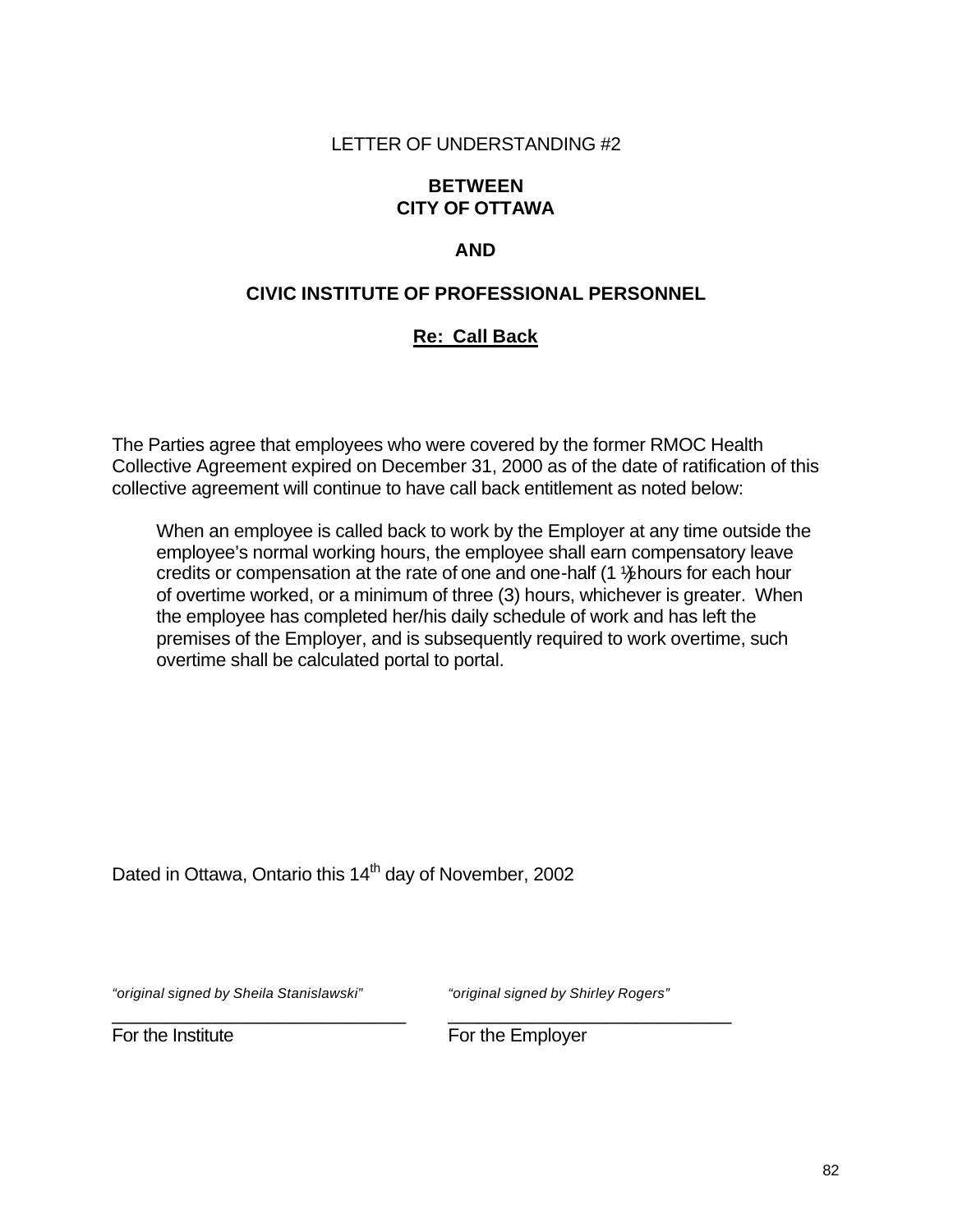#### **BETWEEN CITY OF OTTAWA**

## **AND**

## **CIVIC INSTITUTE OF PROFESSIONAL PERSONNEL**

#### **Re: Vacation Leave**

1. Employees covered by the former Regional Municipality of Ottawa Carleton (RMOC) Health Collective Agreement

The parties agree that employees who were covered by the former RMOC Health Collective Agreement as of the date of ratification of this collective agreement will continue to accrue vacation and advance through the vacation plateaus as per Section 6.01 of the RMOC (Health) Collective Agreement expired December 31, 2000.

2. Nurses and Social Workers in Homes for the Aged covered by the former Regional Municipality of Ottawa Carleton (RMOC) Collective Agreement

The parties agree that Nurses and Social Workers in Homes for the Aged who were covered by the former RMOC collective agreement as of ratification of this collective agreement will continue to accrue vacation and advance through the vacation plateaus as per Section 6.02 of the RMOC collective agreement expired December 31, 2000.

(e) Previous OC Transpo employees now CIPP members who enjoyed a greater vacation leave entitlement than the benefit contained in this collective agreement shall continue to enjoy that entitlement (see non-union salaried employees' terms and conditions Section 7.6).

\_\_\_\_\_\_\_\_\_\_\_\_\_\_\_\_\_\_\_\_\_\_\_\_\_\_\_\_ \_\_\_\_\_\_\_\_\_\_\_\_\_\_\_\_\_\_\_\_\_\_\_\_\_\_\_

This Letter of Understanding expires on December 31, 2018.

Dated in Ottawa, Ontario this 14<sup>th</sup> day of November, 2002

*"original signed by Sheila Stanislawski" "original signed by Shirley Rogers"*

For the Institute **For the Employer**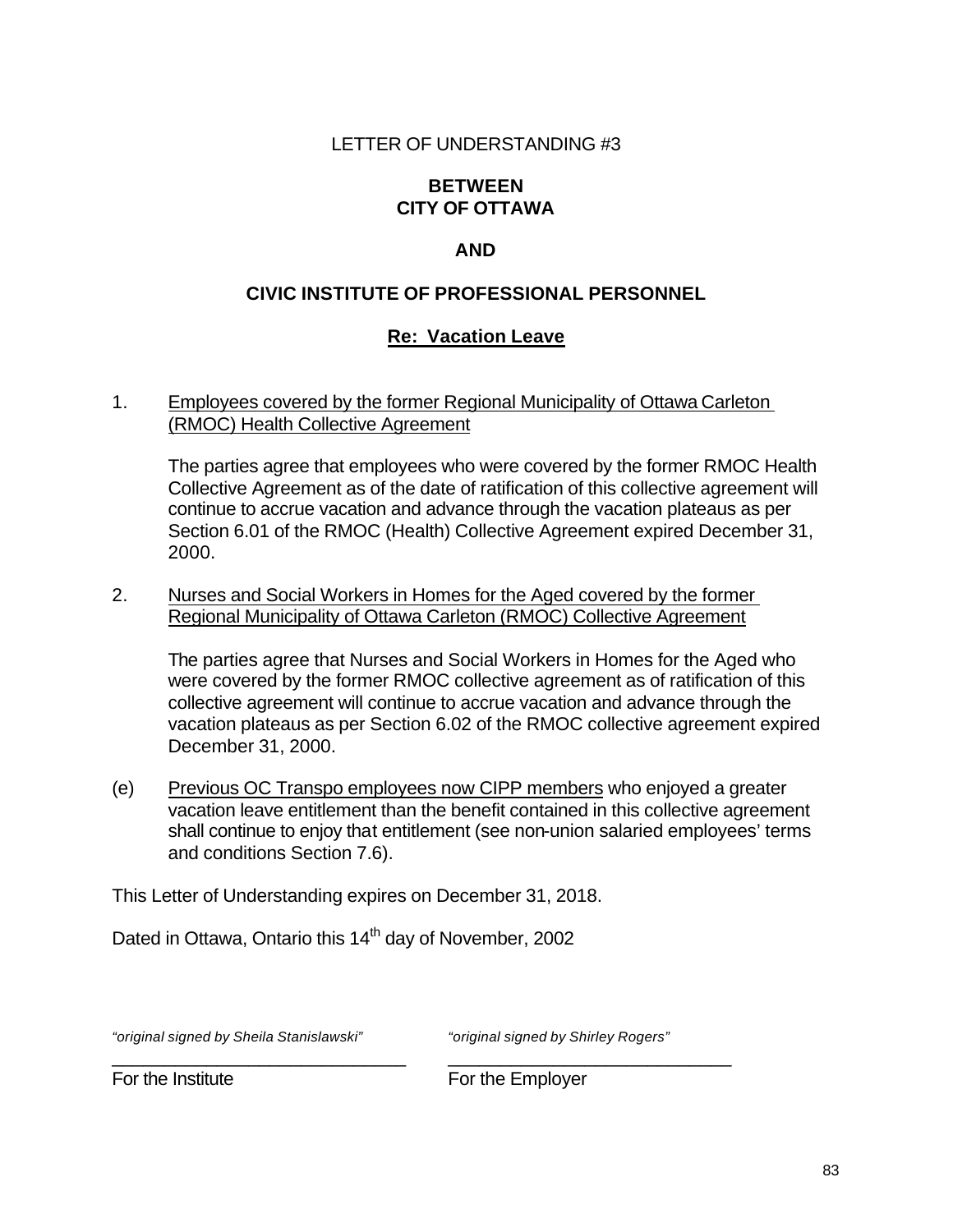#### **BETWEEN CITY OF OTTAWA**

#### **AND**

#### **CIVIC INSTITUTE OF PROFESSIONAL PERSONNEL**

#### **Re: Business Portion of Automobile Insurance**

The parties agree that employees who were covered by the former RMOC Health Collective Agreement expired on December 31, 2000, as of the date of ratification of this collective agreement will continue to have the business portion of automobile insurance premiums entitlement as noted below:

The business portion of automobile insurance premiums arising from the use of an automobile on the Employer's business shall be paid by the Employer upon production of a receipt from the insurance carrier. The Employer reserves the right to seek clarification on claims which appear excessive.

The additional business premium would include additional premiums arising from the fact that an employee is required within the scope of employment to provide transport to others (e.g. other employees, medical students, nursing students**).**

Dated in Ottawa, Ontario this 14<sup>th</sup> day of November, 2002

*"original signed by Sheila Stanislawski" "original signed by Shirley Rogers"*

For the Institute **For the Employer**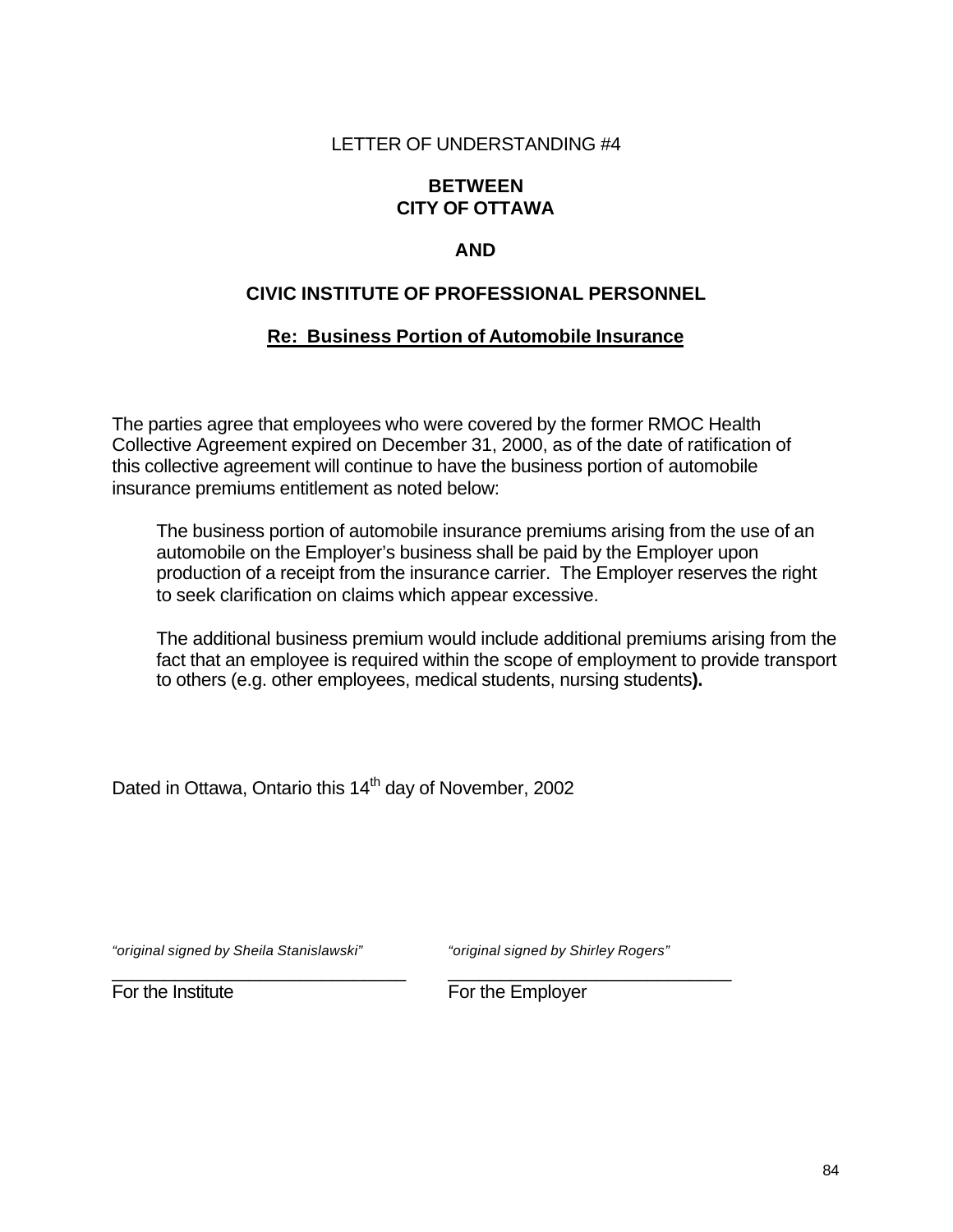#### **BETWEEN CITY OF OTTAWA**

## **AND**

#### **CIVIC INSTITUTE OF PROFESSIONAL PERSONNEL**

#### **Re: Percentage in Lieu of Benefits for Part-Time and Casual Nurses at Homes for the Aged**

The parties agree that the employees who were covered by the ONA collective agreement that expired March 31, 2000, will continue to receive the percentage in lieu that they were receiving (12 % if not enrolled in O.M.E.R.S. and 8 % if enrolled in OMERS), as long as they remain continuously employed in Homes for the Aged within the RN classification.

If any of the employees who are currently not in O.M.E.R.S. elect to join O.M.E.R.S., the percentage in lieu of benefits will be reduced to 8%.

If any of the employees who are currently in O.M.E.R.S. elect to join the benefit plan, the percentage in lieu of benefits will be reduced to 0.

If any of the employees who are currently not in O.M.E.R.S. elect to join the benefit plan, the percentage in lieu will be reduced to 4%.

\_\_\_\_\_\_\_\_\_\_\_\_\_\_\_\_\_\_\_\_\_\_\_\_\_\_\_\_ \_\_\_\_\_\_\_\_\_\_\_\_\_\_\_\_\_\_\_\_\_\_\_\_\_\_\_

Dated in Ottawa, Ontario this 14<sup>th</sup> day of November, 2002

*"original signed by Sheila Stanislawski" "original signed by Shirley Rogers"*

For the Institute **For the Employer**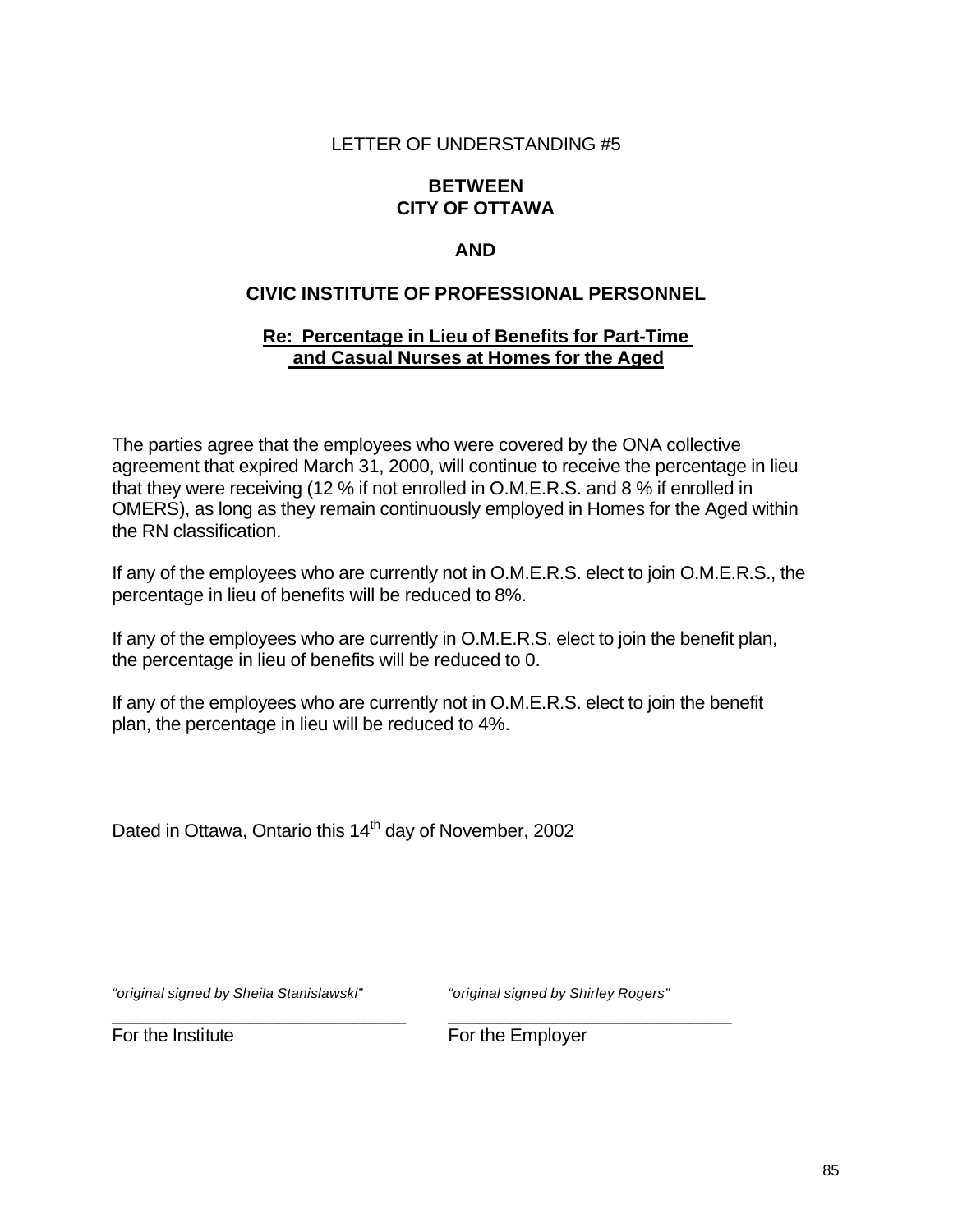#### **BETWEEN CITY OF OTTAWA**

## **AND**

## **CIVIC INSTITUTE OF PROFESSIONAL PERSONNEL**

## **Re: Enforcement Coordinators**

The parties hereby agree to meet during the term of this collective agreement and discuss the hours of work requirements for the Enforcement Coordinator position.

Dated in Ottawa, Ontario this 14<sup>th</sup> day of November, 2002

*"original signed by Sheila Stanislawski" "original signed by Shirley Rogers"*

\_\_\_\_\_\_\_\_\_\_\_\_\_\_\_\_\_\_\_\_\_\_\_\_\_\_\_\_ \_\_\_\_\_\_\_\_\_\_\_\_\_\_\_\_\_\_\_\_\_\_\_\_\_\_\_

For the Institute For the Employer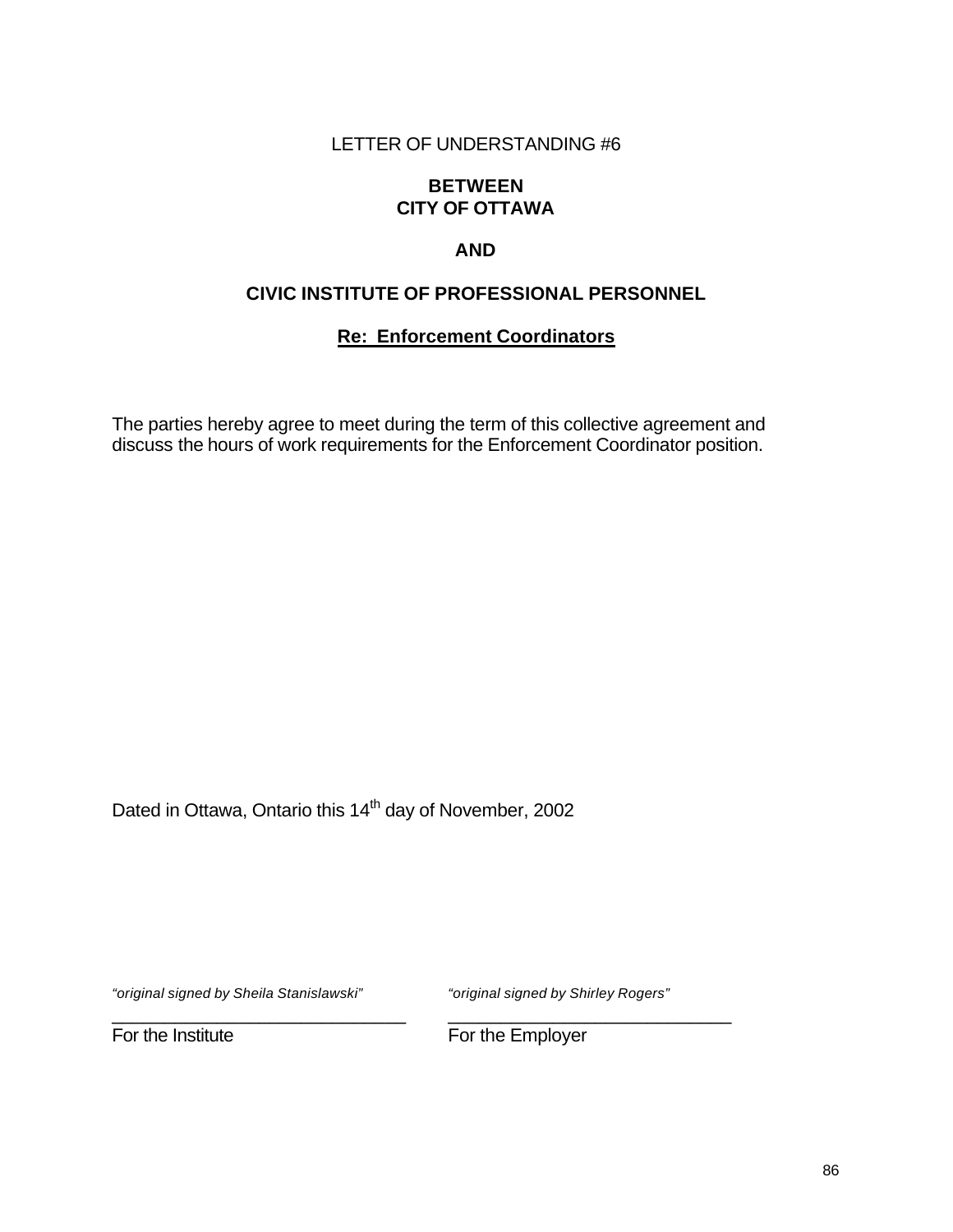#### **BETWEEN CITY OF OTTAWA**

#### **AND**

#### **CIVIC INSTITUTE OF PROFESSIONAL PERSONNEL**

#### **Re: Alternate Hours of Work or Compressed Work Week Arrangements**

The parties agree that the hours of work provisions contained in the collective agreement are not intended to replace alternate hours of work or compressed work week arrangements.

Dated in Ottawa, Ontario this 2<sup>nd</sup> day of October, 2002

*"original signed by Sheila Stanislawski" "original signed by Shirley Rogers"*

For the Institute **For the Employer**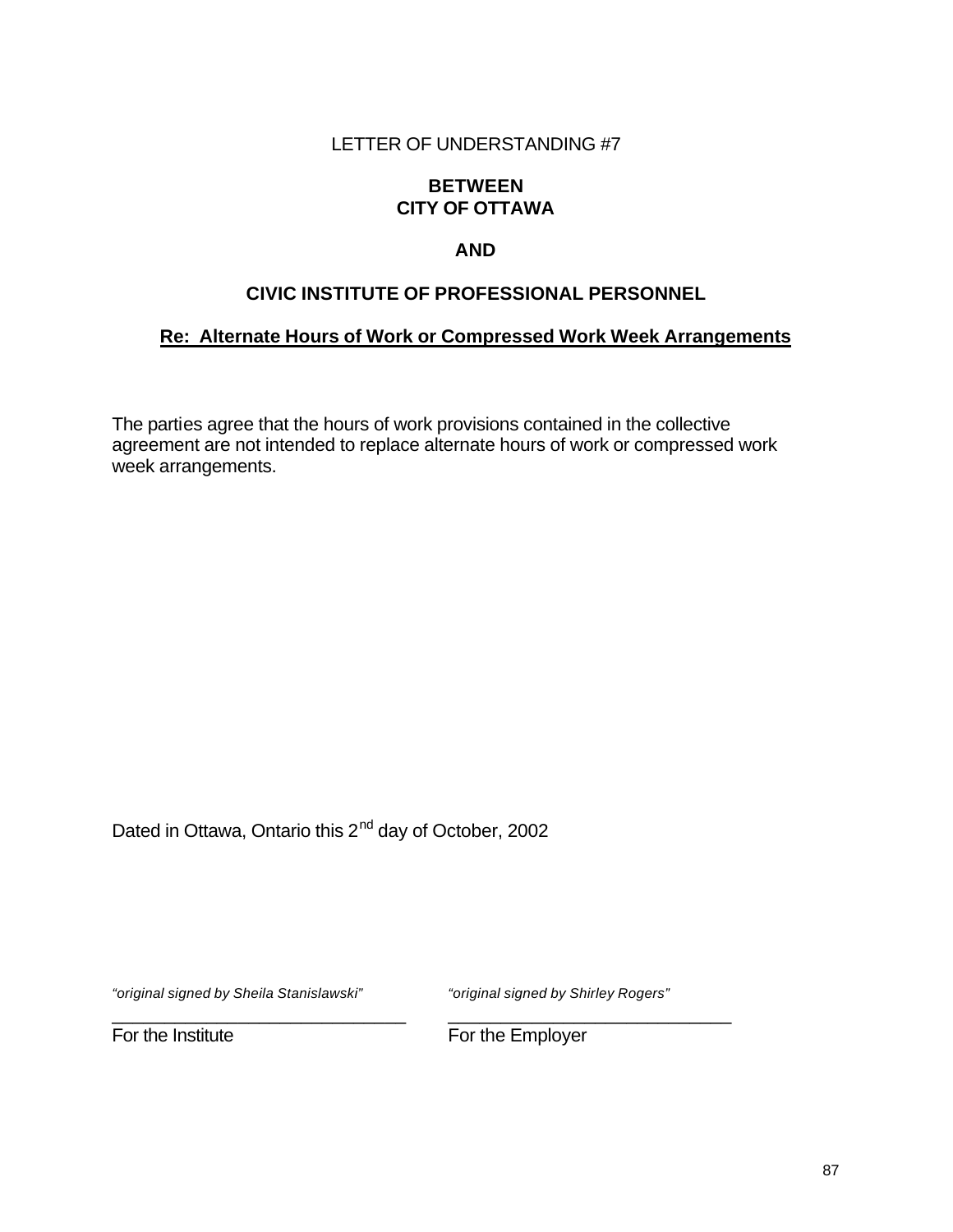#### **BETWEEN CITY OF OTTAWA**

## **AND**

## **CIVIC INSTITUTE OF PROFESSIONAL PERSONNEL**

#### **Re: Alternate Dispute Resolution Process**

The parties agree that the key to maintaining harmonious and mutually beneficial relationships between the Employer, the Institute and the employees is the expeditious resolution of workplace disputes. To this end the parties agree that within six (6) months of the date of ratification or receipt of an Arbitrator's Interest Award for the first collective agreement between the parties, they will meet to commence the development of a trial alternate dispute resolution process (ADR).

The "terms of reference" for the ADR committee will be jointly agreed upon by the parties.

Dated in Ottawa, Ontario this 17<sup>th</sup> day of October, 2001

*"original signed by Sheila Stanislawski" "original signed by Shirley Rogers"*

For the Institute **For the Employer**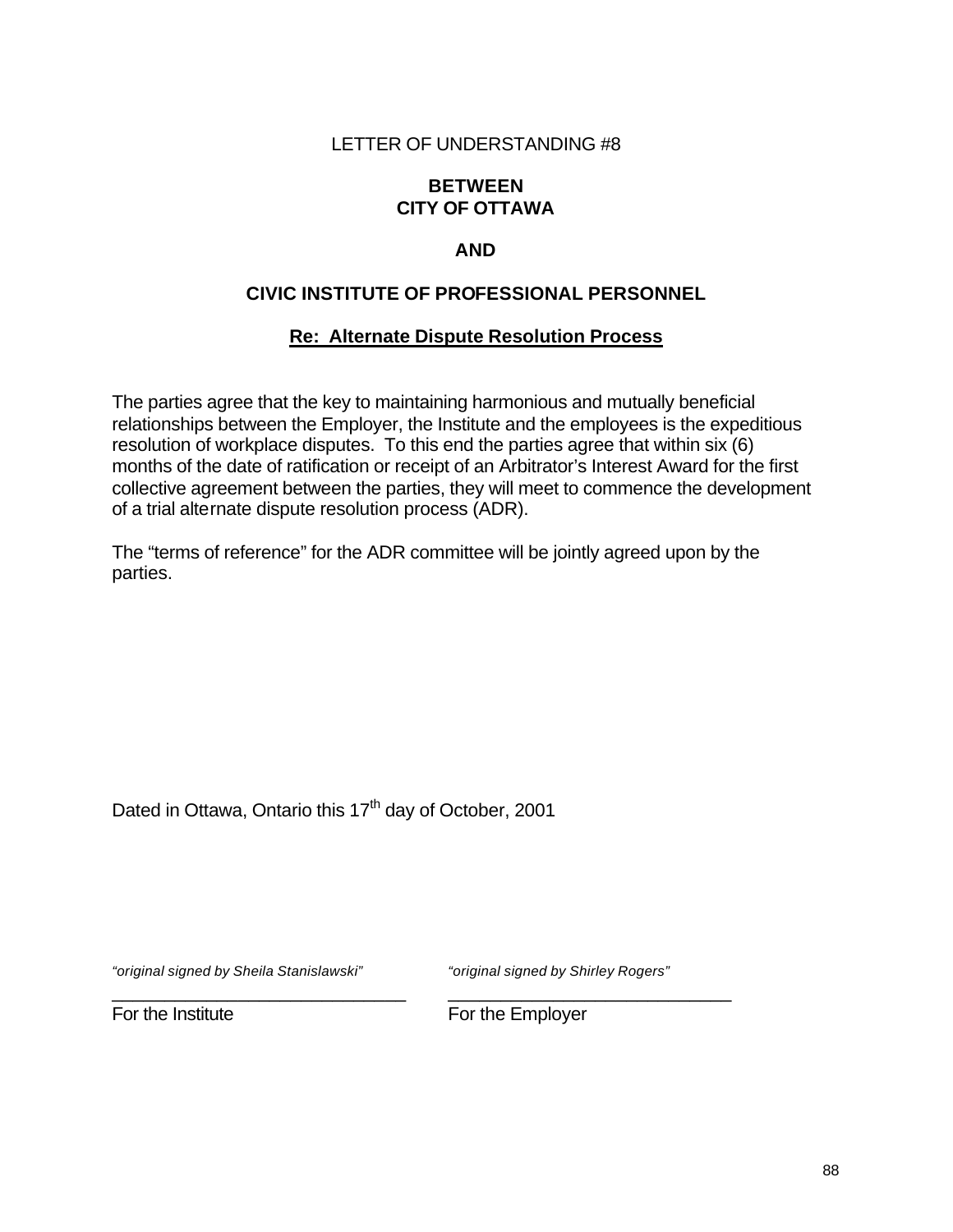#### **BETWEEN**

## **THE**

## **CITY OF OTTAWA**

#### **AND**

#### **CIVIC INSTITUTE OF PROFESSIONAL PERSONNEL**

#### **Re: Summer Hours**

Effective date of ratification of this collective agreement, summer hours will continue to apply to all employees who were benefiting from this entitlement as of the date of ratification. Employees who were previously exempt under the CIPP and ONA collective agreements will continue to be exempt.

The hours of work for employees from the first day of June in each year that is a normal working day to the Friday prior to Labour Day shall be thirty two and one-half (32  $\frac{1}{2}$ ) hours per week.

The parties agree that summer hours is no longer an entitlement under the collective agreement.

Dated in Ottawa, Ontario this 14<sup>th</sup> day of November, 2002

*"original signed by Sheila Stanislawski" "original signed by Shirley Rogers"*

For the Institute **For the Employer**